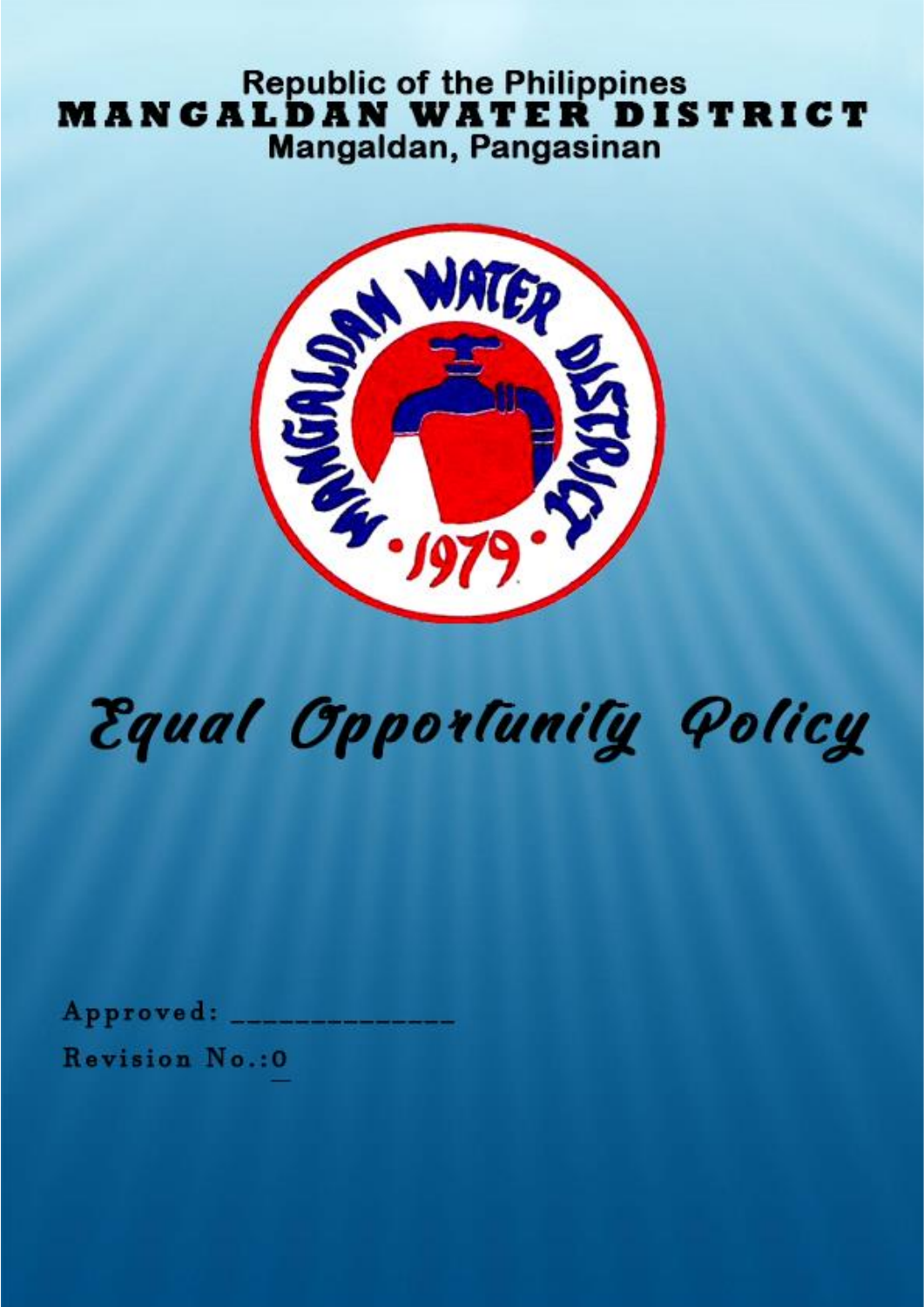| Section I                                                                                                                                                                                                                                                                                                                                                                                                                                                                                                                                                                                              |  |
|--------------------------------------------------------------------------------------------------------------------------------------------------------------------------------------------------------------------------------------------------------------------------------------------------------------------------------------------------------------------------------------------------------------------------------------------------------------------------------------------------------------------------------------------------------------------------------------------------------|--|
| <b>Section II</b>                                                                                                                                                                                                                                                                                                                                                                                                                                                                                                                                                                                      |  |
| <b>Section III</b>                                                                                                                                                                                                                                                                                                                                                                                                                                                                                                                                                                                     |  |
| Section IV                                                                                                                                                                                                                                                                                                                                                                                                                                                                                                                                                                                             |  |
| Section V                                                                                                                                                                                                                                                                                                                                                                                                                                                                                                                                                                                              |  |
| <b>Section VI</b><br>Identification Card, Uniform and Safety Equipment ------------- 4<br>Bonus, Allowances & Cash Incentives ---------------------------- 4                                                                                                                                                                                                                                                                                                                                                                                                                                           |  |
| <b>Section VII</b><br>Merit Selection and Promotion Plan (MSPP) --------------------- 6<br>System of Ranking Position (SRP) ----------------------------------- 6<br>System of Ranking Position Table<br>Personnel Selection Board (PSB) ----------------------------------- 9<br>Excerpts from the CSC-Approved MAWAD Revised MSP<br>Dated May 4, 2018 ------<br>Guidelines and Procedures in the Screening, Evaluation,<br>and Assessments, and Promotion of Employees --------------- 10<br>MAWAD Human Resource Merit Promotion and Selection<br>Board (HRMPSB) and their Qualification, Roles and |  |
| <b>Section VIII</b><br>Excerpts from the CSC-Approved MAWAD<br>The Strategic Performance Management System                                                                                                                                                                                                                                                                                                                                                                                                                                                                                             |  |

## **TABLE OF CONTENTS**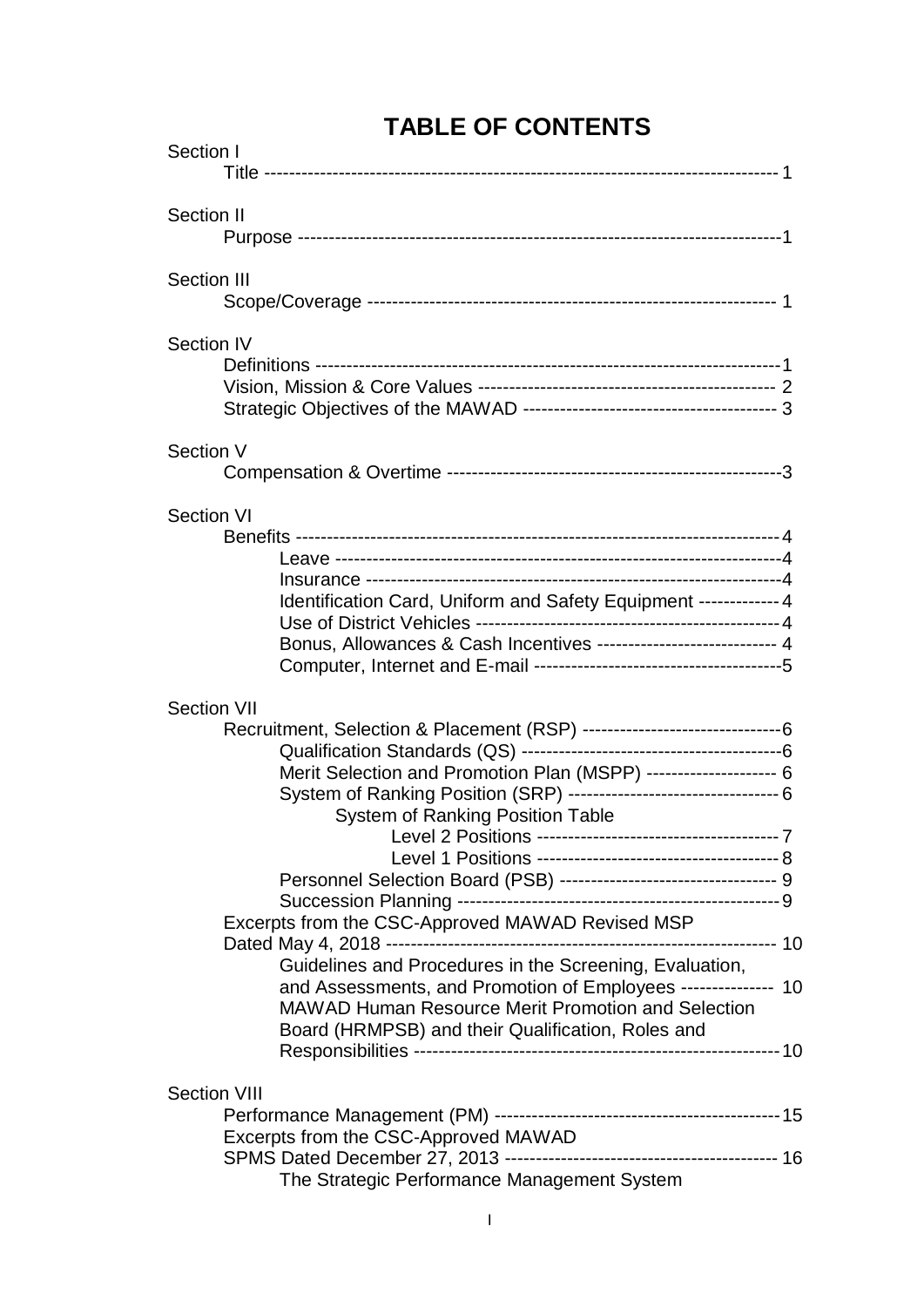|            | Performance Planning & Commitment ------------------- 21           |  |
|------------|--------------------------------------------------------------------|--|
|            | Performance Monitoring & Coaching --------------------- 25         |  |
|            | Performance Review & Evaluation ------------------------- 26       |  |
|            | Office Performance Assessment ----------------------- 26           |  |
|            | Rating Scale for Quality/Effectiveness ----------- 27              |  |
|            | Rating Scale for Timeliness ------------------------- 27           |  |
|            | Efficiency Rating Scale ------------------------------ 27          |  |
|            | Computation of Rating -------------------------------- 29          |  |
|            | Performance Assessment and Evaluation for                          |  |
|            |                                                                    |  |
|            | Performance Rewarding & Development                                |  |
|            | Planning ---                                                       |  |
|            | Performance Rewarding ---------------------------- 32              |  |
|            | Performance Development Planning ------------ 33                   |  |
|            | Managing Unsatisfactory Performance -----------34                  |  |
|            |                                                                    |  |
|            |                                                                    |  |
|            |                                                                    |  |
| Section IX |                                                                    |  |
|            |                                                                    |  |
|            |                                                                    |  |
|            | <b>Personnel Development Committee Formation</b>                   |  |
|            |                                                                    |  |
|            |                                                                    |  |
|            | MAWAD uses these methods in Learning & Development --- 41          |  |
|            |                                                                    |  |
|            |                                                                    |  |
|            | Recording, Monitoring & Evaluating Learning ------------------- 42 |  |
|            |                                                                    |  |
| Section X  |                                                                    |  |
|            |                                                                    |  |
|            | Excerpts from the CSC-Approved MAWAD Agency                        |  |
|            | Praise Dated August 30, 2016                                       |  |
|            |                                                                    |  |
|            |                                                                    |  |
|            |                                                                    |  |
|            |                                                                    |  |
|            |                                                                    |  |
|            |                                                                    |  |
|            | Presidential or Lingkod Bayan Award ------------ 48                |  |
|            | <b>Outstanding Public Official/Employee</b>                        |  |
|            | or Dangal ng Bayan Award ------------------------ 48               |  |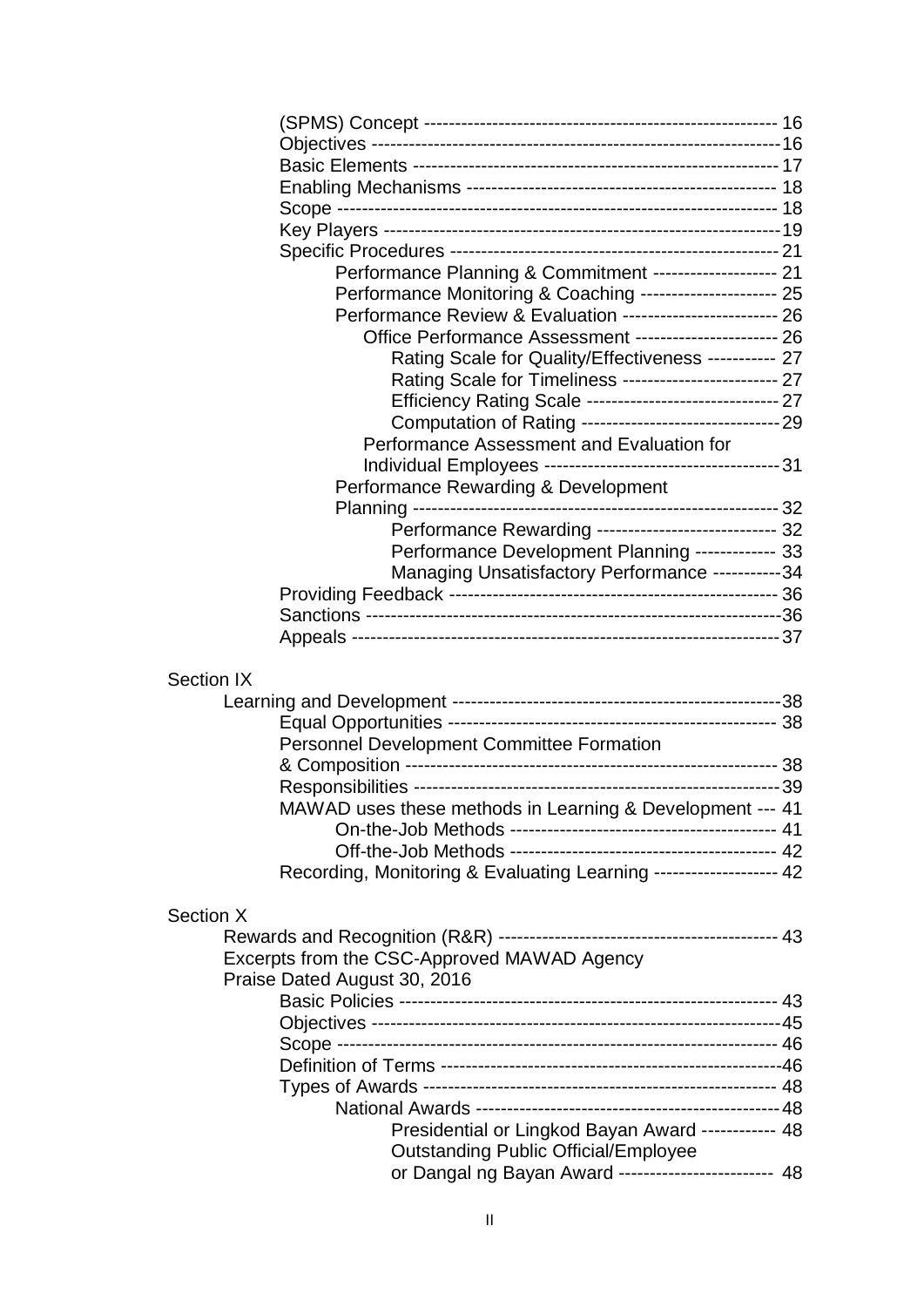| Civil Service Commission or the                          |  |
|----------------------------------------------------------|--|
|                                                          |  |
|                                                          |  |
| Mangaldan Water District Agency Level Awards ------- 49  |  |
| "Dakilang Empleyado" Award ----------------------49      |  |
| Best in Attendance Award -------------------------- 51   |  |
| "Ang Masinop" Award --------------------------------- 53 |  |
| Best Division/Office Award -------------------------- 54 |  |
| Cost Economy Measure Award ------------------- 56        |  |
|                                                          |  |
| Hall of Fame Award ---------------------------------- 58 |  |
| MAWAD Internal Award ------------------------------ 58   |  |
|                                                          |  |
|                                                          |  |
|                                                          |  |
|                                                          |  |
|                                                          |  |
| <b>Section XI</b>                                        |  |
|                                                          |  |
| Excerpts from the CSC-Approved MAWAD grievance           |  |

| Excerpts from the CSC-Approved MAWAD grievance |     |
|------------------------------------------------|-----|
|                                                | 64  |
|                                                | 64  |
|                                                | -67 |
|                                                |     |
|                                                |     |
|                                                |     |
|                                                |     |
|                                                |     |
|                                                |     |
|                                                |     |
|                                                |     |
|                                                |     |

## Section XII

| Administrative Disciplinary Rules on Sexual Harassment -------------- 72<br>Excerpts from the MAWAD CSC-Approved Administrative |  |
|---------------------------------------------------------------------------------------------------------------------------------|--|
| Disciplinary Rules on Sexual Harassment dated March 18, 2003 ---- 72                                                            |  |
|                                                                                                                                 |  |
|                                                                                                                                 |  |
|                                                                                                                                 |  |
|                                                                                                                                 |  |
| Person liable for Sexual Harassment -------------------------------- 74                                                         |  |
| Committee on Decorum & Investigation (CODI)                                                                                     |  |
|                                                                                                                                 |  |
| <b>Pre-filing Standard Operating Procedures</b>                                                                                 |  |
| in attending to victims of Sexual Harassment --------------------- 76                                                           |  |
|                                                                                                                                 |  |
|                                                                                                                                 |  |
| Classification of Acts of Sexual Harassment ----------------------------85                                                      |  |
|                                                                                                                                 |  |
|                                                                                                                                 |  |
|                                                                                                                                 |  |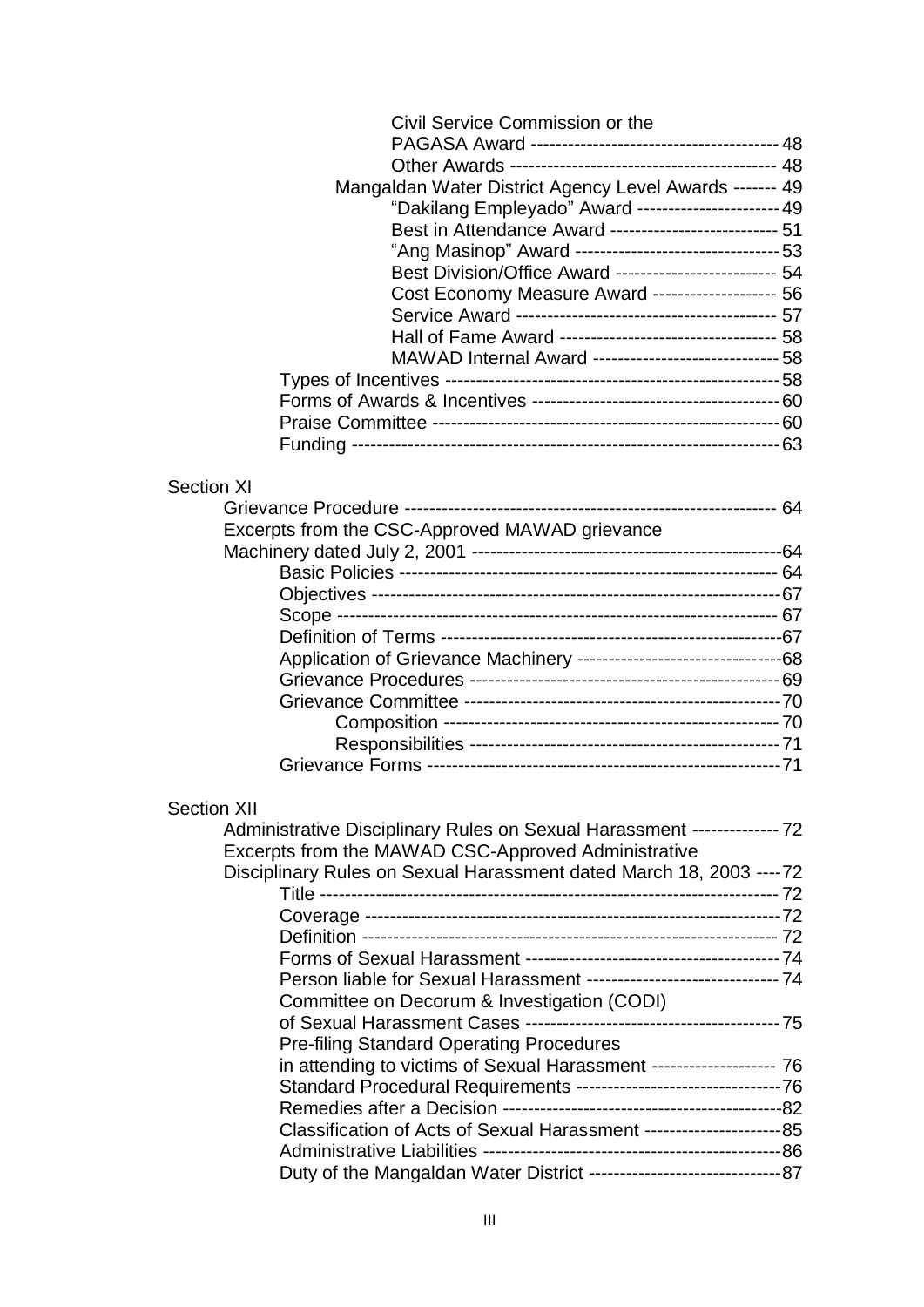|                     | Cases during the Intervening Period -------------------------------- | 88 |
|---------------------|----------------------------------------------------------------------|----|
|                     |                                                                      |    |
| <b>Section XIII</b> |                                                                      |    |
| <b>Section XIV</b>  |                                                                      |    |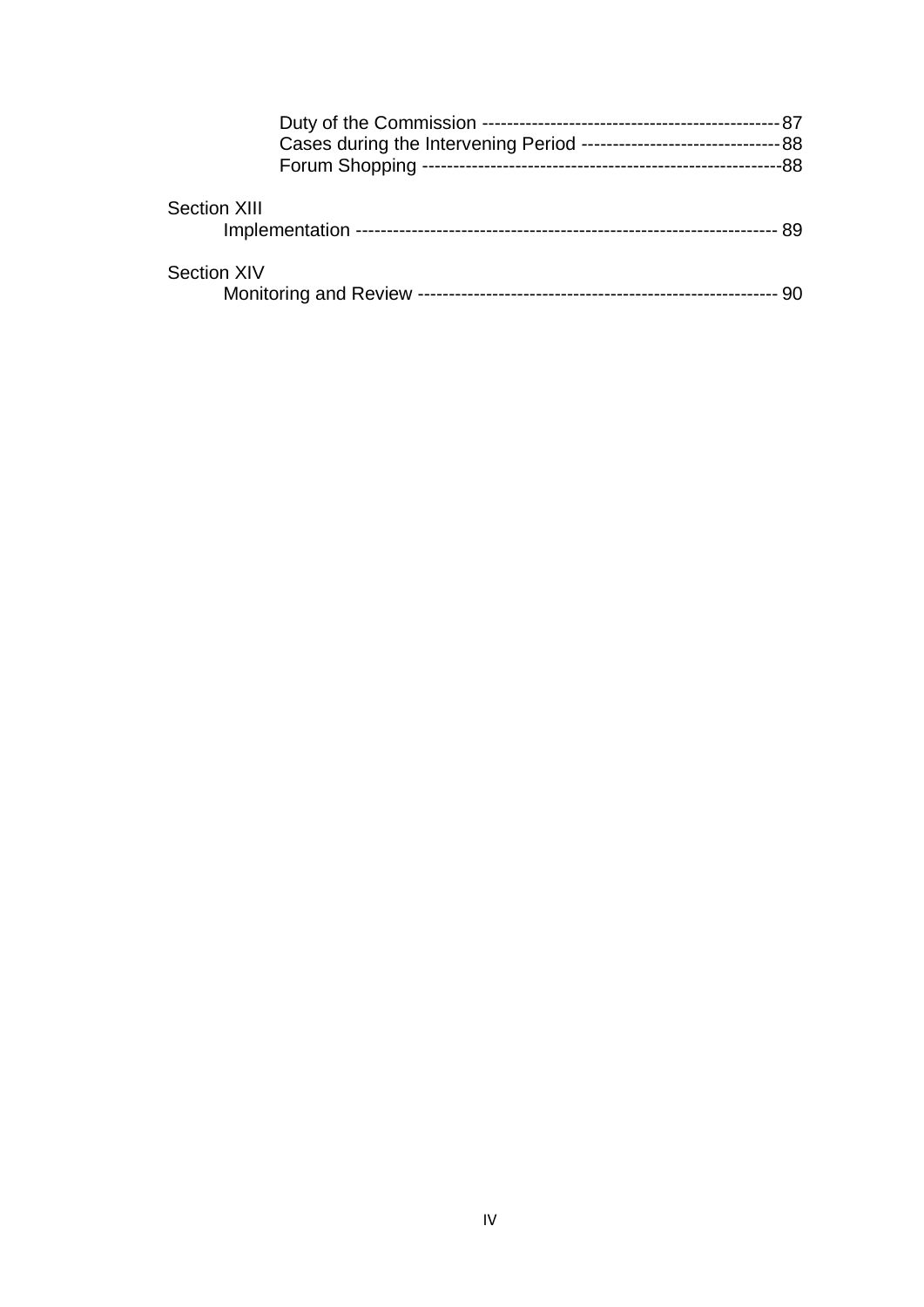## **EQUAL OPPORTUNITY POLICY**

## **SECTION I. TITLE**

This *Manual* shall be known as the **Mangaldan Water District Equal Opportunity Policy (MAWAD EOP)** for employees in Recruitment, Selection & Placement, Performance Management, Learning & Development and Rewards & Recognition and Personnel Management (the "Manual").

## **SECTION II. PURPOSE**

The MAWAD EOP's purpose is to provide fair and equitable personnel management. It is intended to ensure uniform and fair treatment for everyone with respect and promote diversity in the workplace. And to define obligations, rights, privileges, benefits including prohibitions for all the employees of MAWAD.

## **SECTION III. SCOPE/COVERAGE**

This Manual and its related procedures and forms shall apply to all employees of MAWAD, future employees and job candidates.

## **SECTION IV. DEFINITIONS**

For purposes of this Manual the following definitions apply;

- 1. MAWAD means Mangaldan Water District which is duly organized and existing under and by virtue of Presidential Decree No. 198.
- 2. Board of Directors policy making body of MAWAD.
- 3. General Manager duly appointed by a majority vote of the Board of Directors and in-charge of the overall operations of MAWAD.
- 4. Division Manager employees who are directly responsible to the General Manager for the supervision of the respective division such as Administrative, Finance, Commercial & Engineering.
- 5. Permanent employee employees appointed by the General Manager, for employment on a permanent basis and work 40 hours per week.
- 6. Temporary employee- employees hired by the General Manager in the absence of a qualified eligible actually available, that appointment shall not exceed 12 months.

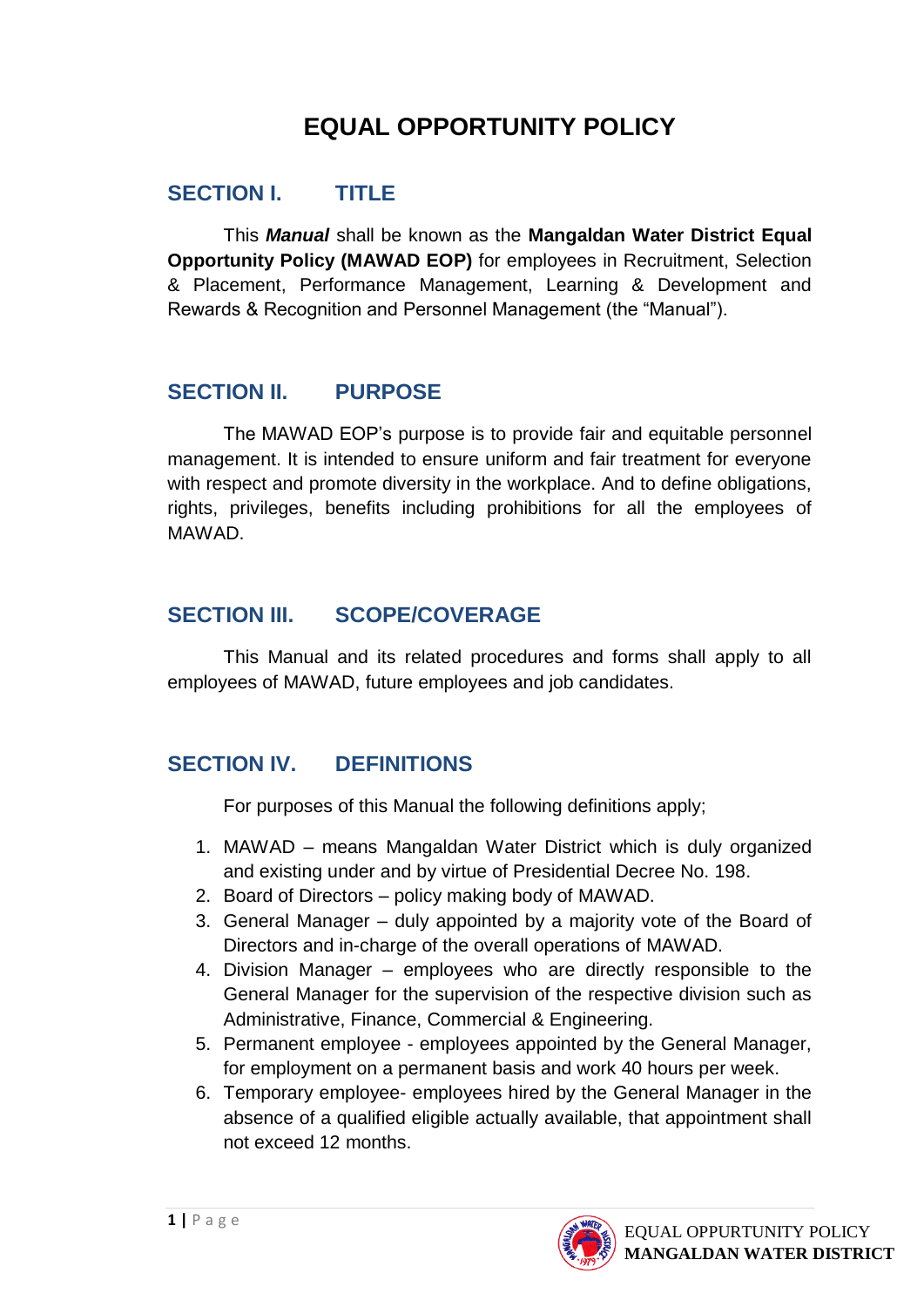- 7. Coterminous employees hired by the General Manager whose entrance and continuity in the service is based on his trust and confidence.
- 8. Casual employees hired by the General Manager for essential necessary services where there is not enough regular employee to meet the demands of the service.
- 9. Job-orders whose employment is limited for a period of time, are paid on daily wages basis for work performed. This is "no employeeemployer relationship" position.

This Manual is anchored to our Organizational Profile which covers the following:

#### **VISION**

The MANGALDAN WATER DISTRICT is geared to build partnership with consumers or concessionaires' community and the public to value water as life-giving resource to be served with excellence and integrity.

#### **MISSION**

The MANGALDAN WATER DISTRICT is committed to provide water supply that is adequate, potable, safe and affordable to the people of Mangaldan and its environs.

#### **CORE VALUES**

- COMMITMENT We are committed to provide a safe and reliable supply of water at affordable cost.
- PUBLIC TRUST

We will serve and perform with integrity at the highest level of competence.

• HONESTY

We practice fair, open and accurate communication with the District employees and the public.

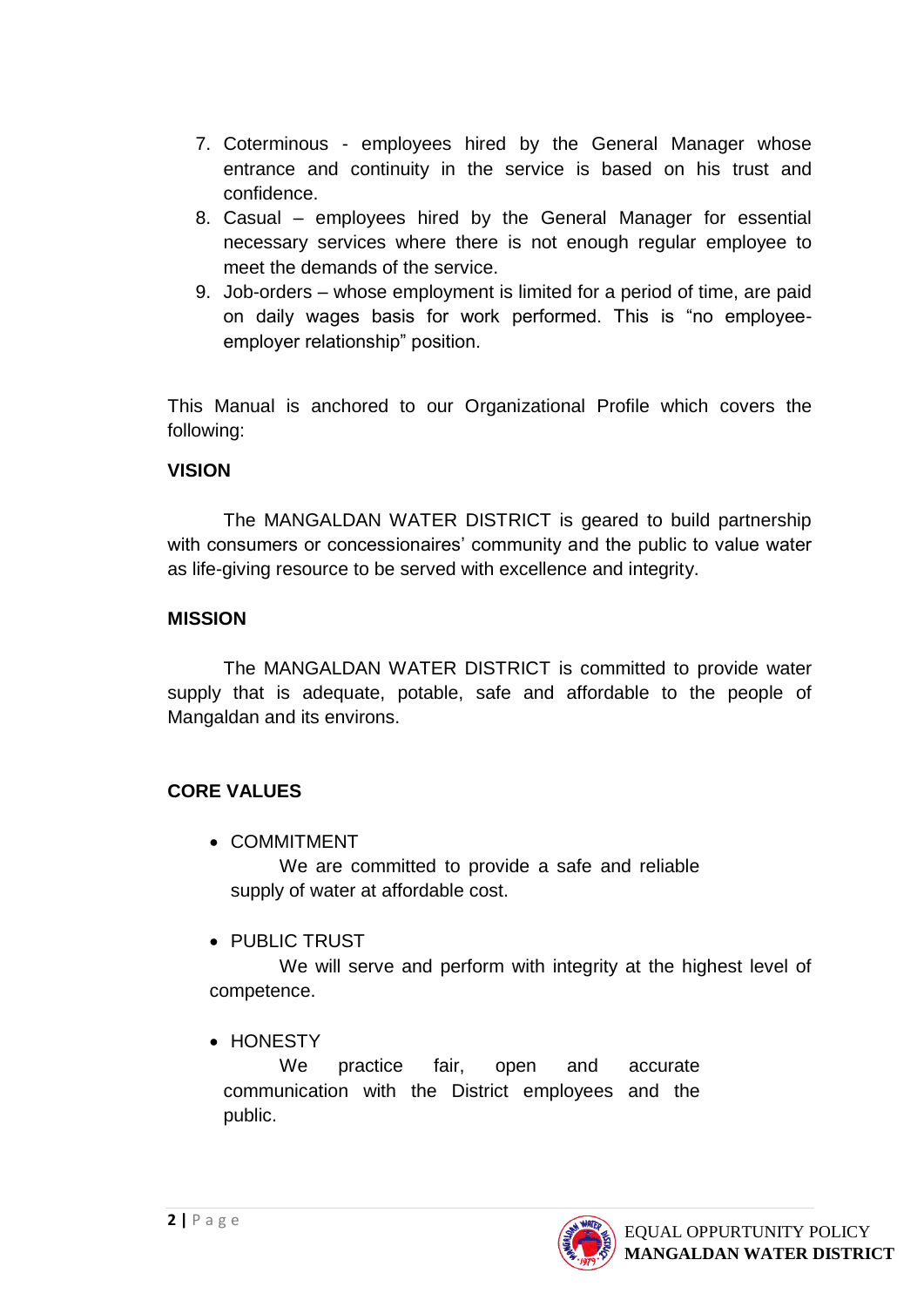• RESPONSIBILITY

We will ensure proper accountability of duties and the District's properties entrusted to us.

• COURTESY

We will provide service in a timely, courteous and effective manner.

#### **STRATEGIC OBJECTIVES OF THE MAWAD**

- 1. Provide a safe and reliable supply of water at reasonable cost.
- 2. To maintain a high level of customer service with minimize operational costs by consistently meeting or exceeding customer satisfaction.
- 3. Ensure the efficient management of financial resources.
- 4. To promote and sustain a safe, ethical and productive work environment for employees to achieve the District's goal.

## **V. COMPENSATION & OVERTIME**

The establishment of a standard Organizational Structure and Staffing Pattern (OSSP) was based on the size of the LWD as determined largely by the amount of revenues, fixed assets and net income.

The General Manager has the authority to determine the salaries of the employees based on the Department of Budget and Management APPROVED Plantilla of Personnel and Salary Adjustment.

Pay periods for all employees will be semi-monthly, on the  $15<sup>th</sup>$  and  $30<sup>th</sup>$  day of the month. If payday falls on a holiday or weekend, payment will be made on the preceding work day.

Overtime pay is defined as that time spent on the job over eight (8) hours in one (1) normal work day or any time spent on the job on either holiday and rest days.

All overtime pay must be approved by the General Manager. The employee cannot urge or oblige MAWAD to let him or her to render overtime work if it is not required by circumstance or there is no extra work to be done.

The rate paid for overtime pay is the regular hourly rate times 1.5 for holiday or rest day and 1.25 in exceed of eight (8) hours in one (1) normal work day time number of hours rendered.

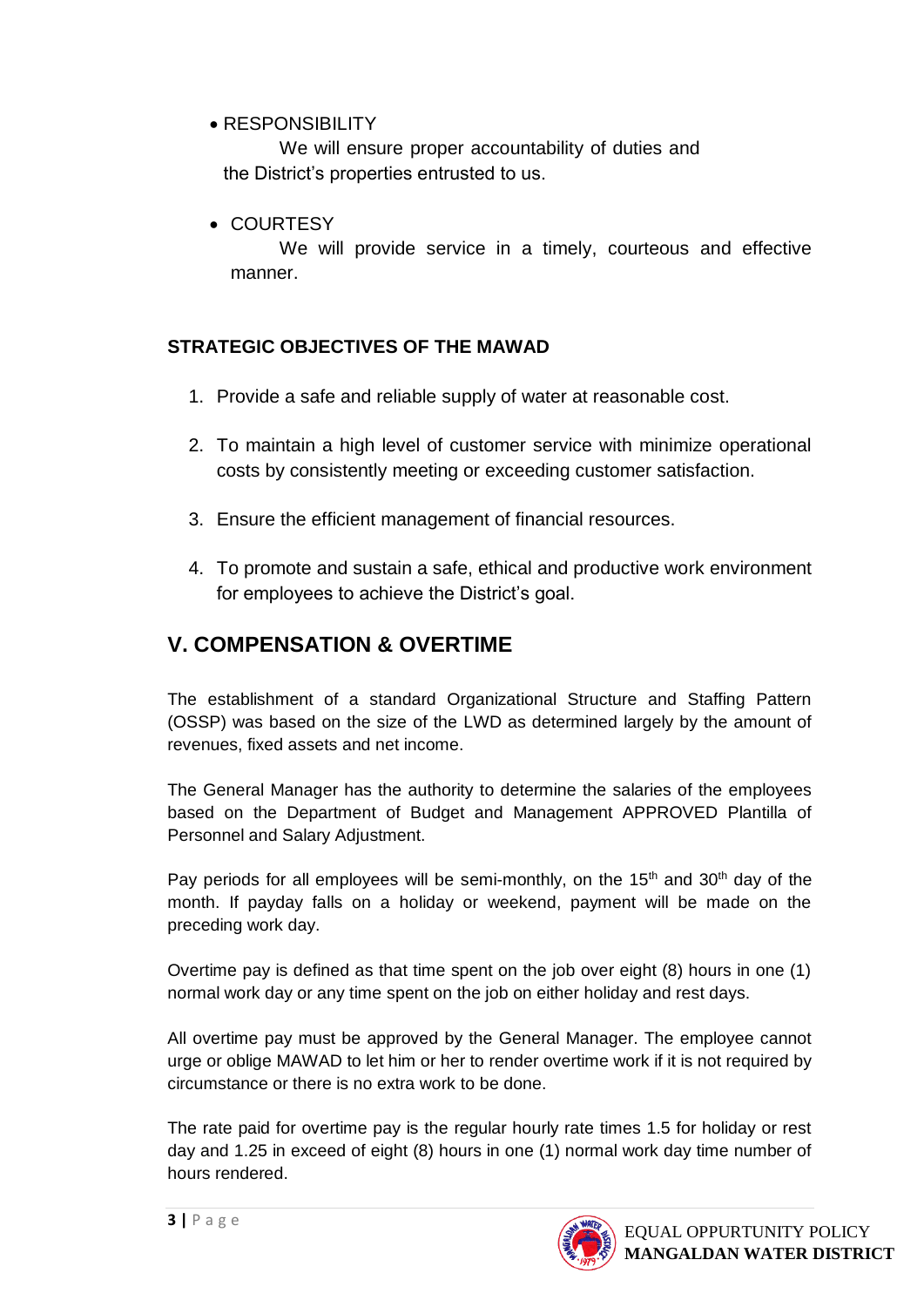## **VI. BENEFITS**

A. Leave – all government employees are entitled to leave such as vacation, sick, special leave, maternity, paternity, study, relocation, compensatory and terminal. Entitlement to leave benefits shall be governed by the Civil Service Commission's OMNIBUS RULES ON LEAVE.

B. Insurance – permanent, coterminous, temporary and casual employees of MAWAD are entitled to coverage to Government Insurance System (GSIS), Pag-IBIG and Phil Health.

- C. Identification Card, Uniform and Safety Equipment
	- 1. MAWAD will provide all field operational personnel with necessary District owned safety equipment, which will be properly cared for by the employee;
	- 2. All employees except Job Order shall be granted a uniform allowance in the amount prescribed by the DBM;
	- 3. Office personnel will dress in a manner consistent with good business practices;
	- 4. Field personnel will present a clean and neat appearance wearing the prescribed uniforms at all time;
	- 5. All personnel shall at all times wear valid Identification card issued by MAWAD.

D. Use of District Vehicles – each employee who operates MAWAD vehicles is required to have a valid Driver's License as issued by the Land Transportation Office, Philippines. All MAWAD employees must, at all times, observe and abide by all national and local traffic laws.

The General Manager or his duly authorized representative has the authority to allow employee to use the MAWAD vehicle for official business.

E. BONUS, ALLOWANCES & CASH INCENTIVES – All permanent, casual, temporary and co-terminus employees are granted bonus/es and allowance/s pursuant to Commission On Audit, Civil Service Commission and Department of Budget and Management issuances subject to availability of funds.

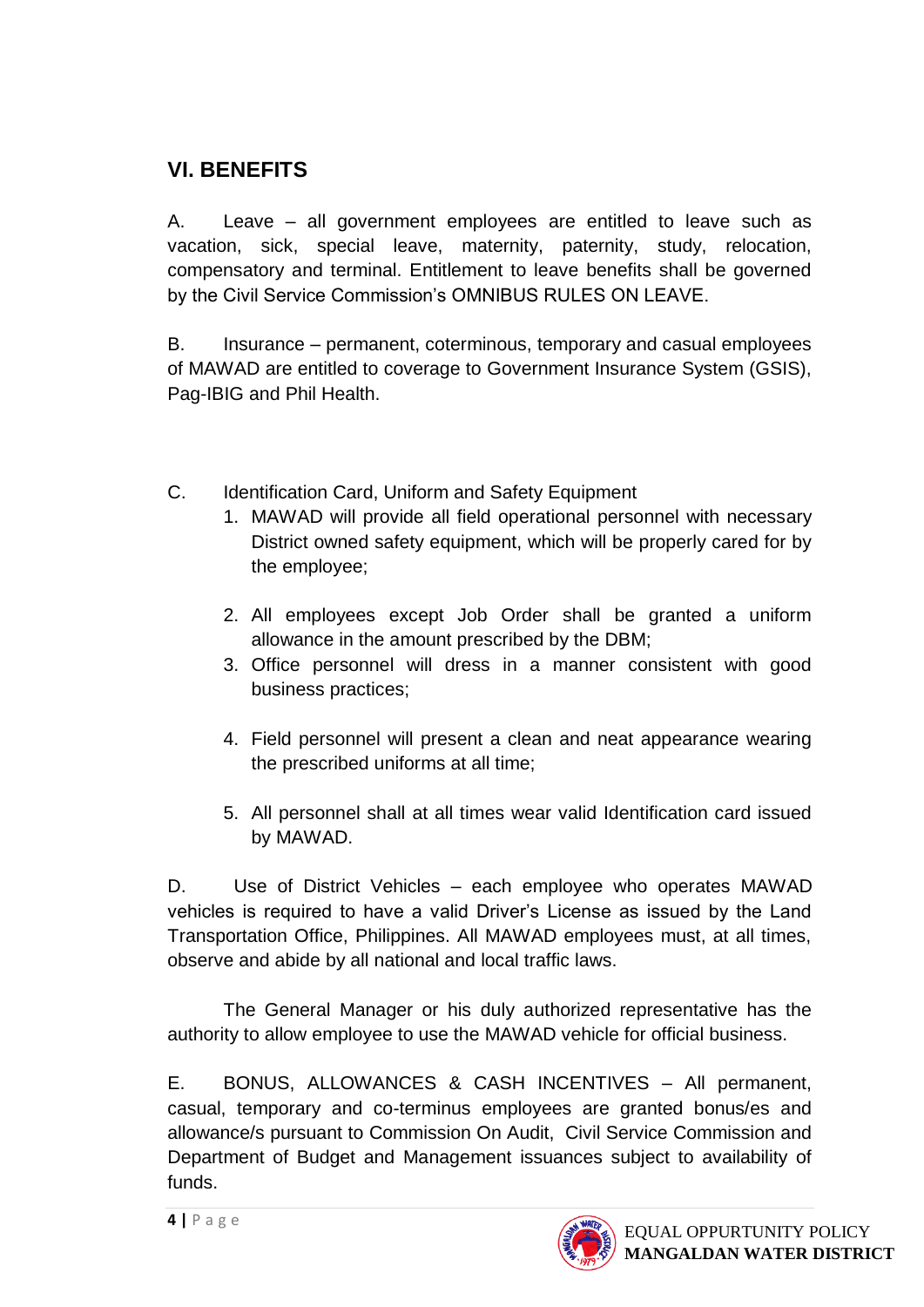#### F. COMPUTER, INTERNET AND E-MAIL

#### DEFINITIONS

• E-Mail (Electronic Mail) - The transmission of information or reproductions from one computer terminal or workstation to another using surface transmission lines or satellite stations.

• Internet - A worldwide network of computer networks that provides access to electronic mail, remote login, file transfer, and other services.

• Hardware – Mangaldan Water District computers and other electronic components and equipment used in support of Mangaldan Water District information system operations including printers and copy machines.

A. Computers, computer files, hardware, software, the e-mail system, Internet system hardware, printers and copy machines are Mangaldan Water District property and intended for business use only.

B. Mangaldan Water District prohibits the illegal duplication of software and its related documentation.

C. All messages or files composed, sent, or received on Mangaldan Water District computers, Internet and e-mail system are, and remain, the property of Mangaldan Water District. They are not the private property of any employee. All E-mail messages and downloaded Internet files are considered to be Mangaldan Water District records and are not "private" or considered "confidential" to the employee in any way.

Prohibited Uses of Computers, Hardware, Internet and E-mail:

- 1. Use for personal gain or personal business use.
- 2. Use to solicit other employees for ventures.
- 3. Use for any illegal purpose.
- 5. Online dating services.
- 6. Expression of ill will or bias against employees, individuals, or groups.

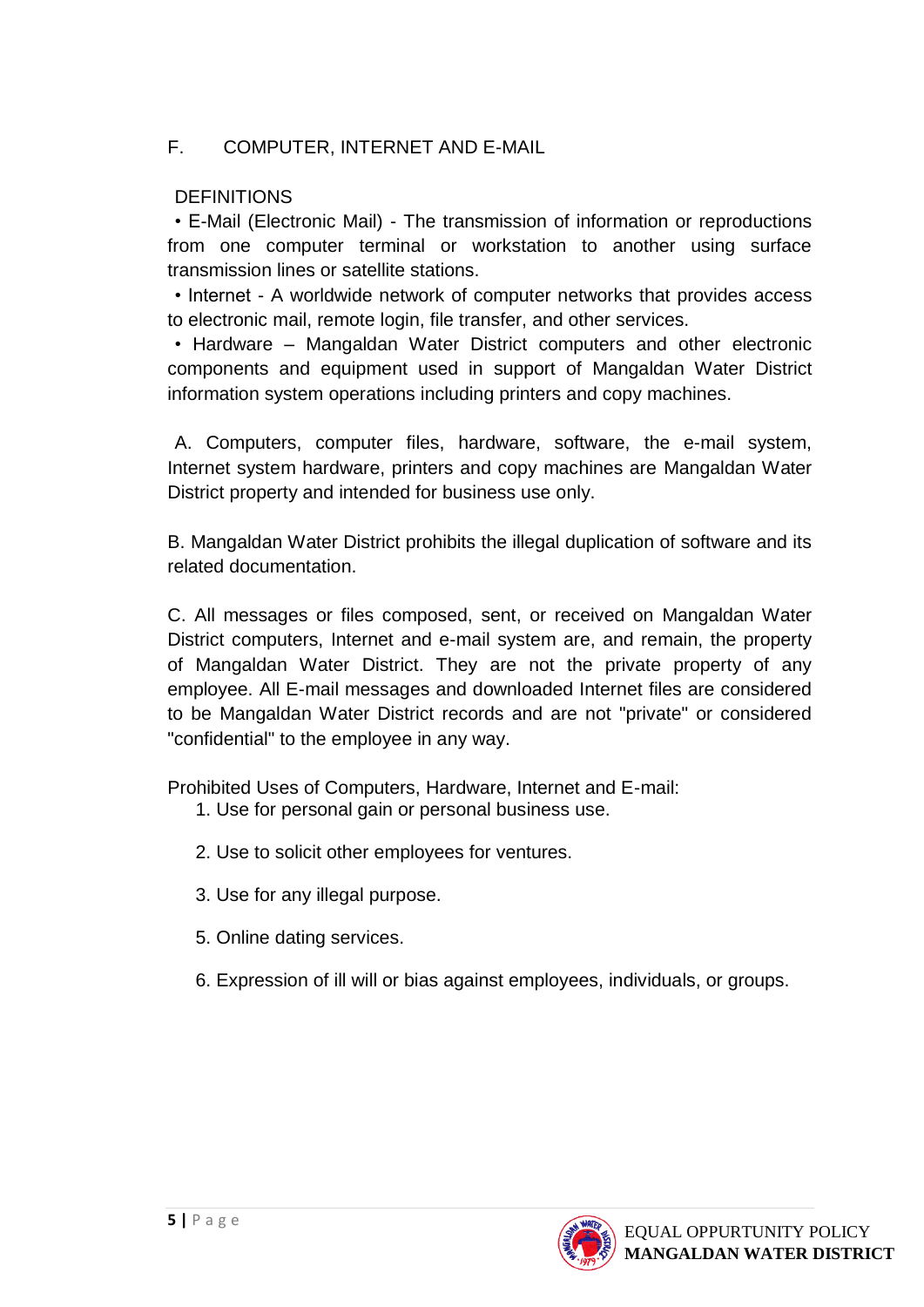## **SECTION VII. RECRUITMENT, SELECTION AND PLACEMENT (RSP)**

The Mangaldan Water District shall comply with all policies of the Civil Service Commission which protect and safeguard the right and opportunity of all persons to apply, obtain and hold employment without discrimination because of race, color, religion, sex, marital or domestic partner status and differently abled persons. The MAWAD RSP and all of its courses of action shall be governed by the CSC-APPROVED Revised MAWAD Merit Selection/Promotion Plan. The MAWAD shall also ask for assistance in the evaluation of persons with disability, if there is any, with the Mangaldan Municipal Social Welfare Development Office, Mangaldan, Pangasinan.

- 1. Qualification Standards (QS) Evaluation of applicants for vacant permanent positions are based on the Civil Service Commission Qualification Standards (QS). Each position has a specific minimum standard on education, experience, eligibility, and training.
- 2. Merit Selection and Promotion Plan (MSPP) Revised Merit Selection Plan Installed and approved by MAWAD Board of Directors through a Resolution No. 6, 2018 dated February 28, 2018 known as *"Revised Merit Selection Plan of the Mangaldan Water District and Designating Personnel to Compose the Human Resource Merit Promotion and Selection Board and their Alternates"* pursuant to CSC MC No. 24, s. 2017 and approved by the CSC. It establishes a well and sound promotion system that is characterized by strict observance of the merit, fitness and equality principles in selecting and promoting employees to a higher position in the career service and non-career service in all levels; Includes policies and procedures in selection and promotion, functions and responsibilities of the PSB, the personnel officer, and the appointing authority.
- 3. System of Ranking Position (SRP) The hierarchical arrangement of positions from highest to lowest, which shall be a guide in determining which position is next-in-rank, taking into consideration the following: -Organizational structure - Salary Grade Allocation - Classification and functional relationship of positions; In processing the final list of applicants, qualified incumbents of the next-in-rank positions are advised of the said vacancy and are given the options to either confirm their application or waive their right for promotion by not applying for the said vacancy.

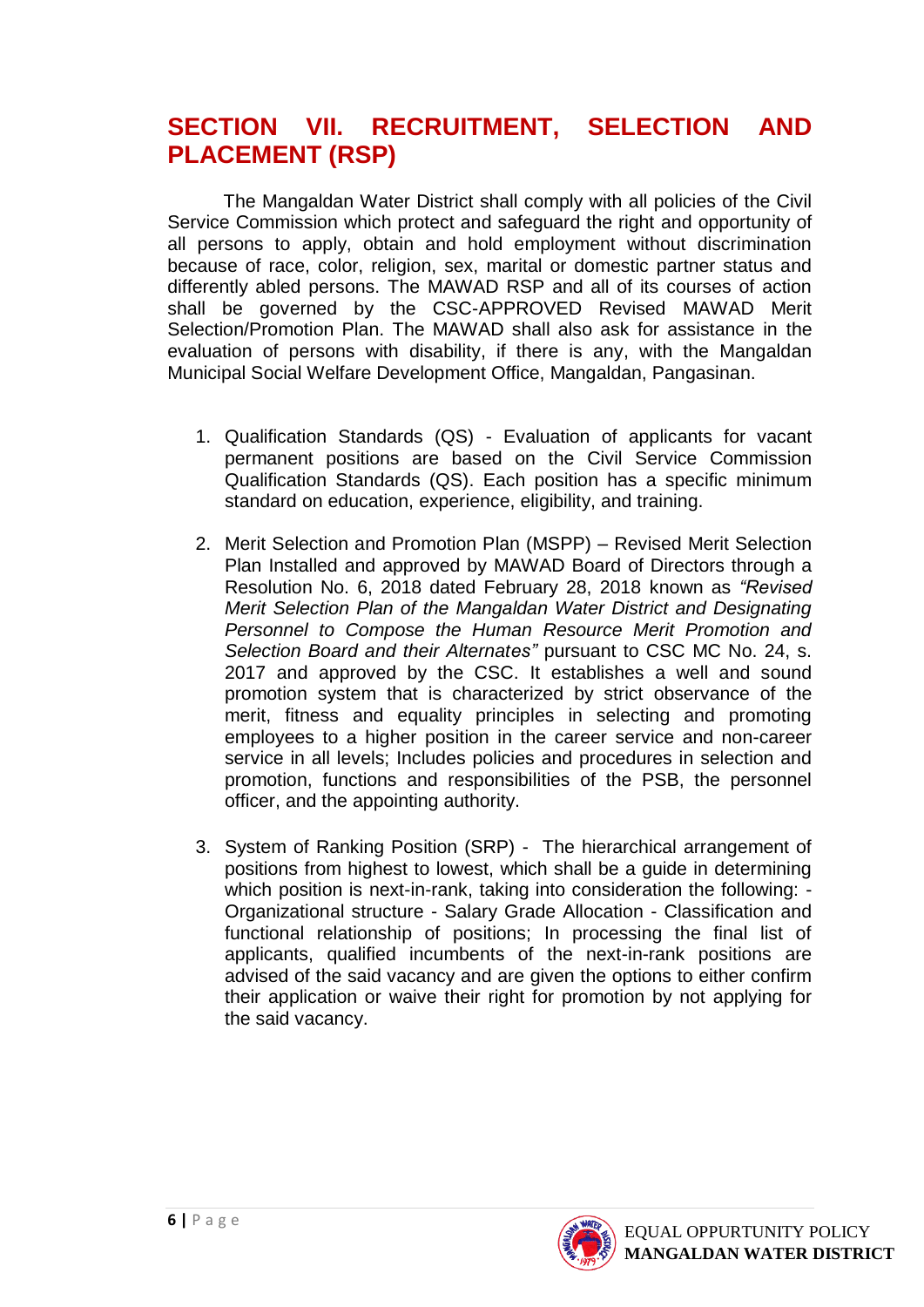#### **SYSTEM OF RANKING POSITION**

#### **LEVEL 2 POSITIONS**

| POSITION TO BE FILLED                                  | <b>LOCATION</b>                                                             | <b>SALARY</b><br><b>GRADE</b> | <b>POSITION NEXT-IN-</b><br><b>RANK</b>                | <b>LOCATION</b>                                                             | <b>SALARY</b><br><b>GRADE</b> |
|--------------------------------------------------------|-----------------------------------------------------------------------------|-------------------------------|--------------------------------------------------------|-----------------------------------------------------------------------------|-------------------------------|
| General Manager B                                      | Office of the<br>General Manager                                            | 27                            | Division Manager B                                     | All Divisions                                                               | 23                            |
| <b>Executive Assistant B</b>                           | do                                                                          | 17                            | Information Officer C                                  | Office of the General<br>Manager                                            | 11                            |
| Information Officer C                                  | do                                                                          | 11                            | Secretary A                                            | do                                                                          | 9                             |
| Division Manager B                                     | Administrative<br>Division                                                  | 23                            | Administrative/General<br>Services Officer A           | Administrative<br><b>Division</b>                                           | 16                            |
| Administrative/General<br>Services Officer A           | do                                                                          | 16                            | <b>Industrial Relations</b><br>Management Officer A    | do                                                                          | 15                            |
| <b>Industrial Relations</b><br>Management Officer A    | do                                                                          | 15                            | <b>Administration Services</b><br>Assistant A          | do                                                                          | 12                            |
| Property/Supply Officer A                              | do                                                                          | 14                            | <b>Administration Services</b><br>Assistant A          | do                                                                          | 12                            |
|                                                        |                                                                             |                               | Storekeeper B                                          | do                                                                          | 9                             |
| Division Manager B                                     | <b>Finance Division</b>                                                     | 23                            | Head/Supervising Cashier                               | <b>Finance Division</b>                                                     | 19                            |
| Head/Supervising Cashier                               | do                                                                          | 19                            | Senior Corporate<br>Accountant A                       | do                                                                          | 18                            |
|                                                        |                                                                             |                               | Cashier A                                              | do                                                                          | 16                            |
| Senior Corporate<br>Accountant A                       | do                                                                          | 18                            | Cashier A                                              | do                                                                          | 16                            |
|                                                        |                                                                             |                               | Corporate Budget Analyst                               | do                                                                          | 13                            |
| Cashier A                                              | do                                                                          | 16                            | Corporate Budget Analyst                               | do                                                                          | 13                            |
|                                                        |                                                                             |                               | Senior Accounting<br>Processor A                       | do                                                                          | 12                            |
| Corporate Budget Analyst<br>A                          | do                                                                          | 13                            | Senior Accounting<br>Processor A                       | do                                                                          | 12                            |
|                                                        |                                                                             |                               | Corporate Budget<br>Assistant                          | do                                                                          | 8                             |
| Division Manager B                                     | <b>Commercial Division</b>                                                  | 23                            | Utilities/Customer Service<br>Officer A                | <b>Commercial Division</b>                                                  | 16                            |
| Utilities/Customer Service<br>Officer A                | do                                                                          | 16                            | Utilities/Customer Service<br>Assistant A              | do                                                                          | 12                            |
| <b>Computer Services</b><br>Programmer B               | do                                                                          | 14                            | Open                                                   |                                                                             | $\frac{1}{2}$                 |
| Division Manager B                                     | Engineering and<br>Construction &<br>Production and<br><b>Water Quality</b> | 23                            | Water/Sewerage<br>Maintenance Head                     | Engineering and<br>Construction &<br>Production and<br><b>Water Quality</b> | 16                            |
|                                                        |                                                                             |                               | Water/Utilities<br>Management/Development<br>Officer B | do                                                                          | 14                            |
| Water/Utilities<br>Management/Development<br>Officer B | do                                                                          | 14                            | Senior Water/Sewerage<br>Maintenance Man A             | do                                                                          | 12                            |
|                                                        |                                                                             |                               | Senior Auto Mechanic                                   | do                                                                          | 10                            |
|                                                        |                                                                             |                               | Senior Water Resources<br><b>Facilities Operator</b>   | do                                                                          | 10                            |

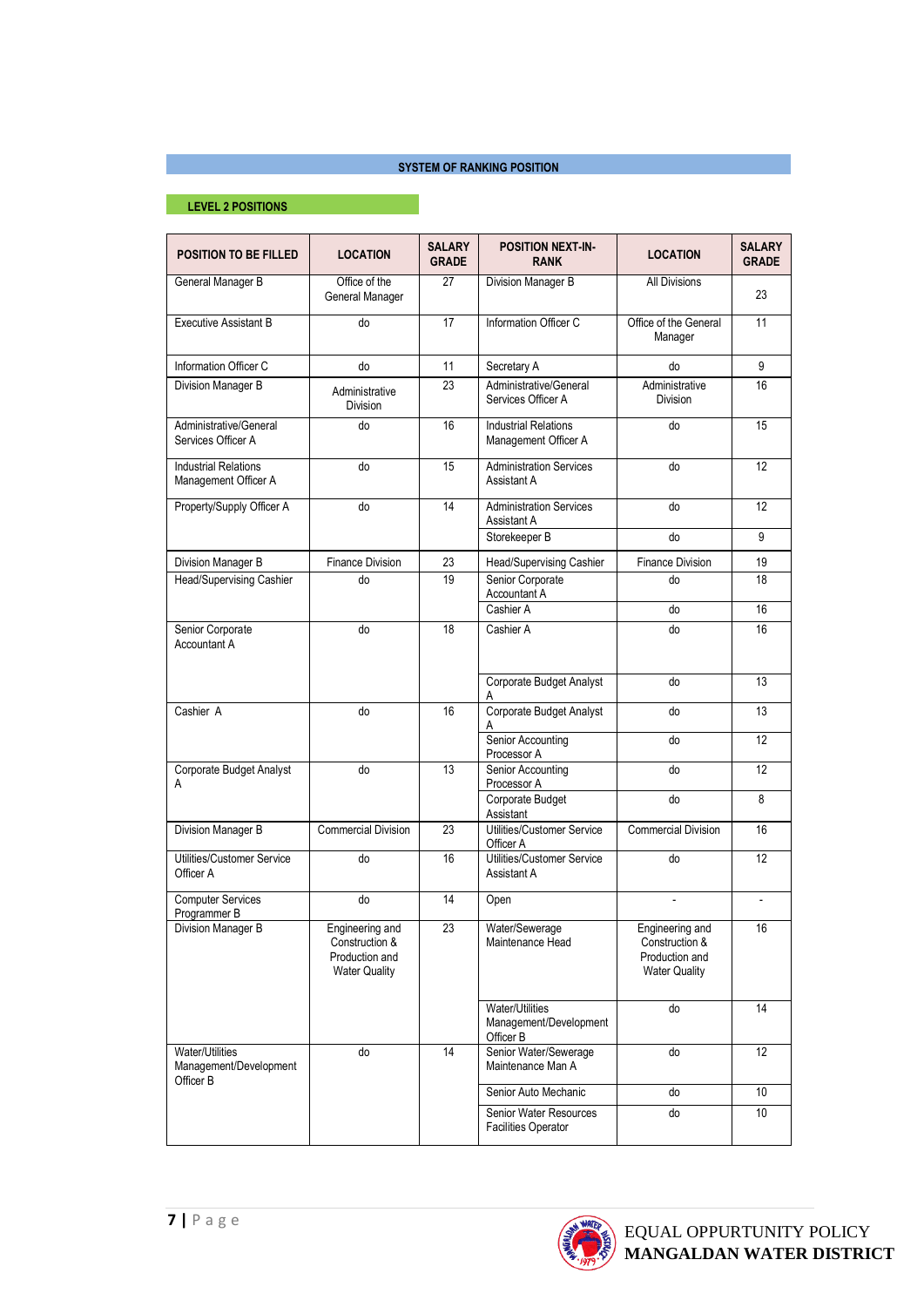#### **LEVEL 1 POSITIONS**

| <b>POSITION TO BE FILLED</b>                     | <b>LOCATION</b>                                                             | <b>SALARY</b><br><b>GRADE</b> | <b>POSITION NEXT-IN-</b><br><b>RANK</b>         | <b>LOCATION</b>                                                             | <b>SALARY</b><br><b>GRADE</b> |
|--------------------------------------------------|-----------------------------------------------------------------------------|-------------------------------|-------------------------------------------------|-----------------------------------------------------------------------------|-------------------------------|
| Secretary A                                      | Office of the<br>General Manager                                            | 9                             | Open                                            |                                                                             |                               |
| Project Planning &<br>Development Assistant B    | do                                                                          | 8                             | Open                                            |                                                                             |                               |
| Driver                                           | do                                                                          | 4                             | Open                                            | $\frac{1}{2}$                                                               | $\overline{\phantom{a}}$      |
| <b>Administration Services</b><br>Assistant A    | Administrative<br>Division                                                  | 12                            | Storekeeper B                                   | Administrative<br><b>Division</b>                                           | 9                             |
|                                                  |                                                                             |                               | Clerk - Processor B                             | do                                                                          | 6                             |
| Storekeeper B                                    | do                                                                          | 9                             | Clerk - Processor B                             | do                                                                          | 6                             |
| Clerk - Processor B                              | do                                                                          | 6                             | <b>Administrative Services</b><br>Aide          | do                                                                          | 4                             |
| Housekeeping Services<br>Assistant               | do                                                                          | 6                             | <b>Administrative Services</b><br>Aide          | do                                                                          | 4                             |
| <b>Administrative Services</b><br>Aide           | do                                                                          | 4                             | <b>Utility Worker A</b>                         | do                                                                          | 3                             |
| <b>Utility Worker A</b>                          | do                                                                          | 3                             | <b>Utility Worker B</b>                         | do                                                                          | 1                             |
| <b>Utility Worker B</b>                          | do                                                                          | 1                             | Open                                            | $\overline{a}$                                                              | $\mathbf{r}$                  |
| Senior Accounting<br>Processor A                 | <b>Finance Division</b>                                                     | 12                            | Corporate Budget<br>Assistant                   | <b>Finance Division</b>                                                     | 8                             |
|                                                  |                                                                             |                               | <b>Accounting Processor B</b>                   | do                                                                          | 6                             |
| Corporate Budget Assistant                       | do                                                                          | 8                             | <b>Accounting Processor B</b>                   | do                                                                          | 6                             |
| <b>Cashiering Assistant</b>                      | do                                                                          | 8                             | Accounting Processor B                          | do                                                                          | 6                             |
| <b>Accounting Processor B</b>                    | do                                                                          | 6                             | Open                                            |                                                                             |                               |
| Data Encoder-Controller                          | <b>Commercial Division</b>                                                  | 10                            | Open                                            | $\overline{a}$                                                              | $\overline{\phantom{a}}$      |
| Utilities/Customer Service<br>Assistant A        | do                                                                          | 12                            | Utilities/Customer Service<br>Assistant B       | <b>Commercial Division</b>                                                  | 10                            |
| Utilities/Customer Service<br>Assistant B        | do                                                                          | 10                            | Utilities/Customer Service<br>Assistant C       | do                                                                          | 8                             |
| Utilities/Customer Service<br>Assistant C        | do                                                                          | 8                             | Utilities/Customer Service<br>Assistant D       | do                                                                          | 6                             |
| Utilities/Customer Service<br>Assistant D        | do                                                                          | 6                             | Utilities/Customer Service<br>Assistant E       | do                                                                          | 4                             |
| Utilities/Customer Service<br><b>Assistant E</b> | do                                                                          | 4                             | Open                                            |                                                                             |                               |
| Water/Sewerage<br>Maintenance Head               | Engineering and<br>Construction &<br>Production and<br><b>Water Quality</b> | 16                            | Water/Sewerage<br>Maintenance Foreman           | Engineering and<br>Construction &<br>Production and<br><b>Water Quality</b> | 14                            |
| Water/Sewerage<br>Maintenance Foreman            | do                                                                          | 14                            | Senior Water/Sewerage<br>Maintenance Man A      | do                                                                          | 12                            |
| Senior Plant Mechanic                            | do                                                                          | 14                            | Senior Auto Mechanic                            | do                                                                          | 10                            |
| Senior Water/Sewerage<br>Maintenance Man A       | do                                                                          | 12                            | Water/Sewerage<br>Maintenance Man A             | do                                                                          | 8                             |
| Senior Auto Mechanic                             | do                                                                          | 10                            | Open                                            | $\overline{a}$                                                              |                               |
| Senior Water Resources<br>Facilities Operator A  | do                                                                          | 10                            | <b>Water Resources Facilities</b><br>Operator A | Engineering and<br>Construction &<br>Production and<br><b>Water Quality</b> | 8                             |
| <b>Water Resources Facilities</b><br>Operator A  | do                                                                          | 8                             | <b>Water Resources Facilities</b><br>Operator B | do                                                                          | 6                             |

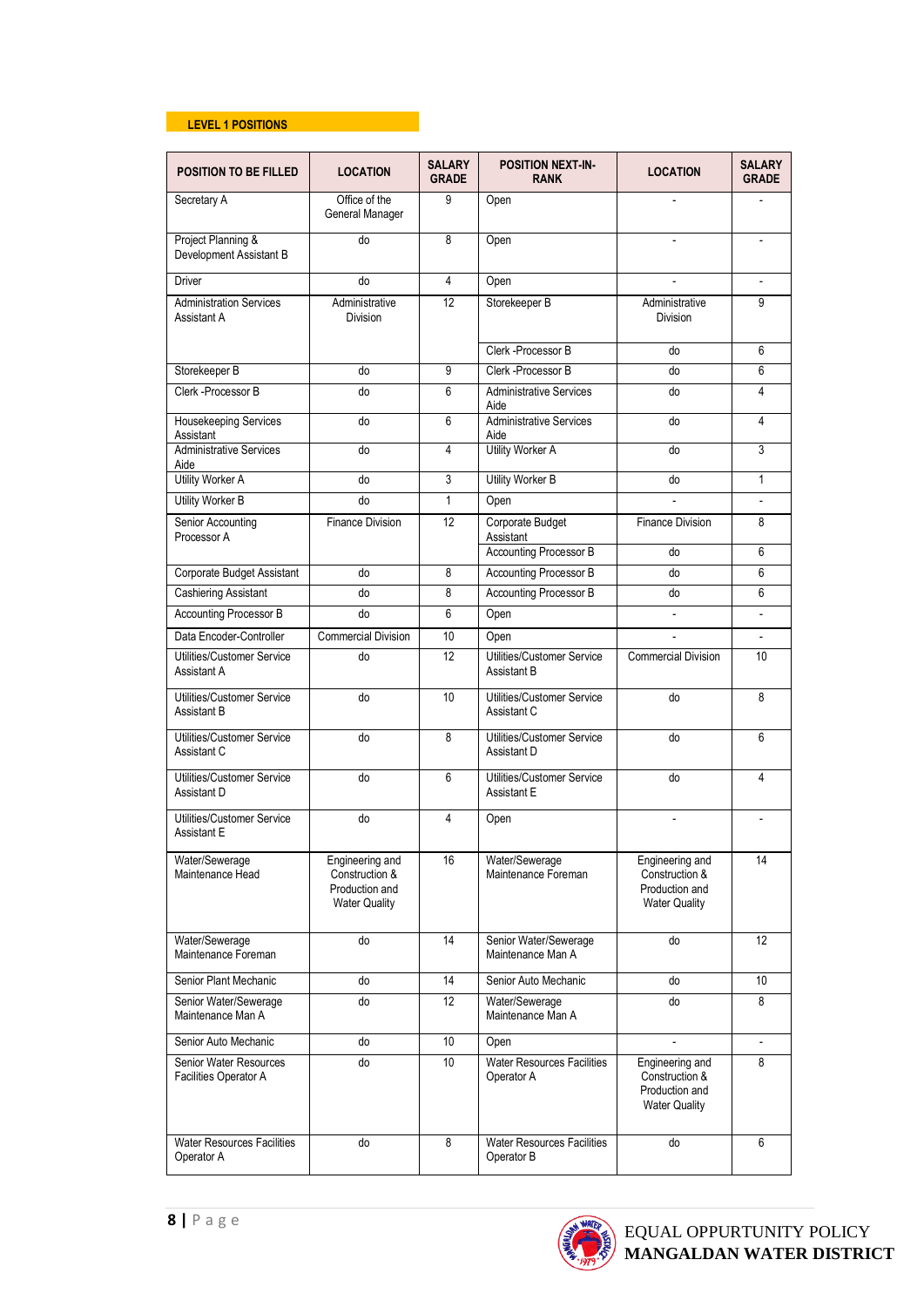| <b>Water Resources Facilities</b><br>Operator B | do                                                                          | 6 | <b>Water Resources Facilities</b><br>Operator C | do                                                                          | 4 |
|-------------------------------------------------|-----------------------------------------------------------------------------|---|-------------------------------------------------|-----------------------------------------------------------------------------|---|
| <b>Water Resources Facilities</b><br>Operator C | do                                                                          | 4 | Open                                            |                                                                             |   |
| Water/Sewerage<br>Maintenance Man A             | Engineering and<br>Construction &<br>Production and<br><b>Water Quality</b> | 8 | Water/Sewerage<br>Maintenance Man B             | Engineering and<br>Construction &<br>Production and<br><b>Water Quality</b> | 6 |
| Water/Sewerage<br>Maintenance Man B             | do                                                                          | 6 | Water/Sewerage<br>Maintenance Man C             | do                                                                          | 4 |
| Water/Sewerage<br>Maintenance Man C             | do                                                                          | 4 | Open                                            |                                                                             |   |
| <b>Engineering Assistant B</b>                  | do                                                                          | 8 | Draftsman B                                     | Engineering and<br>Construction &<br>Production and<br><b>Water Quality</b> | 6 |
| Draftsman B                                     | do                                                                          | 6 | Open                                            |                                                                             |   |

- 4. Personnel Selection Board (PSB) The Personnel Selection Board adopts a formal screening procedure and formulates criteria for the candidates of posted permanent plantilla positions. They shall maintain fairness and impartiality in the assessment of candidates based on merit and fitness, specifically on the minimum qualification requirements. MAWAD PSB members conduct interview among applicants recommended by the requisitioning Manager and endorse to the General Manager the ordinal ranking of top five (5) applicants to fill up a particular position.
- 5. Succession Planning Identification and evaluation of next-in-rank incumbents who are potential leaders to be designated as Officer-In-Charge (OICs) for vacant positions / positions to be vacated. Implementation of Job Rotation and new work assignment to come up with a pool of executives who are generalists; to develop and enhance the potentials of employees in the organization by exposing them to other work functions of the District; and to maintain and sustain the projects/works at hand in the office. Provision of training and development. Involvement to various working committees and technical working groups.

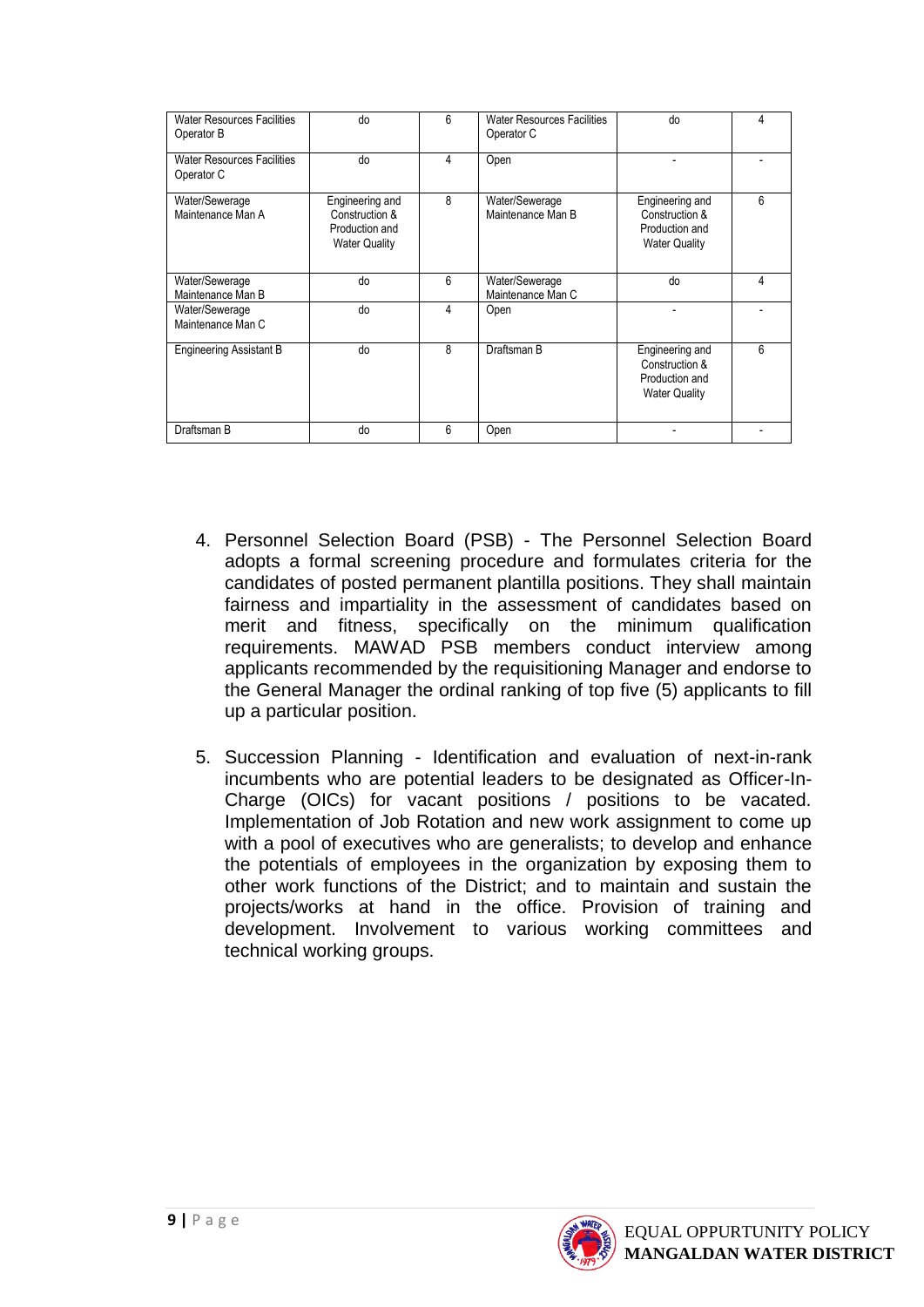#### *EXCERPTS FROM THE CSC-APPROVED MAWAD REVISED MSP DATED MAY 4, 2018*

I. GUIDELINES AND PROCEDURES IN THE SCREENING, EVALUATION AND ASSESSMENTS, AND PROMOTION OF EMPLOYEES

1. All potential candidates for evaluation, assessments and promotion in the first and second level positions including the executive/managerial positions shall pass through and be properly screened by the HRMPSBs.

2. The screening, evaluation and assessment, the potential candidates shall possess qualification standards, skills requirements and competencies for the position on the basis of:

- a. EDUCATION
- b. EXPERIENCE
- c. TRAINING
- d. ELIGIBILITY
- e. PERFORMANCE
- f. POTENTIAL
- g. ORAL AND WRITTEN EXAMINATION (Result or score from the oral and written examination conducted by the HRMSPB.)
- h. PHYSICAL CHARACTERISTIC and PERSONALITY TRAITS
- II. MAWAD HUMAN RESOURCE MERIT PROMOTION AND SELECTION BOARD (HRMPSB) AND THEIR QUALIFICATIONS, ROLES AND RESPONSIBILITIES

1. A Human Resource Merit Promotion and Selection Board (HRMPSB) for first and second level positions shall be established with the following composition:

- a. The General Manager or his Authorized Representative as Chairman;
- b. The Division Chief where the vacancy is or his designated alternate as Member;
- c. The Human Resource Management Officer or the career

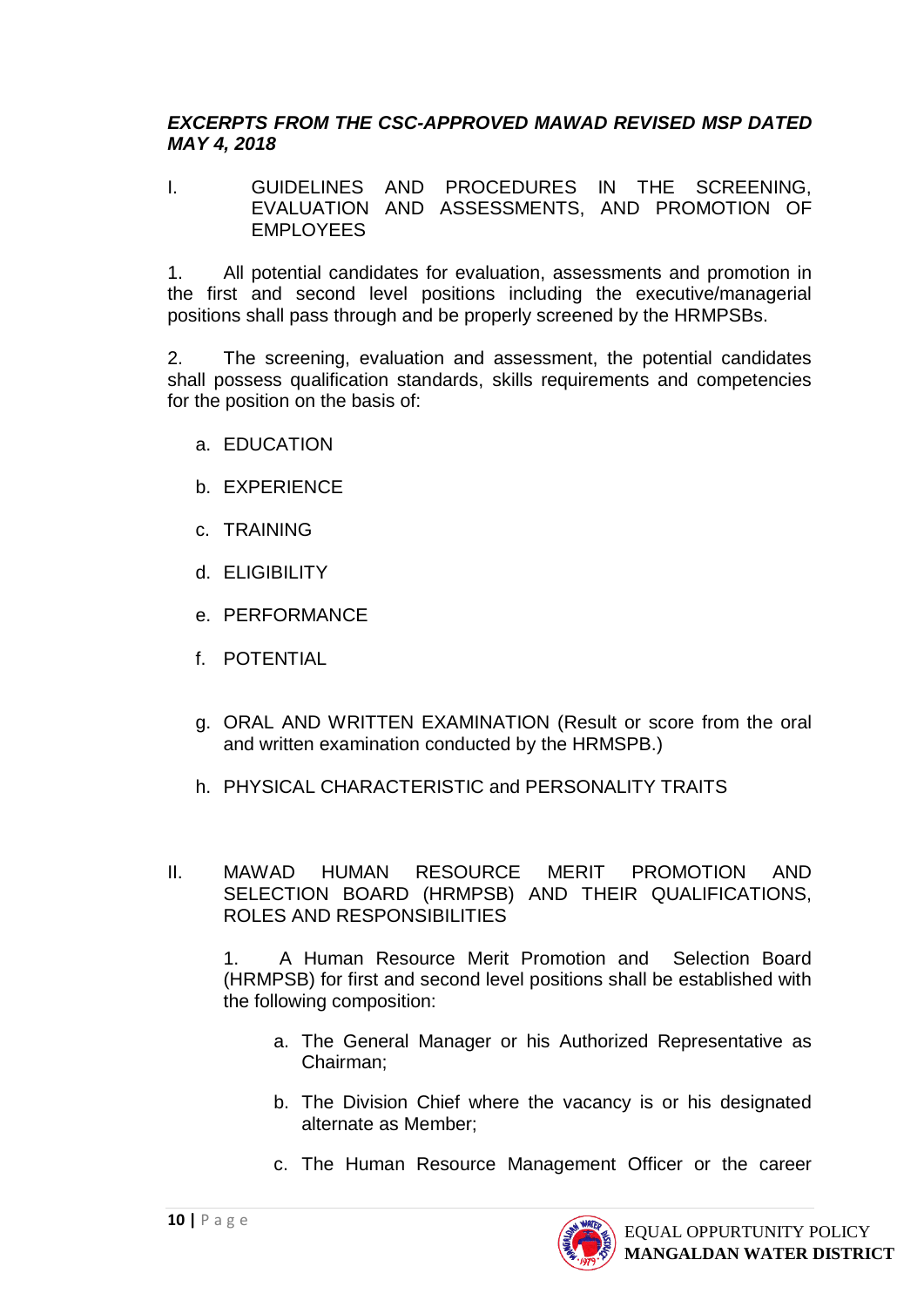service employee directly responsible for personnel management or his designated alternate as Member; and

d. Two (2) Representatives of the Rank-and-File career employees, one from the first level and one from the second level, who shall both be chosen by the duly accredited employee association.

In case there is no accredited employee association in the agency, the representatives shall be chosen at large by the employees through a General Assembly. The candidate who garnered the second highest votes in each level shall automatically be the alternate representative. However, any other mode of selection may also be conducted for the purpose.

The first level representative or alternate shall participate during the screening of candidates in the first level, while the second level representative shall participate in the screening for vacancies in the second level. Both rank-and-file representatives shall serve for a period of two (2) years. For continuity of operation, the alternate representative of each level may take the place of the duly elected/designated representative.

- e. The Board of Directors of MAWAD shall pass a Resolution for the establishment and implementation of the MAWAD Revised Merit Selection Plan pursuant to CSC MC No. 24, s. 2017 and designating personnel who shall be the Members of the Human Resource Merit Selection Plan Board (HRMSPB) including their alternates.
- 2. The Agency head shall, as far as practicable, ensure equal opportunity for men and women to be represented in the HRMPSB for all levels of positions.
- 3. The HRMPSB members must be duly designated and their names posted in MAWAD bulletin board. Any change in the composition of MAWAD HRMPSB should be reported to the CSC Regional or Field Office concerned.
- 4. HRMPSB shall serve as the recommending body for appointment. However, the final decision on who to appoint shall be with the appointing authority.

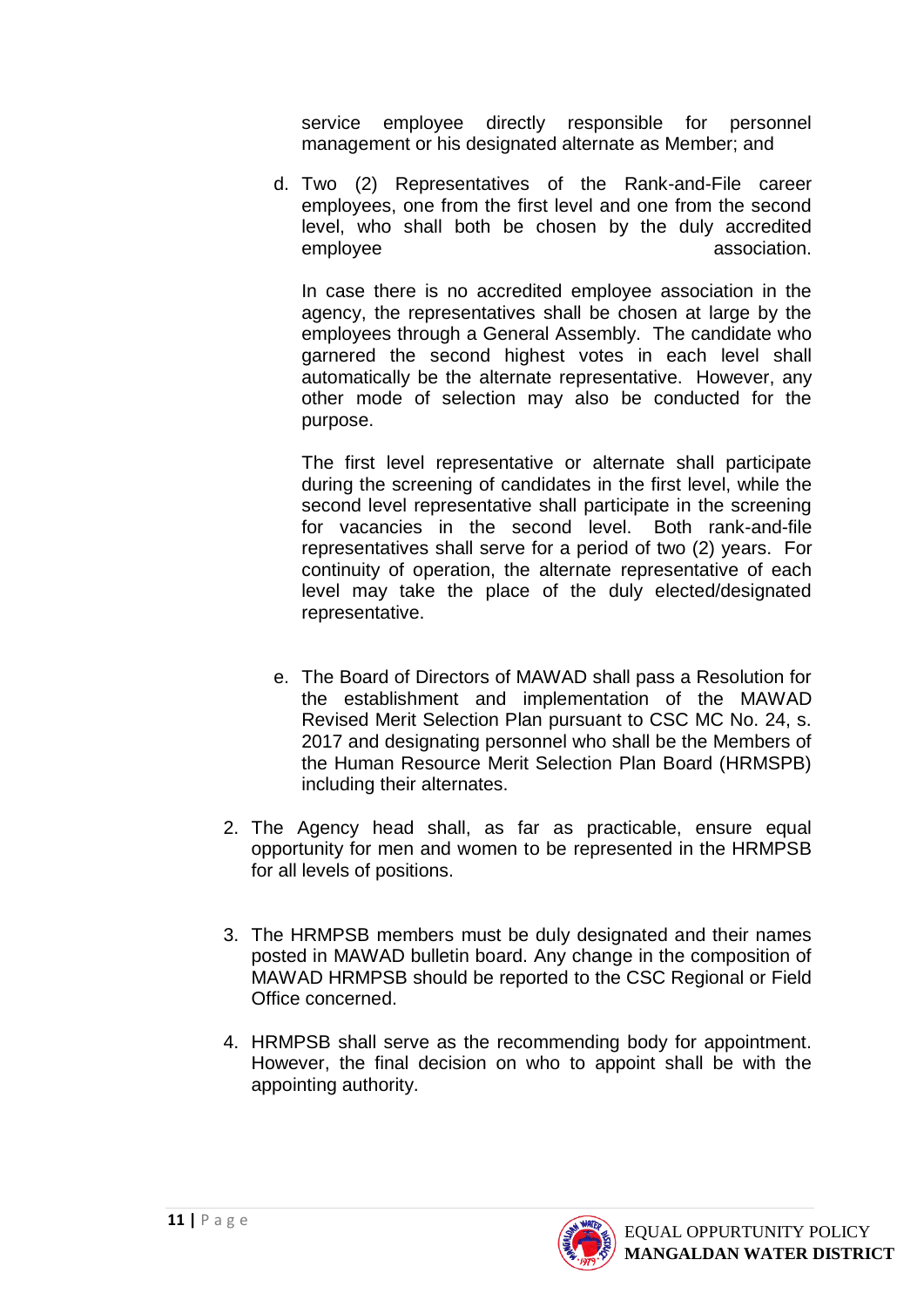- 5. HRMPSB shall be represented by at least a majority of its members during the deliberation of a candidate's selection, promotion and appointment.
- 6. HRMPSB shall be primarily responsible for the judicious and objective selection of candidates for appointment in accordance with the CSC approved revised MSP and shall recommend to the appointing authority the top five (5) ranking candidates deemed qualified for appointment to the vacant position.
- 7. The CSC-APPROVED revised MSP shall be provided to all the members of the HRMPSB for their information, guidance and compliance.
- 8. HRMPSB shall be fair, objective and impartial in the evaluation of candidates for appointment. It may employ the assistance of external or independent resource persons and may initiate innovative schemes in determining the best and most qualified candidate.
- 9. HRMPSB shall issue a certification that all appointees were properly screened and evaluated by them. As proof thereof, a certification signed by the Chairperson of the HRMPSB at the back of the appointment specifying that the majority of the HRMPSB members were present during the deliberation or alternatively, a copy of the proceedings/minutes of the HRMPSB deliberation shall be submitted together with the appointment.
- 10.The deliberation by the HRMPSB shall be made ten (10) calendar days after the date of publication and posting of vacant positions. An appointment issued in violation of these rules shall be disapproved/invalidated by the CSC.
- 11. The appointing authority shall assess the merits of the HRMPSB's recommendation for appointment and in the exercise of sound discretion, select from among the top five ranking applicants deemed most qualified for appointment to the vacant position.

13. The HRM Office/Unit shall perform the secretariat and technical support functions to the HRMPSBs for the comparative assessment and final evaluation of potential candidates. It shall also evaluate and analyses the results of structured background investigation for second level, supervisory, and executive/managerial positions.

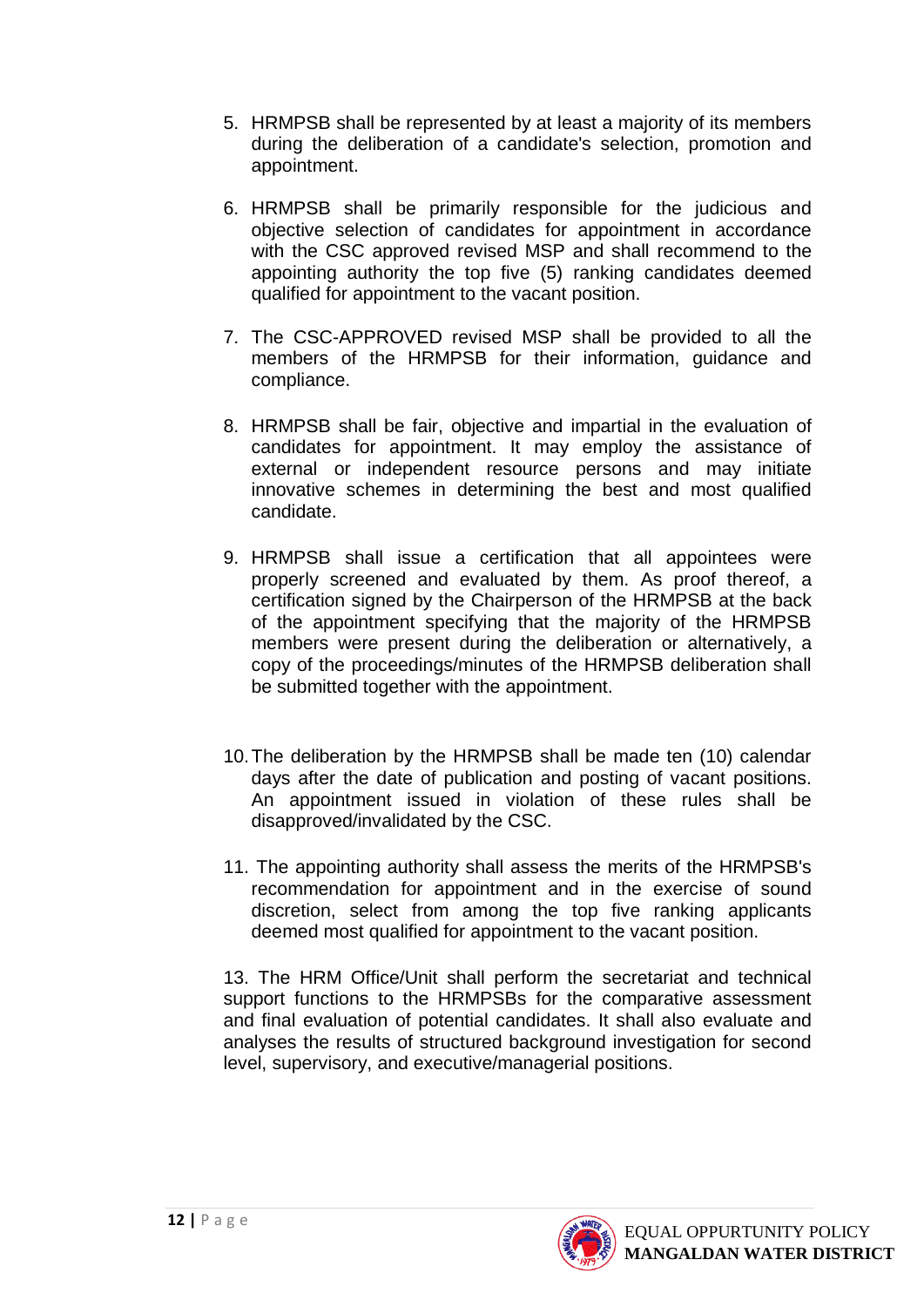It shall also be the primarily responsible for the preparation, filing, retrieving and safekeeping of the Minutes of the Meetings, Resolutions, records of evaluations, screening and assessments, and other reports/documents.

14. The General Manager shall designate, through an Office Order, the employees who are in-charge for the conduct of the background investigation. The designated investigator shall be trained on the proper procedures in the conduct of background investigation.

15. Alternate representatives shall only attend/participate the HRMPSB deliberation or meeting in the absence of the principal/official member. Likewise, he/she only signs the minutes of the deliberation/meeting and the recommendation during the time/period of deliberation she attended/participated

16. To ensure the integrity of the proceedings and the sanctity of documents during deliberations, members of the Human Resource Merit Promotion and Selection Board, as well as their designated alternates, shall be strictly bound by the rules on confidentiality. Violation of this rule shall be sternly dealt with administrative sanctions, in accordance with existing laws.

#### 17. PROTEST

Any aggrieved party may file a Verified Protest with the Appointing Authority within fifteen (15) days from the time of posting of list of appointments, invoking the following grounds, among others, to wit:

1. Non-compliance with the procedure on selection process;

2. Discrimination on account of gender, civil status, age, disability, pregnancy, religion, ethnicity or political affiliation;

3. Disqualification of applicant to a career position for reason of lack of confidence of the appointing authority;

4. Other violations of the provisions of this Merit Selection Plan; and

5. Such other grounds as may be deemed just and equitable.

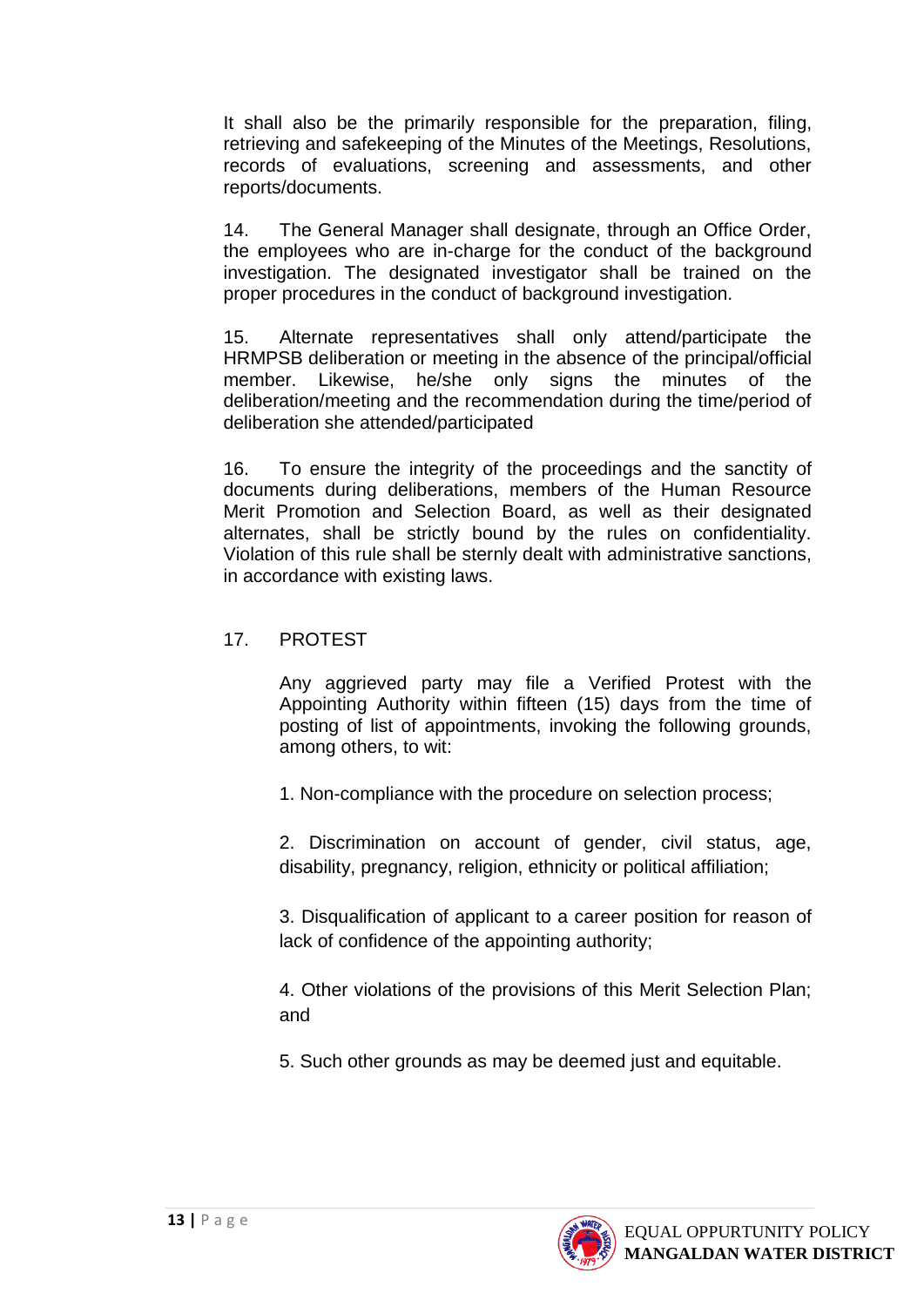The Appointing Authority shall have a period of fifteen (15) days within which to act or resolve the Protest. Any Resolution of Decision rendered by the Appointing Authority shall become final and executory after fifteen (15) days from receipt of the decision o resolution unless a Motion for Reconsideration (MR) is seasonably filed, or further appealed by the aggrieved party to the CSC.

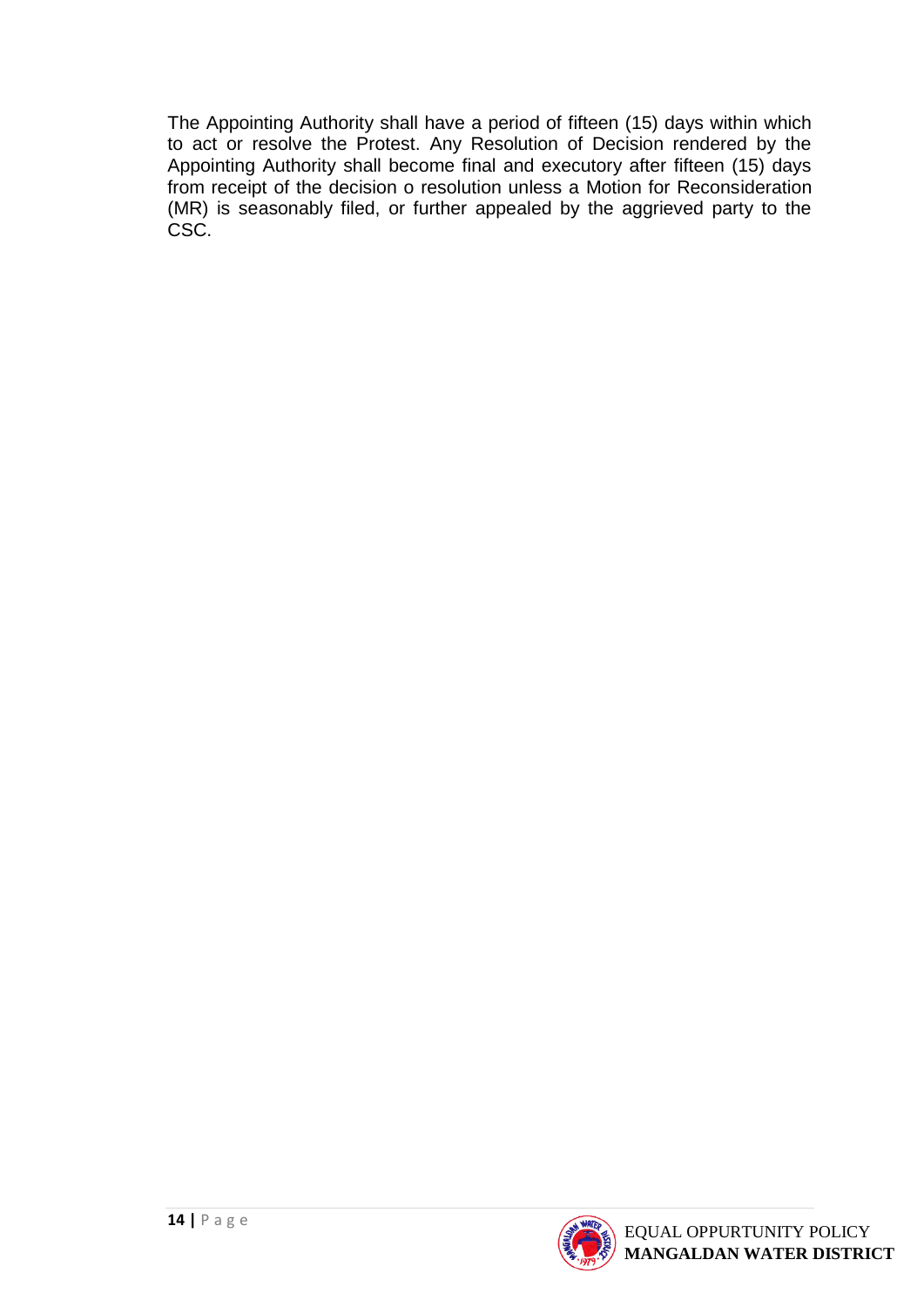## **SECTION VIII. PERFORMANCE MANAGEMENT (PM)**

Moving towards client satisfaction and creating a social impact, the Mangaldan Water District's Performance Management System is a system which would meaningfully and objectively link employees' performance with that of the water district's vision, mission and strategic goals. It is an instrument which would tell us that the water district is performing its overarching role to its concessionaires of ensuring the delivery of excellent public service by its high performing, competent and credible workforce.

Awareness and understanding of MAWAD Strategic goals, regular assessments of individual performance and the company wide requirements can be helpful in defining the district's competencies and the major skill gaps which may in turn serve as a useful input for designing the training and development plans for the employees.

Coaching and counseling helps in winning the confidence of the employees and in improving their performance, besides strengthening the relationship between the superior and the subordinate.

Performance management serves as an important tool for realizing organizational goals by implementing competitive HRM strategies. It helps in aligning and integrating the objectives with the KPI's in an organization both vertically and horizontally across all job categories and the levels and thus helps in driving all the activities right from the bottom level towards one single goal.

To strengthen the equal opportunity policy on performance management, the MAWAD shall be guided and governed by the CSC-APPROVED Strategic Performance Management System (SPMS)

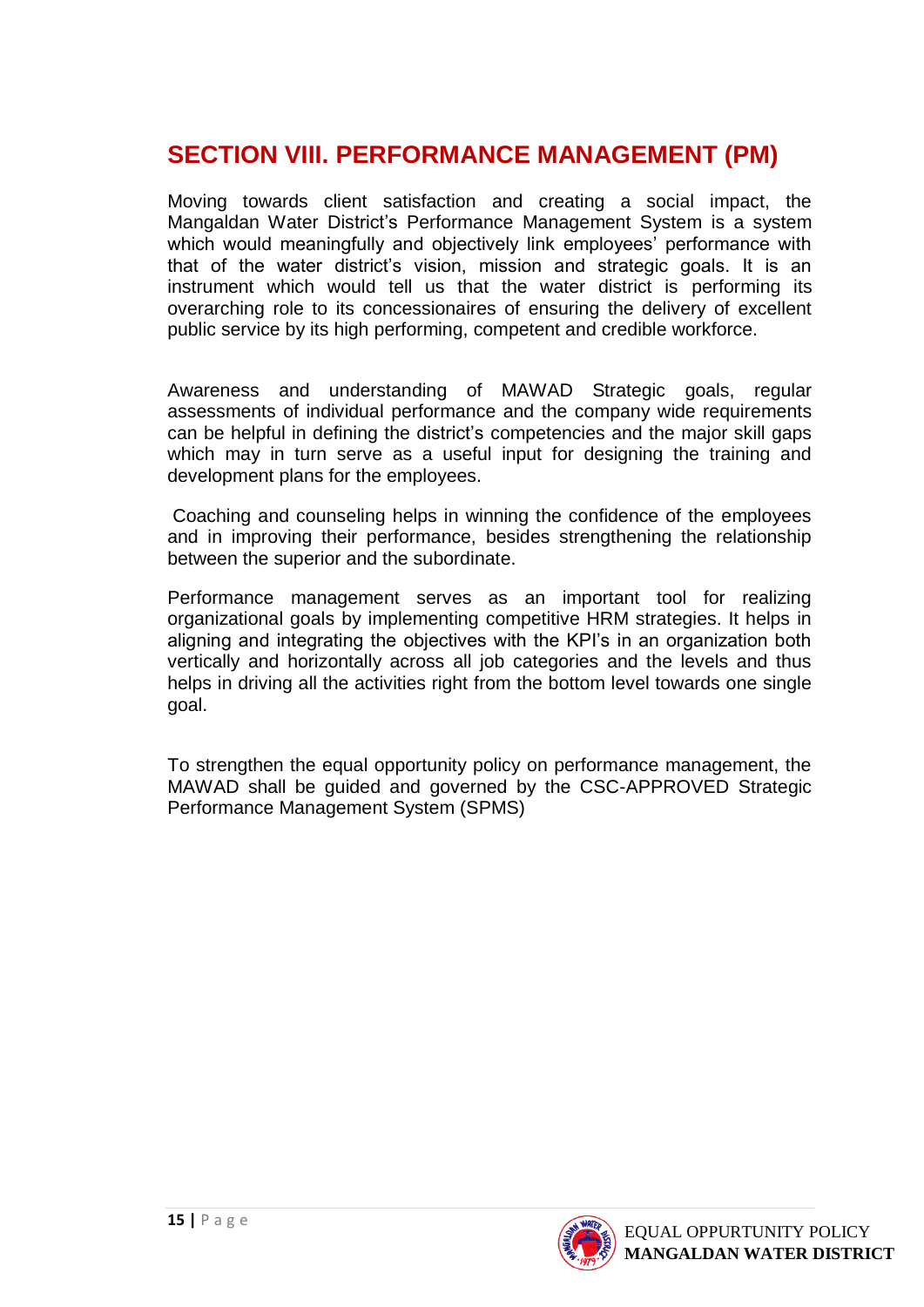#### *EXCERPTS FROM THE CSC-APPROVED MAWAD SPMS DATED DECEMBER 27, 2013*

#### **The Strategic Performance Management System (SPMS) Concept**

Moving towards client satisfaction and creating a social impact, the Mangaldan Water District's SPMS is a system which would meaningfully and objectively link employees' performance with that of the water district's vision, mission and strategic goals. It is an instrument which would tell us that the water district is performing its overarching role to its concessionaires of ensuring the delivery of excellent public service by its high performing, competent and credible workforce.

Essentially, it is a means to professionalize the workforce of the water district and engender a meaningful sense of involvement, accountability and shared ownership.

#### **Objectives**

The core objective of the SPMS is to provide the means through which better results can be obtained from the organization, offices, and individuals by managing performance. Specifically, the objectives of the SPMS are the following:

- To concretize the linkage of water district's overall performance with its Strategic Plan and the Philippine Development Plan;
- To ensure organizational effectiveness by cascading institutional accountabilities to the various levels of the organization anchored on the establishment of scientific basis for performance targets and measures;
- To link performance management with other HR systems using one platform, that is, only one basis shall be used in performance evaluation, HR planning and interventions, rewards and incentives, discipline and personnel actions;
- To improve Office and individual performance through a systematic approach via an ongoing process of establishing strategic performance objectives, measuring performance, and collecting, analyzing, reviewing, and reporting performance data; and
- To align individual and Office performance with the water district's strategic goals/vision putting premium on performance results of the district.

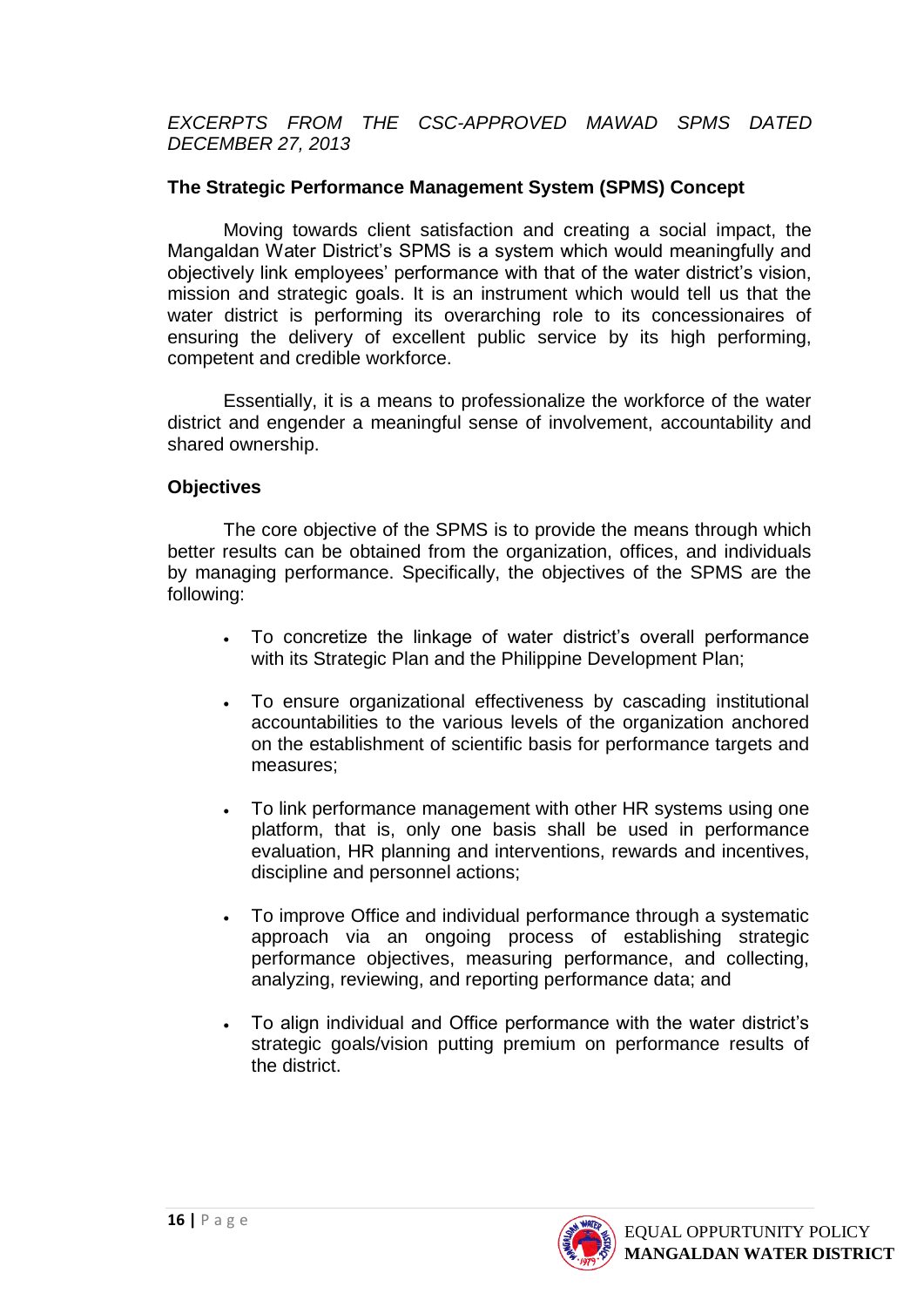#### **BASIC ELEMENTS**

**a. Goal aligned to Agency mandate and Organizational priorities.**  Performance goals and measurement are aligned to the agency's mandate/vision/mission and strategic priorities. Standards are predetermined to ensure efficient use and management of inputs and work processes. These standards are integrated into the success indicators as organizational objectives are cascaded down to operational level.

**b. Outputs/Outcomes-based**. The system puts premium on major final outputs that contributes to the realization of organizational mandate, mission, vision, strategic priorities, outputs and outcomes.

**c. Team-approach to performance management.** Accountabilities and individual roles in the achievement of organizational goals are clearly defined to give way to collective goal setting and performance rating. Individual's work plan or commitment and rating form is linked to the office work plan or commitment and rating form to establish clear linkage between organizational performance and personnel performance.

**d. User-friendly.** The forms used for both the organizational and individual performance are similar and easy to accomplish. The organizational and individual major final outputs and success indicators are aligned to facilitate cascading of organizational goals to the individual staff members and the harmonization of organizational and individual performance ratings.

**e. Information System that supports Monitoring and Evaluation.**  Monitoring and Evaluation mechanism and Information System are important component of the SPMS in order to facilitate linkage between organizational and employee performance. The monitoring and evaluation and information system will ensure generation of timely, accurate, and reliable information for performance monitoring, accomplishment reporting, program improvement and policy decision-making.

**f. Communication Plan.** A program to orient agency officials and employees on the new and revised policies on SPMS shall be implemented. This is to promote awareness and interest on the system, generate employees' appreciation for the agency SPMS as a management tool for performance planning, control and improvement, and guarantee employees' understanding of their role as partners of management and co-employees in meeting organizational performance goals.

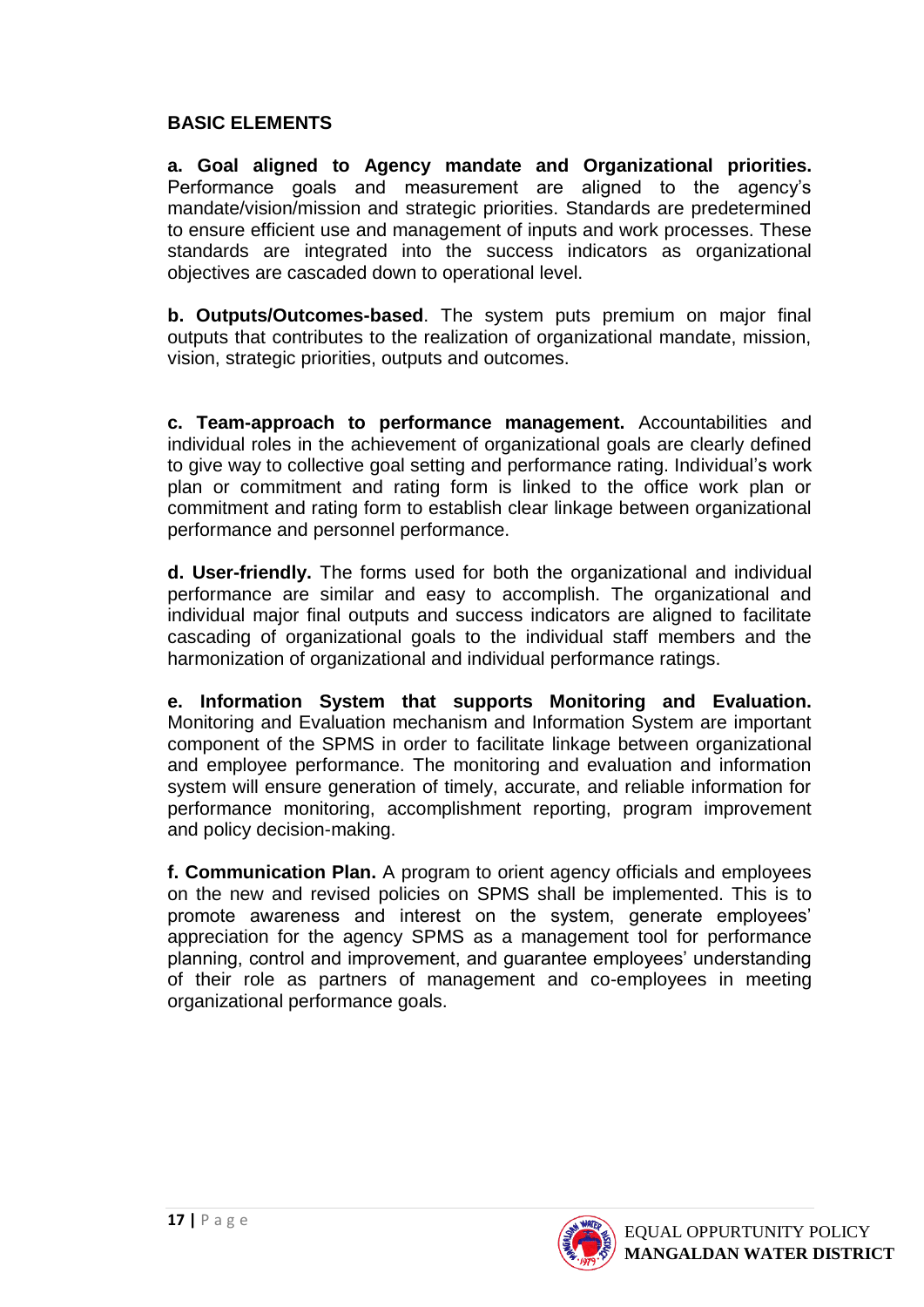#### **Enabling Mechanisms**

- Office specific Logical Framework (LogFrame)
- A Recruitment System that identifies competencies and other attributes required for particular jobs or functional groups;
- Job Competency Standards in determining the necessary Human Resource (HR) interventions to address competency gaps;
- An adequate Rewards and Incentives System;
- Institutionalized mentoring and coaching program;
- An ICT that supports project documentation, knowledge management, monitoring and evaluation;
- Change management program; and
- Policy review and formulation

#### **Scope**

As an instrument which serves as standard for better alignment of individual and organizational objectives, this set of guidelines shall be used in determining, managing and measuring the individual and office performances with success indicators anchored in the targets and measures set.

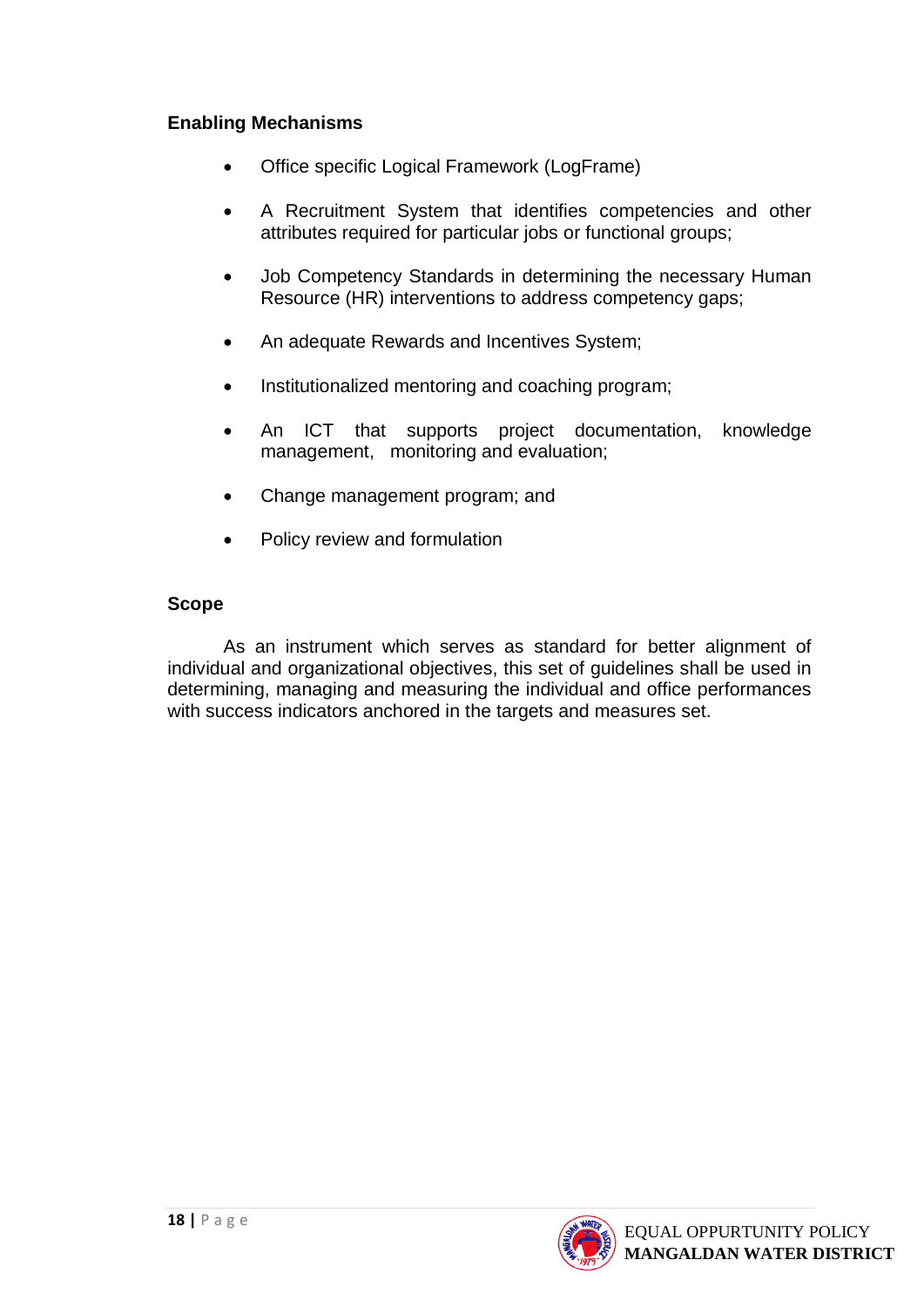#### **Key Players**

The success of the SPMS relies on the people who are responsible for implementing it. Although all employees of an organization are important in the realization of the organizational goals, the creation of a Performance Management Team that will oversee the implementation of the SPMS will be critical to the success of the SPMS. The key players and their specific roles are described as follows:

| Player                                                              | <b>Roles</b>                                                                                                                                                                     |
|---------------------------------------------------------------------|----------------------------------------------------------------------------------------------------------------------------------------------------------------------------------|
| <b>CHAMPION:</b>                                                    |                                                                                                                                                                                  |
| <b>ENGR. MARCELO M.</b><br><b>PETONIO</b><br><b>General Manager</b> | • Champions the SPMS. Accountable for<br>the establishment and implementation<br>of SPMS.                                                                                        |
|                                                                     | • Sets the organization's performance<br>goals/objectives and performance<br>measures.                                                                                           |
|                                                                     | • Determines agency target setting<br>period.                                                                                                                                    |
|                                                                     | • Reviews Office Performance<br>Commitment and<br>Review (OPCR) for the approval of the<br>Commission.                                                                           |
|                                                                     | • Approves Office Performance<br><b>Commitment and Ratings.</b>                                                                                                                  |
|                                                                     | • Ensures that Office Performance<br>Measures and the Budget and the<br>Budget are aligned with the<br>Performance Goal and that work<br>distribution of Office is rationalized. |
|                                                                     | • Assesses performance of Offices rating.                                                                                                                                        |

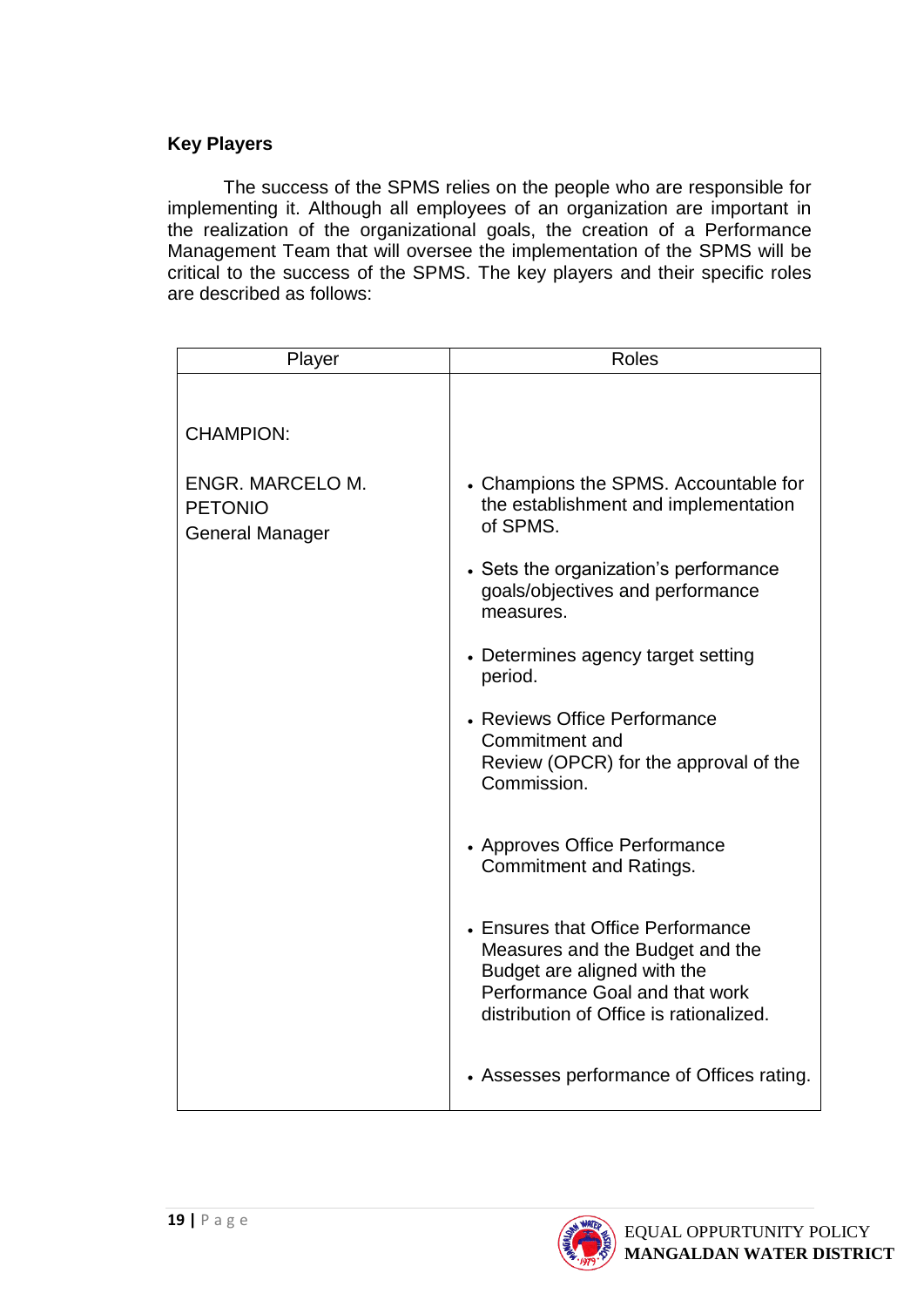| Player                                                                  | Roles                                                                                                                                                 |
|-------------------------------------------------------------------------|-------------------------------------------------------------------------------------------------------------------------------------------------------|
| <b>MEMBERS:</b>                                                         |                                                                                                                                                       |
| <b>MARLYN C. DE GUZMAN</b><br><b>Division Manager</b><br>Administrative | • Reviews Individual Performance<br>Commitment and Review (IPCR) and<br>recommends appropriate interventions<br>i.e. training and rewards/incentives. |
| VIOLETA O. GARCIA<br><b>Division Manager</b><br>Commercial              | • Acts as secretariat to the Performance<br>Management Team.                                                                                          |
| <b>VIOLETA B. GAYAGA</b><br><b>Division Manager</b><br>Finance          | • Reviews and ensures a strategy-driven<br>budget.                                                                                                    |
| <b>JUAN B. BUAZON</b><br>Water/Sewerage<br><b>Maintenance Head</b>      | • Assumes joint responsibility with the<br>General Manager in ensuring<br>performance objectives.                                                     |
| <b>INDIVIDUAL EMPLOYEES</b>                                             | Act as partners of management and their<br>co-employees in meeting organizational<br>performance goals.                                               |

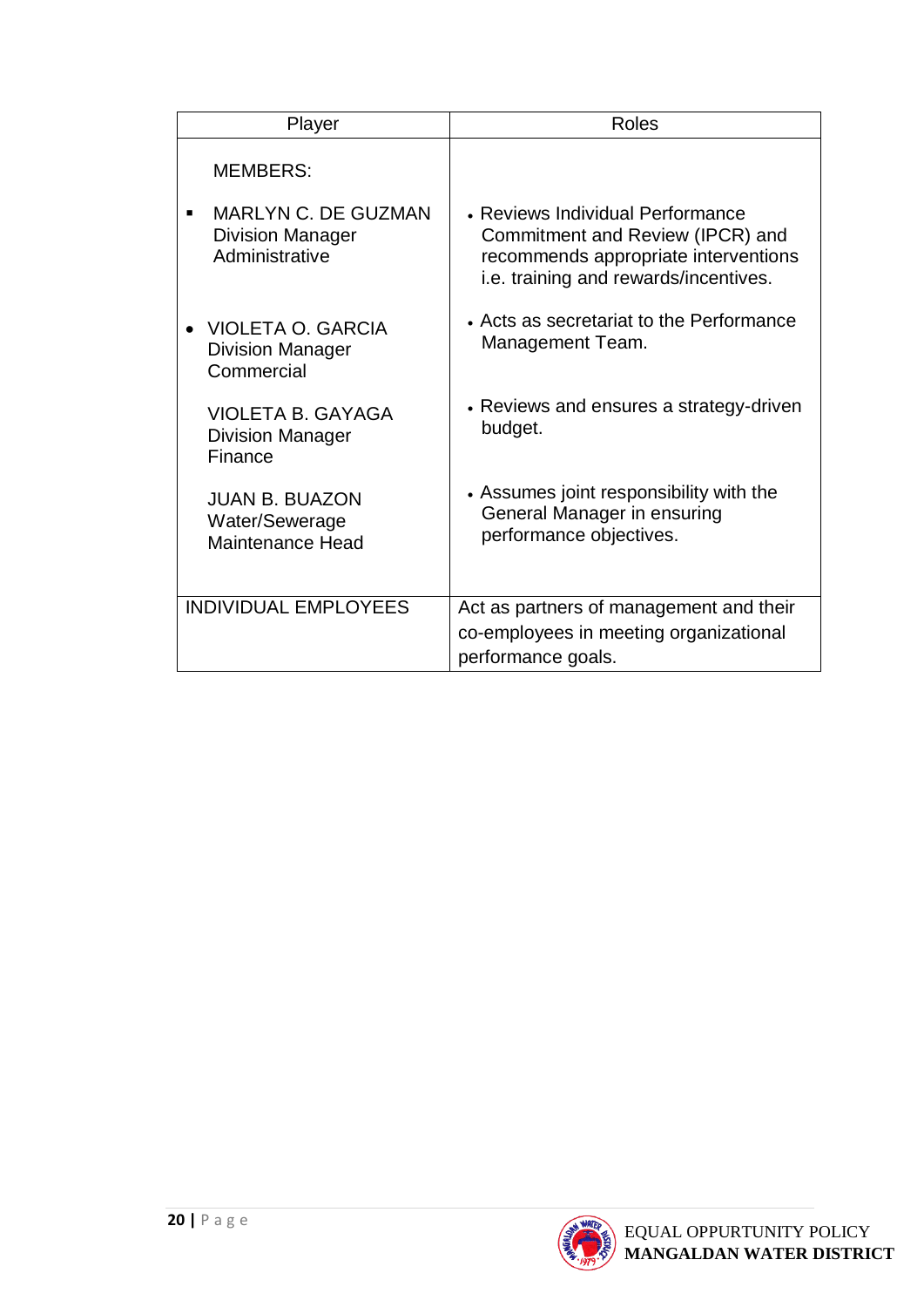#### **Specific Procedures**

The MAWAD SPMS follows the Four-Stage performance management cycle framework:



#### A. **Performance Planning and Commitment**

This is done at the start of the performance period where the General Manager meet with their supervisors and staff and agree on the outputs that should be accomplished of the Office that are derived from the goals/objectives of the Mangaldan Water District.

#### **SUCCESS INDICATORS**

Success indicators refer to the characteristics, property or attribute of achievements, accomplishments or effectiveness in the fulfillment of work plans for the year. These shall consist of performance measures and performance targets.

These shall be based on the water district's strategic plan and strategic priorities based on its vision and mission set in the Annual **Capital Expenditures (CAPEX).**

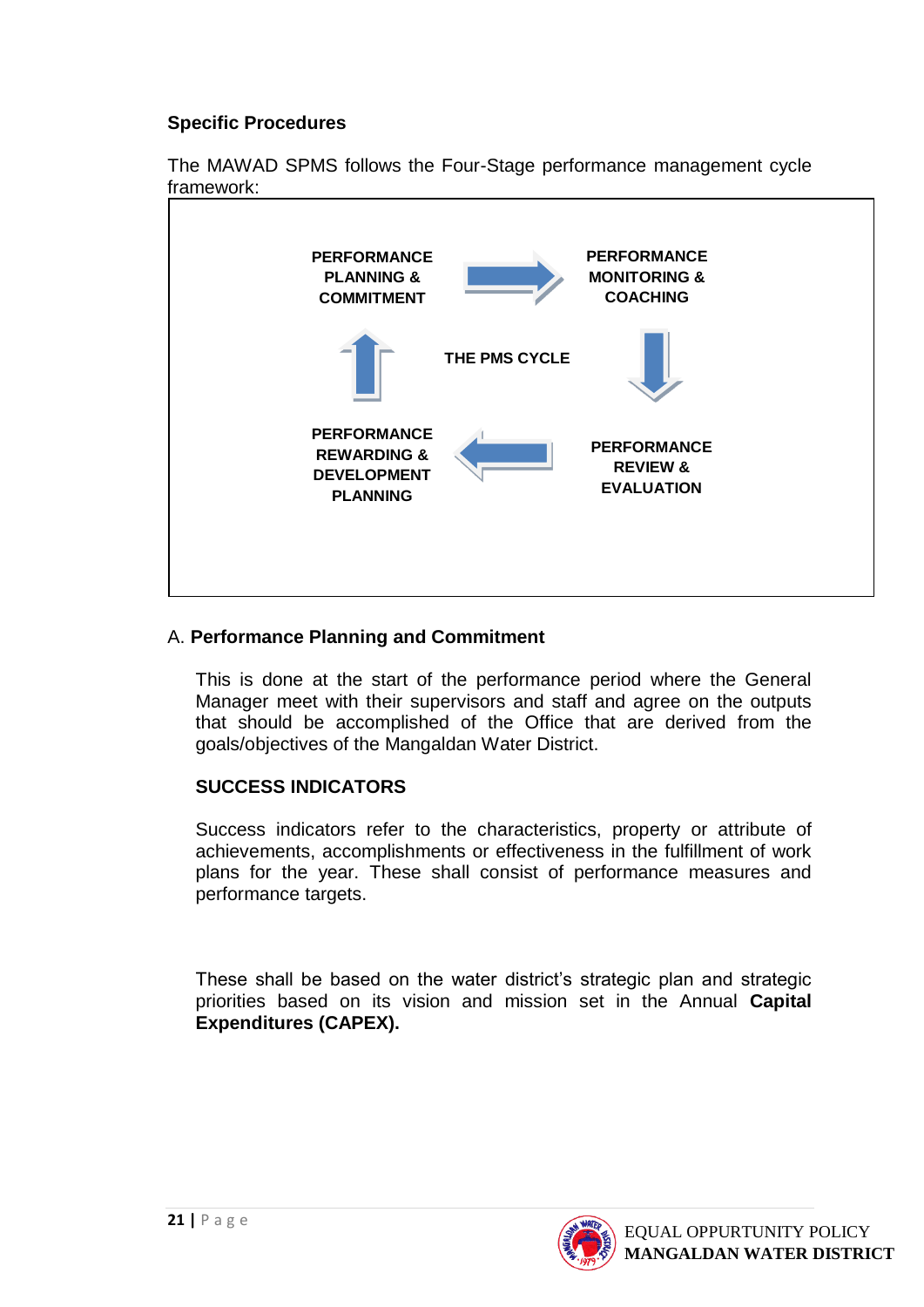

Success indicators should be **S-M-A-R-T** which stands for:

- **Specific** Do the indicators clearly indicate that which should be achieved? Are they easily understood?
- **Measurable** Are the indicators quantifiable or verifiable to determine whether the Office/individual is meeting the objectives or not?
- **Achievable** Are the indicators attainable and realistic given the Office's resources?
- **Results-Oriented** Do the indicators focus on outputs geared towards realization of organizational outcomes?
- **Time-bound** Is there a time frame to achieve or complete the deliverables? Does it advance efficiency in delivering services?

**PERFORMANCE MEASURES** - are performance level yardsticks computed through the units of work measurements and according to their function, the process of which is as follows:

1. The MAWAD shall set the performance goals/objectives and performance measures of the water district as early as October of the current year for targets and measures for the next year. This shall serve as basis in the District's preparation of the Office Performance Contract and Review (OPCR).

2. Commitments for the year shall be reflected in a way that semestral targets/activities are strategically reflected specifically *milestones* for projects that would be completed in six (6) months or more so that progressive outputs are identified and rated accordingly.

3. The Performance Management Team (PMT) shall review District's OPCR for approval of the General Manager. It shall ensure that the performance targets and measures and the budget are aligned with those of the district and that work distribution of departments/work units is rationalized. Should modification be necessary in the submitted OPCR, the PMT shall inform the concerned head of division/work unit of the proposed changes.

4. Performance measures that contribute to or support the outcomes that the district aims to achieve shall be included in the OPCR, i.e., measures which

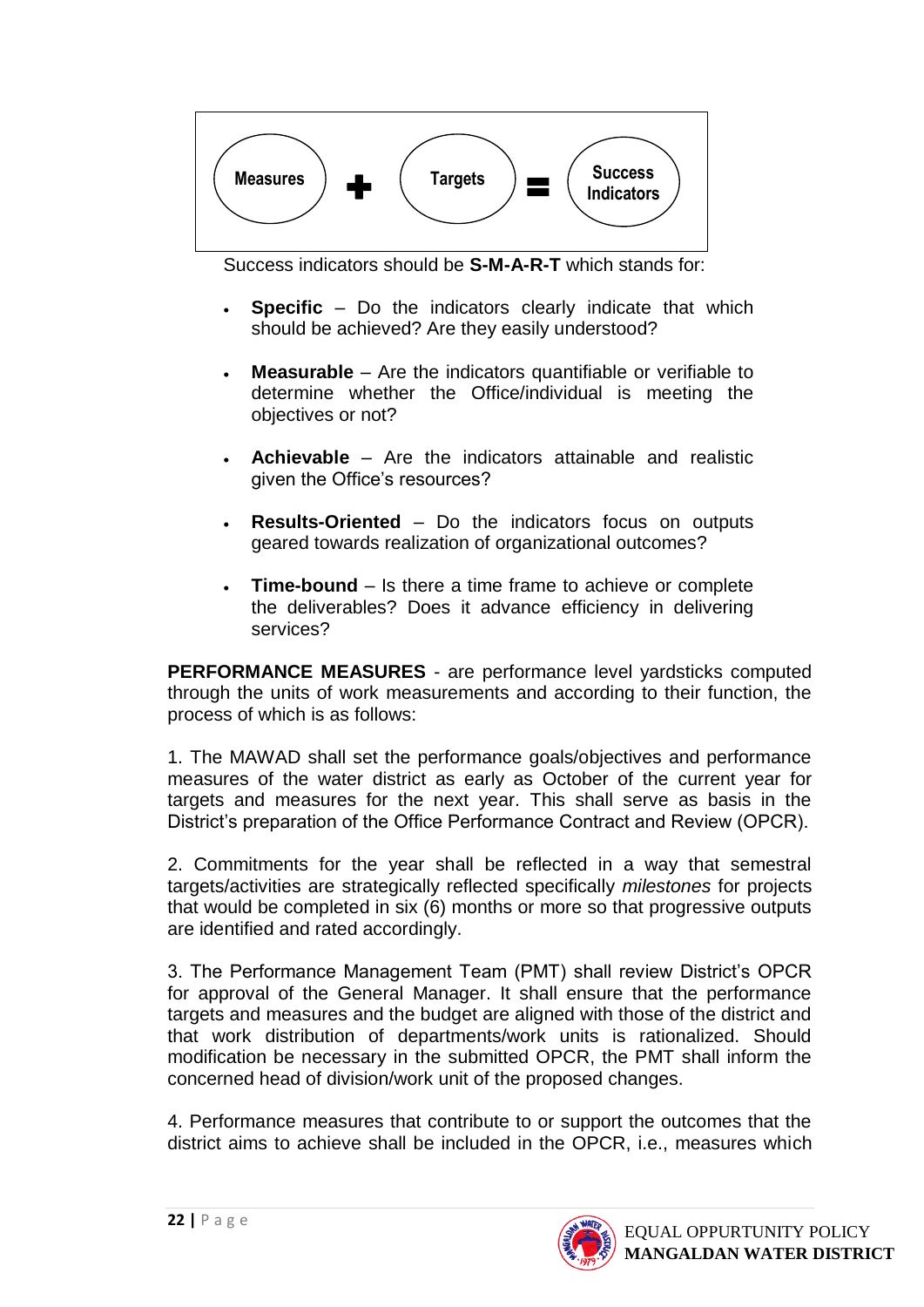must be relevant to the MAWAD's strategic priorities. The performance measures shall be continuously refined and reviewed.

5. Performance measures shall include at least one of the following but shall not limit the office to the hereunder general categories:

| Category                     | <b>Definition</b>                                                                                                                                                               |
|------------------------------|---------------------------------------------------------------------------------------------------------------------------------------------------------------------------------|
| <b>Effectiveness/Quality</b> | Gives a sense of whether the<br>department/work unit is doing the right<br>things right based on its mandates and<br>expectations/requirements of the clients/<br>stakeholders. |
| Efficiency                   | Provides a sense of whether the district<br>is doing the things right.                                                                                                          |
| <b>Timeliness</b>            | Measures whether the deliverable was<br>done on time based on the requirements<br>of the law and/or clients/stakeholders.                                                       |

The OPCR prepared by the supervisors shall be the basis for the Individual Performance Commitment and Review (IPCR).

#### **TARGET SETTING**

1. Major final outputs arising from the core and support functions of the district shall be indicated as performance targets aside from the district commitments explicitly identified under each strategic priority/initiative.

Two forms are used for setting the targets: (1) Office Performance Contract and Review for the Office or the OPCR; and (2) Individual Performance Commitment and Review or the IPCR of every employee.

- 2. The targets shall take into account any or all of the following:
	- **Historical data.** The data shall consider past performance.
	- **Example 1 Benchmarking**. This involves identifying and comparing the best department/work units within the MAWAD with similar functions or processes. Benchmarking may also involve recognizing existing standards based on provisions or requirements of the law.

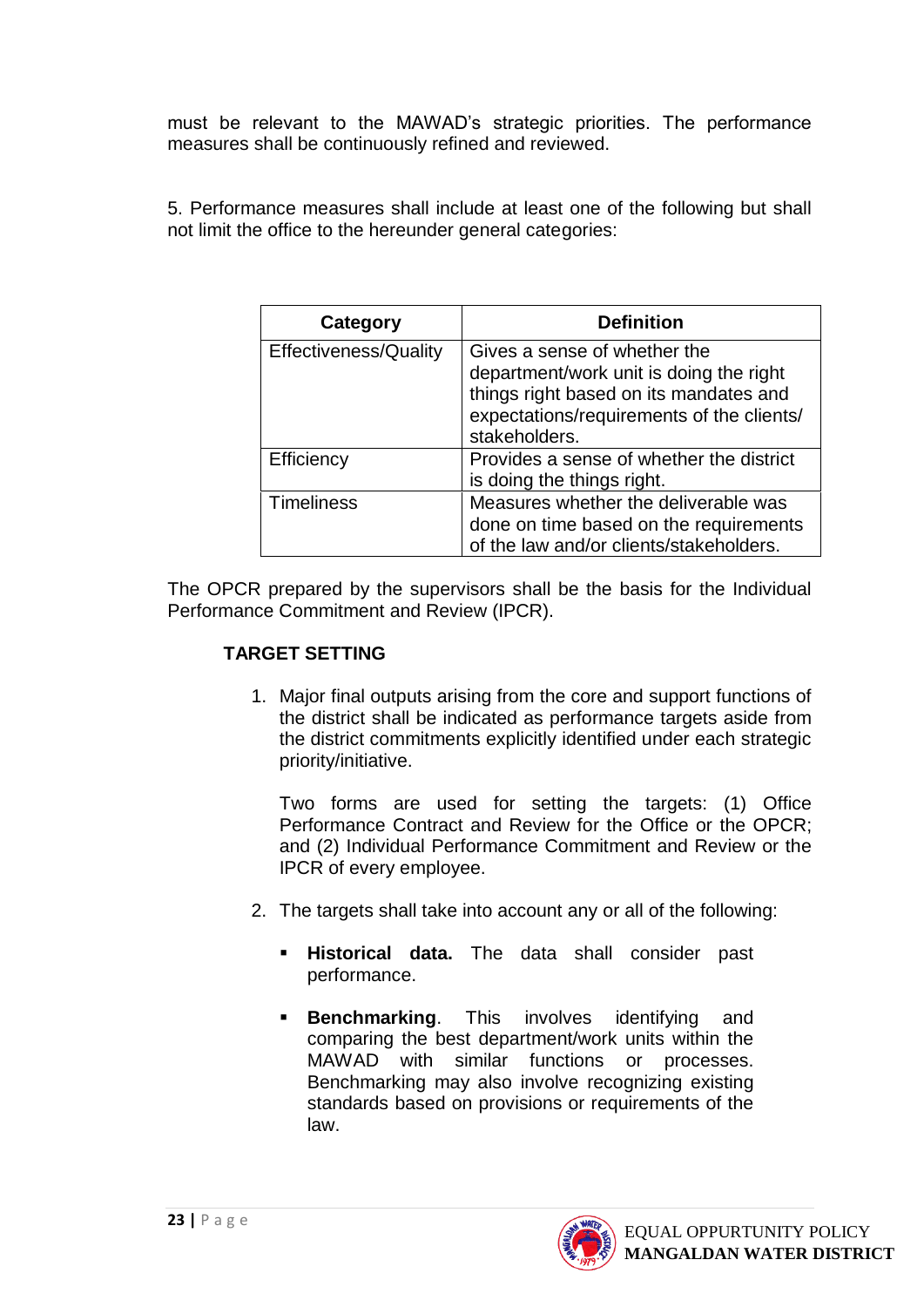- **Client Demand.** This involves a bottom-up approach where the district sets targets based on the needs of its clients. The district may consult with stakeholders and review the feedback on its services.
- **Board of Directors/General Manager instruction.** The management may set targets and vie special assignments.
- **Future trend.** Targets may be based from the results of the comparative analysis of the actual performance of the district with its potential performance.
- 3. In setting work targets, the office shall observe the cut-off date of every 15<sup>th</sup> of June and every 15<sup>th</sup> of December for the 1<sup>st</sup> and 2<sup>nd</sup> semesters, respectively.
- 4. Using the SPMS Table of Performance Standards/Measures (success indicators), determine the type and number of output the department/work unit is mandated to deliver. In cases where the work outputs identified do not have corresponding measures/standards, the district shall provide the specific performance measures or success indicators and targets. This will be subject to the evaluation of the PMT.
- 5. The district shall compute the budget per program/project by expense account to ensure that budget allocation is strategydriven.
- 6. The Office shall also identify specific division/unit/group/individuals as primarily accountable for producing a particular target output per program/project/activity.
- 7. Amendments to the OPCR may be allowed at any time to accommodate intervening tasks subject to the review of the PMT and approval of the General Manager.
- 8. A meeting shall be held specifically for the purpose of reviewing the OPCRs where heads of departments/work units shall present their respective OPCRs.
- 9. The approved OPCR shall serve as basis for individual performance targets and measures which shall be reviewed and approved by the General Manager for submission to the Administrative Division.

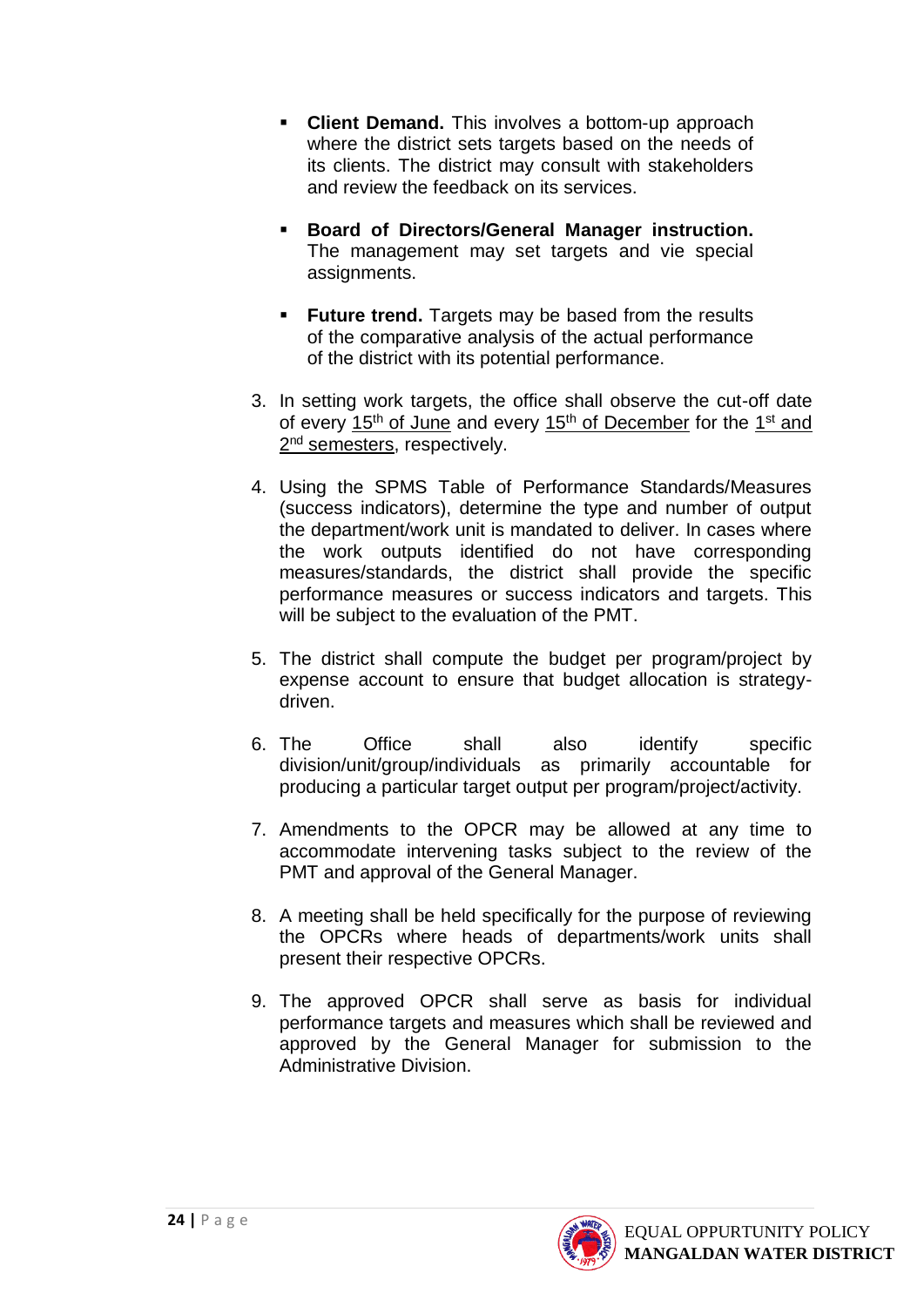#### B. **Performance Monitoring and Coaching**

This is the phase where the raters *(Head of Department/ Unit Supervisors)* monitor the work activities of employees and progress of work output. The rater is expected to address factors that either help or hinder effective work performance and design tracking tools or monitoring strategies as may be needed.

Essentially, the focus is on the critical function and strategic shift of supervisors as front runner of developmental planning with emphasis on the strategic role of being an enabler/coach/mentor rather than a mere evaluator.

At this stage, supervisors should fully exercise or practice this management development intervention in enhancing the potentials of every employee under them. The supervisor shall periodically check on the progress and quality of work output of the Department/Work unit/individual employee.

- 1. **Monitoring**. The performance of departments and every individual shall be regularly monitored at various levels: i.e., Top Management, Head of Department/Unit supervisor and individual, on a regular basis, but shall not be limited to the following schedule:
	- 1.1 The General Manager shall review the performance of the departments at least once a year.
	- 2.2 The Administrative Division shall summarize and analyze the performance of the Offices every six months or at the end of each performance period.
	- 3.3 The Head of Department/Unit Supervisor shall monitor on a regular basis the performance of the units and employees under them. They shall meet with them to discuss performance and the progress of work. Each individual shall likewise monitor and assess his/her performance regularly.

Monitoring may be conducted through meetings, one-on-one discussions, memorandum and review of pertinent documents such as reports and communications and tracking forms to ensure timely completion and quality execution of deliverables. Monitoring is also done to avert any untoward incident or address constraints and challenges, if any.

2. **Coaching.** This is a critical function of a supervisor aimed at empowering and helping individual employees in their work assignments.

Supervisors shall adopt team coaching in the management of work within the department/unit to help the unit become focused on a shared goal to accomplish a task or complete a deliverable.

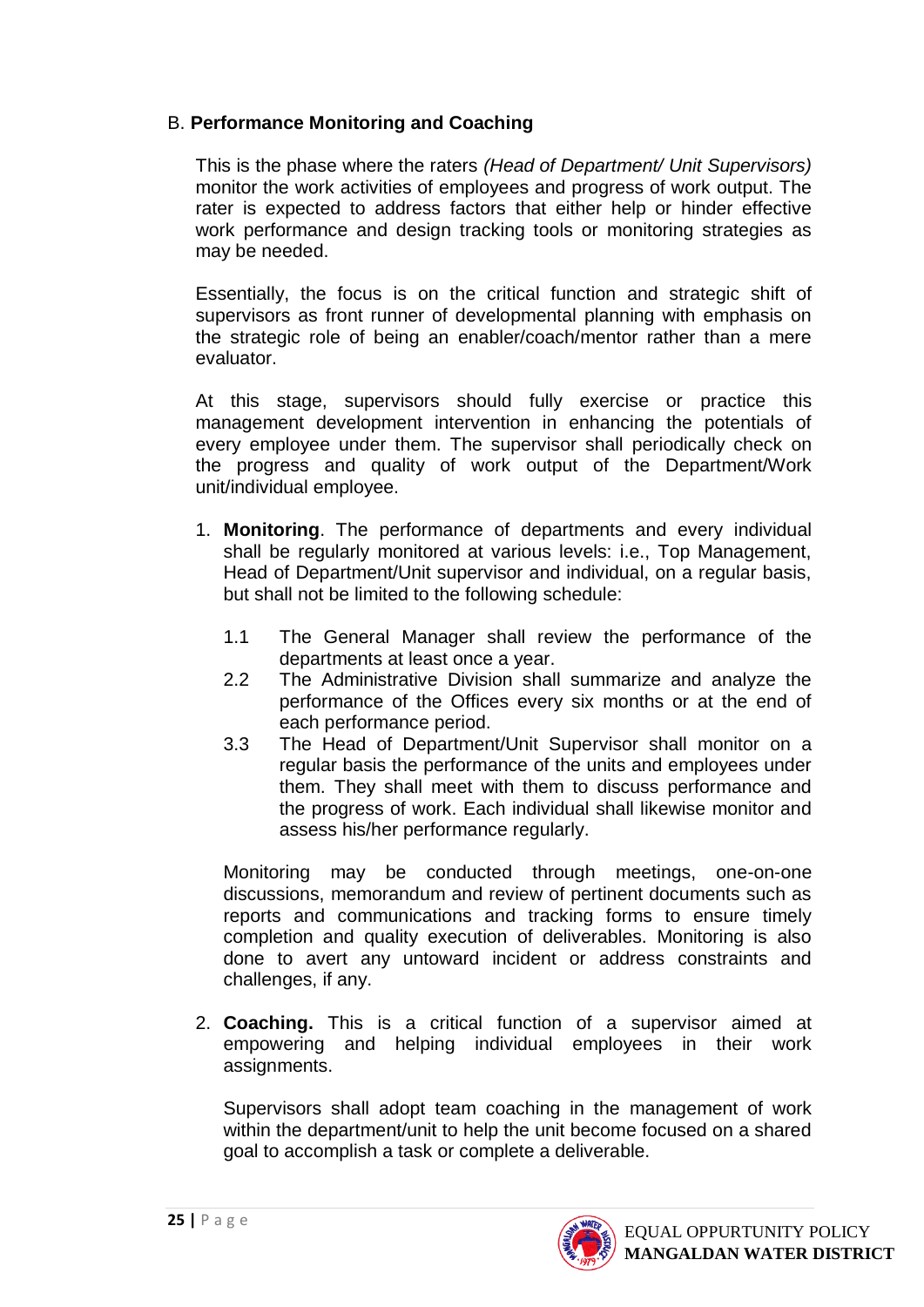**3. FORM.** The supervisors shall maintain a journal using the Performance Monitoring and Coaching Form to record the conduct of monitoring and coaching which shall contain the date and form of monitoring/coaching, brief statement of the purpose of the monitoring/coaching, name of persons monitored/coached as well as critical incidents noted, if any.

*Both the supervisor and the supervisee shall affix their signatures in the space provided and shall submit all the accomplished forms to Administrative Division after each quarter.*

#### C. **Performance Review and Evaluation**

This phase aims to assess both department/work unit and individual employee's performance level based on set performance targets and measures as approved in the office and individual performance contracts (OPCR and IPCR). The rater objectively determines the gaps between the actual and desired performance.

#### *1. Office Performance Assessment*

- 1.1 The General Manager shall assess and evaluate the performance of departments/work units.
- 1.2 The General Manager shall initially assess the District's performance using the OPCR.
- 1.3 Various rating scales shall be used for specific sets of measures, as follows:

#### 1.3.1 . **Core Function**

These are functions that implement and deliver the mandates of the MAWAD as identified in its vision and mission and set in the Annual **Capital Expenditures (CAPEX)**.

#### 1.3.2. **Support Function**

These are functions that provide necessary resources to enable the MAWAD to effectively perform its mandate.

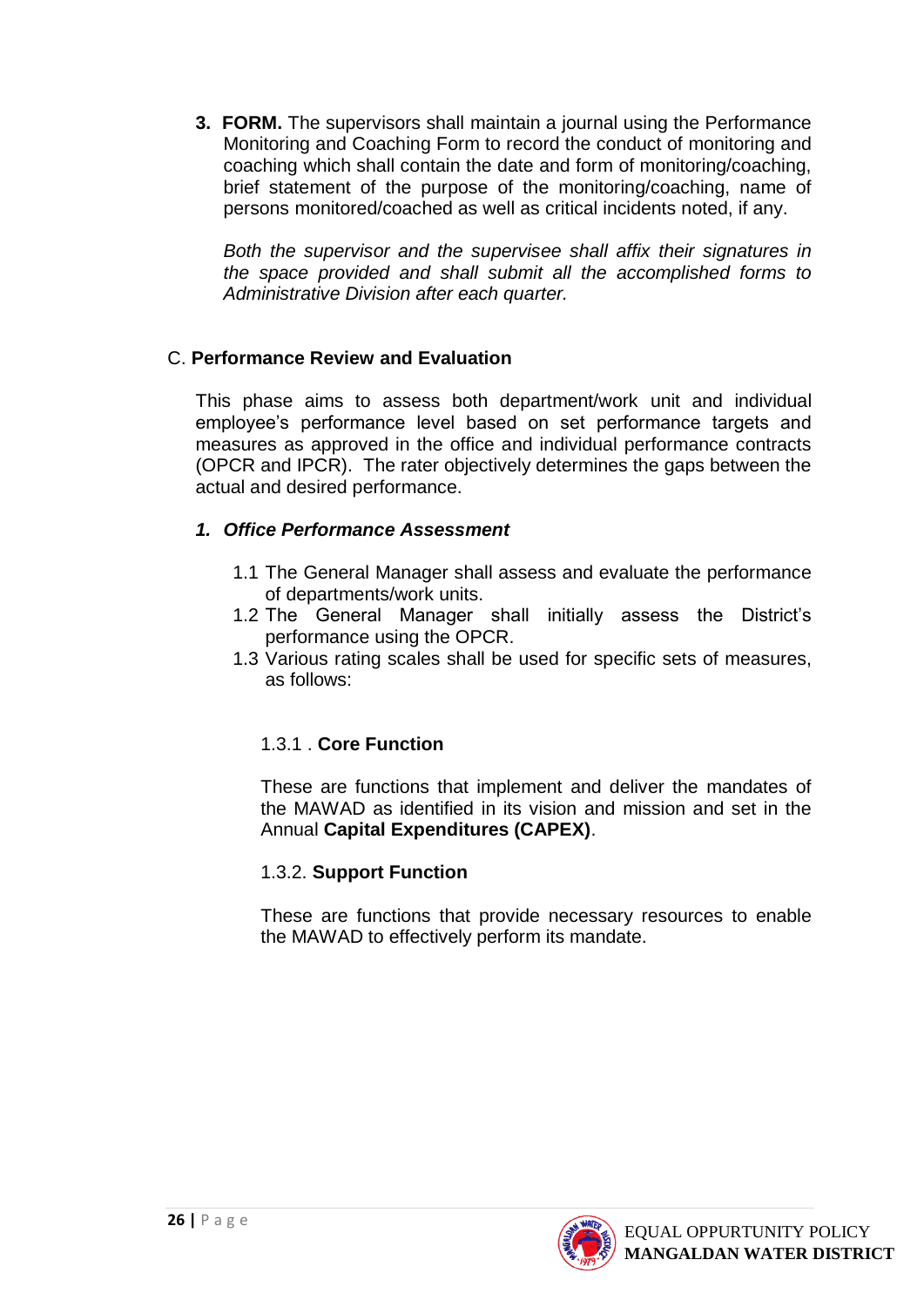## **RATING SCALE FOR QUALITY/EFFECTIVENESS**

| Rating           |                          |                                             |  |
|------------------|--------------------------|---------------------------------------------|--|
| <b>Numerical</b> | Adjectival               | <b>Description</b>                          |  |
| 5                | Outstanding              | 100% meeting the success indicators.        |  |
| 4                | <b>Very Satisfactory</b> | 90% to 99.99% of the success indicators.    |  |
| 3                | Satisfactory             | 80% to 89.99% of the success indicators.    |  |
| 2                | Unsatisfactory           | 70% to 79.99% of the success indicators.    |  |
|                  | Poor                     | <b>Below 70% of the success indicators.</b> |  |

## **RATING SCALE FOR TIMELINESS**

| Rating         |                |                                            |  |
|----------------|----------------|--------------------------------------------|--|
| Numerical      | Adjectival     | <b>Description</b>                         |  |
| 5              | Outstanding    | Task completed on or before the target     |  |
|                |                | date.                                      |  |
| Very<br>4      |                | Task completed .01% - 10% after the target |  |
|                | Satisfactory   | date                                       |  |
| 3              | Satisfactory   | Task completed 10.01% - 20% after the      |  |
|                |                | target date.                               |  |
| $\overline{2}$ | Unsatisfactory | Task completed 20.01% - 30% after the      |  |
|                |                | target date.                               |  |
|                | Poor           | Task completed by more than 30% after      |  |
|                |                | the target date.                           |  |

## **EFFICIENCY RATING SCALE**

| Rating    |                          |                                                 |
|-----------|--------------------------|-------------------------------------------------|
| Numerical | Adjectival               | <b>Description</b>                              |
| 5         | Outstanding              | 100% of requests were acted upon                |
| 4         | <b>Very Satisfactory</b> | 90% to 99.99% of requests were acted<br>upon    |
| 3         | Satisfactory             | 80% to 89.99% of requests were acted<br>upon    |
| 2         | Unsatisfactory           | 70% to 79.99% of requests were acted<br>upon    |
|           | Poor                     | <b>Below 70% of requests were acted</b><br>upon |

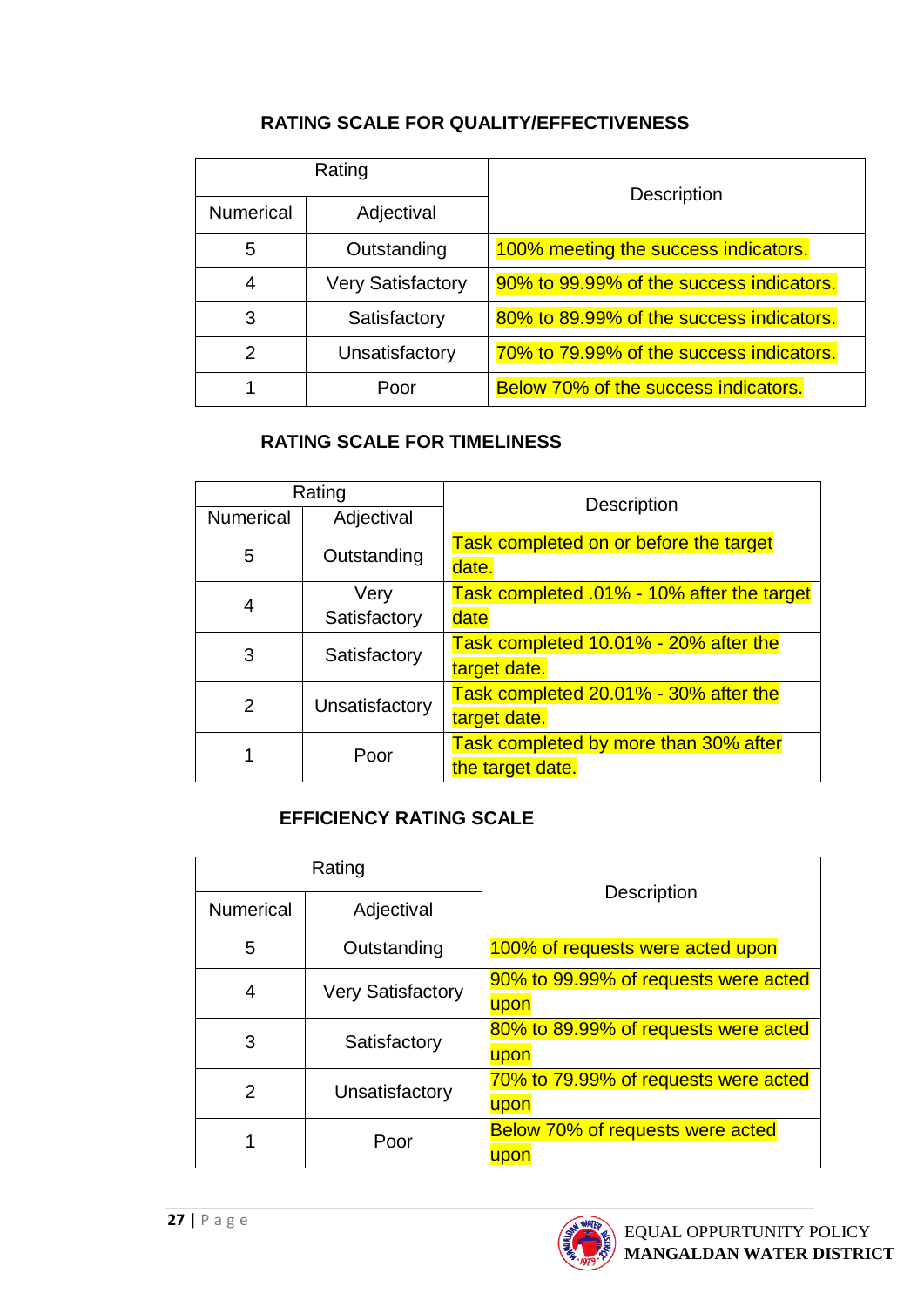#### *Efficiency Rating* **Formula**

#### $ER =$  number of requests acted upon  $x$  100% number of requests received

 1.4. Critical factors affecting the delivery of work output shall be reflected and computed/averaged (A) in the columns provided for in the Revised OPCR Form using the standards for Quality/Effectiveness (Q), and the above rating scales for Efficiency (E), and Timeliness (T).

1.5. In computing the final rating of the office and individual performances, the following weight allocation shall be followed:

-employee with the MFOs under Strategic Priorities is as follows:

| a. Strategic Priorities | 45% |
|-------------------------|-----|
| b. Core Functions       | 45% |
| c. Support Functions    | 10% |

-if there are no MFOs under Strategic Functions then the Core Functions' percentage weight shall be as follows:

| a. Core Functions    | 90% |
|----------------------|-----|
| b. Support Functions | 10% |

1.6. In getting the final over-all rating of the office and individual employees to identify the level or totality of performance, the following scale shall be followed as approved by the PMT.

| <b>RATING</b>    |             |                                                                                                                                                                                                                                                                                                                                                                                                                                    |  |
|------------------|-------------|------------------------------------------------------------------------------------------------------------------------------------------------------------------------------------------------------------------------------------------------------------------------------------------------------------------------------------------------------------------------------------------------------------------------------------|--|
| <b>Numerical</b> | Adjectival  | <b>Description</b>                                                                                                                                                                                                                                                                                                                                                                                                                 |  |
| 5                | Outstanding | Performance<br>represents<br>an<br>extraordinary level of achievement and<br>committed in terms of quality and time,<br>technical skills and<br>knowledge,<br>ingenuity, creativity and initiative.<br>Employees at this performance level<br>should have demonstrated exceptional<br>job mastery in all major areas of<br>responsibility. Employee achievement<br>and contributions to the organization<br>are marked excellence. |  |

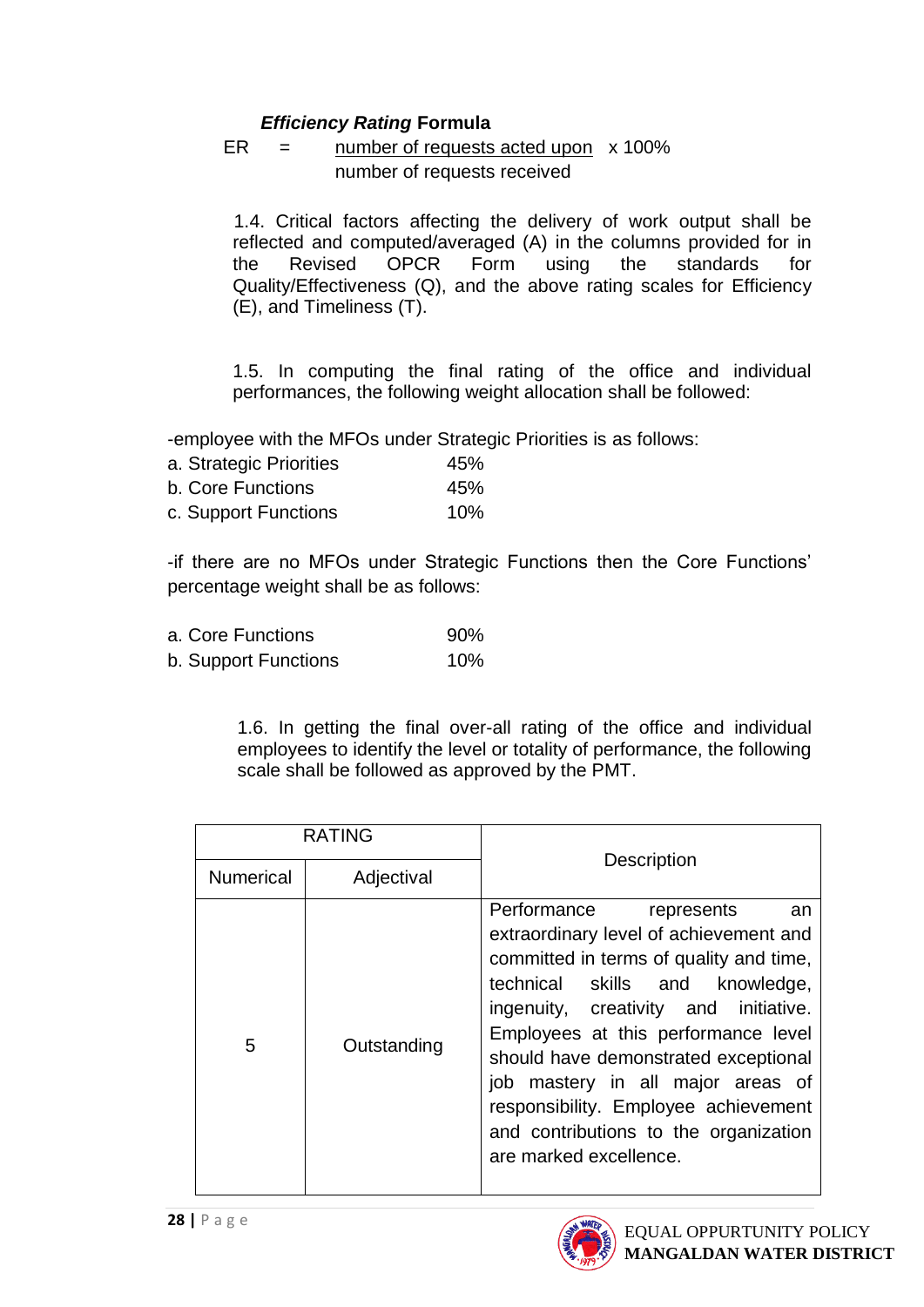| 4-4.99     | <b>Very Satisfactory</b> | Performance exceeded expectations.<br>All goals, objectives and targets were<br>achieved above the established<br>standards.                                                                                 |
|------------|--------------------------|--------------------------------------------------------------------------------------------------------------------------------------------------------------------------------------------------------------|
| $3 - 3.99$ | Satisfactory             | Performance met expectations<br>in<br>terms of quality of work, efficiency and<br>timeliness. The most critical annual<br>goals were met.                                                                    |
| $2 - 2.99$ | Unsatisfactory           | Performance<br>failed<br>to<br>meet<br>expectations, and/or one or more of<br>the most critical goals were not met.                                                                                          |
| $1 - 1.99$ | Poor                     | Performance was consistently below<br>expectations,<br>and/or reasonable<br>progress toward critical goals was not<br>Significant improvement<br>made.<br>is<br>needed<br>in one or more important<br>areas. |

#### **COMPUTATION OF RATING**

1. The Major final Outputs (MFOs) are categorized under the following functions and are assigned percentage weight

-employee with the MFOs under Strategic Priorities is as follows:

- a. Strategic Priorities 45% b. Core Functions 45%
- c. Support Functions 10%

2. If there are no MFOs under Strategic Functions then the Core Functions' percentage weight shall be as follows:

| a. Core Functions    | 90%    |
|----------------------|--------|
| b. Support Functions | $10\%$ |

3. Each MFO shall be rated based on the targets (commitments) and actual accomplishments. Rating of accomplishments shall be guided by the Table of Success Indicators and Measures of MFOs as shown in the APENDICES.

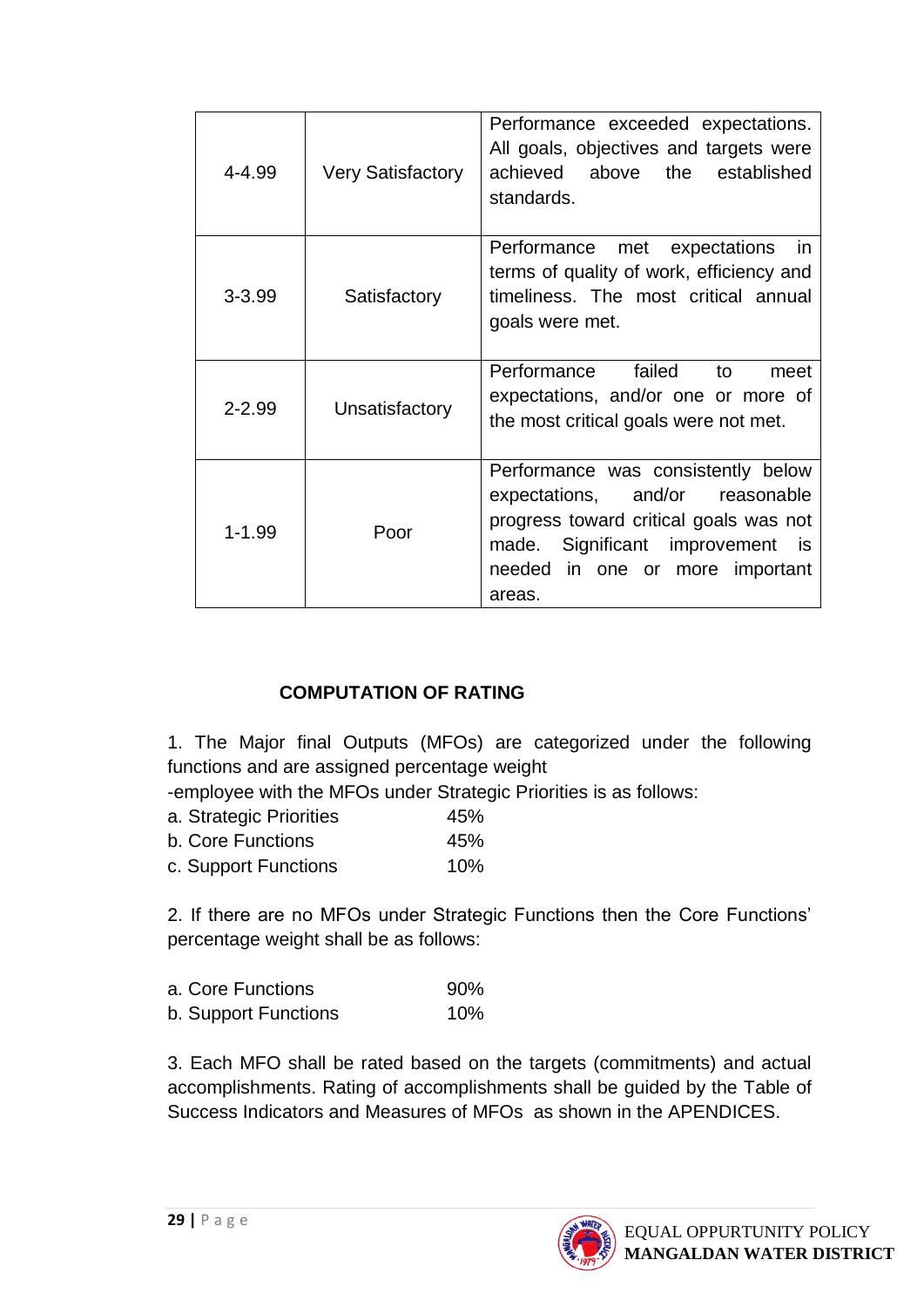4. Each MFO shall be rated along the three (3) standards which include Quality, Efficiency and Timeliness.

#### **SAMPLE COMPUTATION**

-if there are no MFOs under Strategic Functions is as follows:

| 90% Core Functions, and 10% Support Functions |     |                                               |  |
|-----------------------------------------------|-----|-----------------------------------------------|--|
| Category                                      | MFO | Rating                                        |  |
| <b>Core Functions</b>                         | 4   | $1+1+1+2 = 5/4 = 1.25 \times 90\% =$<br>1.125 |  |
| <b>Support Function</b>                       |     | $4 \times 10\% = .4$                          |  |
| <b>Total/Final Overall Rating</b>             |     | $1.125 + .4 = 1.525$                          |  |
| <b>Final Average Rating</b>                   |     | N/A                                           |  |
| <b>Adjectival Rating</b>                      |     | Poor                                          |  |

At the end of the semester, the Heads of Department/Work Unit shall submit the accomplishments using the OPCR to the General Manager thru the Administrative Division for evaluation/validation every (refer to calendar).

- 1.7. The Administrative Division shall return to the departments/work units the validated accomplishments. A department is given three (3) days to comment on the validated accomplishments otherwise it is considered as final for submission to the General Manager.
- 1.8. To assist the General Manager evaluate performance, the Performance Management Team (PMT) shall consolidate, review, validate and evaluate the initial performance assessment of the Head of Departments/individual staff based on reported accomplishments against the success indicators, and the allotted budget against the actual expenses.
- *1.9.* A performance review conference shall be conducted annually. *(please refer to the attached calendar).*

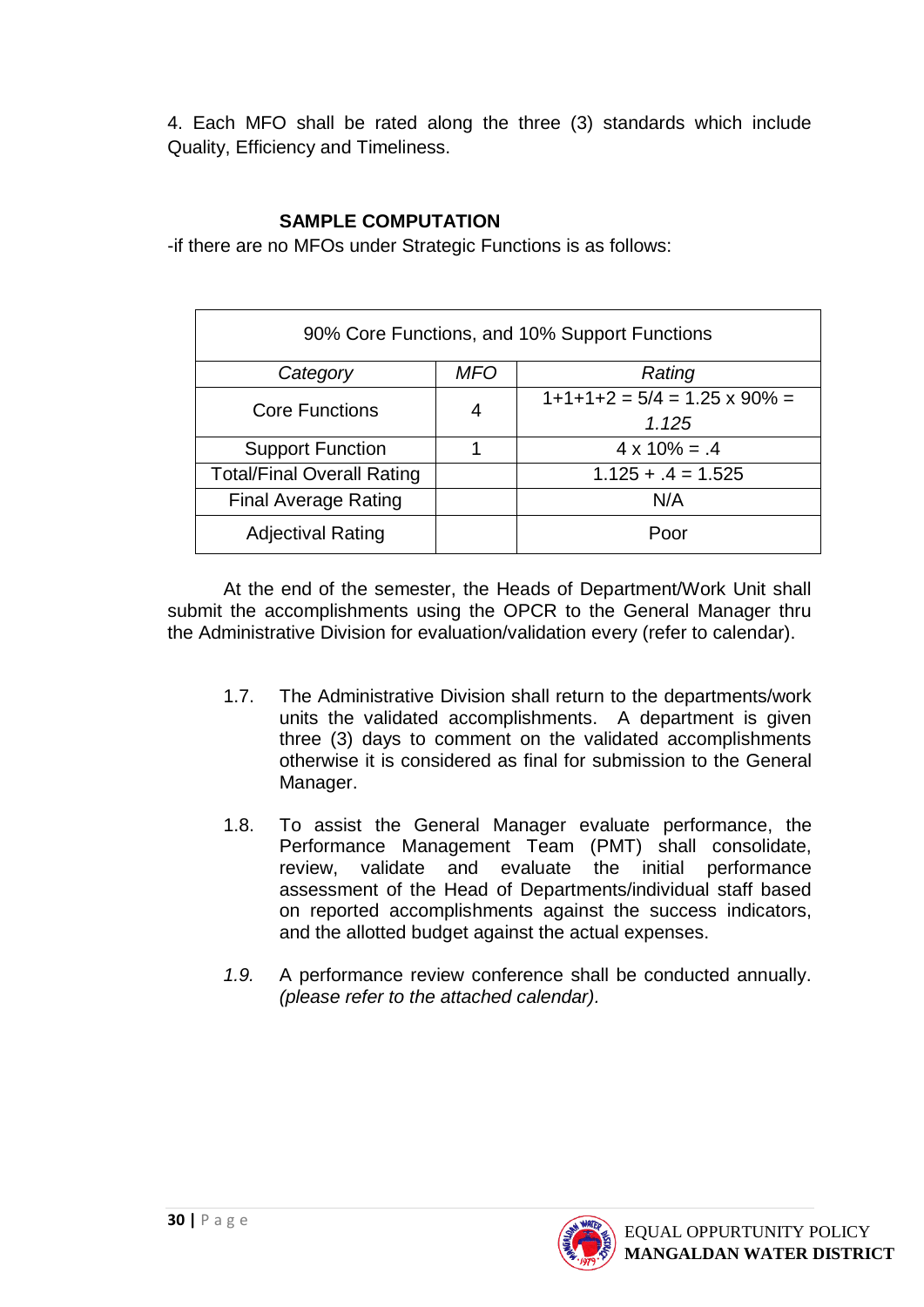#### *2. Performance Assessment and Evaluation for Individual Employees*

- 2.1 The immediate supervisor shall assess individual employee performance based on the commitments made at the beginning of the rating period. The supervisor shall indicate qualitative comments, observations and recommendations in the IPCR to include behavior and critical incidents<sup>i</sup> that may be considered for other human resource development purposes such as promotion and other interventions. Said assessment shall be discussed with the concerned individual prior to the submission of the IPCR to the General Manager.
- 2.2 The General Manager shall make the final assessment of performance level of the individual employees in his Office. The final assessment shall correspond to the adjectival description of Outstanding, Very Satisfactory, Satisfactory, Unsatisfactory or Poor.

The General Manager may adopt appropriate mechanism to assist him distinguish performance level of individuals such as, but not limited to, peer ranking and client satisfaction.

The General Manager and the Head of Administrative Division may formulate a development plan to improve or correct the performance of employees with Satisfactory or Poor performance.

- 2.3 The average of all individual performance assessments shall not go higher than the collective performance assessment of the District.
- 2.4 The Head of the Administrative Division shall ensure that the performance assessment of the employees is submitted to the General Manager within the prescribed time.
- 2.5 The PMT shall serve as the appeals body and final arbiter on performance concerns. An employee who does not agree with the performance assessment received may file an appeal with the PMT through the Personnel Office within 10 days from receipt of the final approved IPCR from the General Manager. PMT shall decide on the appeals within one month from receipt of such appeal.

Note:

*Non-submission or unjustifiable delay in the submission of the OPCR/IPCR shall disqualify the division/work unit and the staff for awards and incentives.*

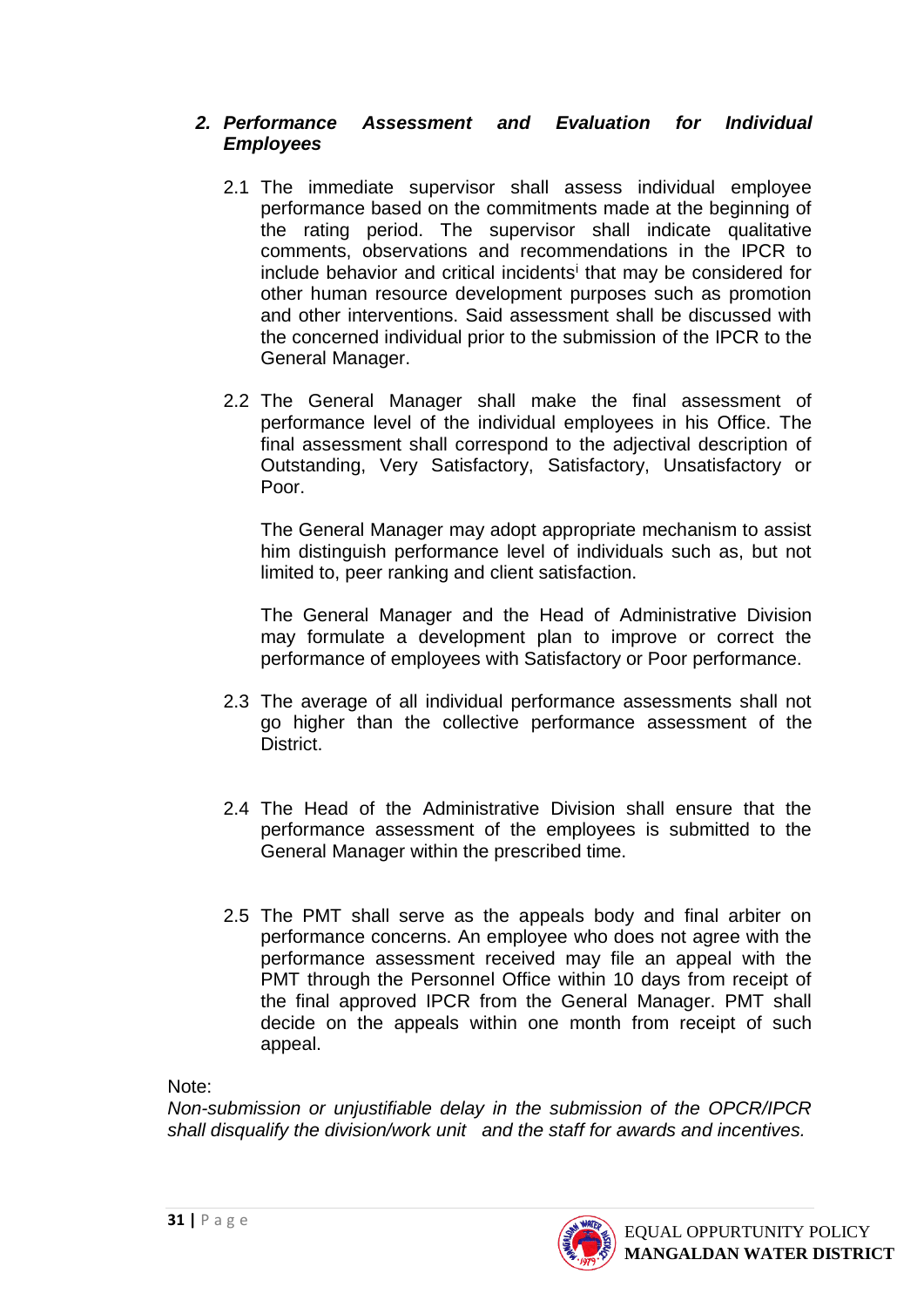#### D. **Performance Rewarding and Development Planning**

In this process, the General Manager and supervisors shall discuss with the individual employee to assess the strengths, competency-related performance gaps and the opportunities to address these gaps, career paths and alternatives.

Employees are ranked within clusters and categorized based on complexity of work and accountability. This also forms part of the discussion between the rater and the ratee where they assess competency-related performance gaps and the opportunities to address these gaps, career paths and alternatives.

The result of the performance evaluations/assessment shall serve as inputs to the:

- General Manager in identifying and providing the kinds of interventions needed, based on the developmental needs identified;
- Administrative Division (Personnel Office) in consolidating and coordinating developmental interventions that will form part of the Human Resource Plan and the basis for rewards and incentives; and
- Rewards Committee in identifying top performers of the organization who qualify for rewards and incentives.

#### **Performance Rewarding**

Recognition and rewarding is an essential part of the performance cycle. Positive recognition inspires employees and motivates them to maintain or improve on their current performance.

The benefits of recognition will be as follows:

1. It will inspire employee to achieve and improve with consistent results.

2. It can increase morale that can lead to reduced absenteeism and reduced turnover.

3. It contributes to a culture of mutual respect in the workplace and helps build better relationships between colleagues.

4. It can encourage repeat positive behavior and influences others to follow.

5. It can increase organizational commitment and retention of corporate knowledge.

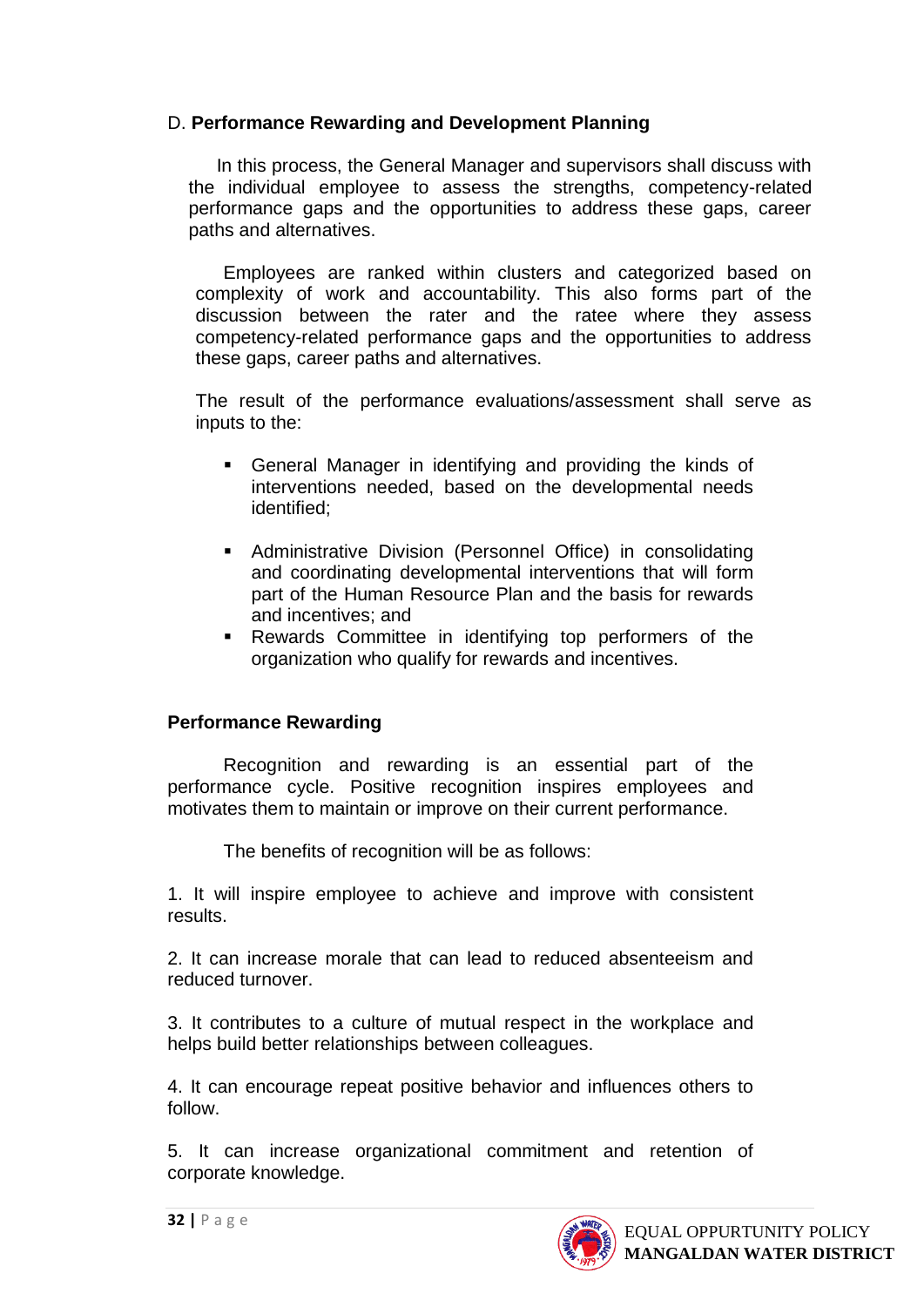6. It can encourage collaboration, sharing of resources, knowledge and information.

7. It promotes ownership, involvement and creativity.

8. It increases job satisfaction and morale.

9. It encourages positive relationships between work colleagues and a culture of mutual respect.

10. It increases motivation and performance.

11. It increases enthusiasm towards work.

12. It lets the employees know that their efforts are noticed and that they are appreciated.

## **Performance Development Planning**

Performance Management is definitely a vital component in the department/program heads/supervisor-employee relationship which ensures open, honest and productive work environment. Through its conduct and effective implementation;

1. Employees will achieve assigned targets, and offers them a chance to take part in the performance development plan formulation and assists them in their development.

2. Employees can openly discuss issue of performance expectations and evolve a plan for meeting the organizational expectations.

A well-defined Performance Development Plan for the Mangaldan Water District will be developed and included in the Agency's HR Plan as the growth and quality of the services it delivers depends highly on how its employees perform. A performance development plan that shall highlights areas requiring improvement; assesses the current performance and analyzes its impact on the organization; shows the way to enhance the performance and identifies the potential of the employees.

The performance development plan shall consist two major parts as follows;

> ➢ Annual work Goals. In this section Department/Division Heads/Employees may identify 1 or more work goals they aim to achieve during the year in order to meet the Key Results Areas and Responsibilities identified in their Position Description.

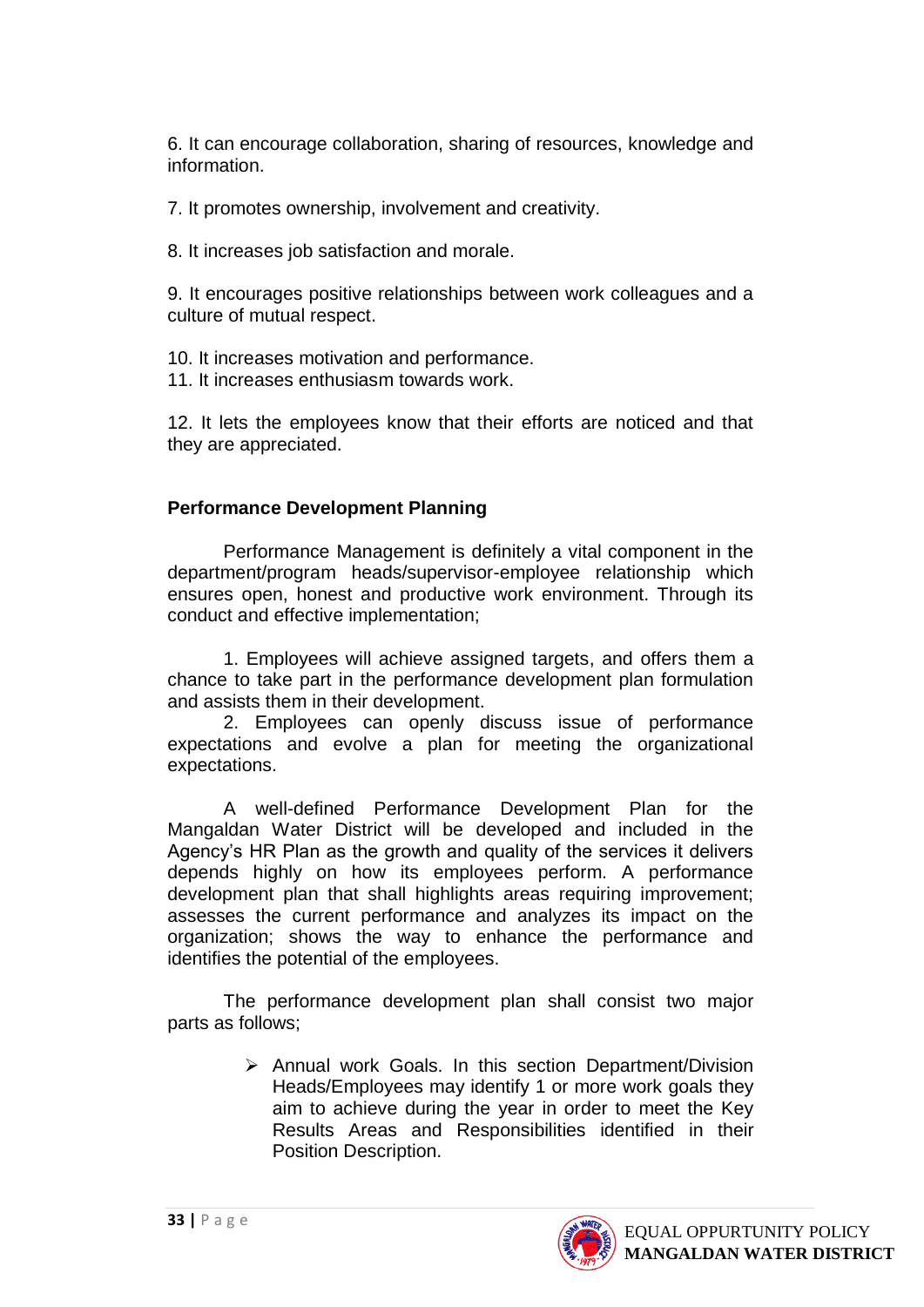➢ Career and Development Goals. In this section Employees will identify their career aspirations and development goals, including professional development and training requirements to meet their aspirations.

Through effective career development planning it will enhance workplace productivity, succession planning, job satisfaction and employees' commitment and helps the agency retain good staff. Capability development plan will also provide an ideal opportunity to discuss among employees their career development and to identify future development needs and opportunities.

Having a Professional Development Plan is an important part of career development. A development plan will lay out the employees' career objectives and the path they will take towards achieving them. It will also set up clear expectations between Head of Office and employees.

#### **Managing Unsatisfactory Performance**

Performance improvement is sometimes incorporated in the performance cycle to help employees who, for whatever reason, need support to improve their performance at work.

| Strategies to Check what maybe Reducing the Employees' Performance |                                                                                                                             |  |
|--------------------------------------------------------------------|-----------------------------------------------------------------------------------------------------------------------------|--|
|                                                                    | <b>Recognize the Situation</b>                                                                                              |  |
|                                                                    | $\triangleright$ Is the performance situation temporary?                                                                    |  |
|                                                                    | $\triangleright$ Is it related to the employees' work tasks or behaviors?                                                   |  |
|                                                                    | $\triangleright$ What might be stopping them from performing well?                                                          |  |
|                                                                    | $\triangleright$ Are they clear on what level of performance or behavior is<br>expected?                                    |  |
|                                                                    | $\triangleright$ Can their immediate supervisors specify what they would need to<br>do to fulfill performance expectations? |  |
|                                                                    | $\triangleright$ Have you discussed realistic goals?                                                                        |  |
|                                                                    | $\triangleright$ Have you given them enough direction and support?                                                          |  |
|                                                                    | $\triangleright$ Has there been a mismatch between the employee and the job<br>assigned to him/her?                         |  |
| <b>Find a Strength</b>                                             |                                                                                                                             |  |
|                                                                    | $\triangleright$ What aspects of their job have they previously done well?                                                  |  |
|                                                                    | $\triangleright$ What do they currently do well?                                                                            |  |
|                                                                    | $\triangleright$ Have you coached the person to build their strengths and<br>confidence?                                    |  |
| <b>Be Aware of Employees Values and Behaviors</b>                  |                                                                                                                             |  |
|                                                                    | $\triangleright$ What are they getting out of their work?                                                                   |  |
|                                                                    | $\triangleright$ Do they believe in what they are doing?                                                                    |  |
| ≻                                                                  | Is their work challenging enough?                                                                                           |  |

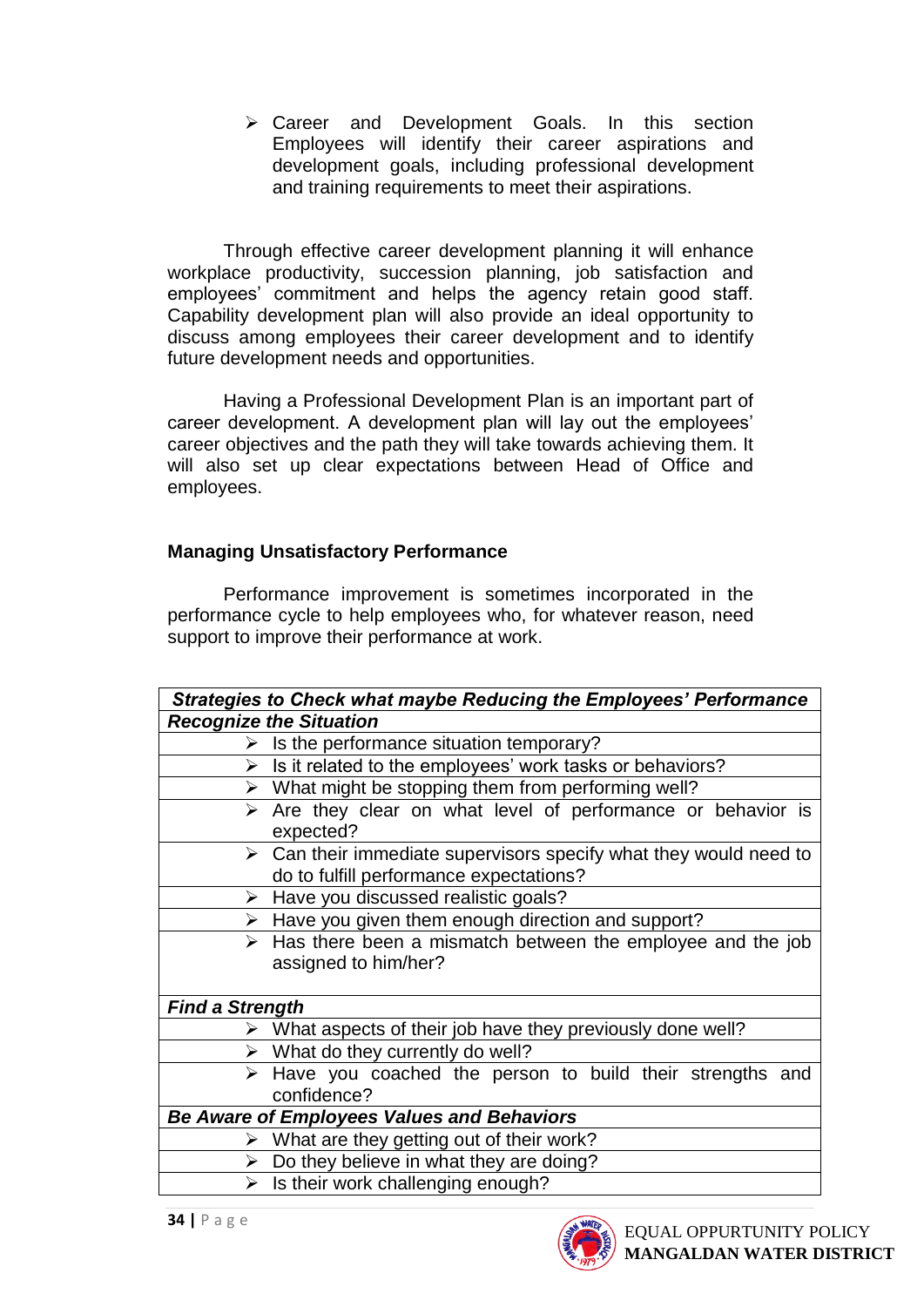|                                         | $\triangleright$ Is their work too challenging?                                  |  |
|-----------------------------------------|----------------------------------------------------------------------------------|--|
| <b>Acknowledge Environmental Issues</b> |                                                                                  |  |
|                                         | $\triangleright$ Do they have the necessary tools and resources to do their job? |  |
|                                         | $\triangleright$ Do they have any other work related issues such as work         |  |
|                                         | relationships or health?                                                         |  |
|                                         | $\triangleright$ Have there been any changes to the job or office assignment in  |  |
|                                         | recent times?                                                                    |  |
|                                         | $\triangleright$ If so, does it require new capabilities? If so, have you        |  |
|                                         | renegotiated or altered the performance plan and clarified their                 |  |
|                                         | duties?                                                                          |  |
|                                         |                                                                                  |  |
| <b>Consider Employees Competency</b>    |                                                                                  |  |
|                                         | $\triangleright$ Do the employees have the skills, knowledge and ability to do   |  |
|                                         | their job?                                                                       |  |
|                                         | $\triangleright$ What assistance do they need?                                   |  |

This process shall provide an opportunity for improving performance through constructive discussion, coaching and development that aims to;

- 1. Help the department/division head and the employees to work together in solving performance and behavioral problems.
- 2. Create a mutual understanding of why reduced performance is occurring.
- 3. Improve performance to the agreed and negotiated standards.
- 4. Clarify the expectations and performance standards to avoid the need for a disciplinary response.

The following are ideas of action to process any problem that may come up;

- ➢ *Provision of on-or off-the-job training and development.*
	- ➢ *Consider job redesign.*
	- ➢ *Change the way we communicate with each other.*
	- ➢ *Ask whether they need more resources, information or supervision.*

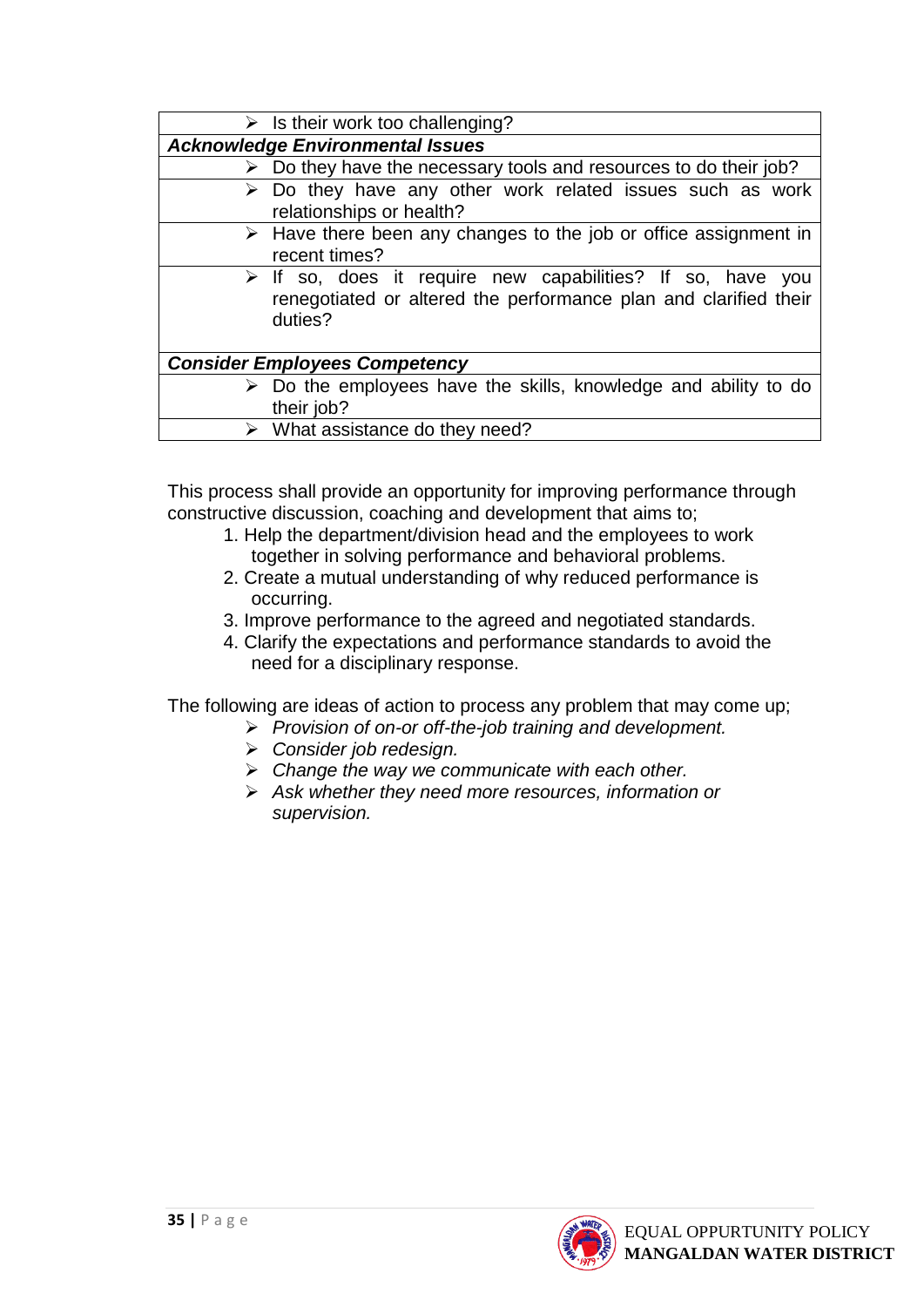#### **PROVIDING FEEDBACK**

The goal of providing feedback is to improve performance, open up conversation and enhance relationships. We all need feedback to know what we are doing and should keep doing, anything we should stop doing and how to do things better. We cannot improve our performance without it.

**360° Feedback.** It is a formal and structured method of providing feedback that is more accurate and more balanced that feedback from the perception of only the immediate head/supervisor. It takes in the views of a wide range of people.

**Constructive Feedback.** It draws attention to areas of performance, both positive and in need of improvement. This type of feedback is more likely to be effective if it is open, friendly and supportive.

In providing performance feedback, the following points shall be considered:

**Be frequent** – Provide feedback often- it will increase the likelihood of your team members feeling comfortable with the process. Ensure that you have a balance of frequent feedback about what is working well and what is not working so well.

**Be specific** – Be specific about the behavior, situation and consequences. Give recent examples of behavior that you actually witnessed. Try not to interpret the behavior and avoid emotional generalizations such as "irresponsible" and "unprofessional".

**Be direct** – Get to the point. Both constructive and positive feedback should be given straightforwardly but tactfully.

**Be timely** – the best feedback is immediate. When this isn't possible, give feedback at the first possible opportunity.

**Be considerate of time and place** – Consider the most appropriate time and place to provide performance feedback, again depending upon the individual's needs and preferences. As a rule of thumb 'praise in public, criticize (constructively) in private'.

#### **SANCTIONS**

Unless justified and accepted by the Performance Management Team (PMT), non-submission of Office Performance Commitment and Review (OPCR) and Individual Performance Commitment and Review (IPCR) to the Administrative Division office within the deadline of submission shall be ground for;

*Employees' disqualification for performance-based personnel actions which would require the rating for the given period such as promotion, training, or scholarship grants and performance bonus.*

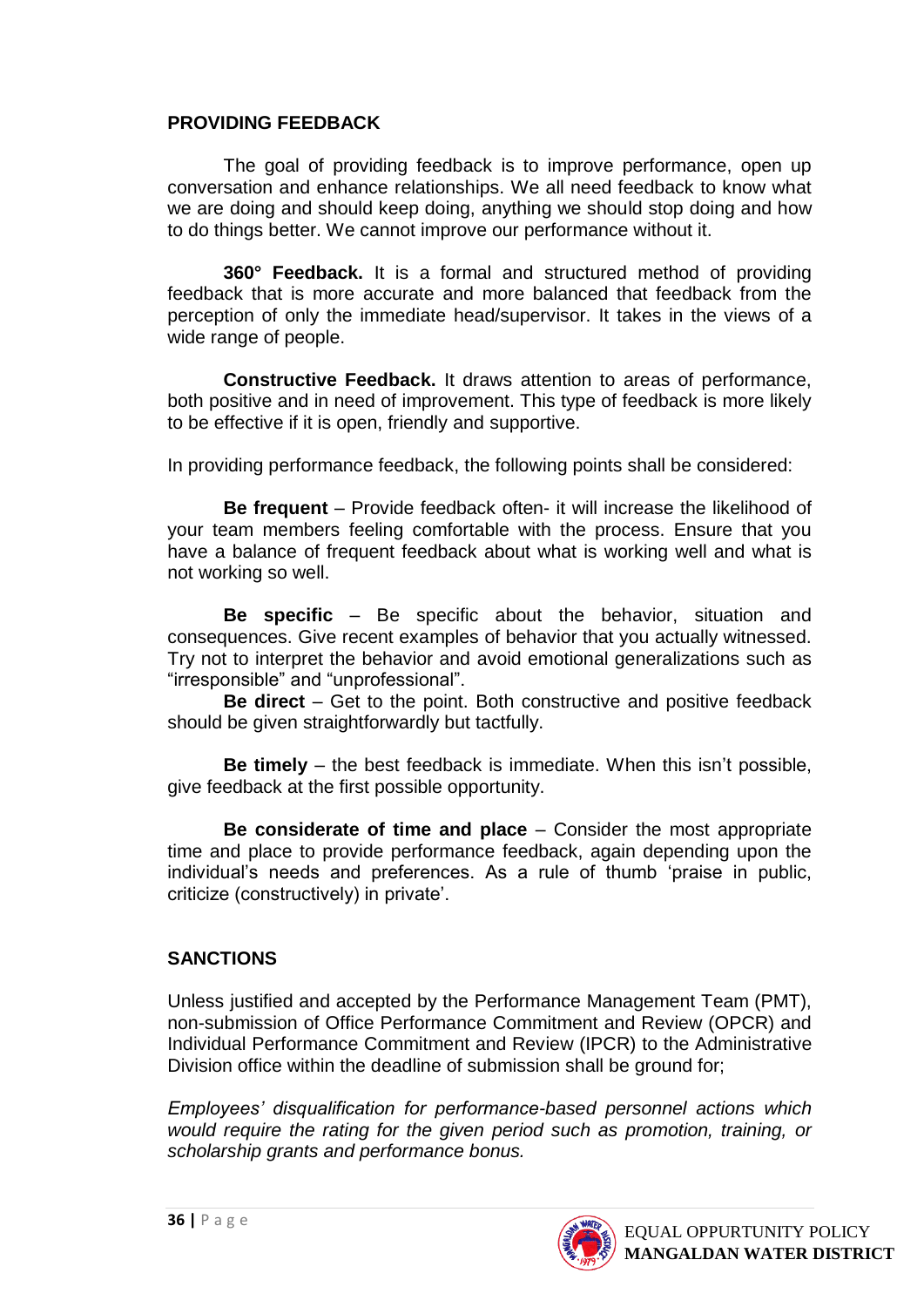*Administrative sanction for violation of reasonable office rules and regulations and simple neglect of duty for the department/division/section heads or employees responsible for the delay or non-submission of the office and individual performance commitment and review report.*

*Failure on the part of the Head of Office to comply with the required notices to their subordinates for unsatisfactory or poor performance during a rating period shall be ground for an administrative offense for neglect of duty.*

#### **APPEALS**

Office performance assessment as discussed in the performance review conference shall be final and not appealable. Any issue/appeal on the initial performance assessment of an office shall be discussed and decided during the performance review and conference every 15<sup>th</sup> December of the year and thereafter.

Individual employees who feel aggrieved or dissatisfied with their final performance ratings can file an appeal with the PMT within ten (10) days from the date of receipt of notice of their final performance evaluation ratings.

An office or individual employee shall not be allowed to protest the performance ratings of other office or co-employees.

Appeal lodge shall be decided by the Performance Management Team within one (1) month from receipt.

Officials or employees who are separated from the service on the basis of Unsatisfactory or Poor performance rating can appeal their separation to the CSC or its regional office within fifteen (15) days from receipt of the order or notice of separation.



1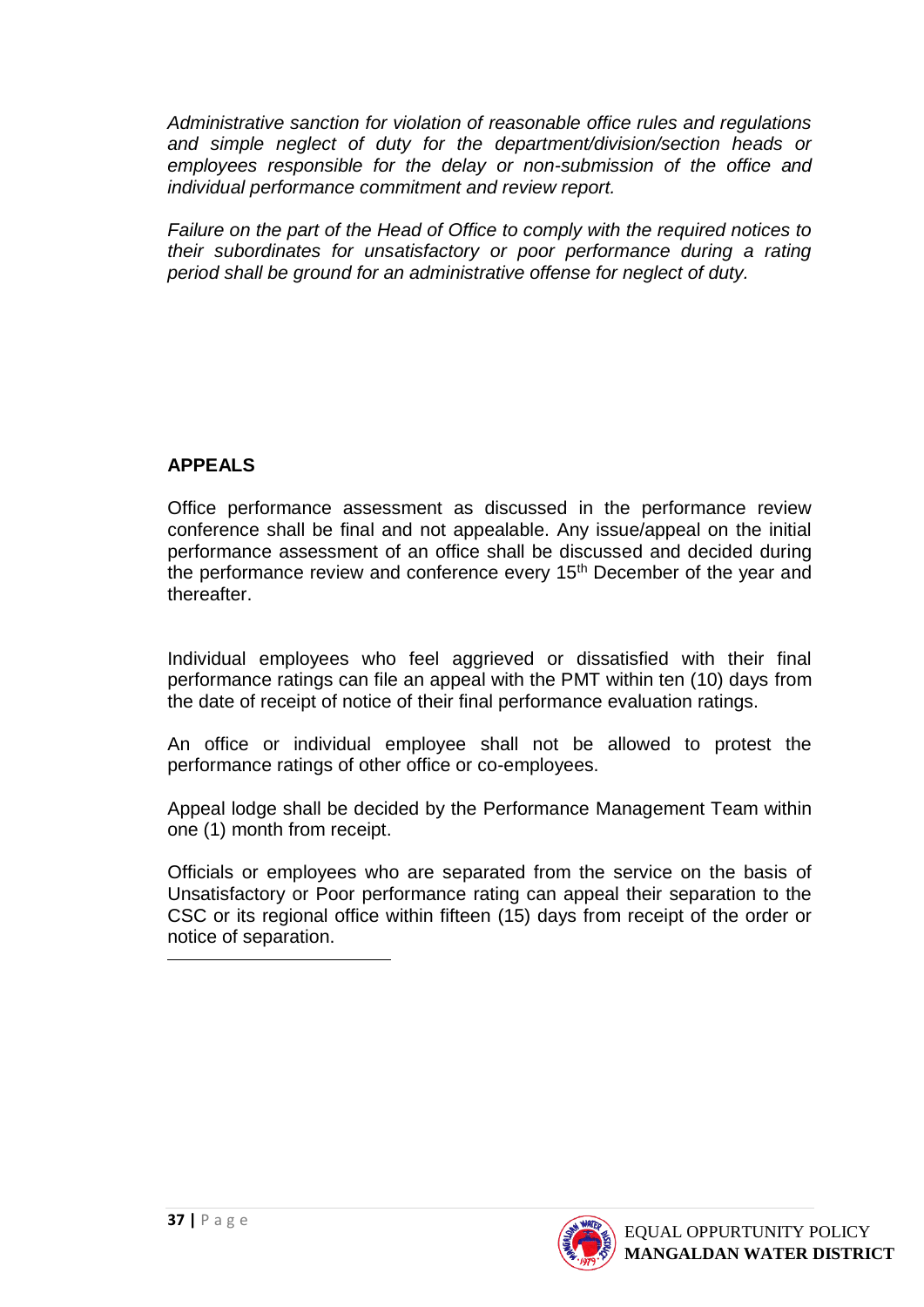# **IX. LEARNING AND DEVELOPMENT (L&D)**

The Mangaldan Water District is fully committed in ensuring that all employees regardless of position have access to learning, development and training opportunities in which everyone is able to achieve their full potential, and which will increase job satisfaction and support career development because MAWAD believes that its people are most important asset and key to its success.

Also, MAWAD is committed in ensuring that all members of staff are provided with the training they need to perform their jobs safely at all times and ensure that appropriate training is available at the required intervals. Staff training involves the acquiring and improving of job-related skills and knowledge. Staff development involves personal growth, preparation for promotion and expansion of job duties.

MAWAD shall provide a working environment where continuous learning and development take place that help staff to gain more enjoyment from their roles, increase motivation and enhance staff retention.

#### **1. Equal Opportunities**

1

The MAWAD is committed to ensuring equality of learning opportunity, hence no employee will be excluded from learning on the grounds of gender, age, marital status, disability, religion or belief, or employment status. All qualified employees will have equal access to learning and development opportunities appropriate to their job.

#### **2. Personnel Development Committee Formation and Composition**

MAWAD had passed Board Resolution No. 16, s. 2015 dated July 31, 2015 known as "RESOLUTION DESIGNATING THE FOLLOWING PERSONNEL TO COMPOSE THE PERSONNEL DEVELOPMENT COMMITTEE (PDC) OF THE MANGALDAN WATER DISTRICT".

Personnel Development Committee (PDC) of the Mangaldan Water District are as follows:

| Chairman      | Engr. Marcelo M. Petonio<br><b>General Manager</b>           |
|---------------|--------------------------------------------------------------|
| Vice-Chairman | Ms. Violeta B. Gayaga<br>Division Manager, Finance           |
| Secretary     | Mrs. Marlyn C. De Guzman<br>Division Manager, Administrative |

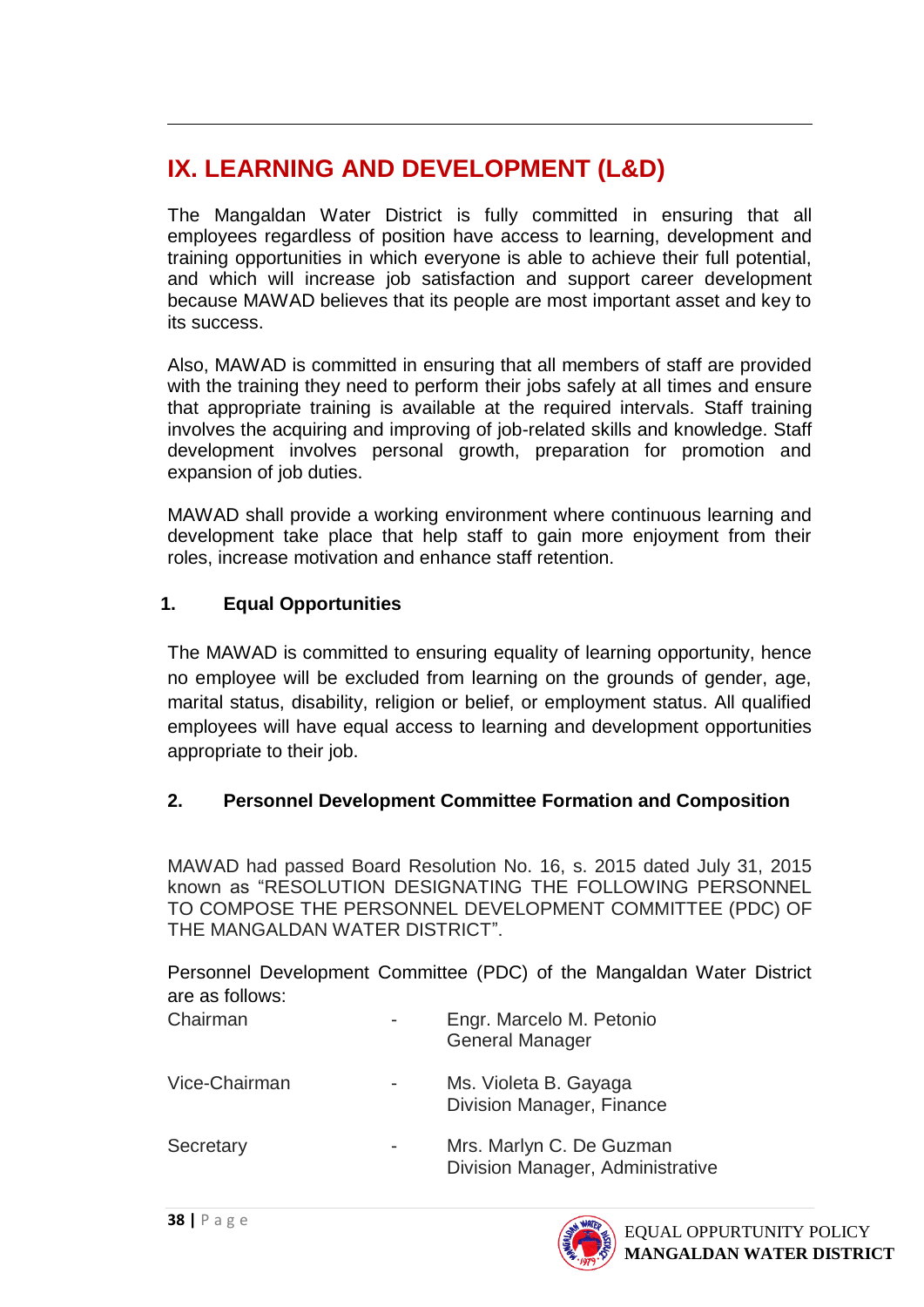| Member $(2nd Level)$           | Mrs. Violeta O. Garcia<br>Division Manager, Commercial               |
|--------------------------------|----------------------------------------------------------------------|
|                                | Mr. Arnold M. Cariño<br>Head/Supervising Cashier (Alternate)         |
| Member (1 <sup>st</sup> Level) | Mr. Juan B. Bauzon<br>Water/Sewerage Maintenance Head                |
|                                | Mrs. Anna Liza G. Ramos<br>Senior Accounting Processor A (Alternate) |
| Secretariat                    | Ms. Bernadeth D. Dizon<br><b>Clerk Processor B</b>                   |

#### **3. Responsibilities**

1

- 3.1. The PDC shall perform the following functions:
	- 1. To ensure proper screening and evaluation of qualified candidates for career development opportunities;
	- 2. To provide support functions to management in matter pertaining to selection of agency nominees to training development, scholarship programs in accordance with existing civil service policies and standards; and,
	- 3. To disseminate information relative to the various human resource development interventions including participation to the trainings and conferences within and outside the country.
	- 4. The secretariat to receive applications for attendance to seminars, trainings, scholarships and study grants for review as to qualification and to submit the list for deliberation by the Committee.
	- 5. To evaluate report of trainings/seminars/scholarships attended by the employees.

#### *3.2. EMPLOYEES*

- 1. To seek appropriate authorization to attend training events, usually from their immediate supervisor and the General Manager.
- 2. Shall make all necessary arrangement to attend training event which is appropriate for the position.

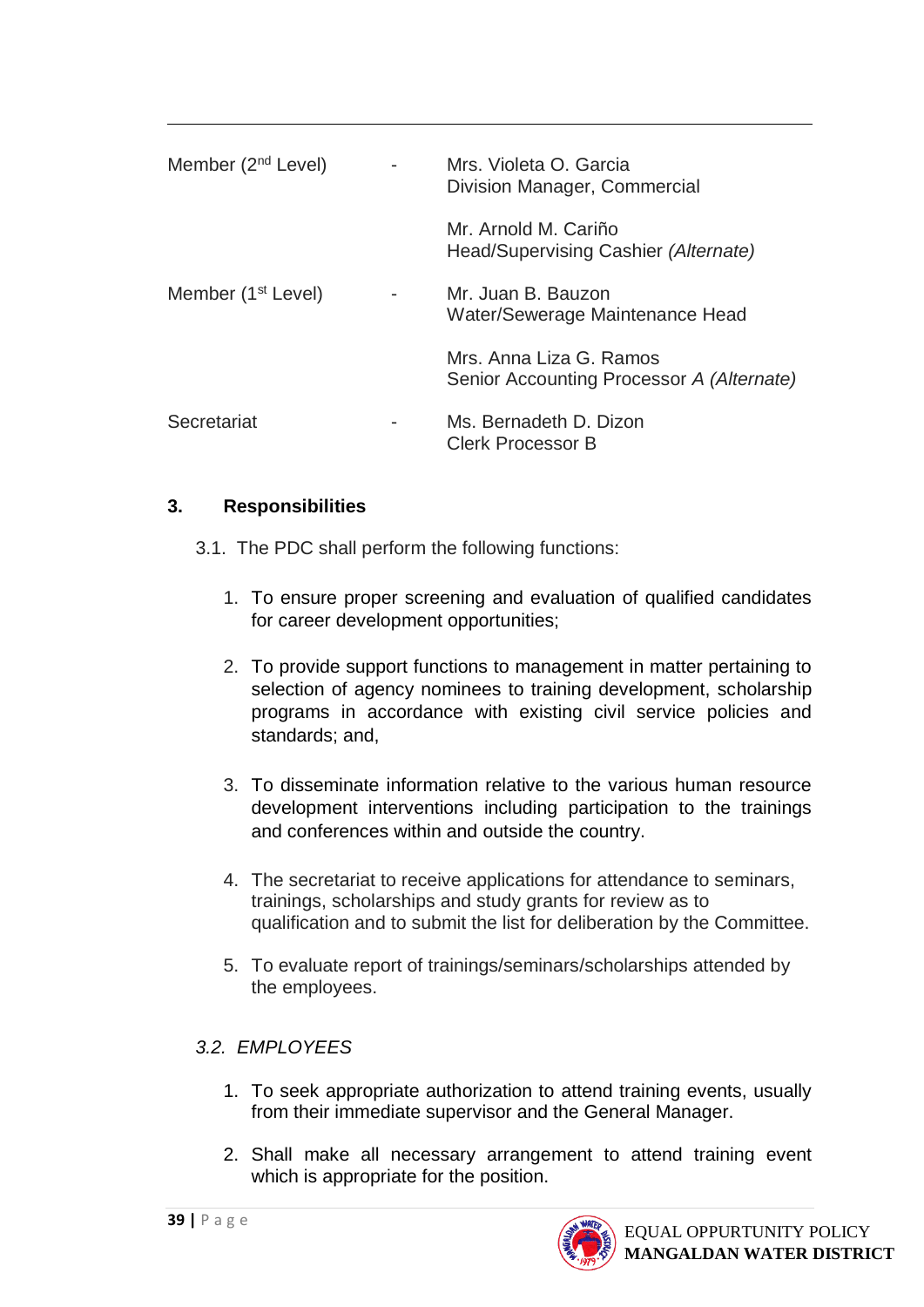- 3. To meet the training & development requirements of them, where relevant.
- 4. To attend and complete the training to the level of competence required.
- 5. To help ensure that accurate training records are kept (for example, by making sure you sign attendance registers at training events)
- 6. Employees who attended courses, seminars and conferences are required to complete an evaluation form report on the course, seminar, or conference attended. These reports are to be submitted to the division head of the concerned employee for comment and review and passed to the General Manager for approval;

#### *3.3. DIVISION MANAGERS*

1

- 1. Division Managers are responsible for assisting staff to identify learning needs and for ensuring that they review these with staff on a regular basis during support and supervision sessions. The employee's record of accomplishments should also be discussed at these sessions.
- 2. Division Managers have responsibility to monitor and evaluate the effectiveness of learning for employees who have undergone training and development.
- 3. Division Managers should seek feedback on any training, including quality and cost effectiveness. Division Managers should then ensure that employees implement the skills that they have gained through training and ensure that feedback on training is shared with the other employees.

#### *3.4 GENERAL MANAGER*

- 1. It is the responsibility of the General manager to oversee the Learning & Development Process. They will, therefore ensure that evaluation of learning activities is undertaken annually by meeting with the Division Managers to ensure that any identified needs are addressed accordingly.
- 2. Approves/disapproves the recommendation of the PDC.

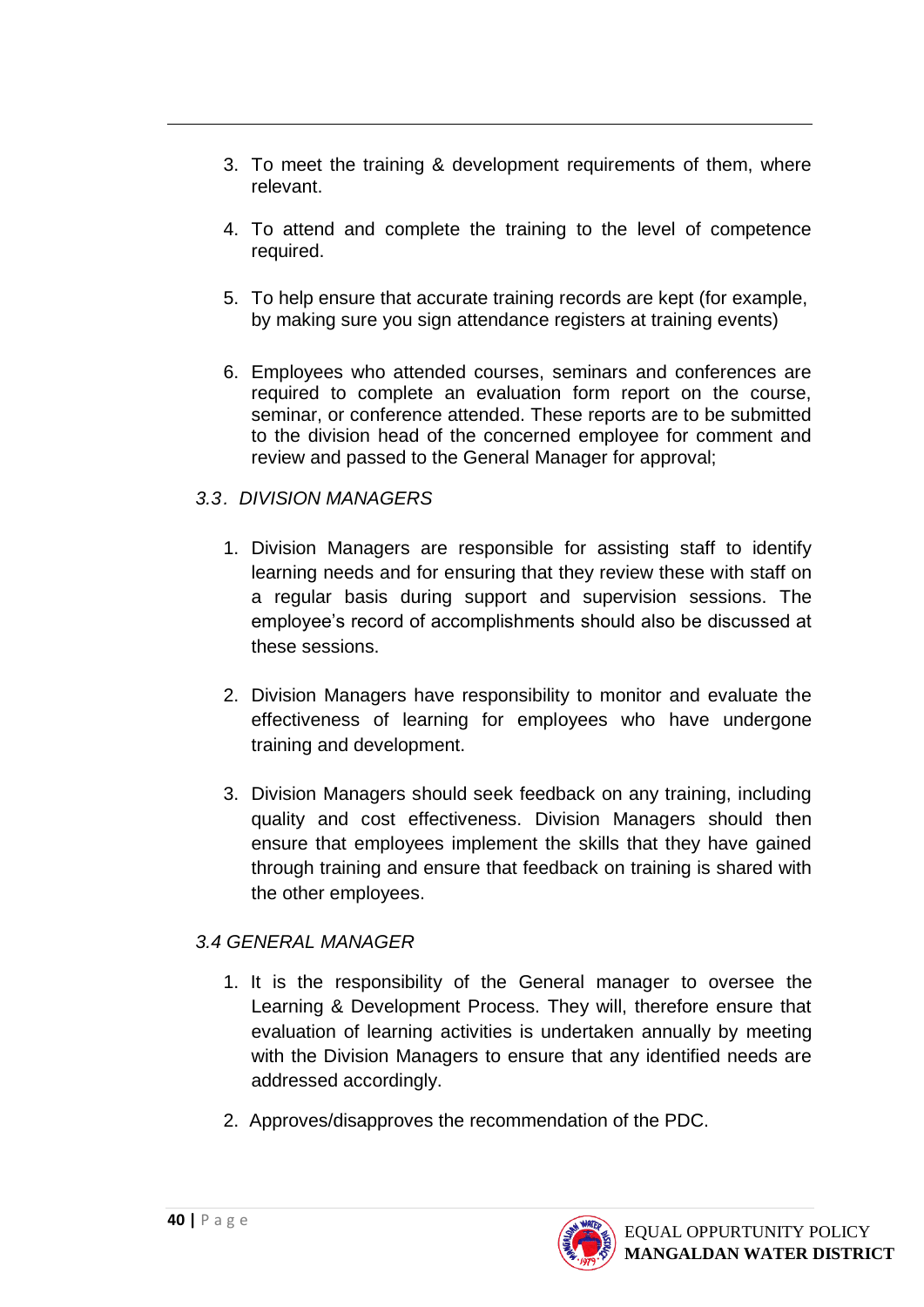3. Controls the learning and development budget. All learning & development activities are monitored in terms of suitability, effectiveness and value for money.

#### *3.5 BOARD OF DIRECTOR*

1

The Board of Director is responsible for approving the learning & development budget on an annual basis.

The Board attend appropriate training in order for them to perform their duties as policy making bodies.

#### **4. MAWAD uses these methods in learning and development**

#### **A. ON-THE-JOB METHODS**

MAWAD uses these methods of training in which an employee learns a job by actually doing/performing it. An employee works on a job and learns and develops expertise at the same time.

#### *1. Orientation for Employees*

New employees are being introduced to other employees. Informing the new employee of the office rules and regulations and work area assignment.

#### *2. Understudy*

The employee is trained by his or her supervisor. The trainee is attached with his or her senior and called understudy or assistant. For example, a future manager might spend few months as assistant to the present manager.

#### *3. Job rotation*

Shifting/movement of an employee from one job to another on regular intervals.

#### *4. Experience*

This is one of the oldest methods of on-the-job training. Although this is very effective method, but it is also very time-consuming.

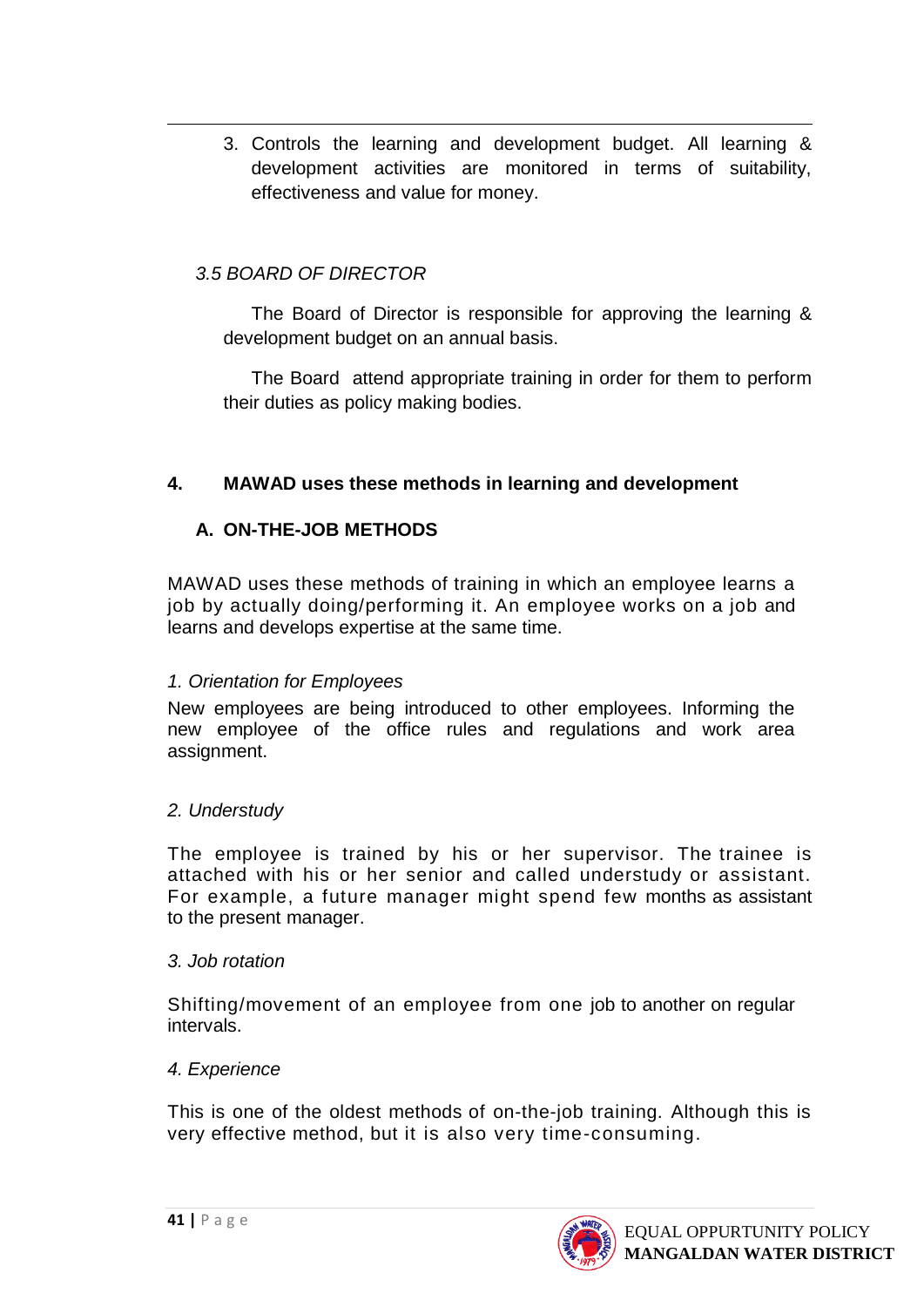## **B. OFF-THE-JOB METHODS**

1

These require employees to leave their workplace and concentrate their entire time towards the training objectives.

## *1. External training, seminars and conferences*

The most traditional way of developing MAWAD employees. Special courses and lectures are designed by the Civil Service Commission, Local Water Utilities Administration, Commission On Audit, Department of Budget and Management and Bureau of Internal Revenue.

The employees are required to pool their thoughts, ideas, viewpoints, suggestions and recommendations.

*2. Self-directed study* 

The employee uses books, manuals, and online information.

#### **5. Recording, Monitoring & Evaluating Learning**

MAWAD ensures that database learning accomplishments of all employees are kept by the Administrative Division.

MAWAD monitors employees with seminars/training attendance. Likewise, with no seminar/training yet.

MAWAD ensures that employees implement the skills that they have gained through training and ensure that feedback on training is shared with the other employees.

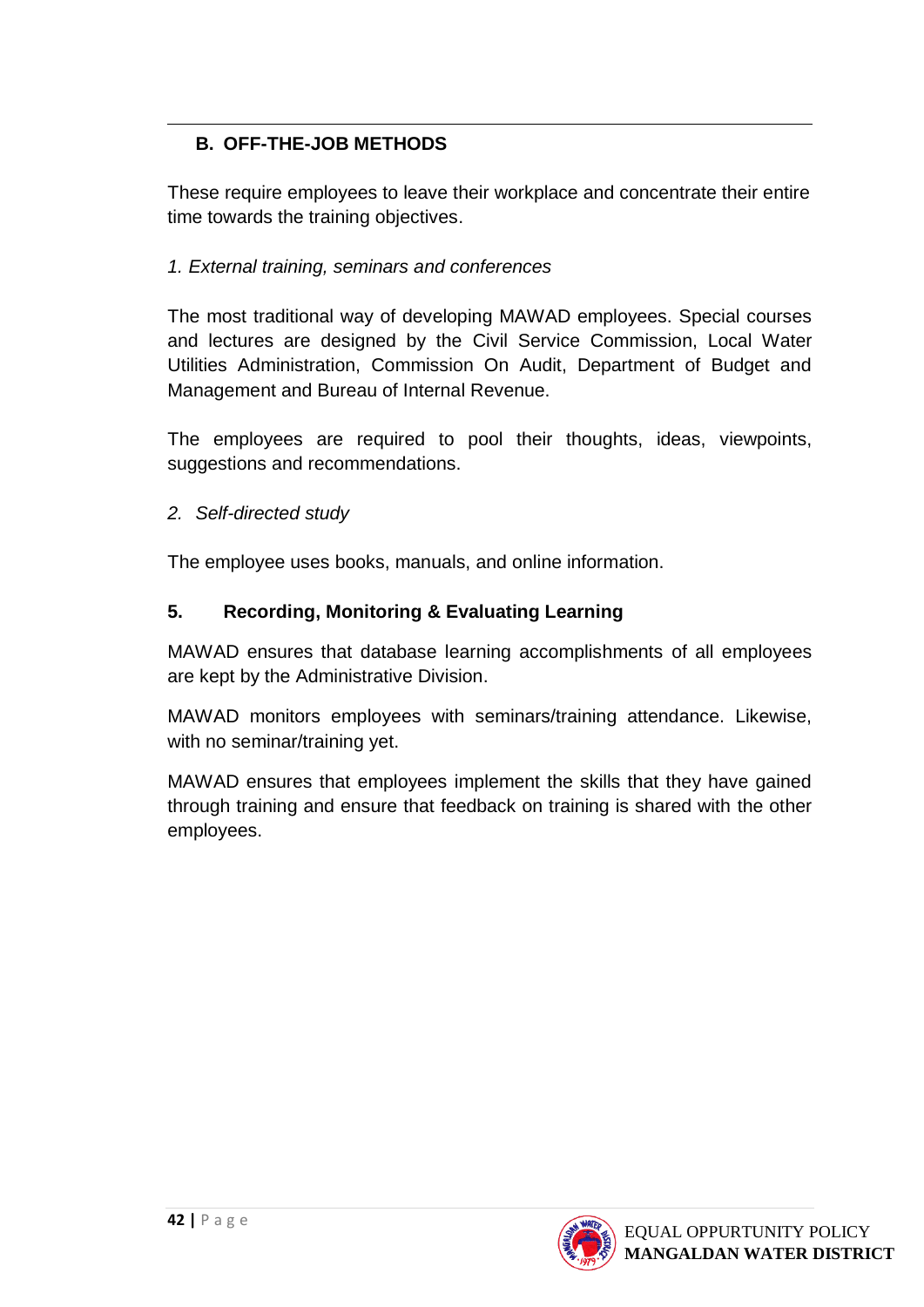#### 1 **X. REWARDS AND RECOGNITION (R&R)**

MAWAD believes that the achievements and improvement of performance of employee is an important part of performance management. MAWAD see to it that recognition must be timely and be perceived as valuable so that the MAWAD AGENCYPRAISE and all its courses of action with rewards and recognition shall be governed by the CSC-APPROVED MAWAD AGENCY PRAISE.

*EXCERPTS FROM THE CSC-APPROVED MAWAD AGENCY PRAISE DATED AUGUST 30, 2016.*

#### **I. BASIC POLICIES**

- 1.1 Every department or agency shall establish its own employee suggestions and incentive awards system.
- 1.2 The System shall be designed to encourage creativity, innovativeness, efficiency, integrity and productivity in the public service by recognizing and rewarding officials and employees, individually or in groups for their suggestions, inventions, superior accomplishments and other personal efforts which contribute to the efficiency, economy, or other improvements in government operations, or for other extraordinary acts and services in the public interest.
- 1.3 The PRAISE shall adhere to the principle of providing incentives and awards based on performance, innovative ideas and exemplary behavior.
- 1.4 The PRAISE shall give emphasis on the timeliness of giving award or recognition. Aside from conferment of awards during the traditional or planned awarding ceremonies, the spirit of on-thespot grant of recognition shall be institutionalized.
- 1.5 The PRAISE shall provide both monetary and non-monetary awards and incentives to recognize, acknowledge and reward productive, creative, innovative and ethical behavior of employees through formal and informal mode. For this purpose, the system shall encourage the grant of non-monetary awards. Monetary awards shall be granted when the suggestions, inventions, superior accomplishments and other personal efforts result in monetary savings which shall not exceed 20% of the savings generated.

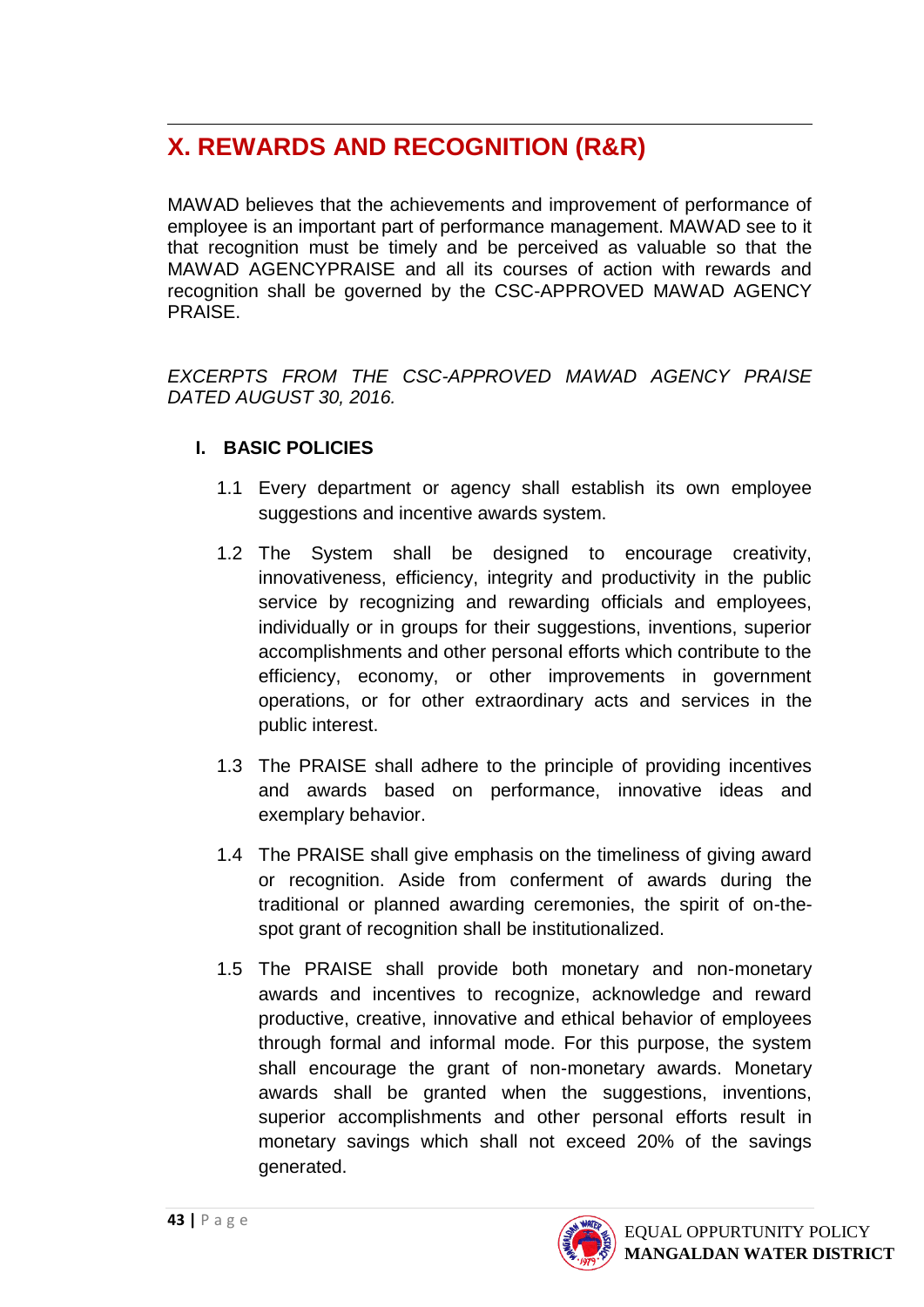- 1.6 At least 5% of the HRD Funds shall be allocated for the PRAISE and incorporated in the Agency's annual Work and Financial Plan and budget.
- 1.7 The PRAISE shall be institutionalized through the creation of a PRAISE Committee in all agencies of the government.
- 1.8 The PRAISE Committee shall preferably have the following composition:
	- Head of agency or authorized representative who will act as chairperson;
	- Head of the financial unit or equivalent;
	- Head of the planning unit or equivalent;
	- Highest ranking employee in-charge of human resource management or the career service employee directly responsible for personnel management; and
	- Two (2) representatives from the career rank-and-file who shall serve for a period of two years and chosen a general assembly or any other mode of selection to be conducted for the purpose or designated by the registered union in the absence of an accredited union (one from the first and from the second level).
- 1.9 The head of agency or authorized representative shall be responsible in overseeing the System's operation and the Human Resource Management Unit shall serve as the System's **Secretariat.**
- 1.10 The PRAISE Committee shall insure the productivity, innovative ideas, suggestions and exemplary behavior can be identified, considered, managed and implemented on a continuing basis to cover employees at all levels.
- 1.11 The PRAISE Committee shall be responsible for the development, administration, monitoring and evaluation of the awards and incentives system of the agency. The agency may, however, employ an external or independent body to assist the PRAISE Committee to judiciously and objectively implement the system of incentives and awards.
- 1.12 The PRAISE Committee shall establish its own internal procedures and strategies. Membership in the Committee shall be considered part of the members' regular duties and functions.



1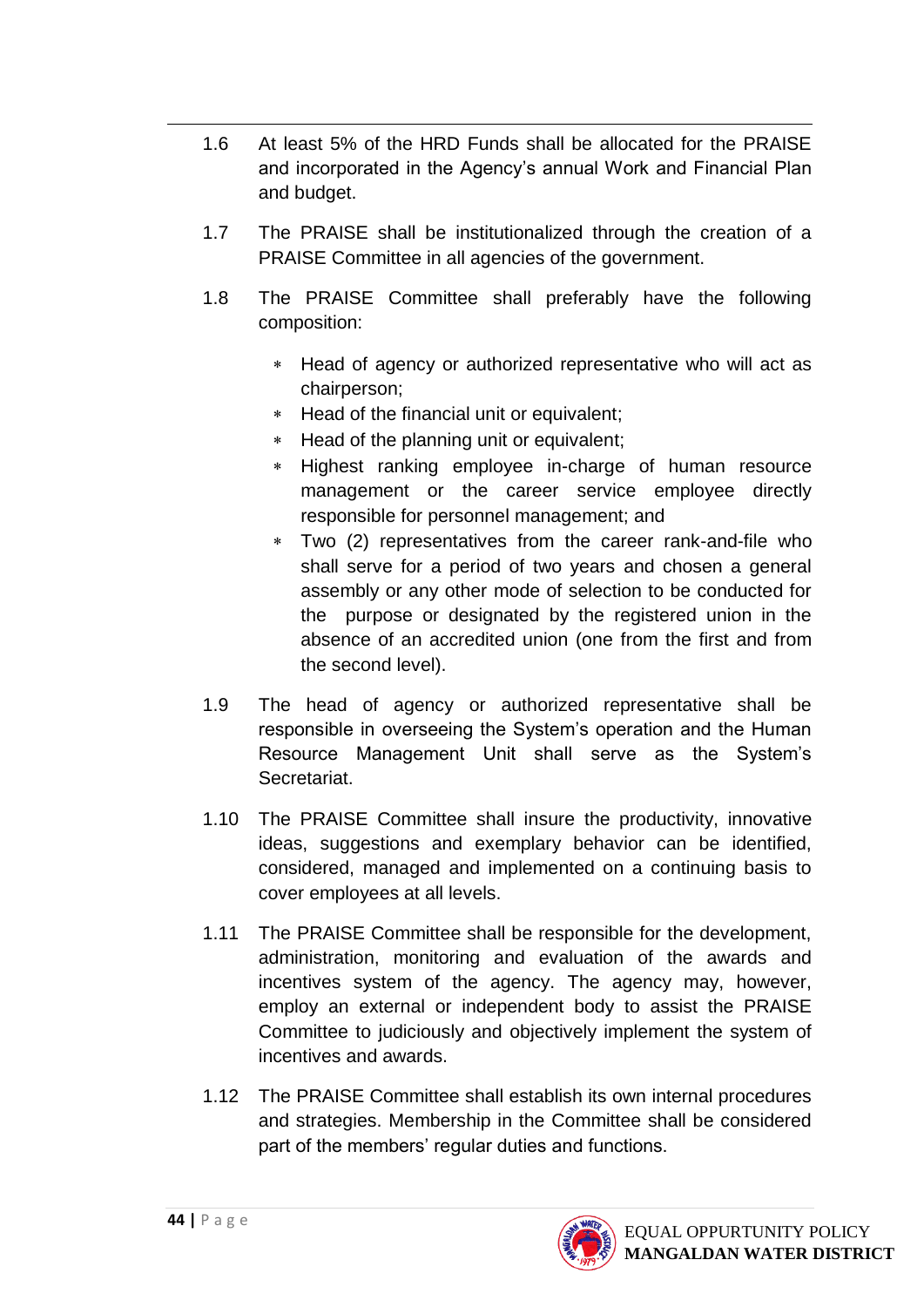- 1.13 All government agencies shall submit their Program on Awards and Incentives for Service Excellence (PRAISE) and its subsequent amendments to the Civil Service Commission Regional Office. The Civil Service Commission Regional or Field Office concerned shall provide technical assistance, if deemed necessary, to ensure proper implementation.
- 1.14 Establishment of a CSC-approved PRAISE shall be the basis of the grant of the Productivity Incentive Bonus (PIB), other awards and incentives. The Annual PRAISE Report shall be submitted by the agency to the Civil Service Commission Regional Office concerned on or before the thirtieth day of January to enable their employees to qualify for nomination to the CSC sponsored national awards.
- 1.15 Issues relative to awards and incentives shall be brought before the PRAISE Committee which shall address the same within fifteen (15) days from the date of submission.

#### **II. OBJECTIVES**

1

#### **2.1 Generals**

To encourage, recognize and reward employees, individually and in groups, for their suggestions, innovative ideas, inventions, discoveries, superior accomplishments, heroic deeds, exemplary behavior, extraordinary acts and services in the public interest and other personal efforts which contribute to the efficiency, economy and improvement in government operations, which lead to organizational productivity.

## **2.2 Specific**

- 2.1.1 To establish a mechanism for identifying, selecting, rewarding and providing incentives to deserving employees at the start of each year;
- 2.1.2 To identify outstanding accomplishments, best practices of employees on a continuing basis;

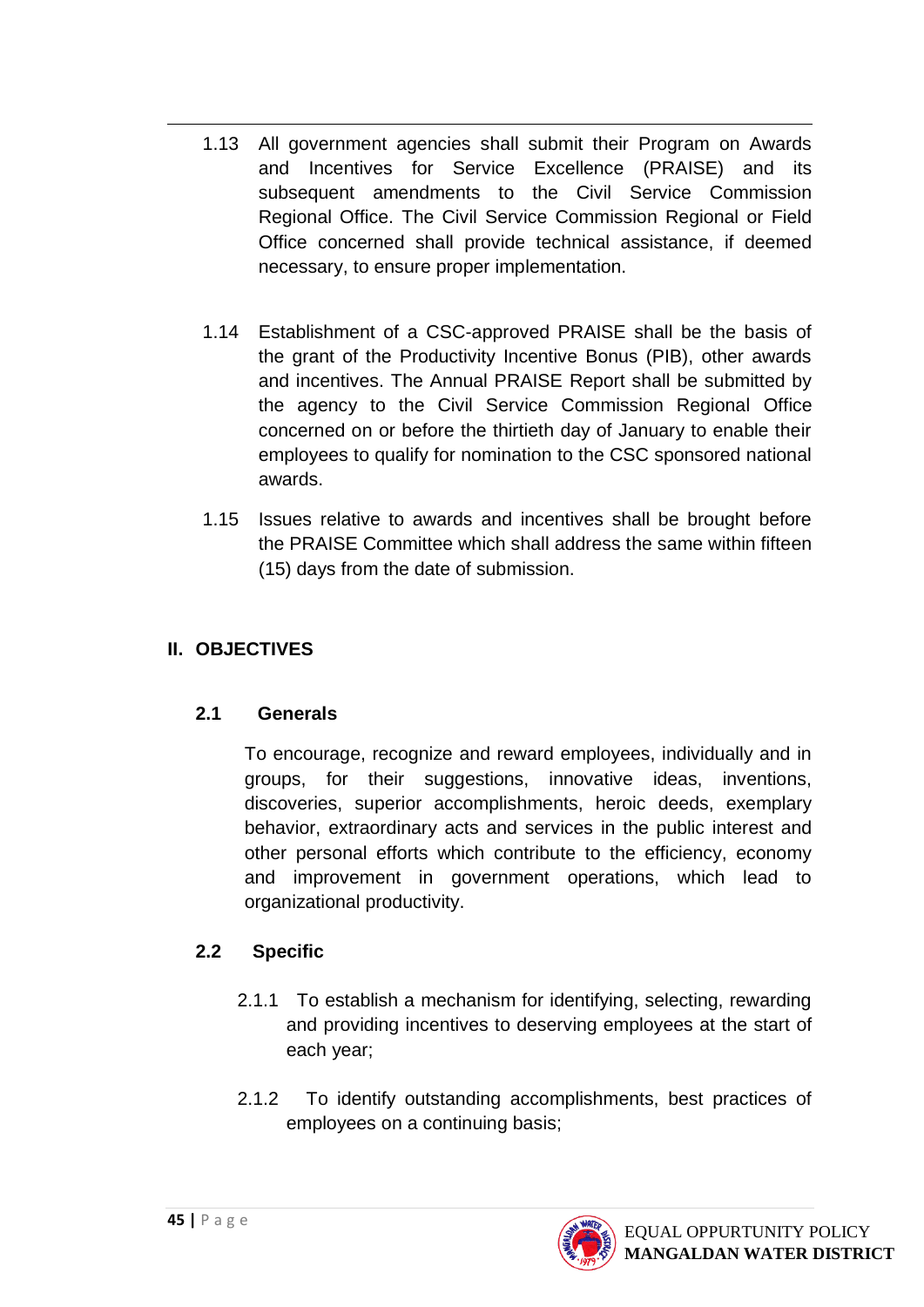- 2.1.3 To recognize and reward accomplishments and innovations periodically or as the need arises;
- 2.1.4 To provides incentives and interventions to motivate employees who have contributed ideas, suggestions, inventions, discoveries, superior accomplishments and other personal efforts.

#### **III. SCOPE**

1

The System shall apply to all employees in the career and non-carter service of the Mangaldan Water District.

#### **IV. DEFINITION OF TERMS**

- AGENCY refers to departments, agencies, bureaus of the national government, government-owned-and-controlled corporations with original charters, state universities and college and local government units.
- AWARD recognition which may be monetary or non-monetary conferred on individual or group of individuals for ideas, suggestions, inventions, discoveries, superior accomplishments, exemplary behavior, heroic deeds, extraordinary acts or service in the public interest which contribute to the efficiency, economy, improvement in government operations which lead to organizational productivity.
- CAREER positions in the civil service characterized by (1) entrance based on merit and fitness to be determined as far as practicable by competitive examination, or based on highly technical qualifications; (2) opportunity for advancement to higher career positions; and (3) security of tenure.
- CONTRIBUTION any input which can be in the form of an idea or performance (See also Idea type and Performance type contribution).
- DISCOVERY is the uncovering of something previously existing but found or learned for the first time which will improve working conditions.

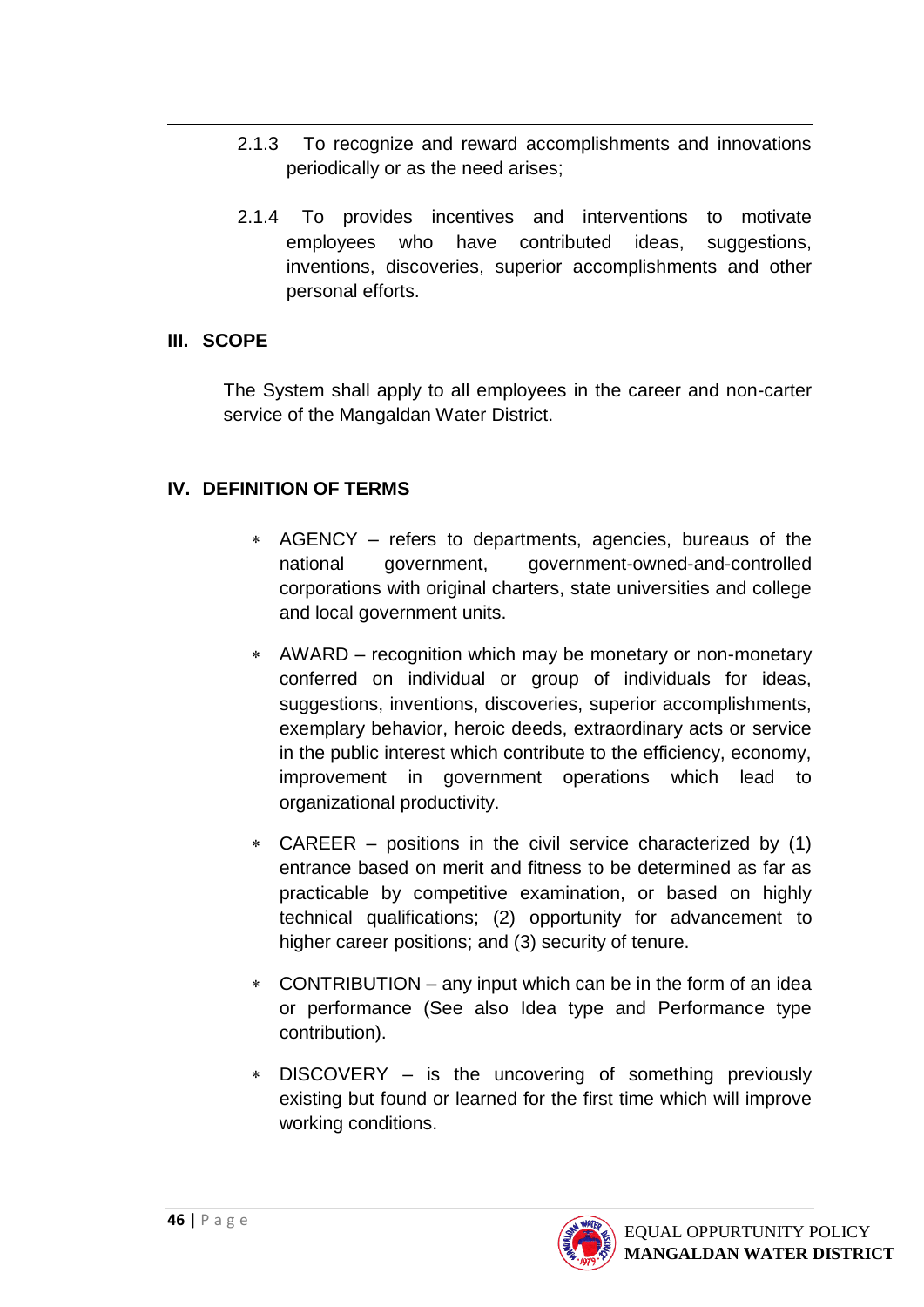- IDEA TYPE CONTRIBUTION refers to an idea, suggestion or an invention or discovery for improvement to effect economy in operation, to increase production and improve working conditions.
- INCENTIVE monetary or non-monetary motivation or privilege given to an official or employee for contributions, suggestions, inventions, ideas, satisfactory accomplishment or demonstration of exemplary behavior based on agreed performance standards and norms of behavior.
- INVENTION the creation of something previously non-existent which will benefit the government.
- NON-CAREER positions expressly declared by law to be in the non-career service; or those whose entrance in the service is characterized by (1) entrance on basis other than those of the usual test of merit and fitness utilized for the career service and (2) tenure which is limited to the duration of a particular project for which purpose employment was made.
- PERFORMANCE TYPE CONTRIBUTION refers to performance of an extraordinary act or service in the public interest in connection with, or related to one's official employment; or outstanding community service or heroic acts in the public interests; or sustained work performance for a minimum period of one year which is over and above the normal position requirement of the individual or group.
- SUGGESTIONS idea or proposal which improves work performance, systems and procedures and economy in operations that will benefit the government.
- SYSTEMS the agency awards and incentives program for employees.



1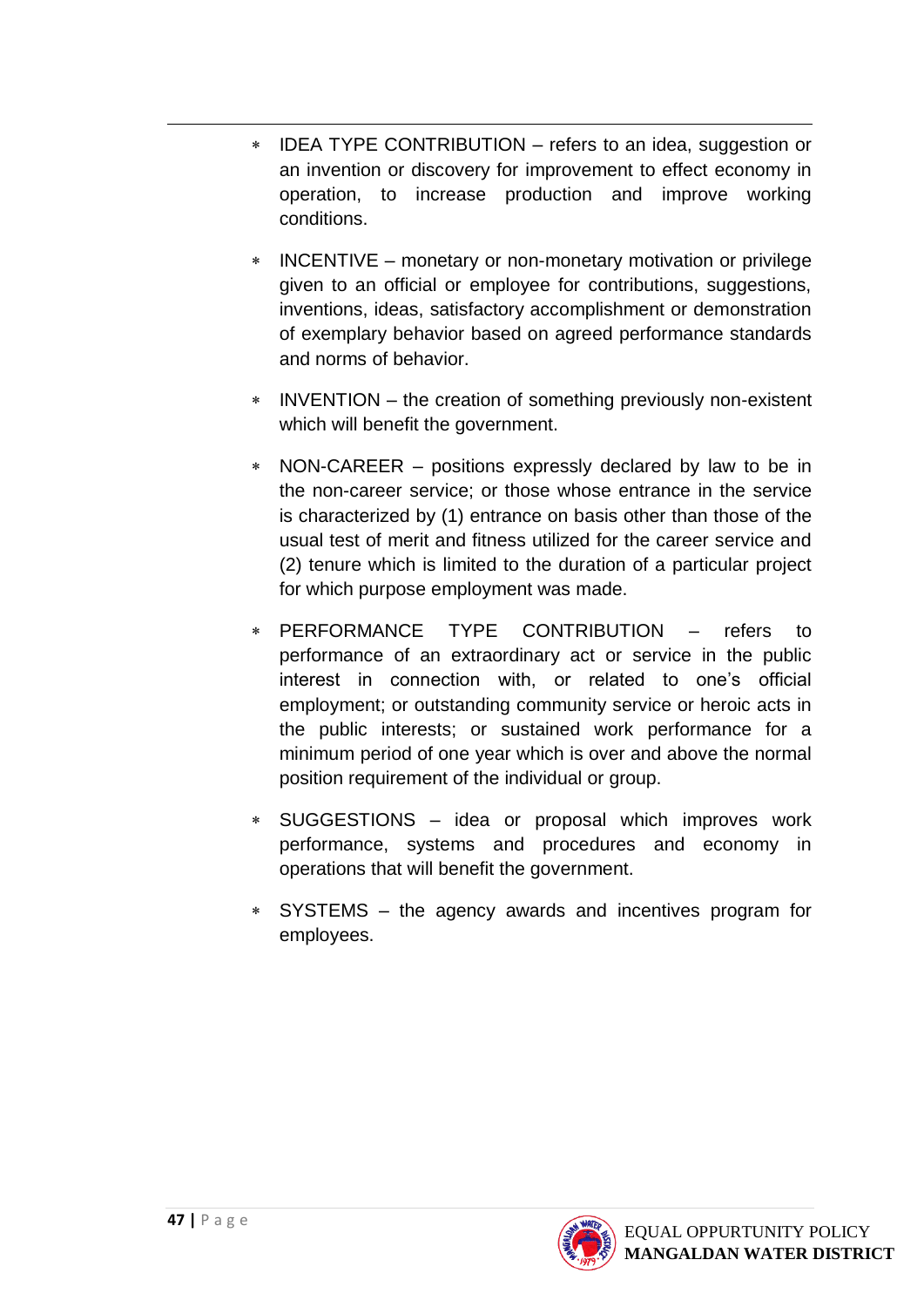#### **V. TYPES OF AWARDS**

#### **5.1 NATIONAL AWARDS**

1

The agency shall participate in the search for deserving employees who may be included in the screening of candidates for awards given by other government agencies, private entities, NGO's and other award giving bodies such as the:

- 5.1.1 **Presidential or Lingkod Bayan Award** conferred on an individual for consistent, dedicated performance exemplifying the best in any profession or occupation resulting in the successful implementation of an idea or performance, which is of significant effect to the public or principally affects national interest, security and patrimony.
- 5.1.2 **Outstanding Public Official/Employee or Dangal ng Bayan Award** – granted to any public official or employee in government who has demonstrated outstanding teamwork and cooperation, which resulted in the successful achievement of its goal or has greatly improved public service delivery, economy operation, improved working conditions or otherwise benefited in many other ways.
- 5.1.3 **Civil Service Commission or the PAGASA Award** conferred on a group of individuals or team who has demonstrated outstanding teamwork and cooperation, which resulted in the successful achievement of its goal or has greatly improved public service delivery, economy in operation, improved working conditions or otherwise benefited the government in many other ways.
- 5.1.4 **Other Awards** given by either government agencies, private institutions or NGOs to an individual or team for contributions of an idea or performance that directly benefited the government.

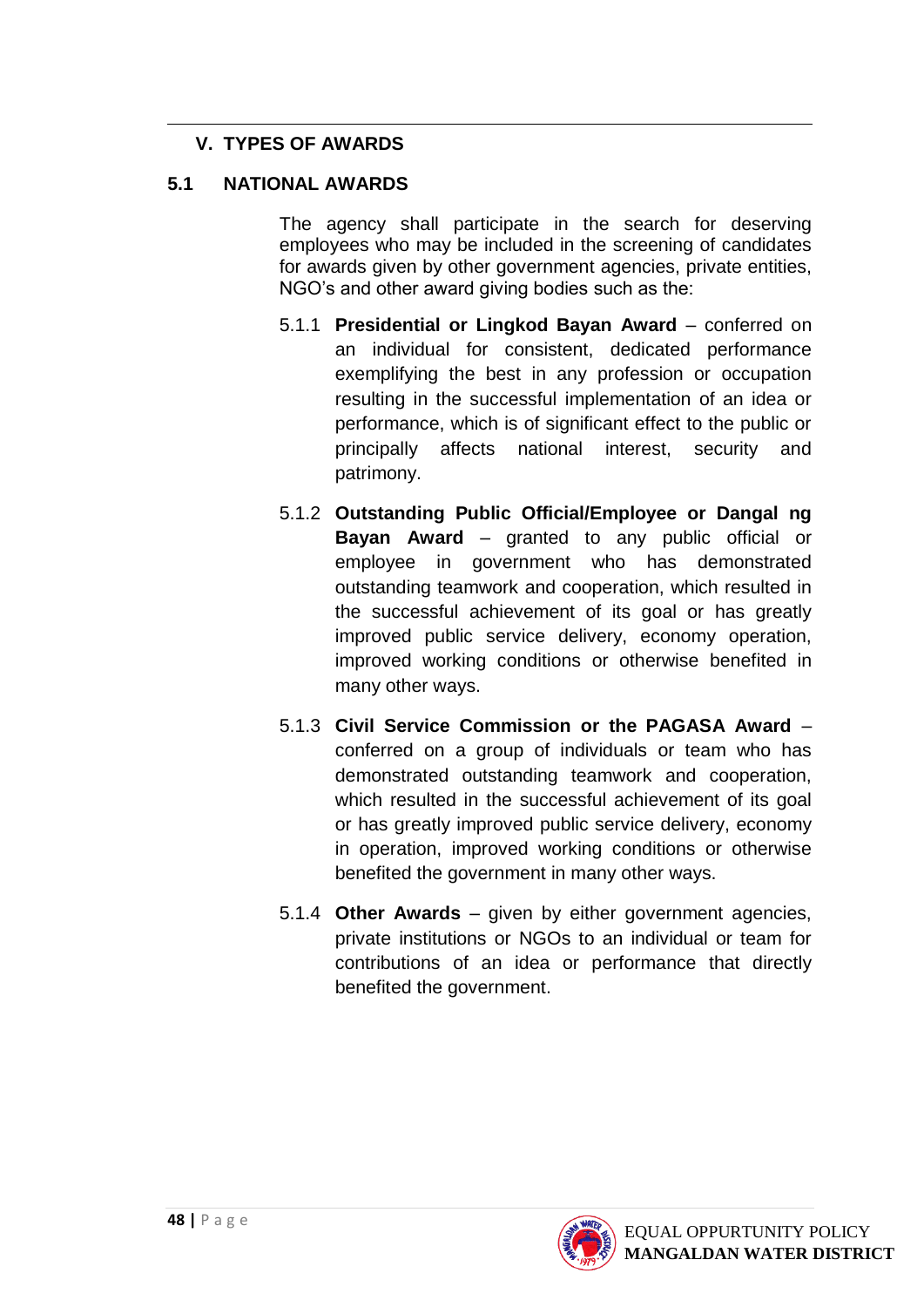#### **5.2 MANGALDAN WATER DISTRICT AGENCY LEVEL AWARDS**

The agency shall develop and initiate the search for deserving employees who may be included in the screening of candidates for awards to be given such as:

#### **5.2.1 "DAKILANG EMPLEYADO" AWARD**

Given in recognition of an extra-ordinary achievement, i.e. successfully implemented an idea that contributed to the efficiency and economy of individual, department or institute's productivity, or improvement in operations or in the welfare of co-employees.

#### a. *QUALIFICATIONS*:

1

1. Any MAWAD Official and rank and file employee.

2. Must have rendered at least one (1) year service in MAWAD prior to nomination.

3. Have been rated at least Very Satisfactory for the two (2) consecutive rating periods of the year prior to their nomination.

4. Have no pending administrative or criminal case at the time of the nomination and have not been found guilty of any administrative or criminal offense involving moral turpitude.

5. He/she must not be a member of the MAWAD PRAISE Committee.

## b. *NOMINATION PROCEDURE*:

Nominations are open each year wherein any employee and supervisors can submit nominations to the MAWAD PRAISE Committee with the justification detailing why his/her nominee is deserving of the award. Deadline for submission of the nominations is on September 15 of each year.

- *c. CRITERIA:*
- 1. Overall Performance (50%)

The extent to which the employee has demonstrated his/her ability and competence in accomplishing all assigned functions and tasks that exceptionally contributed to the

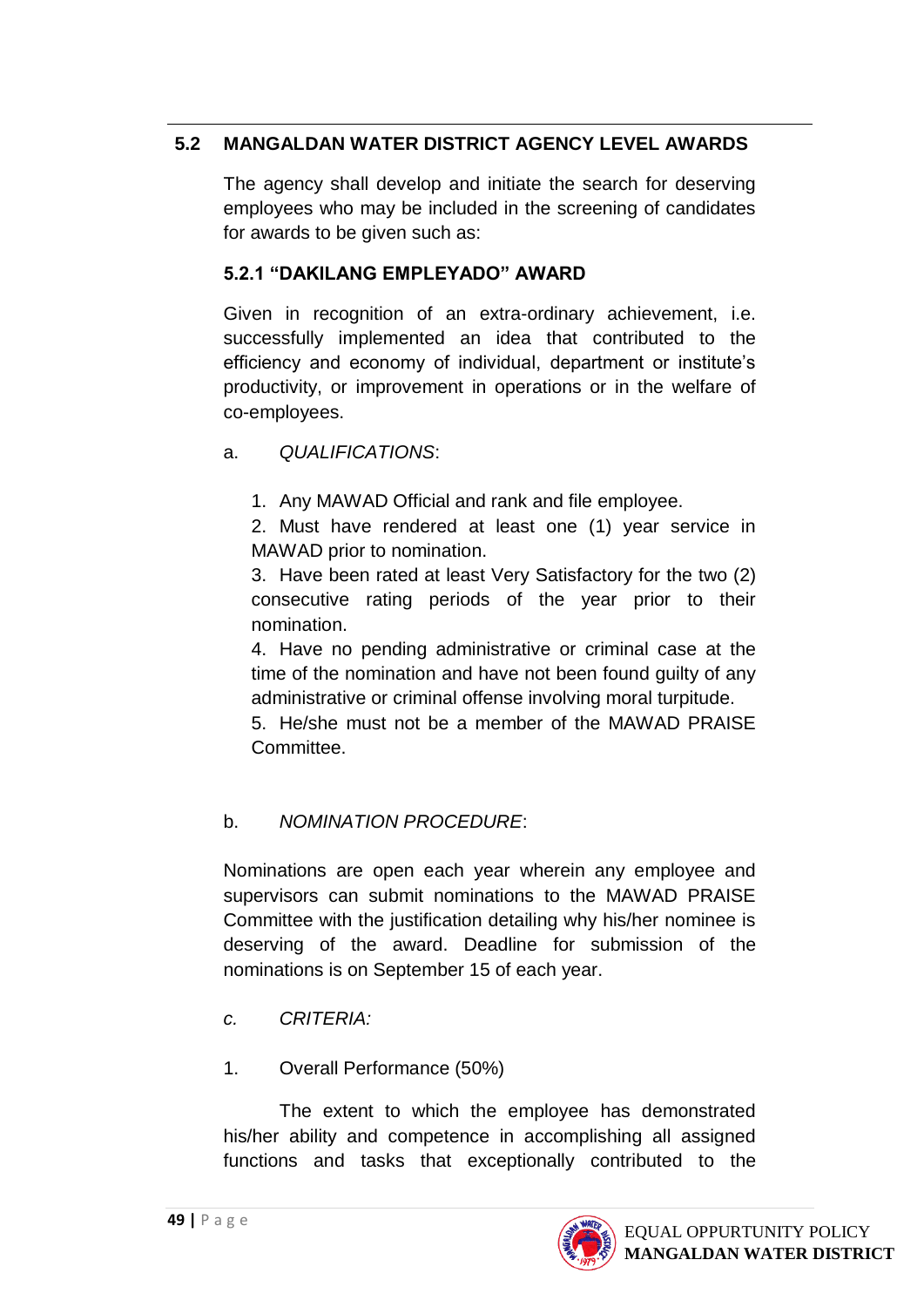attainment of the individual's and Division/Field Office's work targets.

2. Reliability and Effectiveness (15%)

1

The extent to which the bright ideas have effectively and efficiently addressed a pressing need and improved service delivery;

3. Economy on Operations (15%)

The extent to which minimum amount of resources (i.e. people, time, etc.) has been used to achieve the result or output.

4. Conduct and ethical Behavior (10%)

The extent to which the employee has demonstrated Courtesy, Professionalism, Public and Human Relations and Initiative.

5. Adherence to Office Policies (10%)

The employee is wearing ID, wearing of Uniform, attendance to Flag Ceremony and Exercise Activity.

*d. SELECTION PROCEDURE:*

The MAWAD PRAISE Committee shall assess the qualifications of the nominee/s based on the criteria set for the particular award.

e. *PERIOD OF REFERENCE*:

The award shall be given during the MAWAD EMPLOYEE RECOGNITION AND AWARDS RITE in December following the calendar year. Thus, the period covered shall be from January to December of the preceding year.

*f. DOCUMENTS REQUIRED:*

Nomination letter with detailed explanation addressed to the MAWAD PRAISE Committee.

Concrete proof such as clippings, pictures and other documents must be submitted to support the nomination such as;

- Performance Rating
- Summary of Attendance/Tardiness/Undertime

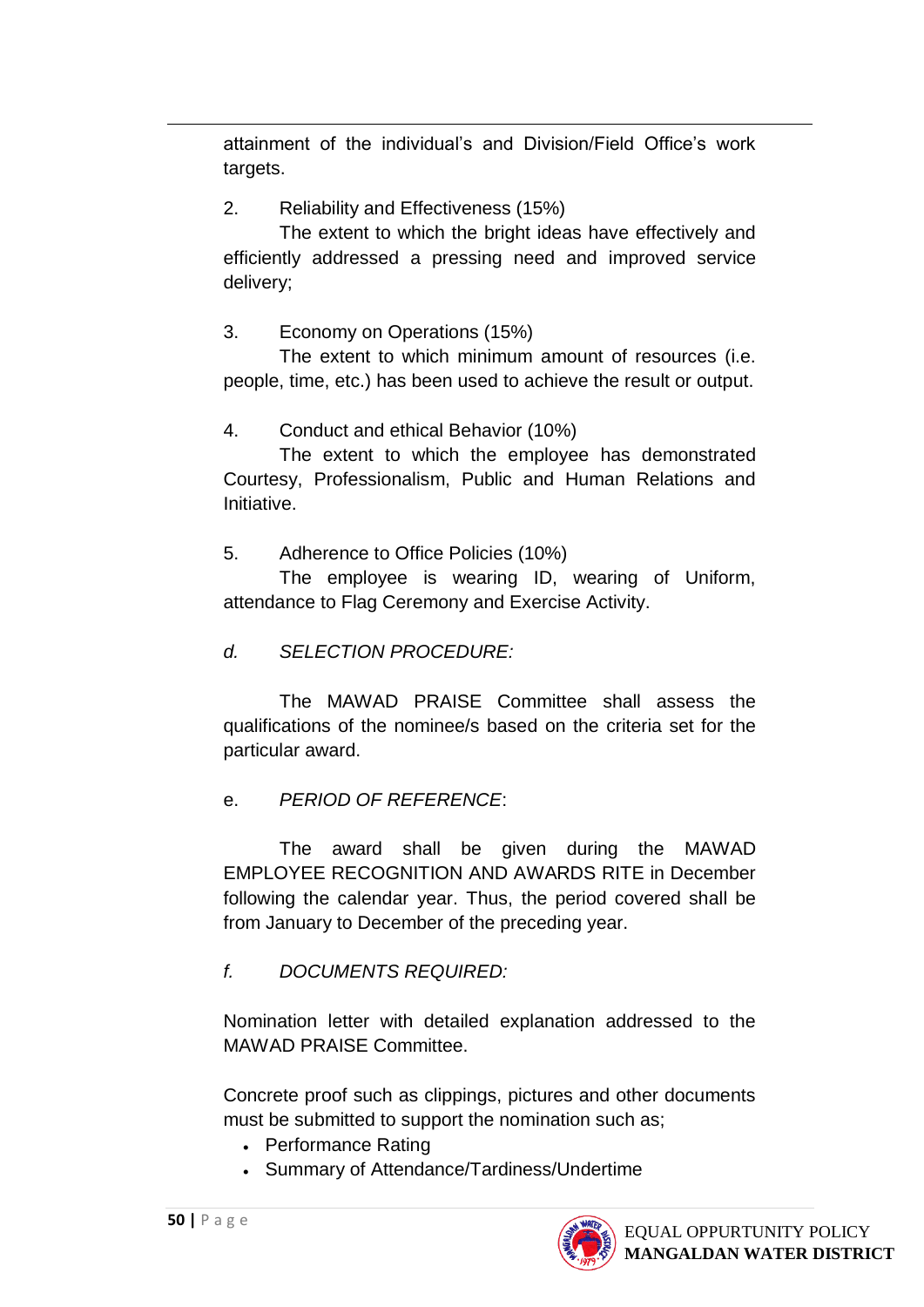- Narrative Report of Accomplishments
- Personal Data Sheet of the nominee with passport size (1  $\frac{1}{2}$ " x 1  $\frac{1}{2}$ ") photo with name tag (no computer print-out nor photocopy) taken within the last six (6) months.
- Certification that the nominee has no pending administrative case against him/her at the time of nomination.
- Latest Statement of Assets, Liabilities and Networth (SALN).
- *g. AWARDS/NUMBER OF AWARDEES:*

A plaque of recognition and cash amount of P2,000.00 will be given to each awardee (1 female & 1 male) during the aforesaid celebration.

## **5.2.2 BEST IN ATTENDANCE AWARD**

It shall be awarded to officials and employees who have not incurred any tardiness/under time (except undertime is due to sickness) and have incurred the least number of leave for the period January - December of the preceding year.

*a. CRITERIA:*

1

The nominee must have the least number of leave incurred for the whole calendar year. He/she must not incur any tardiness and undertime (excluding sick) during the reference year. Sick leave, however, should not be more than 3 days.

*b. QUALIFICATIONS:*

A nominated employee must meet the following qualifications:

1. Must have rendered at least one (1) year service in MAWAD prior to nomination.

2. Must have been rated at least Very Satisfactory for the two (2) consecutive rating periods of the year prior to their nomination.

3. Must have not received any form of written warning and official reprimand for non-compliance of office rules and regulations.

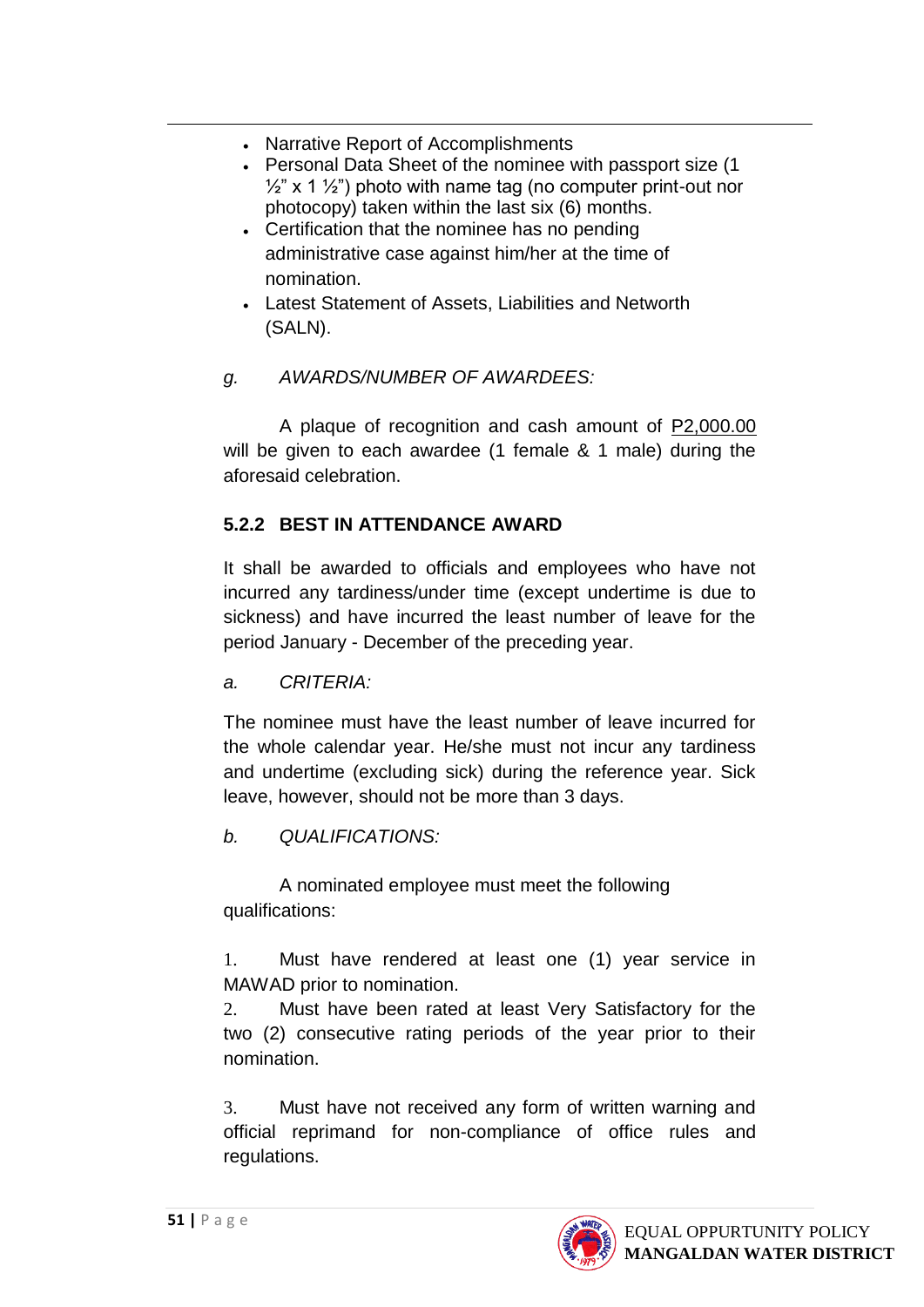4. Must have no pending administrative or criminal case at the time of the nomination and have not been found guilty of any administrative or criminal offense involving moral turpitude.

An employee who is out on official business shall be considered to have rendered a full day's work, as long as it is authorized by his/her immediate supervisor and/or the General Manager supported by a properly accomplished report and Certificate of Appearance.

#### *c. NOMINATION PROCEDURE:*

1

The Administrative Division shall prepare list of nominees at the end of the calendar year for submission to the MAWAD PRAISE Committee.

## d. *SELECTION PROCEDURE:*

The MAWAD PRAISE Committee shall assess the qualifications of the nominee/s based on the criteria set for the particular award.

## *e. PERIOD OF REFERENCE:*

The award shall be given during the MAWAD EMPLOYEE RECOGNITION AND AWARDS RITE celebration in December following the calendar year. Thus, the period covered shall be from January to December of the preceding year.

## *f. DOCUMENTS REQUIRED:*

Summary of time record and attendance. Other supporting records must be ready for verification such as time cards, leave ledger and approved Travel Order and Certificate of Appearance.

## *g. AWARDS/NUMBER OF AWARDEES:*

A maximum of five (5) awardees. Highest two (2) (female & male employee) shall be given Certificate of Recognition and cash amount of P2,000.00 each while top 3 to 5 shall only be given Certificate of Recognition during the aforesaid celebration.

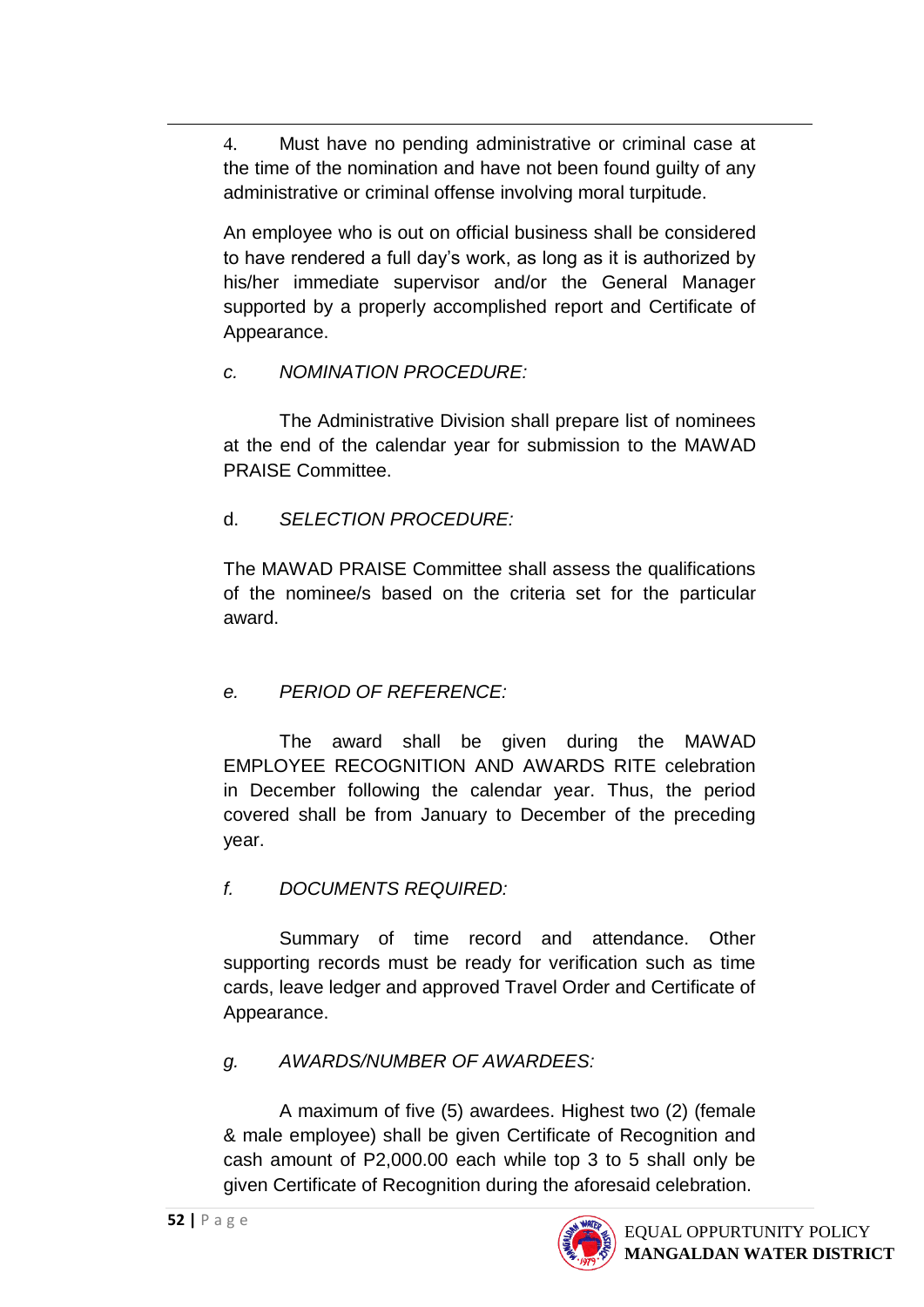#### **5.2.3** *" ANG MASINOP"* **AWARD**

1

This award shall be given to an employee or employees whose physical areas of responsibility are well maintained and follow good office keeping **practices as defined by the principles of "5S" such as Sort, Set in Order, Shine, Standardize and Sustain.**

*a. QUALIFICATIONS AND CRITERIA:*

1. This award is open to all employees of MAWAD who have exhibited the following criteria most consistently:

**Sort** - Follow an organized filling system, remove what is not needed and keep what is needed

**Set in Order** – Arrange essential items for easy access

*Shine* - Maintain the cleanliness of their physical area of responsibility

*Standardize* – Establish standards and guidelines to maintain clean and order workplace; practice responsible use of supplies and equipment (including government vehicle); practice recycling of office wastes

**Sustain** – 5S is a habit and is continually improved

2. Must have no pending administrative or criminal case at the time of the nomination and have not been found guilty of any administrative or criminal offense involving moral turpitude.

3. He/she must not a member of the PRAISE Committee.

## *b. NOMINATION PROCEDURE:*

Nominations are open each year wherein any MAWAD employee can submit nominations to the MAWAD PRAISE Committee with the justification detailing why his/her nominee is deserving of the award. Deadline for the submission of nominations is on September 15 of each year.

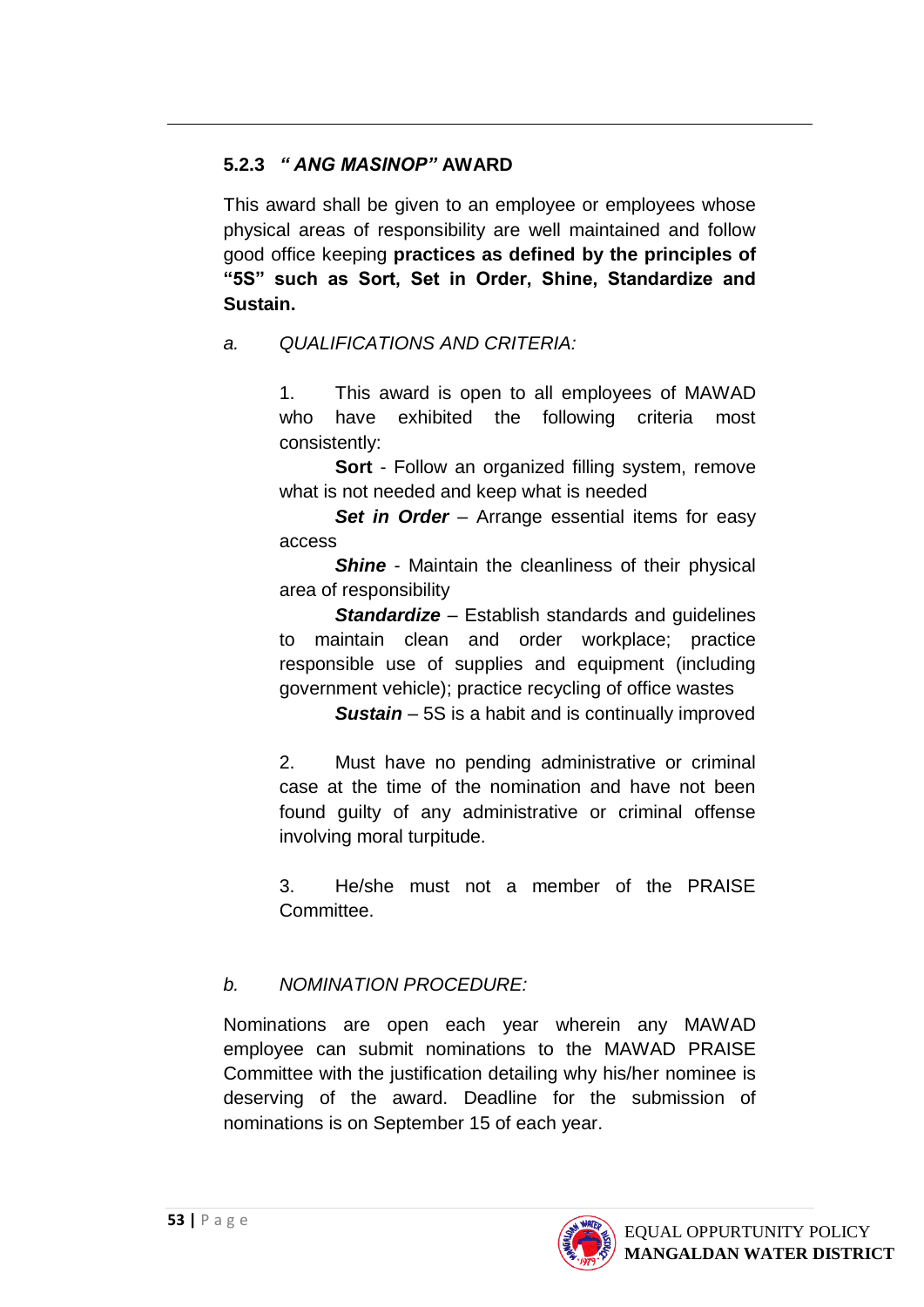## *c. SELECTION PROCEDURE:*

1

The MAWAD PRAISE Committee shall assess the qualifications of the nominee/s based on the criteria set for the particular award.

## *d. PERIOD OF REFERENCE:*

The award shall be given during the MAWAD EMPLOYEE RECOGNITION AND AWARDS RITE celebration in the December following the calendar year. Thus, the period covered shall be from January to December of the preceding year.

## *e. DOCUMENTS REQUIRED:*

Nomination letter with detailed explanation addressed to the MAWAD PRAISE Committee with concrete proof such as clippings, pictures and other documents to support the nomination.

## *f. AWARDS/NUMBER OF AWARDEES:*

A certificate of recognition and cash amount of P2,000.00 each awardee (1 male and 1 female) will be conferred during the aforesaid celebration.

## **5.2.4 BEST DIVISION/OFFICE AWARD**

Granted to the top, division or office for extra- ordinary performance of core competencies or service or continuous demonstration of capacity in work execution.

## *a. QUALIFICATIONS:*

1. Every member of the organizational unit must have obtained at least Very Satisfactory performance for the two (2) consecutive rating periods of the year prior to their nomination.

2. Every member of the organizational unit must have no pending administrative case and must not have been found

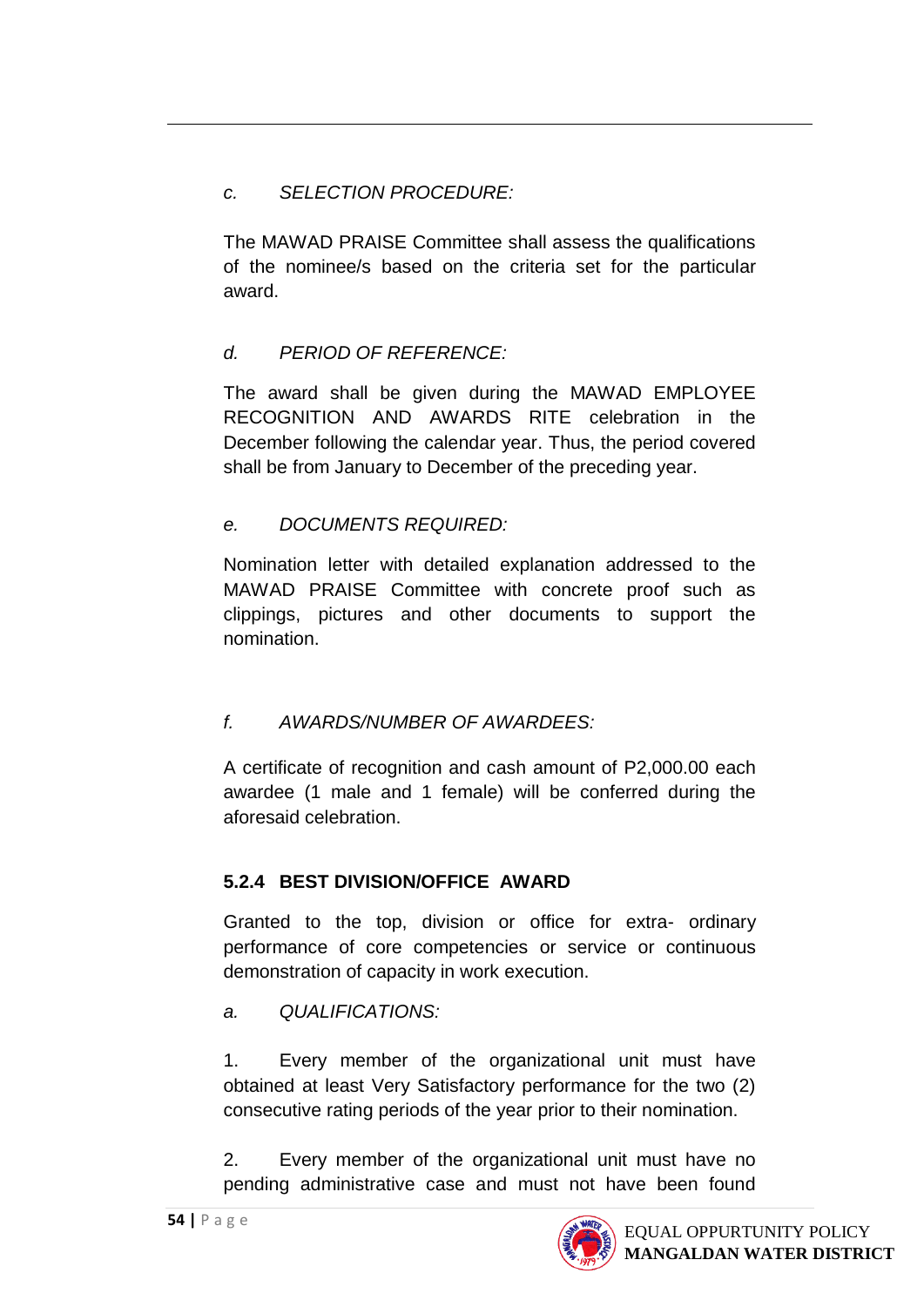guilty of any administrative offense or convicted of any crime or violation of any law, decree, ordinance or regulation by any court of tribunal within one (1) year preceding the awarding rites.

3. Every member of the organizational unit must have been observed to be adhering to office rules and policies.

*b. CRITERIA:*

1

1. Overall Performance of the Division (50%) Exceeded the division's performance targets (Average rating of all members of the Division)

2. Quality and Consistency of Performance (20%) Exceeded the division's performance targets in the last two (2) years

3. Adherence to Office Policies (20%)

The employee is wearing ID, wearing of Uniform, attendance to Flag Ceremony and Exercise Activity including attendance to MAWAD and municipal activities.

4. Timeliness of Reports and Accomplishments (10%)

The extent to which performance was achieved through teamwork, shared responsibility, commitment and dynamic leader.

## *c. SELECTION PROCEDURE:*

The members of the Board of Directors of MAWAD shall assess the qualifications of the nominee/s based on the criteria set for the particular award.

## *d. PERIOD OF REFERENCE:*

The award shall be given during the MAWAD EMPLOYEE RECOGNITION AND AWARDS RITE celebration in December following the calendar year.

The evaluation shall cover the performance targets and accomplishments of the preceding year.

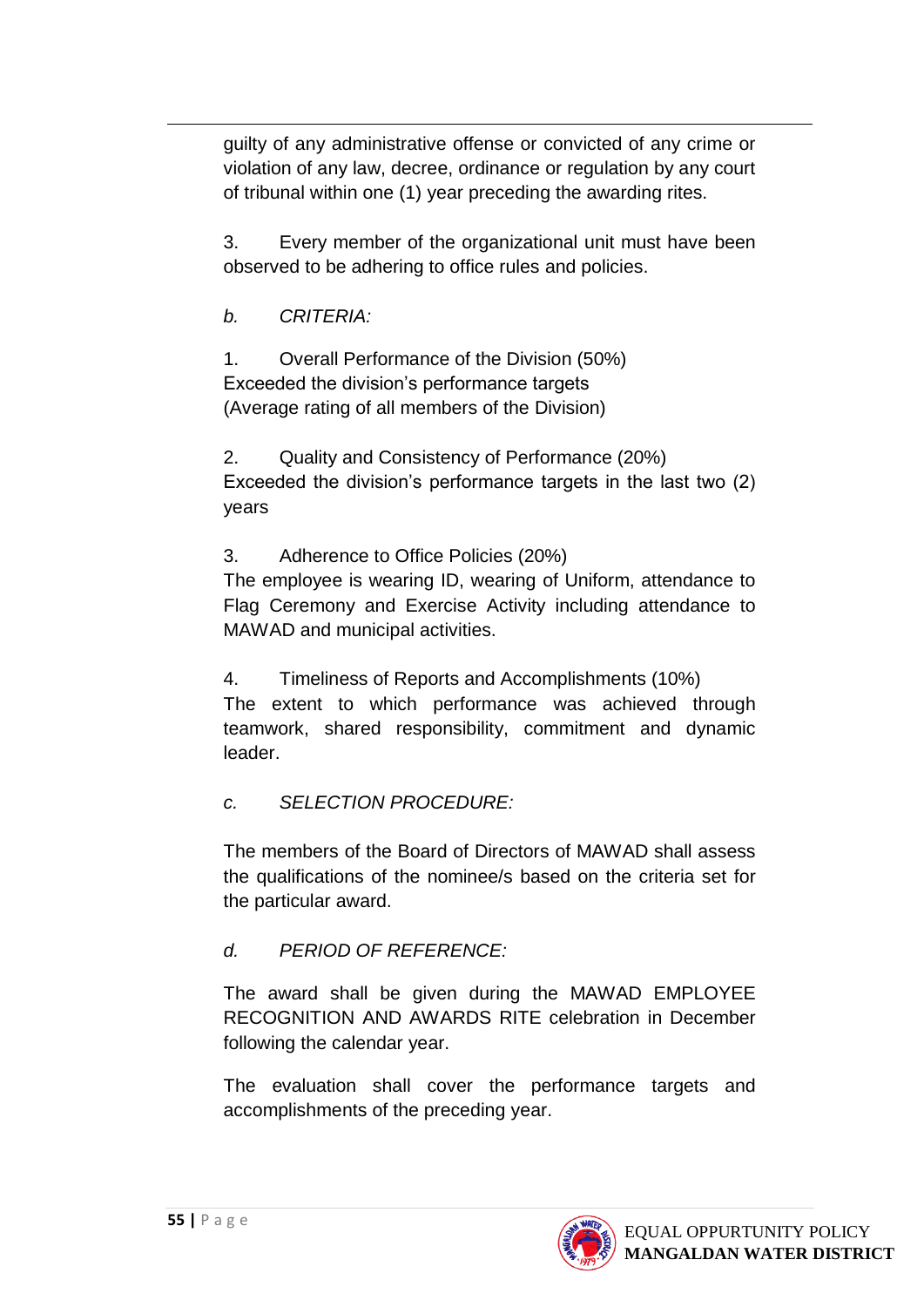#### *e. AWARDS:*

1

A plaque and a minimum cash award of P5,000.00 to a maximum of P8,000.00 will be conferred during the MAWAD EMPLOYEE RECOGNITION AND AWARDS RITE.

#### **5.2.5 COST ECONOMY MEASURE AWARD**

The Cost Economy Measure Award is granted to an employee or team whose contributions such as ideas, suggestions, inventions, discoveries or performance of functions result in savings in terms of man hours and cost. The monetary award shall not exceed 20% of the monetary savings generated from the contributions.

#### *a. CRITERIA:*

The results must be concrete and the activities undertaken must have been observed. The initiative efforts must have been demonstrated. The savings generated from the particular activity/ies must be quantified and approximated into mathematical values.

#### *b. QUALIFICATIONS:*

A nominated employee or team must meet the following qualifications:

a. Have rendered at least one (1) year service in the CSCRO1 prior to nomination.

b. Have been rated at least Very Satisfactory for the two (2) consecutive rating periods of the year prior to their nomination.

c. Have no pending administrative or criminal case at the time of the nomination and have not been found guilty of any administrative or criminal offense involving moral turpitude.

d. Activities undertaken must not perform during office/business hour. Likewise, no charges of overtime pay.

e. He/she must not a member of the MAWAD PRAISE **Committee.** 

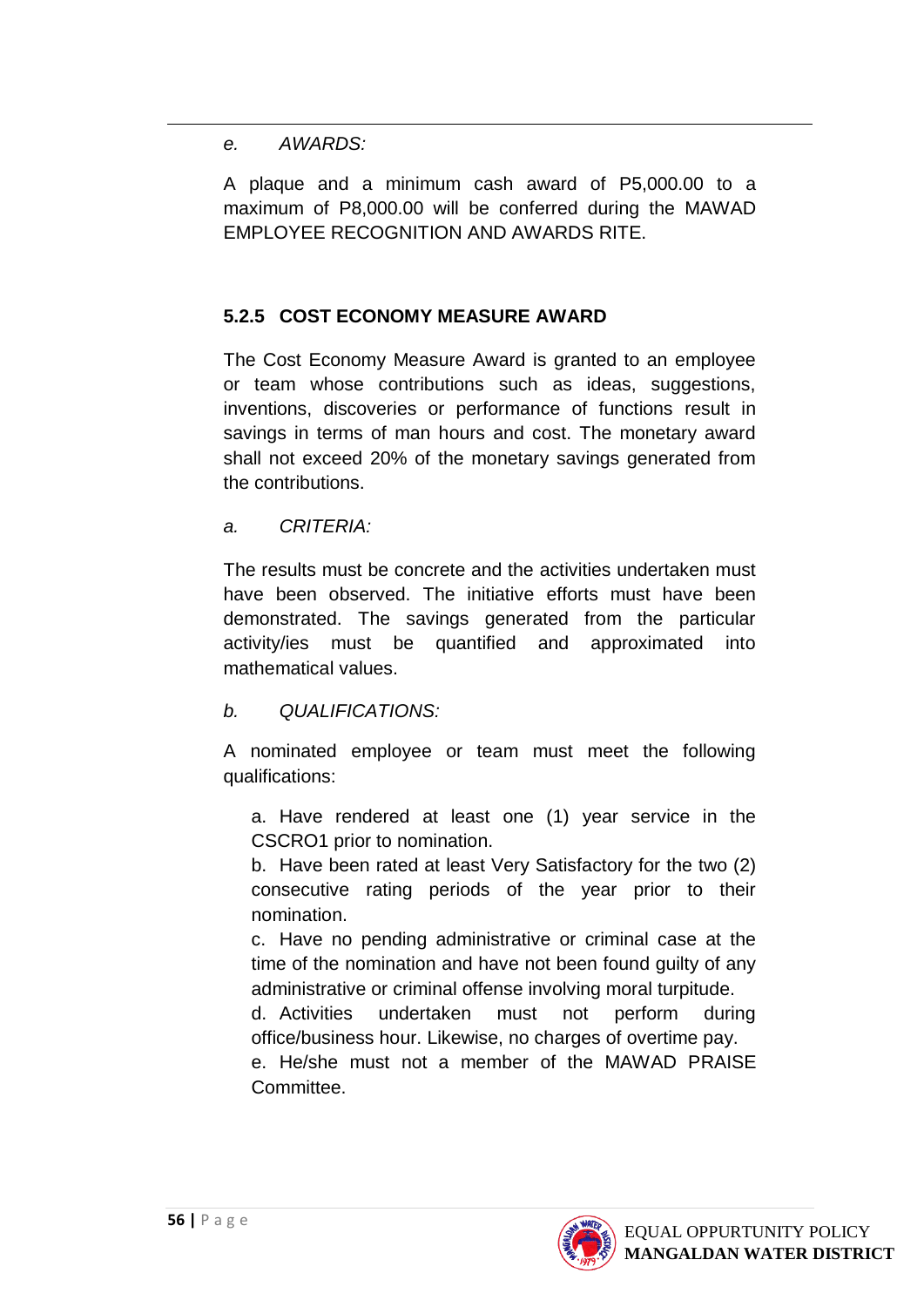*c. SELECTION PROCEDURE:*

1

The MAWAD PRAISE Committee shall assess the qualifications of the nominee/s based on the criteria set for the particular award.

## *d. PERIOD OF REFERENCE*:

The award shall be given during the MAWAD EMPLOYEE RECOGNITION AND AWARDS RITE in December following the calendar year. Thus, the period covered shall be from January to December of the preceding year.

## *e. DOCUMENTS REQUIRED:*

- Nomination letter with detailed explanation addressed to the MAWAD PRAISE Committee, e.g. Narrative Report of Accomplishments
- Personal Data Sheet of the nominee with passport size  $(1 \frac{1}{2})$  $x$  1  $\frac{1}{2}$ ") photo with name tag (no computer print-out nor photocopy) taken within the last six (6) months.
- Certification that the nominee has no pending administrative case against him/her at the time of nomination.
- Latest Statement of Assets, Liabilities and Net worth (SALN)

## *f. AWARDS:*

A plaque of recognition and cash equivalent to 20% of the monetary savings generated from the contributions and shall be awarded during the aforesaid celebration.

**5.2.6 SERVICE AWARD** – conferred on retirees whether under optional or compulsory retirement schemes held during a fitting ceremony on or before the date of their retirement. Plaque of Appreciation, send-off party and cash award to be determined by the Board and Management.

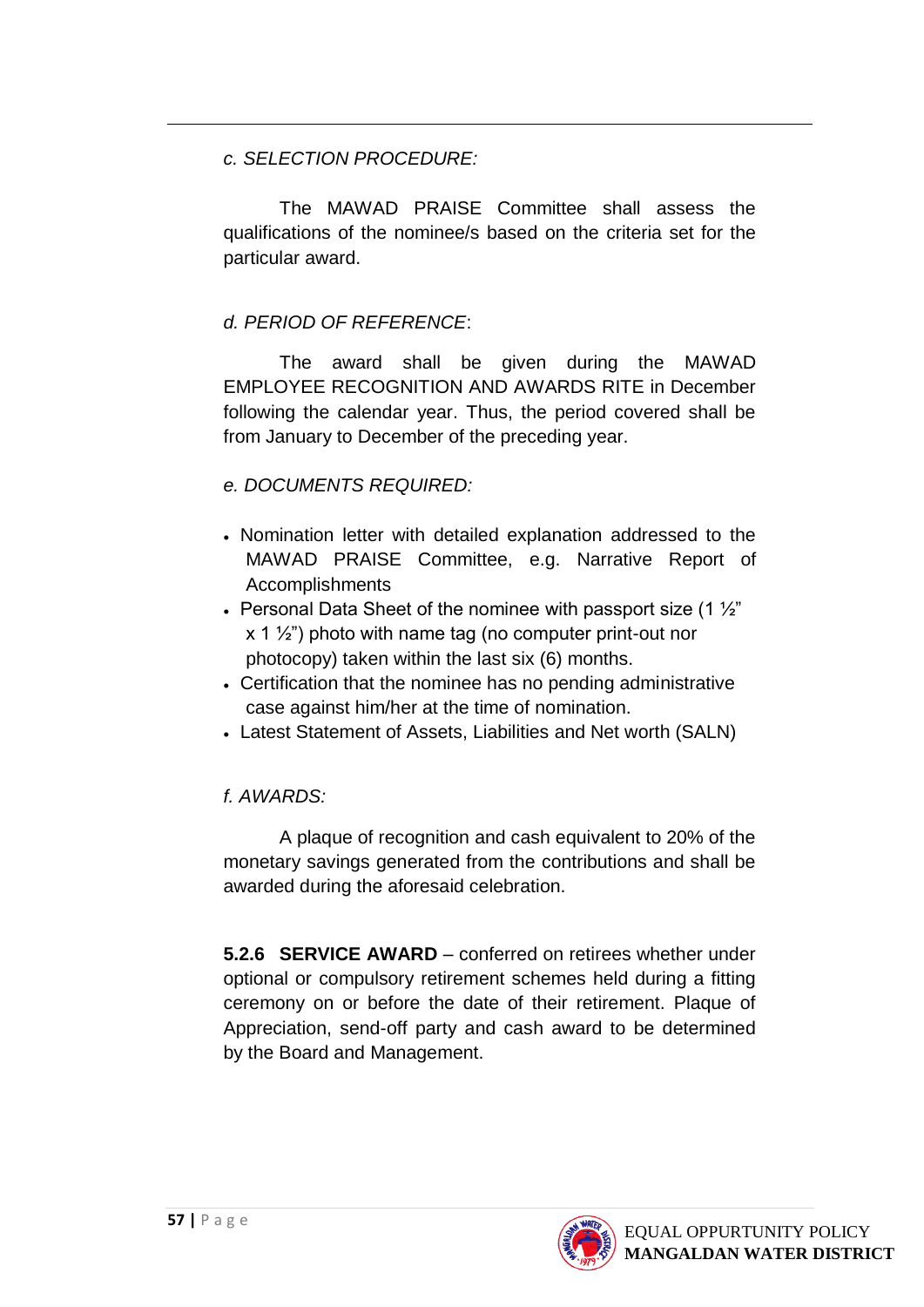#### **5.2.7 HALL OF FAME AWARD**

1

Conferred to an individual or unit who was conferred a particular award for the three (3) consecutive years and who has sustained the same exceptional level of performance during the current year. Amount of which is to be determined by the BOD and management.

## **5.2.8 MAWAD INTERNAL AWARD:**

5.2.8.a **Cash Award** – granted to an outstanding field bill collector, that such cash award shall be of not less than .5% of P 1.2 million minimum collected by the bill collector involved in a given year. Besides cash award, a plaque of recognition shall also be given. (MAWAD Board Res. No. 10, S. 2001 dated April 6, 2001);

5.2.8.b **Special Cash Award** – granted to all officers and employees whose performance of functions resulted in the successful achievement of the district's goal as recognized by the Local Water Utilities Administration (LWUA) and/or Philippine Associations of Water Districts (PAWD) award giving bodies. Such amount maybe determined by the MAWAD Board of Directors and the General Manager. (MAWAD Board Res. No. 16, S-98);

5.2.8.c **Special Cash Incentive** – granted to all officers and employees whose performance of functions resulted in the successful achievement of the district's goal as recognized by the National Government Agencies such as Civil Service Commission, Provincial and Local Government Unit, Pan-Ilocos Water District Association (PIWADA), and other award giving bodies. Such amount maybe determined by the MAWAD Board of Directors and the General Manager.

## **VI. TYPES OF INCENTIVES**

The agency shall continuously search, screen and reward deserving employees to motivate them to improve the quality of their performance and instill excellence in public service. As such the following types of incentives shall be regularly awarded.

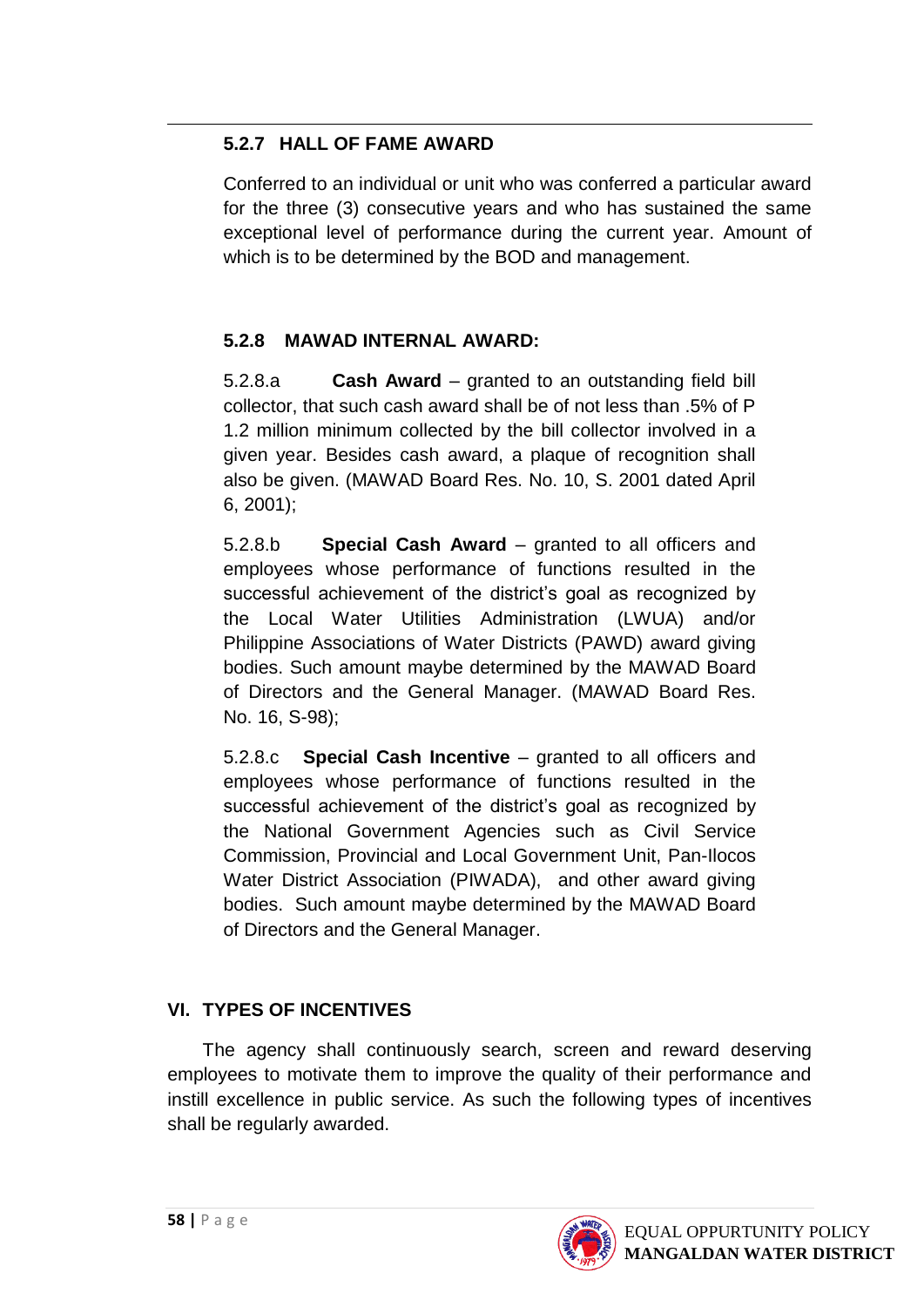6.1**Loyalty Incentives** – granted to an employee who has served continuously and satisfactorily the agency for at least ten (10) years. The recipient shall be entitled to a cash award of not less than Php 500.00 but not more than Php 1,000.00 per year during the first ten years. Succeeding awards shall be given every five years thereafter. Besides cash award, a lapel emblem/loyalty pin shall be given:

| 10 and 15 years   | $\overline{\phantom{0}}$ | <b>Bronze</b> |
|-------------------|--------------------------|---------------|
| 20 and 25 years   | $\overline{\phantom{0}}$ | Silver        |
| 30, 35 & 40 years | $\blacksquare$           | Gold          |

- 6.1.a **Loyalty Incentives** granted to Mangaldan Water District Board of Directors who has served continuously and satisfactorily the agency for at least five (5) years. Same cash award of Php 1,000.00 per year and plaque of recognition as to regular employees.
- 6.2**Length of Service Incentive** given to an employee who has rendered at least three (3) years of continuous satisfactory service in the same position. The cash award shall be incorporated in the salary adjustments following the Joint CSC-DBM Circular No. 1, s. 1990.
- 6.3**Productivity Incentive**  given to all employees who have performed at least satisfactory for the year covered in accordance with the agency's CSC-approved PES. This incentive shall follow relevant existing guidelines.
- 6.4**Career and Self-Development Incentive** granted in recognition of an individual who has satisfactorily completed a course or degree within or outside the country at one's own expense. A plaque of recognition may be given to qualified individuals during the agency's anniversary celebration.
- 6.5**Other incentives**  which the agency's PRAISE Committee may recommend on the basis of special achievements, innovative approaches to assignments, exemplary service to the public and recognition by an outside group of a particular achievement.



1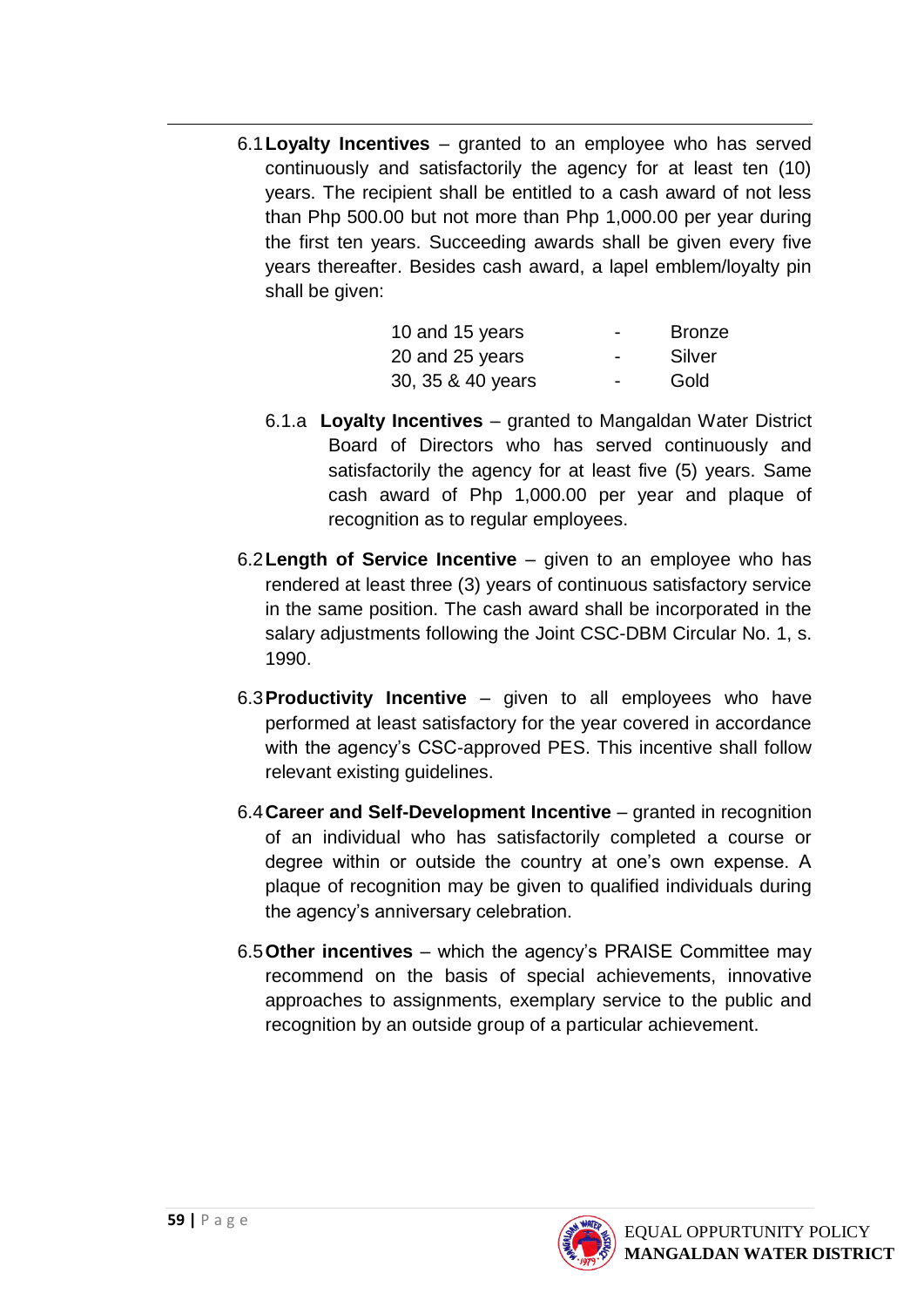#### **VII. FORMS OF AWARDS AND INCENTIVES**

1

- 7.1**Compensatory Time-Off** granted to an employee who has worked beyond his regular office hours on a project without overtime pay.
- 7.2**Flexiplace** work arrangement allowed for qualified employee/s who has demonstrated responsibility, initiative, and capacity to produce output/result and accomplishment outside of the workplace subject to established guidelines.
- 7.3**"Salu-salo" Together** meal hosted by superiors or supervisors for employees who have made significant contributions.
- 7.4**Personal Growth Opportunities**  incentives which maybe in the form of attendance in conferences on official business, membership in professional organizations, books, journals, tapes, travel packages and other learning opportunities.
- 7.5**Trophies, Plaques and Certificates**

#### 7.6**Monetary Award**

## 7.7**Travel Packages**

7.8**Other incentives –** incentives in kind which maybe in the form of merchandise, computers, pagers, cellular phones, reserved parking space, recognition posted at the Wall of Fame, feature in agency publication, and others.

#### **VIII. PRAISE Committee**

The PRAISE Committee at the central, regional and provincial office shall have the following specific responsibilities and composition. It shall be responsible for the development, administration, monitoring and evaluation of the awards and incentives system of the agency. As such, the Committee shall meet periodically to perform the following tasks:

- Establish a system of incentives and awards to recognize and motivate employees for their performance and conduct;
- Formulate, adopt and amend internal rules, policies and procedures to govern the conduct of its activities which shall include the guidelines in evaluating the nominees and the mechanism for recognizing the awardees;
- Determine the forms of awards and incentives to be granted;

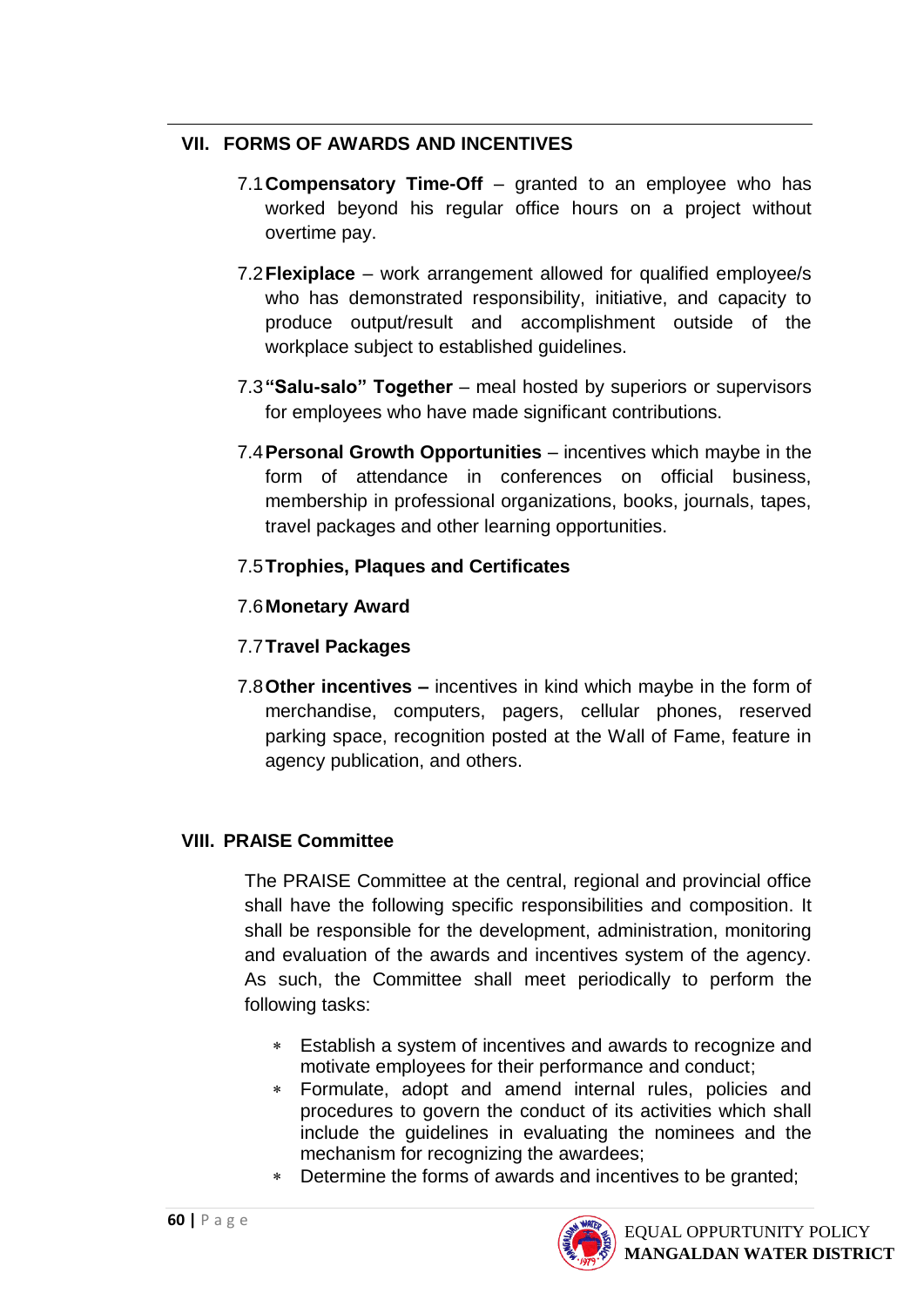- Monitor implementation of approved suggestions and ideas through feedback and reports;
- Prepare plans, identify resources and propose budget for the purpose budget for the system on an annual basis;
- Develop procedure, distribute a System policy manual and orient the employees on the same;
- Document best practices, innovative ideas and success stories which will serve as promotional materials to sustain interest and enthusiasm;
- Submit an annual report on the awards and incentives system to the CSC on or before the thirtieth day of January;
- Monitor and evaluate the System's implementation every year and essential improvements to ensure its suitability to the agency; and
- Address issues relative to awards and incentives within fifteen (15) days from the date of submission.

To implement the System effectively, the PRAISE Committee members are expected to possess positive attitude; be capable of implementing submitted ideas; open-minded; decisive; have high tolerance for stress or pressure; and actively participate in all committee meetings.

The head of agency or authorized representative shall be responsible in overseeing the System's operation and the Human Resource Management Unit shall serve as the System's Secretariat.

The agency may, however, employ an external or independent body to assist the AGENCYPRAISE Committee to judiciously and objectively implement the system of incentive and awards.

## *Central Office*

- Agency Head or authorized representative (Undersecretary or Equivalent Positions);
- \* Head of the Financial Unit or Equivalent;
- Head of Planning Office or Unit or Equivalent;
- Highest ranking employee in charge of human resource management or the career service employee directly responsible for personnel management; and
- Two (2) representatives from the career rank-and-file employees who shall serve for a period of two years and



1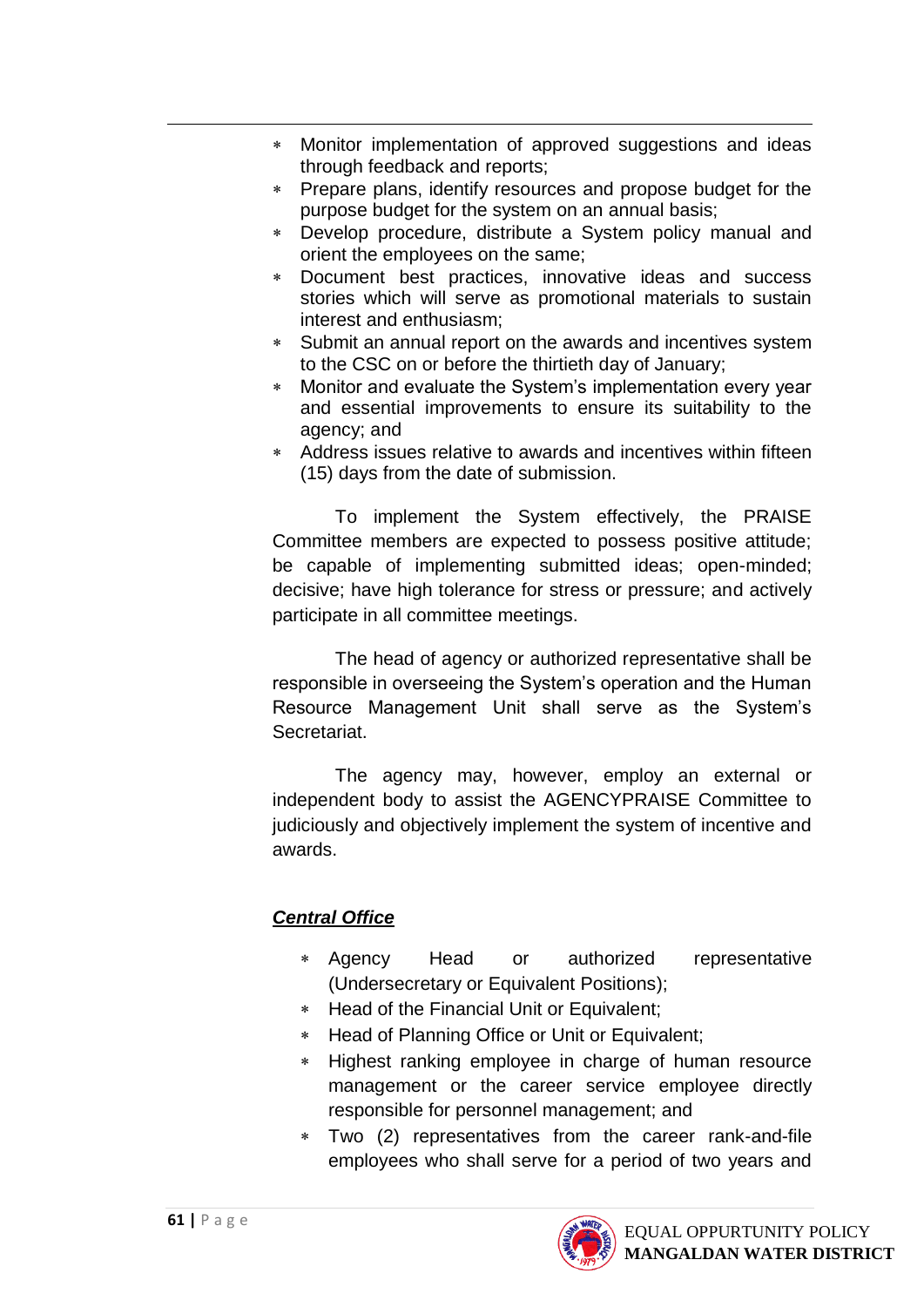chosen through a general assembly or any other mode of selection to be conducted for the purpose or designated by the registered union in the absence of an accredited union (one first level and one from the second level).

#### *Regional Office*

1

*A regional PRAISE Committee may be composed to screen and recommend eligible candidates for national and agency awards. The Regional PRAISE Committee may likewise grant informal awards based on the CSC-approved AGENCYPRAISE.*

- Regional Director or his authorized representative;
- Head of the Financial Unit or Equivalent;
- Division Chief-in-Charge of Training;
- \* Highest HRMO; and
- Two (2) representatives from the career rank-and-file employees who shall serve for a period of two years and chosen through a general assembly or any other mode of selection to be conducted for the purpose or designated by the registered union in the absence of an accredited union (one from the first level and one from the second level).

#### *Municipal, City or Provincial Level*

- Governor/Mayor or authorized representative;
- Highest ranking employee in charge of human resource management or the career service employee directly responsible for personnel management;
- The Planning Officer;
- Budget Officer/Treasurer; and
- 2 representative of the career rank-and-file employee who shall serve for a period of two years and chosen through a general assembly or any other mode of selection to be conducted for the purpose or designated by the accredited union (one from the first level and one from the second level).

## *State Universities and Colleges (SUCs)*

- President/Vice-President or designated representative;
- \* Head of Financial Division or Unit or Equivalent;
- Head of Planning Division or Unit or Equivalent;

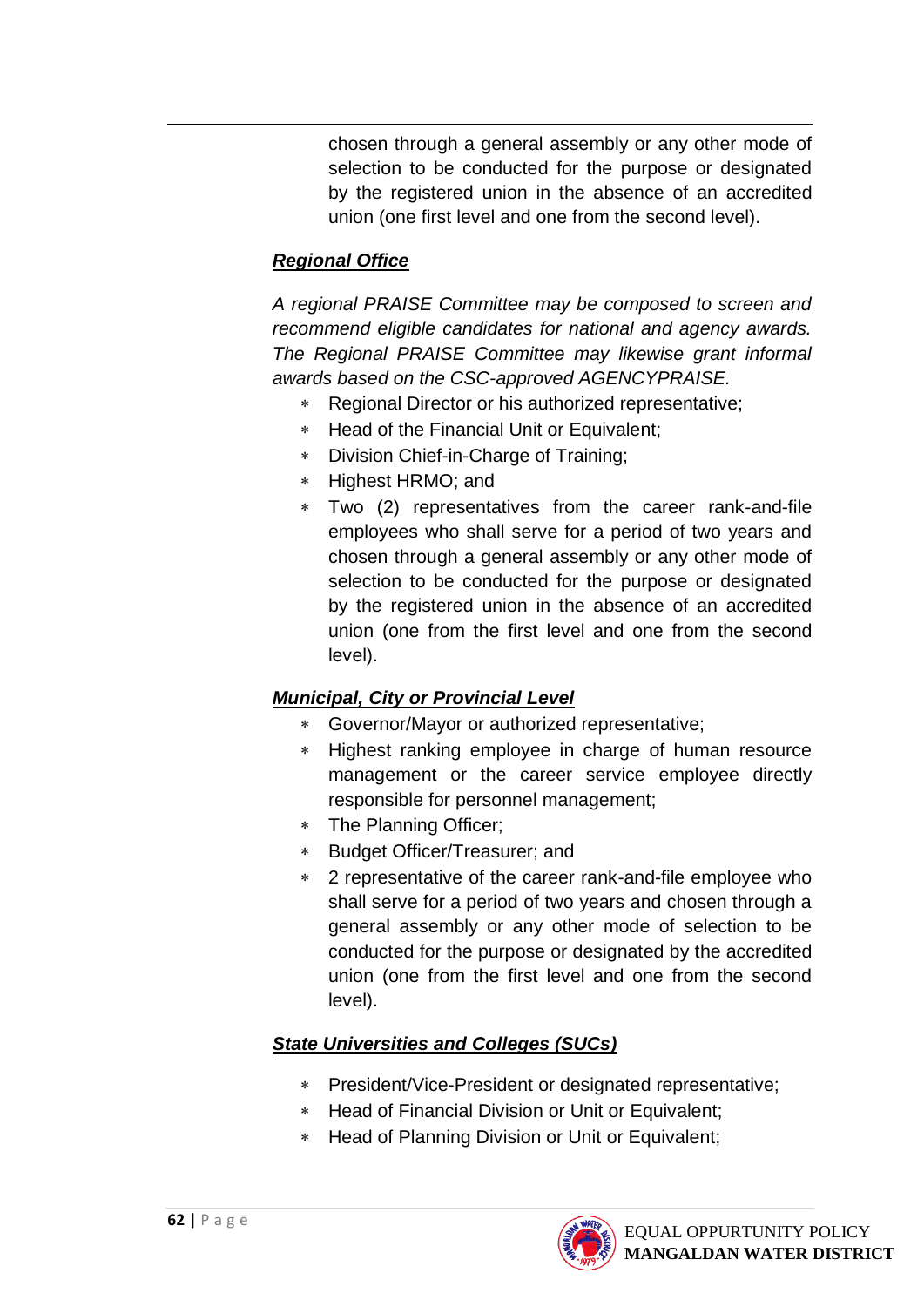Highest HRMO or the career rank-and-file employees from the academic staff who shall serve for a period of two years and chosen through a general assembly or any other mode of selection to be conducted for the purpose or designated by the registered union (one from the first level and one from the second level).

#### *Government-Owned or Controlled Corporations (GOCCs)*

- Agency head or authorized representative;
- Head of Administrative/Financial Division or Unit or Equivalent;
- \* Head of Planning Division or Unit or Equivalent;
- Highest HRMO or any officer/employee in-charge of personnel; and
- Two (2) representatives of the career rank-and-file employees who serve for a period of two years and chosen through a general assembly or any other mode of selection to be conducted for the purpose or designated by the registered union in the absence of an accredited union (one from the first level and one from the second level).

The MANGALDAN WATER DISTRICT PRAISE COMMITTEE shall be composed of the following:

| ENGR. MARCELO M. PETONIO   | Chairman |
|----------------------------|----------|
| <b>VIOLETA B. GAYAGA</b>   | Member   |
| <b>VIOLETA O. GARCIA</b>   | Member   |
| <b>MARLYN C. DE GUZMAN</b> | Member   |
| ARNOLD M. CARIÑO           | Member   |
| <b>LEA V. MAGALONG</b>     | Member   |

#### **IX. FUNDING**

1

The agency shall allocate at least 5% of the HRD funds for the PRAISE and incorporate the same in its annual Work and Financial Plan and budget.

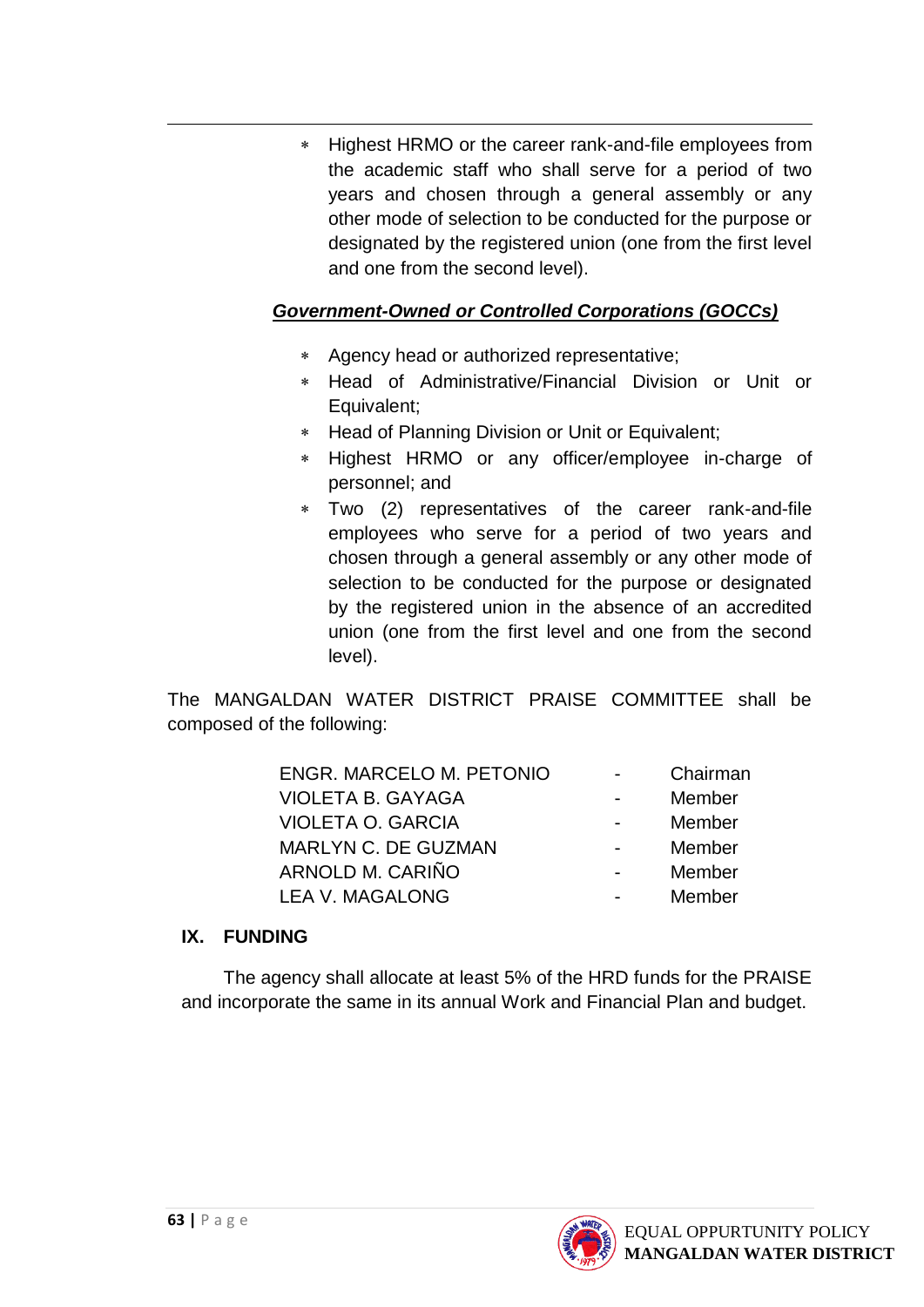#### 1 **XI. GRIEVANCE PROCEDURE**

The Board of Directors, General Manager and supervisors are responsible to enforce equal opportunity practices. When someone discriminates, they will be subject to disciplinary action depending on the severity of their actions. Everyone should comply with the District's policy by treating others with respect. Grievance shall be governed by the CSC-Approved MAWAD Grievance Machinery.

*EXCERPTS FROM THE CSC-APPROVED MAWAD GRIEVANCE MACHINERY DATED JULY 2, 2001.*

In line with the Revised Policies on the Settlement of Grievance in the Public Sector contained in CSC Resolution No. 010113, dated January 10, 2001 and implemented through CSC Memorandum Circular No. 02, s. 2001; the District hereby adopts the herein Grievance Machinery.

#### I. BASIC POLICIES

1. A grievance shall be resolved expeditiously at all times at the lowest level possible in the agency. However, if not settled at the lowest level possible, an aggrieved party shall present his or her grievance step by step following the hierarchy of positions.

2. The district shall establish a grievance machinery that is the best way to address grievance between or among the government officials and employees.

3. The aggrieved party shall be assured freedom from coercion, discrimination, reprisal and biased action on the grievance.

4. Grievance proceedings shall not be bound by legal rules and technicalities. Even verbal grievance must be acted upon expeditiously. The services of a legal counsel shall not be allowed.

5. A grievance shall be presented verbally or in writing in the first instance by the aggrieved party to his or her immediate supervisor. The latter shall, within three (3) working days from the date of presentation, inform verbally the aggrieved party of the corresponding action. If the party being complained of is the immediate supervisor, the grievance shall be presented to the next higher supervisor.

6. Grievance refers to work related issues giving rise to employee dissatisfaction. The following cases shall be acted upon through the grievance machinery:

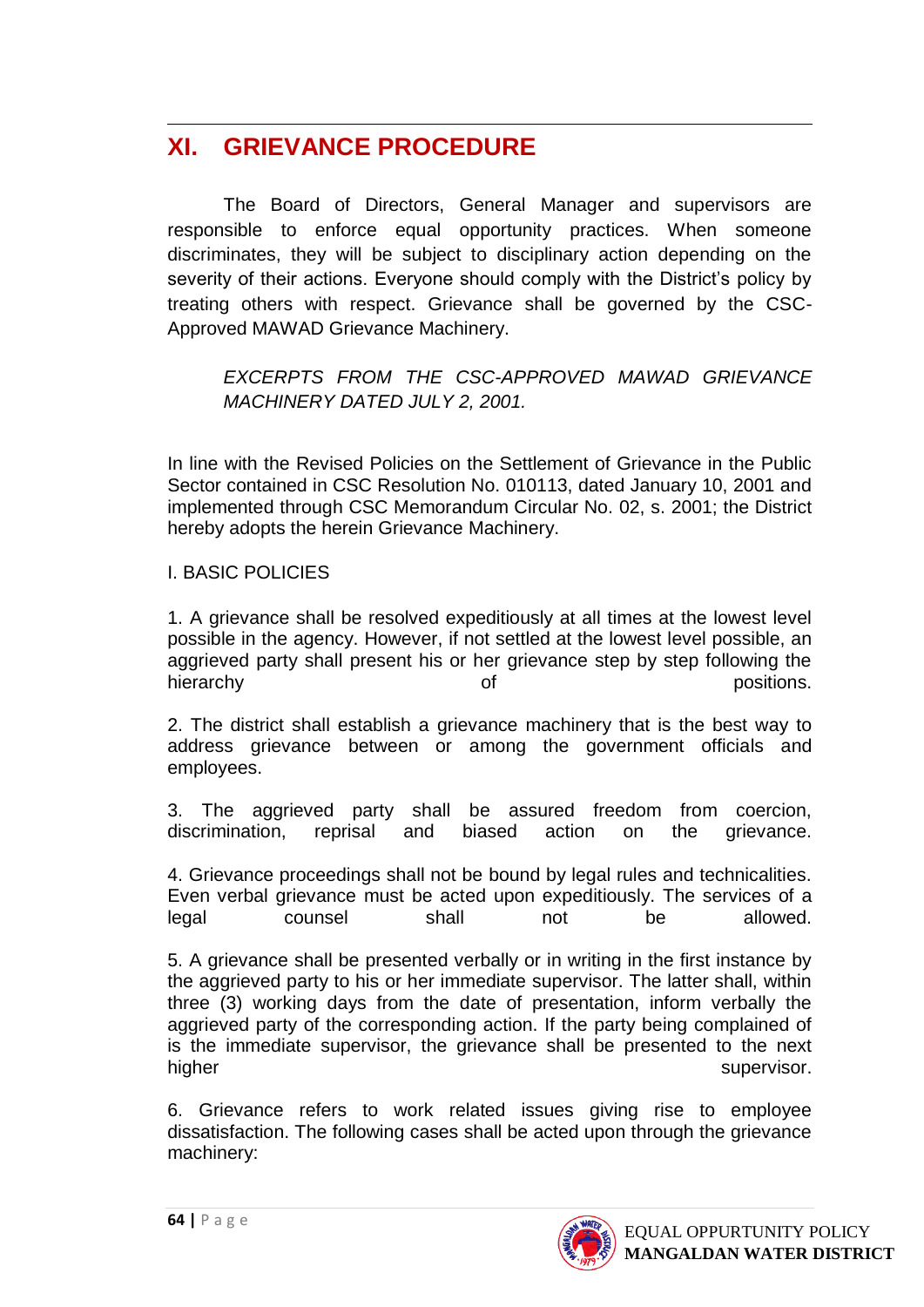a. Non-implementation of policies, practices and procedures on economic and financial issues and other terms and conditions of employment fixed by law including salaries, incentives, working hours, leave benefits, and other related terms and conditions;

b. Non-implementation of policies, practices and procedures which affect employees from recruitment to promotion, detail, transfer, retirement, termination, lay-offs, and other related issues that affect them;

c. Physical working conditions;

1

d. Interpersonal relationships and linkages;

e. protest on appointments; and

f. All other matters giving rise to employee dissatisfaction and discontentment outside of those cases enumerated in Item No. 6.

7. The following cases shall not be acted upon through the grievance machinery:

a. Disciplinary cases which shall be resolved pursuant to the Uniform Rules on Administrative Cases;

- b. Sexual harassment cases as provided for in RA 7877; and
- c. Union-related issues and concerns.

8. Only permanent officials and employees, whenever applicable, shall be appointed or elected as members of the grievance committee.

In the appointment or election of the committee members, their integrity, probity, sincerity and credibility shall be considered.

9. The District shall establish grievance committee officers. The composition is as follows:

| Violeta O. Garcia   |                          | Chairman |
|---------------------|--------------------------|----------|
| Violeta B. Gayaga   | $\overline{\phantom{0}}$ | Member   |
| Marlyn C. De Guzman | $\overline{\phantom{0}}$ | Member   |
| Arnold M. Carino    | $\overline{\phantom{0}}$ | Member   |
| Lea V. Magalong     |                          | Member   |

10. The Mangaldan Water District head shall ensure equal opportunity for men and women to be represented in the grievance committee.

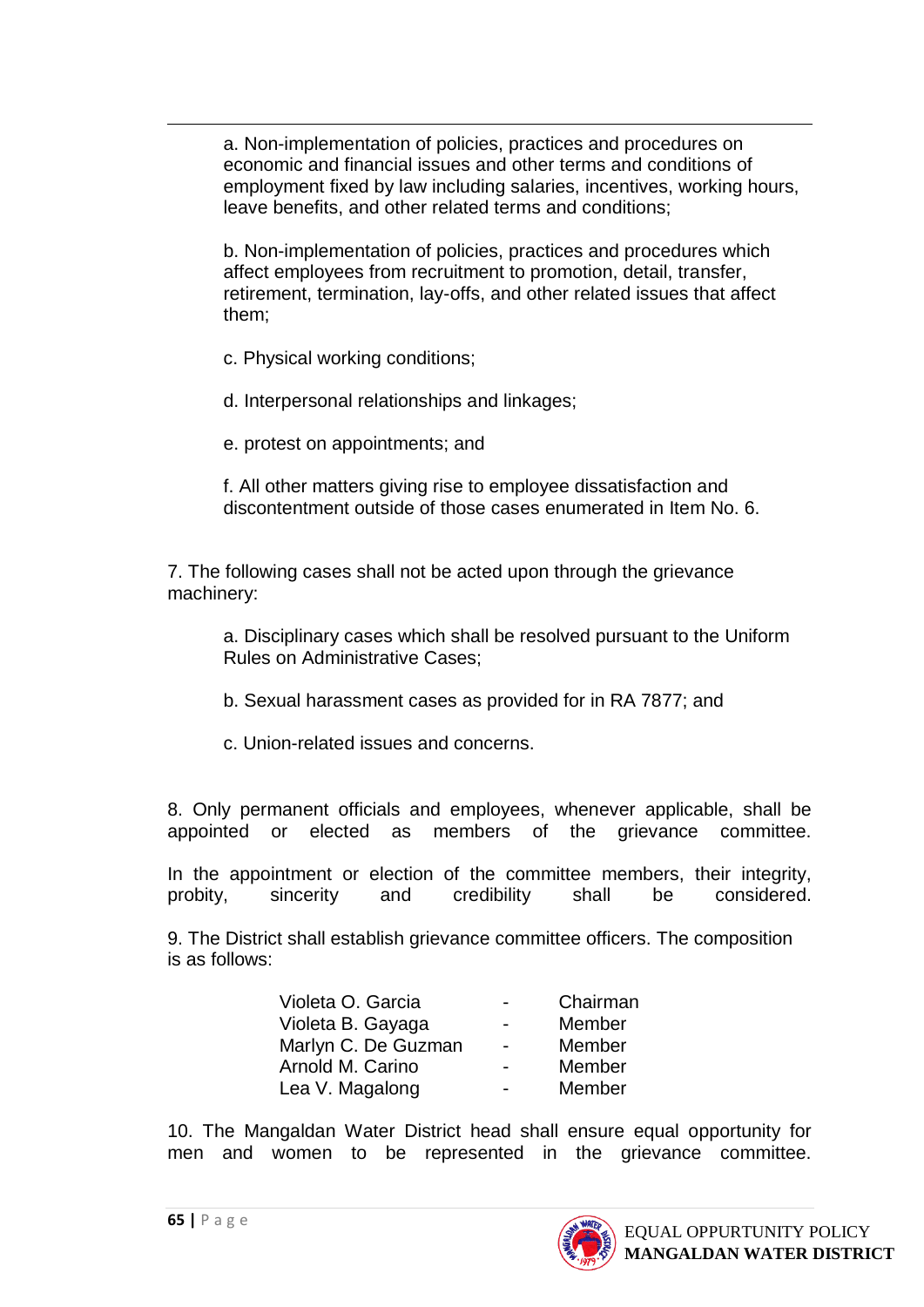1 11. The Mangaldan Water District grievance committee shall develop and implement pro-active measures that would prevent grievance, such as employee assembly which shall be conducted at least once every quarter, "talakayan", counseling, HRD interventions and other similar activities.

12. The personnel unit, in collaboration with the Mangaldan Water District grievance committee, shall conduct a continuing information drive on grievance machinery among its officials and employees.

13. The grievance committee may conduct an investigation and hearing within ten (10) working days from receipt of the grievance and render a decision within five (5) working days after the investigation. Provided, however, that where the object of the grievance is the grievance committee, the aggrieved party may submit the grievance to top management.

14. A grievance may be elevated to the Civil Service Commission Regional Office concerned only upon submission of a Certification on the Final Action on the Grievance (CFAG) issued by the grievance committee. The CFAG shall contain, among other things, the following information: history and final action taken by the agency on the grievance.

15. The personnel unit of the agency shall extend secretariat services to the grievance committee.

16. The grievance committee shall establish its own internal procedures and strategies. Membership in the grievance committee shall be considered part of the members' regular duties.

17. The grievance committee shall submit a quarterly report of its accomplishments and status of unresolved grievances to the Civil Service Commission **Commission** Regional Regional Commission **Office.** 

18. Supervisors or officials who refuse to take action on a grievance brought to their attention shall be liable for neglect of duty in accordance with existing civil service law, rules and regulations.

19. The Mangaldan Water District grievance machinery shall be submitted to the Civil Service Commission Regional Office concerned for approval. Subsequent amendments shall be subject to CSC approval and shall take effect immediately.

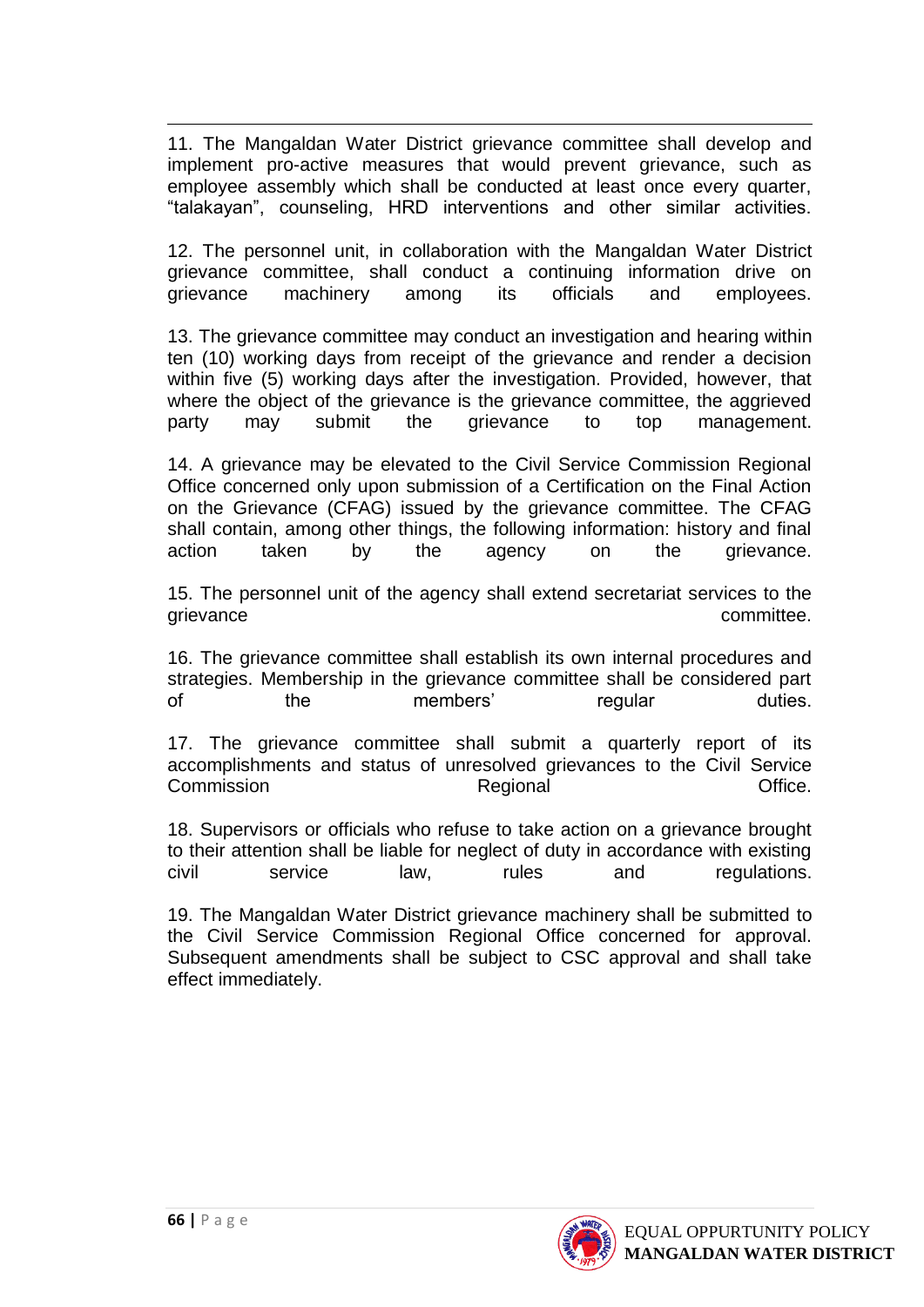#### 1 II. OBJECTIVES

#### 1. General

Create a work atmosphere conductive to good supervisor-employee relations and improved employee morale.

#### 2. 2. Specific

- 2.1 Activate and strengthen agency's existing grievance machinery;
- 2.2 Settle grievances at the lowest possible level in the organization;
- 2.3 Serve as a catalyst for the development of capabilities of personnel on dispute settlement, especially among supervisors in District;
- 2.4 To establish an orderly method for handling disputes;
- 2.5 To settle disputes at the lowest possible level of organization;

2.6 To prevent discontentment and disenchantment among and between employees and officials.

#### III. SCOPE

The Grievance Machinery applies to all levels of officials and employees in the Water District. It may also apply to non-career employees whenever applicable.

#### IV. DEFINITION OF TERMS

Accredited or Recognized Employee Union - an employee union accredited pursuant to Executive Order No. 180 and its implementing rules and regulations.

Bilis Aksyon Partner – is the counterpart Action Officer of the Civil Service Commission under the Mamamayan Muna Program in every agency pursuant to CSC MC No. 3, s. 1994.

Grievance – a work-related discontentment or dissatisfaction which had been expressed verbally or in writing and which, in the aggrieved employee's opinion, has been ignored or dropped without due consideration.

Grievance Machinery – a system or method of determining and finding the best way to address the specific cause or causes of a grievance.

Public Sector Labor-Management Council (PSLMC) – the Council responsible for the promulgation, implementation and administration of the guidelines for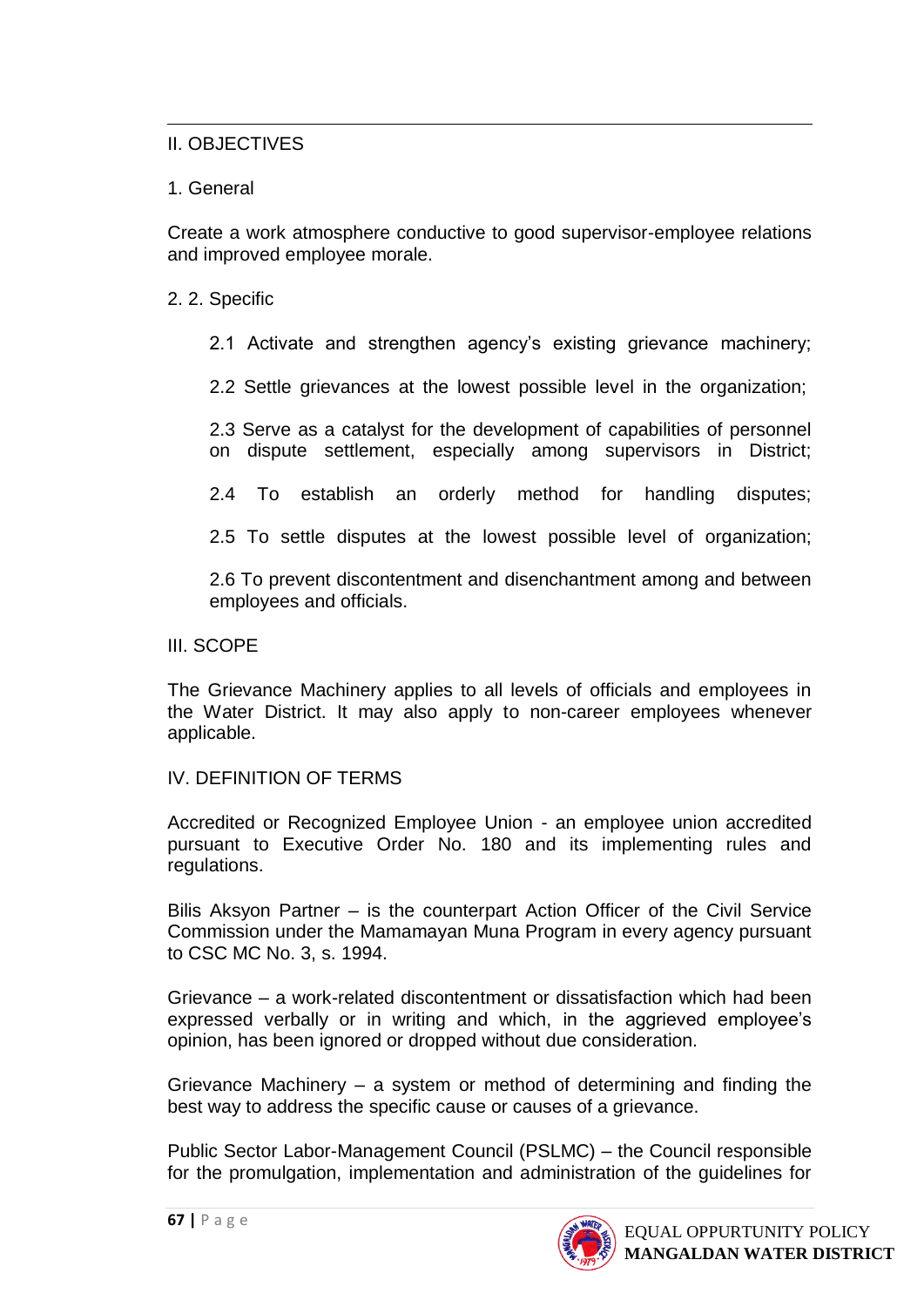1 the exercise of the right of government employees to organize pursuant to Executive Order No. 180.

### V. APPLICATION OF GRIEVANCE MACHINERY

The following instances shall be acted upon through the grievance machinery:

a. Non-implementation of policies, practices and procedures on economic and financial issues and other terms and conditions of employment fixed by law, including salaries, incentives, working hours, leave benefits such as delay in the processing of overtime pay, unreasonable withholding of salaries and inaction on application for leave:

b. Non-implementation of policies, practices and procedures which affect employees from recruitment to promotion, detail, transfer, retirement, termination, lay-offs, and other related issues that affect them such as failure to observe selection process in appointment, and undue delay in the processing of of retirement papers;

c. Inadequate physical working conditions such as lack of proper ventilation in the workplace, and insufficient facilities and equipment necessary for the safety and protection of employees whose nature and place of work are classified as high risk or hazardous;

d. Poor interpersonal relationships and linkages such as unreasonable refusal to give official information by one employee to another;

e. Protest on appointments; and

f. All other matters giving rise to employee dissatisfaction and discontentment outside of those cases enumerated above.

The following cases shall not be acted upon through the grievance machinery:

a. Disciplinary cases which shall be resolved pursuant to the Uniform Rules on Administrative Cases:

b. Sexual harassment cases as provided for in RA 7877; and

c. Union-related issues and concerns.

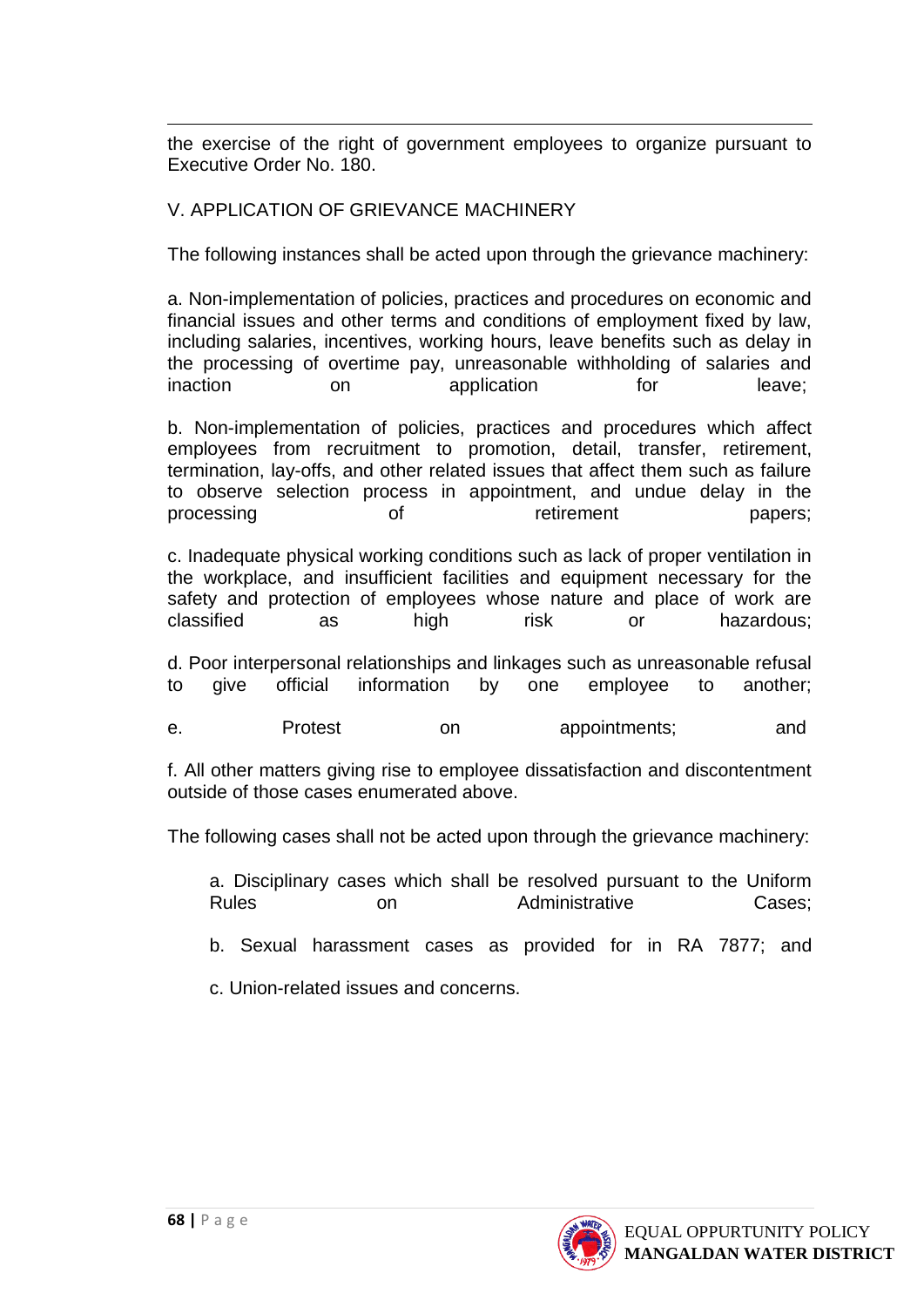#### 1 V. GRIEVANCE PROCEDURES

The procedures for seeking redress of grievances shall be as follows:

1. Discussion with Immediate Supervisor.

At the first instance, a grievance shall be presented verbally or in writing by the aggrieved party to his or her immediate supervisor.

The supervisor shall inform the aggrieved party of the corresponding action within three (3) working days from the date of presentation.

Provided, however, that where the object of the grievance is the immediate supervisor, the aggrieved party may bring the grievance to the next higher supervisor.

2. Appeal to the Higher Supervisor.

If the aggrieved party is not satisfied with the verbal decision, he or she may submit the grievance in writing, within five (5) days to the next higher supervisor who shall render his or her decision within five (5) working days from receipt of the grievance.

3. Appeal to the Grievance Committee.

The decision of the next higher supervisor may be elevated to the grievance committee within five (5) working days from receipt of the decision of the next higher supervisor.

The grievance committee may conduct an investigation and hearing within ten (10) working days from receipt of the grievance and render a decision within five (5) working days after the investigation. Provided, however, that where the object of the grievance is a member of the grievance committee, the aggrieved party may submit the grievance to top management.

### 4. Appeal to Top Management.

If the aggrieved party is not satisfied with the decision of the grievance committee, he or she may elevate his or her grievance within five (5) working days from receipt of the decision through the committee to top management who shall make the decision within ten (10) working days after the receipt of the grievance. Provided, however, that where the object of the grievance is the top management, the aggrieved party may bring his or her grievance directly to the Civil Service Commission Regional Office.

### 5. Appeal to the Civil Service Commission Regional Office.

If the aggrieved party is not satisfied with the decision of the top management, he or she may appeal or elevate his or her grievance to the Civil Service Commission Regional Office concerned within fifteen (15) working days from the receipt of such decision. Together with the appeal, the aggrieved party shall submit a Certification on the Final Action on the Grievance (CFAG). The

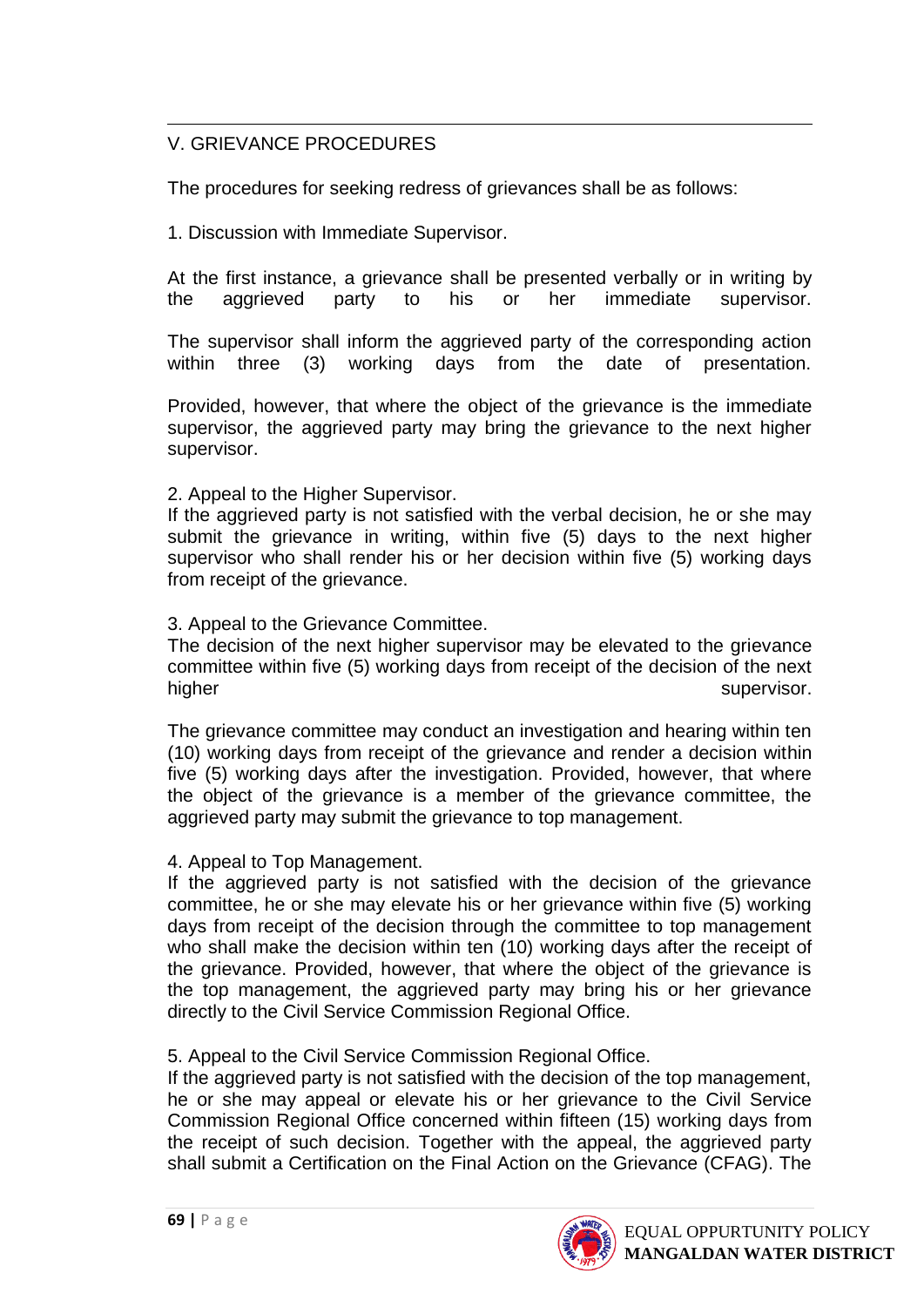1 Civil Service Commission Regional Office shall rule on the appeal in accordance with existing law, rules and regulations.

In case the elected regular member seating at the committee is the subject of the grievance, he shall be replaced by a REPRESENTATIVE, who was also selected by election, until such time the said deliberations have been completed and terminated.

### VII. GRIEVANCE COMMITTEE

Agencies with regional offices shall establish separate grievance committee in their head and regional offices. The composition and responsibilities are as follows:

### **Composition**

Only permanent officials and employees, whenever applicable, shall be appointed or elected as members of the grievance committee.

In the appointment or election of the committee members, their integrity, probity, sincerity and credibility shall be considered.

The agency head shall ensure equal opportunity for men and women to be represented in the grievance committee.

- a. In the central office, the highest official responsible for Human Resource Management (HRM) shall act as chairperson. In the regional offices, the chairperson shall be the Chief or Head of the Administrative Division;
- b. Two (2) Division chiefs or their equivalent positions chosen from among themselves;
- c. Two (2) members from the rank-and-file who shall serve for a term of two (2) years and chosen through a general assembly or any other mode of selection to be conducted for the purpose; one from the first level and another from the second level. In offices where there are accredited or recognized employee unions. The first level representative shall participate in the resolution of the grievance of first level employees while the second level representative shall participate in the resolution of grievance of second level employees; and
- d. The Bilis Aksyon Partner (BAP) duly designated.

In the case of Local Government Units, the Local Chief Executive or his duly designated representative shall be appointed as member of the grievance committee.

The personnel unit of the agency shall extend secretariat services to the grievance committee.

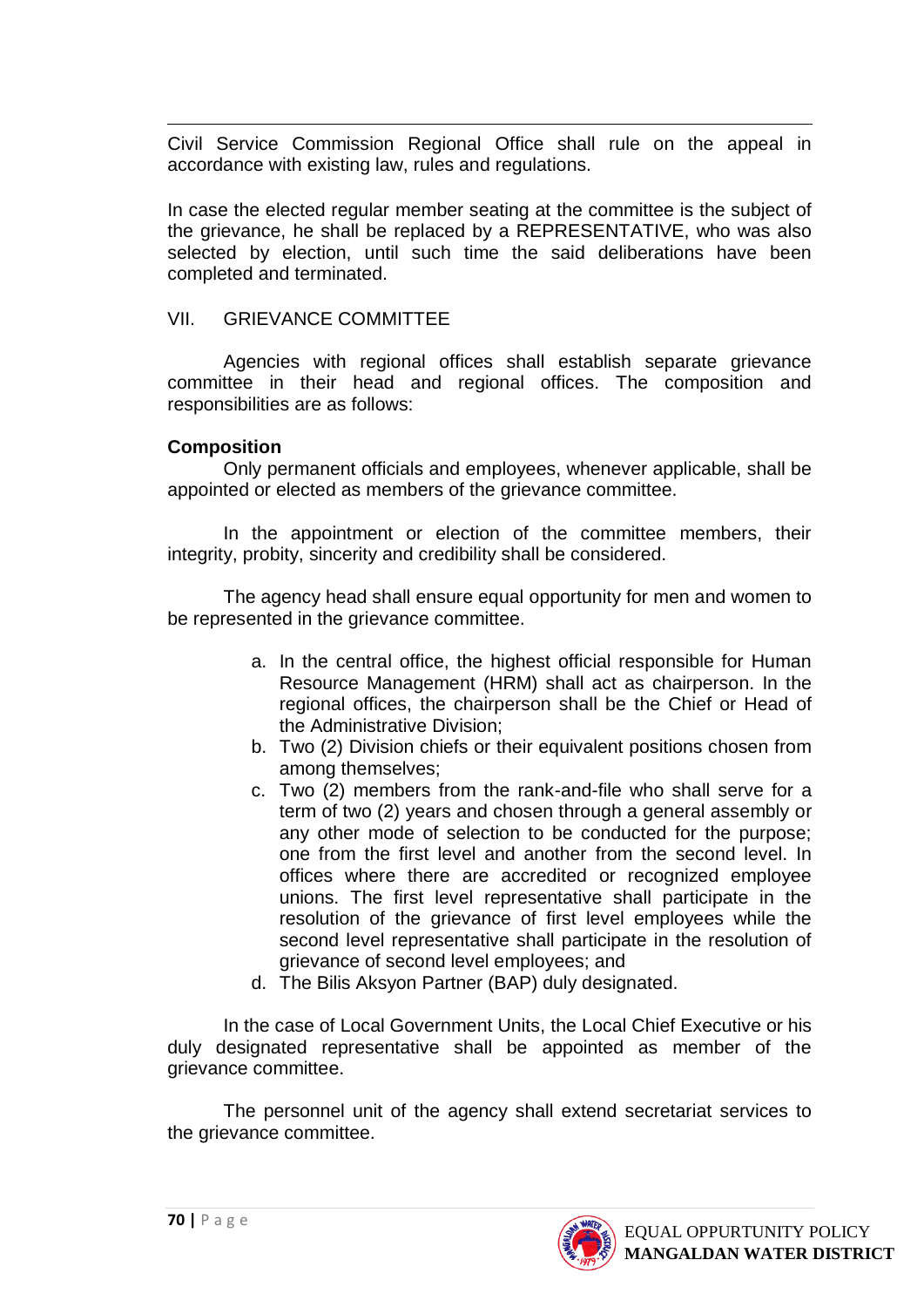#### 1 **Responsibilities**

In addition to finding the best way to address a specific grievance, the committee shall have the following responsibilities:

1. Establish its own internal procedures and strategies. Membership in the grievance committee shall be considered part of the members' regular duties;

2. Develop and implement pro-active measures or activities to prevent grievance such as employee assembly which shall be conducted at least once every quarter, "talakayan", counseling and other HRD interventions. Minutes of the proceedings of these activities shall be documented for audit purposes;

3. Conduct continuing information drive on Grievance Machinery among officials and employees in collaboration with the personnel unit;

4. Conduct dialogue between and among the parties involved;

5. Conduct an investigation and hearing within ten (10) working days from receipt of the grievance and render a decision within five (5) working days after the investigation. Provided, however, that where the object of the grievance is the grievance committee, the aggrieved party may submit the grievance to to top management;

6. Direct the documentation of the grievance including the preparation and signing of written agreements reached by the parties involved;

7. Issue certification on the Final Action on the Grievance (CFAG) which shall contain, among other things, the following information: history and final action taken by the agency on the grievance; and

8. Submit a quarterly report of its accomplishments and status of unresolved grievances to the Civil Service Commission Regional Office concerned.

### VII. GRIEVANCE FORMS

Grievance Form, Grievance Agreement Form and Certificate of Final Action on the Grievance found in the MAWAD CSC-Approved Grievance Machinery shall be used.

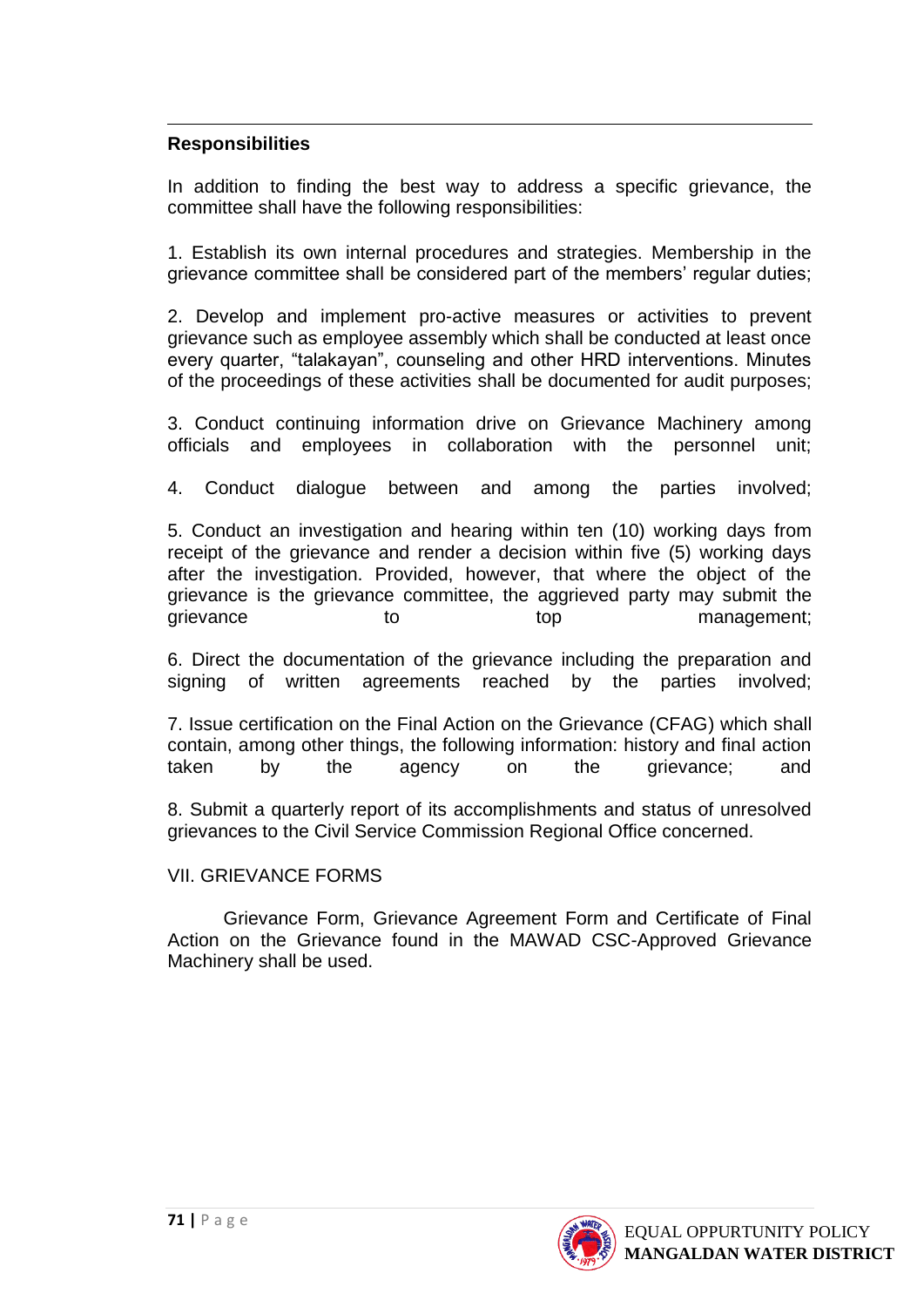# 1 **XII. ADMINISTRATIVE DISCIPLINARY RULES ON SEXUAL HARASSMENT**

All employees, customers of the Mangaldan Water District, and members of the public are to be treated with respect and dignity. MAWAD is committed to providing an atmosphere free of all harassment.

Harassment is against the law. It is the policy of MAWAD that harassment of any co-employee or member of the public, by an employee, supervisor or customer of MAWAD is absolutely prohibited and will not be tolerated. Failure to abide by the policy will result in disciplinary action, up to and including termination.

In adopting the afore-stated policy, MAWAD assures its employees that every reasonable step will be taken to prevent harassment from occurring. Hence, MAWAD shall be governed by the MAWAD Administrative Rules on Sexual Harassment Cases duly approved by the Civil Service Commission.

### *EXCERPTS FROM THE MAWAD CSC-APPROVED ADMINISTRATIVE DISCIPLINARY RULES ON SEXUAL HARASSMENT DATED MARCH 18, 2003.*

## **RULE I. TITLE**

SECTION I. These rules shall be known as the Administrative Disciplinary Rules on Sexual Harassment Cases.

### **RULE II. COVERAGE**

SECTION 2. These rules shall apply to all officials and employees in the government, whether in the Career or Non-career service and holding any level of position, including Presidential appointees and elective officials regardless of status, in the national or local government, state colleges and universities, including government-owned or controlled corporations, with original charters.

### **RULE III. DEFINITION**

SECTION 3. For the purpose of these rules, the administrative offense of sexual harassment is an act, or a series of acts, involving any un-welcome sexual advance, request or demand for sexual favor, or other verbal or physical behavior of a sexual nature, committed by a government employee or official in a work-related, training or education related environment of the person complained of the complaint of the complaint of the complaint of the complaint of the complaint of the complaint of the complaint of the complaint of the complaint of the complaint of the complaint of the complaint

a. Work- related sexual harassment is committed under the following circumstances:

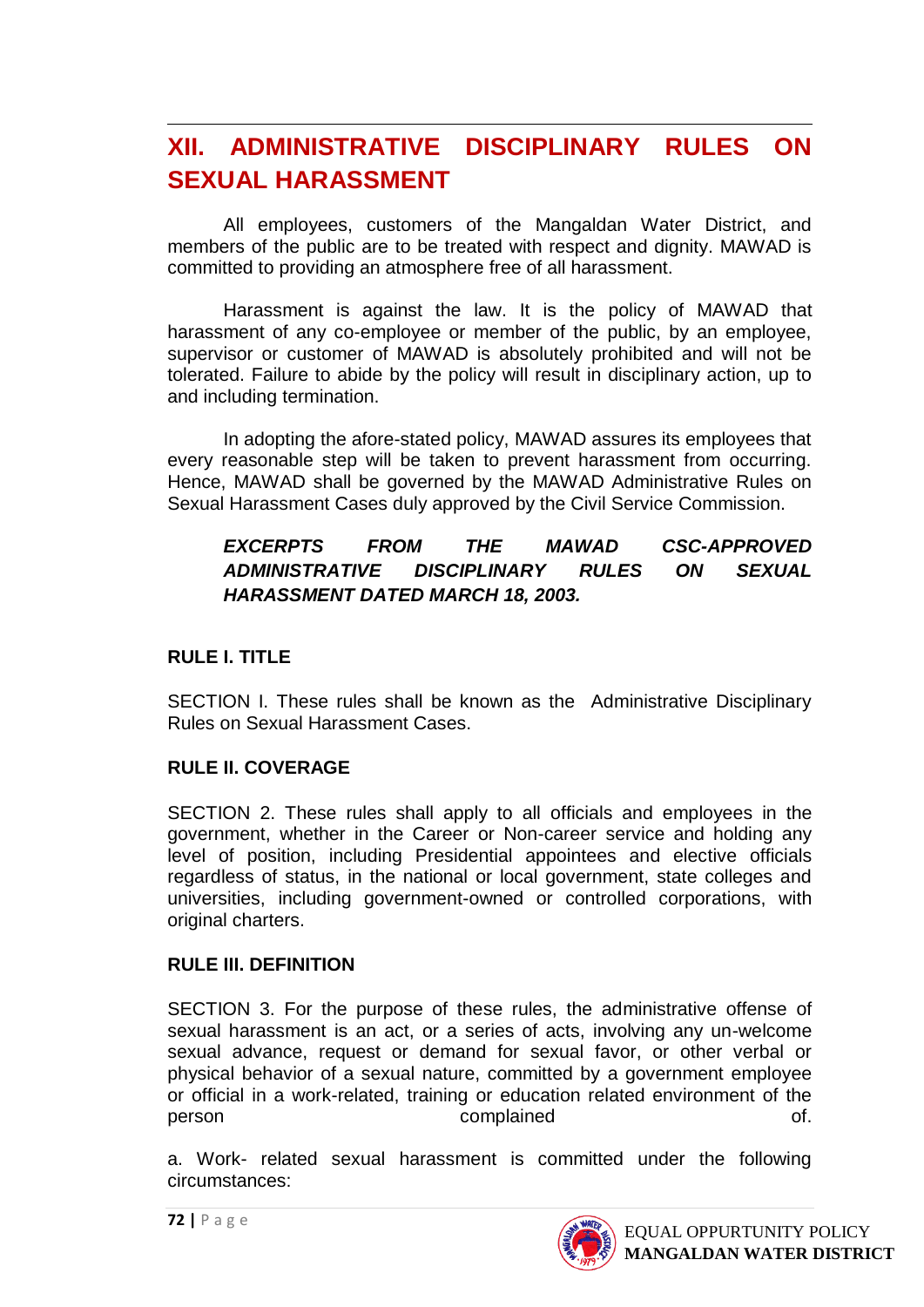1. Submission to or rejection of the act or series of acts is used as a basis for any employment decision (including, but not limited to, matters related to hiring, promotion, raise in salary, job security, benefits and any other personnel action) affecting the applicant/ employee; or

2. The act or series of acts which have the purpose or effect of interfering with the complainant's work performance, or creating an intimidating, hostile or offensive work environment; or

3. The act or series of acts which might reasonably be expected to cause discrimination, insecurity, discomfort, offense or humiliation to complainant who may be a co-employee, applicant, customer, or ward of the person complained of.

b. Education or training-related sexual harassment is committed against one who is under the actual or constructive care, custody or supervision of the offender, or against one whose education, training, apprenticeship, internship or tutorship is directly or constructively entrusted to, or is provided by, the offender, when:

1. submission to or rejection of the act or series of acts is used as a basis for any decision affecting the complainant, including, but not limited to, the giving of grade, the granting of honors or a scholarship, the payment of a stipend or allowance, or the giving of any benefit, privilege or consideration.

2. the act or series of acts have the purpose or effect of interfering with the performance, or creating an intimidating, hostile or offensive academic environment of the complainant; or

3. the act or series of act might reasonably be expected to cause discrimination, insecurity, discomfort, offense or humiliation to a complainant who may be a trainee, apprentice, intern, tutee or ward of the person complained of.

SECTION 4. Where sexual harassment may take place:

Work- related sexual harassment is committed under the following circumstances:

- 1. In the premises of the workplace or office;
- 2. In any place where the parties were found as a result of work;
- 3. At work/ training related social functions;
- 4. While on official business outside the office or during work- related travel;
- 5. At official conferences, for a, symposia or training sessions; or

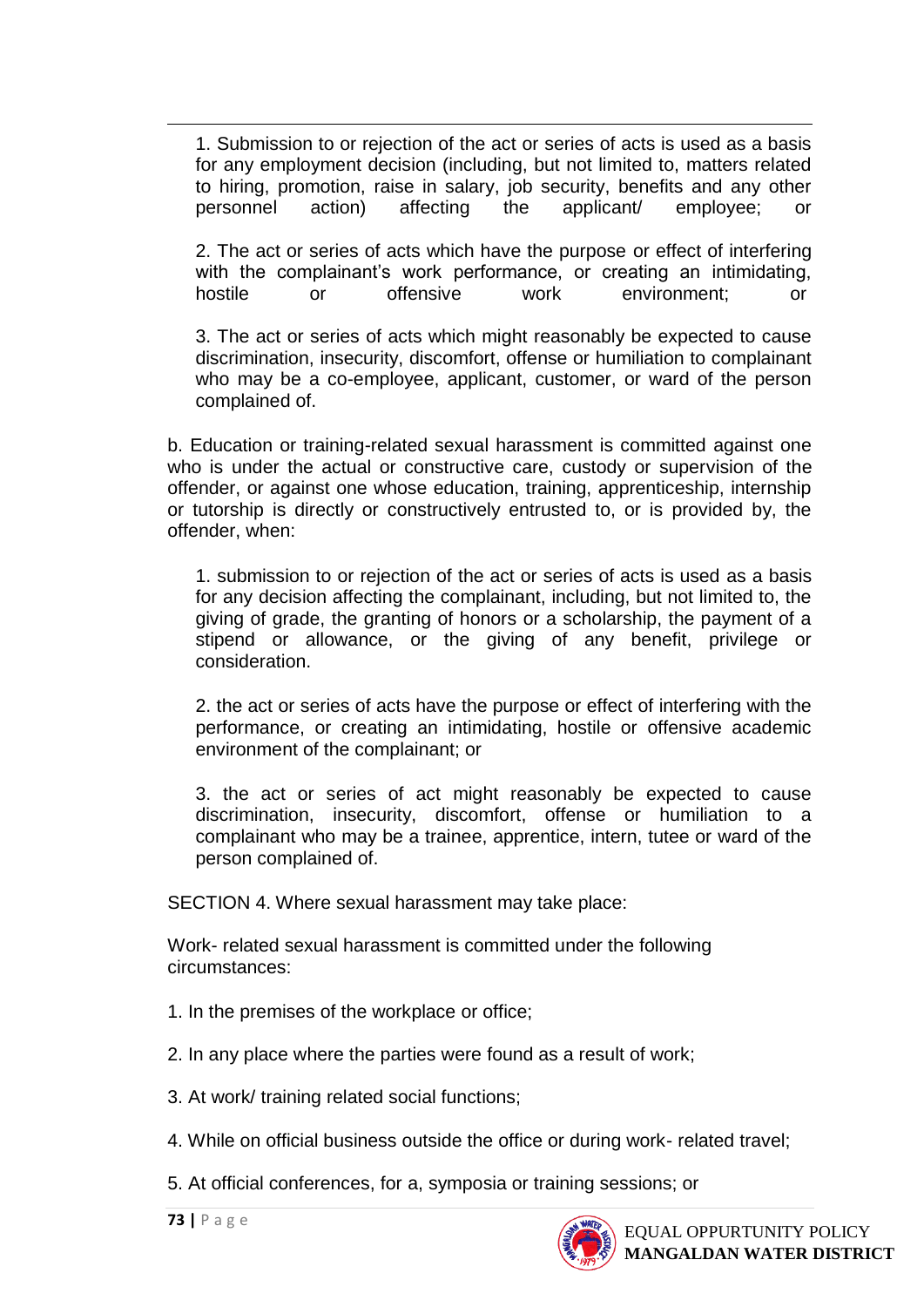6. By telephone, cellular phone, fax machine or electronic mail.

# **RULE IV. FORMS OF SEXUAL HARASSMENT**

SECTION 5. The following are illustrative forms of sexual harassment:

A. Physical

1

- 1. Malicious touching
- 2. Overt sexual advances
- 3. Gestures with lewd insinuation

B. Verbal, such as but not limited to, request or demands for sexual favors, and lurid remarks

C. Use of objects, pictures or graphics, letters or written notes with sexual underpinnings

D. Other forms analogous to the foregoing.

# **RULE V. PERSON LIABLE FOR SEXUAL HARASSMENT**

SECTION 6. Any government official or employee, regardless of sex, is liable for sexual harassment when he/ she:

a. Directly participates in the execution of any act of sexual harassment as defined by these rules;

b. Induces or directs another or others to commit sexual harassment as defined by these rules;

c. Cooperates in the commission of sexual harassment by another through an act without which the sexual harassment would not have been accomplished;

d. Cooperates in the commission of sexual harassment by another through previous or simultaneous acts.

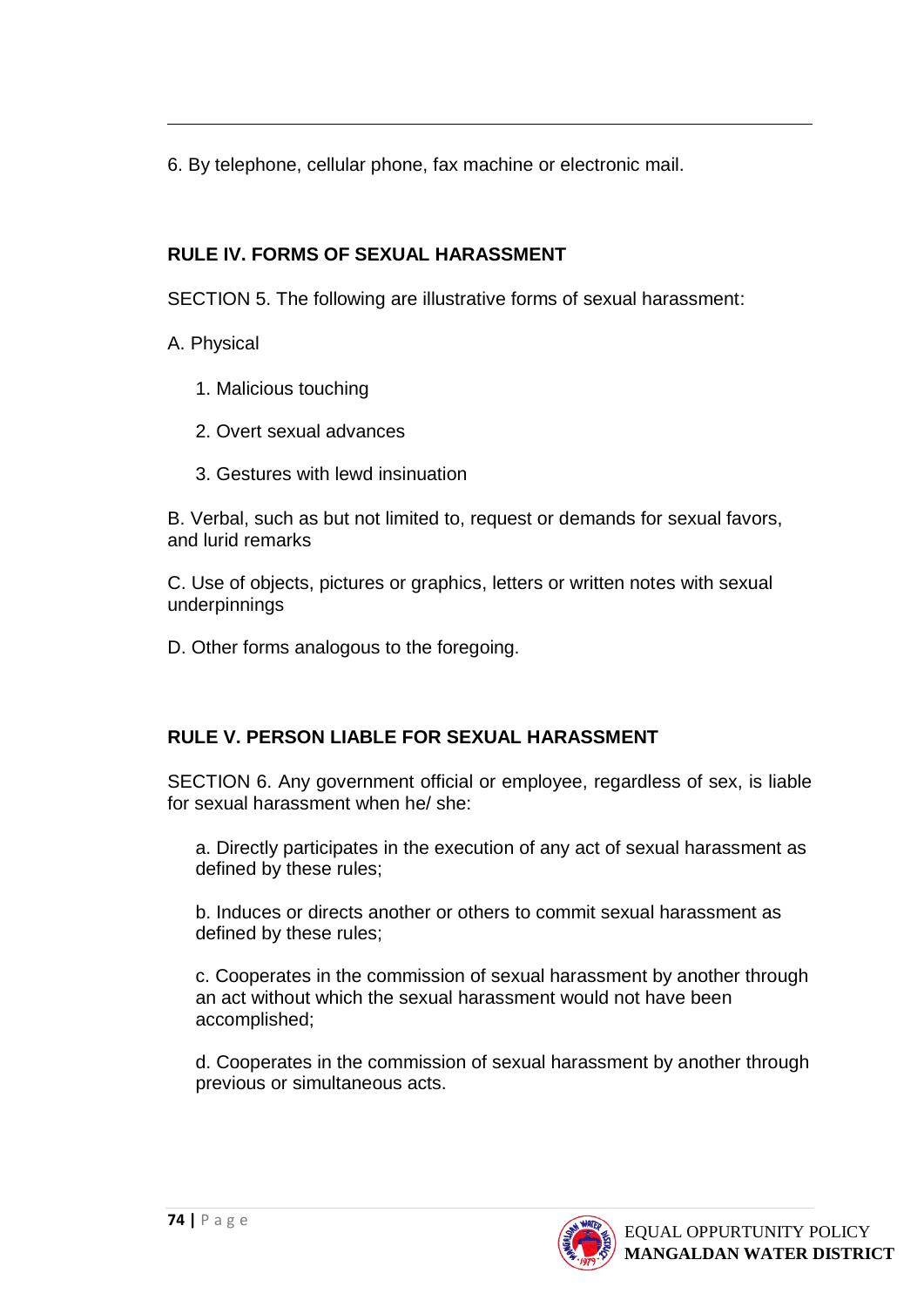#### 1 **RULE VI. COMMITTEE ON DECORUM AND INVESTIGATION (CODI) OF SEXUAL HARASSMENT CASES**

SECTION 7. A Committee on Decorum and Investigation (CODI) shall be created in in all national or local agencies of the government, state colleges and universities, including government-owned controlled corporations with original charter. The Committee shall perform the following functions:

a. Receives complaints of sexual harassment;

b. Investigate sexual harassment complaints in accordance with the prescribed procedure;

c. Submit a report of its findings with the corresponding recommendation to the disciplining authority for decision;

d. Lead the conduct of discussions about sexual harassment within the agency to increase understanding and prevent incidents of sexual harassment;

When the member of the Committee is the complainant or the person complained of in a sexual harassment case, he/she shall be replaced by a representative who shall be selected through election, until such time the said deliberation have been completed and terminated.

SECTION 8. Composition.

In a work-related environment, a Committee on Decorum and Investigation shall be composed of at least one (1) representative each from the management, the accredited union, if any, the second level employees and from the first level employees, duly selected by the unit concerned.

Composition of Committee on Decorum and Investigation (CODI). The Mangaldan Water District Committee on Decorum and Investigation is composed of the following:

- a. The Chairman of the Board of Directors which shall act the Chairman;
- b. The General Manager, which shall act as the Vice-Chairman;

c. Three (3) members from the rank-and-file who shall serve for a term of two (2) years and chosen through a general assembly or any other mode of selection to be conducted for the purpose; one (1) from the first level and two (2) from the second level (1 regular member and 1 alternate). The first level representative shall participate in the resolution of the grievance of first level employees while the second level representative shall participate in the resolution of grievance of second level employees

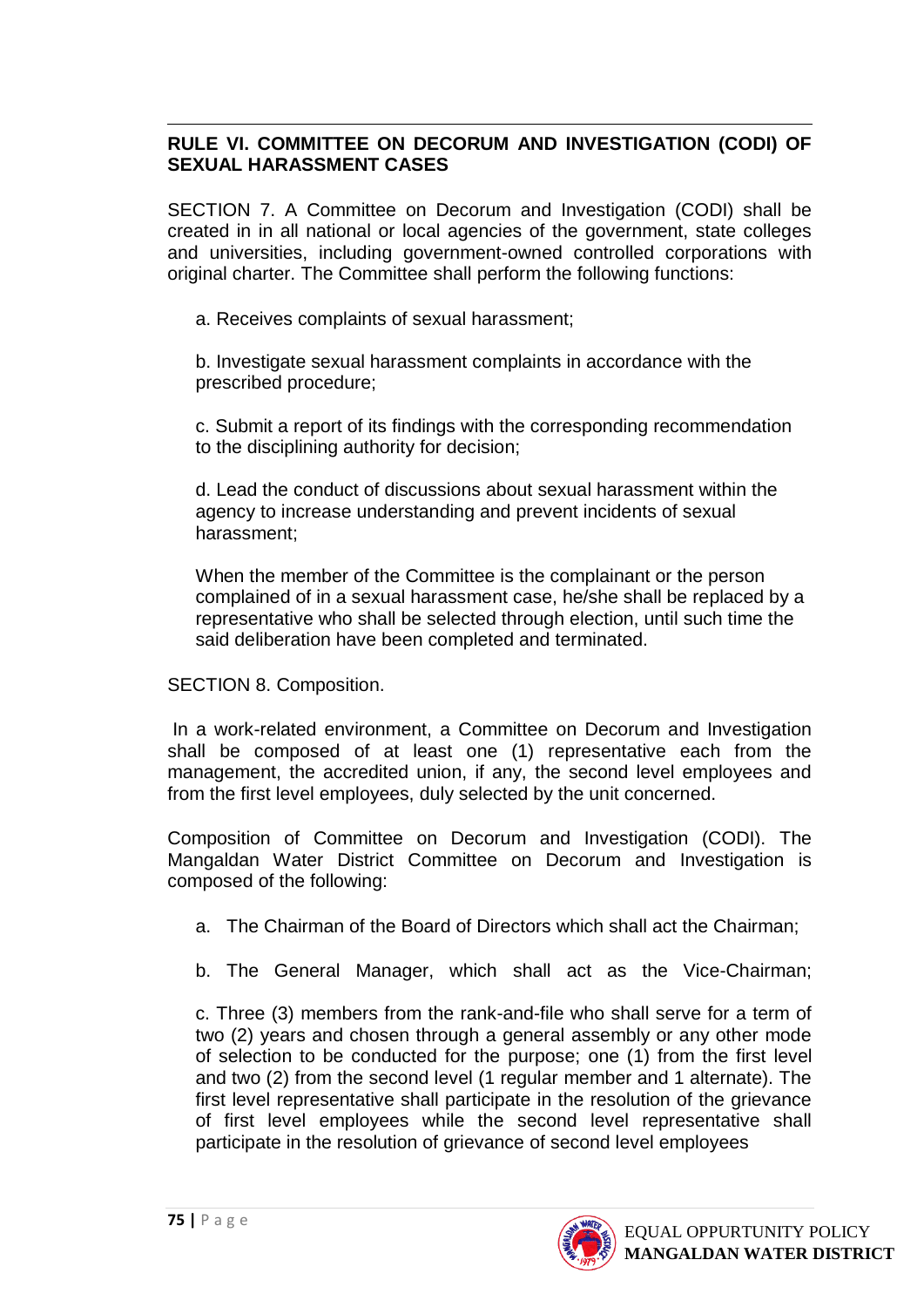1 SECTION 9. The agency may formulate its own rules governing the term of office of its members which should not be more than two years, and other matters pertaining to the functions of the Committee not otherwise provided in these Rules.

### **RULE VII. PRE-FILING STANDARD OPERATING PROCEDURES IN ATTENDING TO VICTIMS OF SEXUAL HARASSMENT**

SECTION 10. The Pre-Filing Stage. The agency may adopt mechanisms to provide assistance to an alleged victim of sexual harassment which may include counseling, referral to an agency offering professional help, and advice on options available before the filing of the complaint.

### **RULE VIII. STANDARD PROCEDURAL REQUIREMENTS**

SECTION 11. The procedural rules provided hereunder are the standard requirements in handling a sexual harassment case.

### SECTION 12. Complaint

a. The complaint may be filed at any time with the disciplining authority or with the District Committee on Decorum and Investigation. Upon receipt of the complaint by the disciplining authority of the agency, the same shall be transmitted to the Committee on Decorum and Investigation, if there is any. In the absence of a CODI, the head of office or agency shall immediately cause the creation of a committee on Decorum and Investigation in accordance with the law and rules, and transmit the complaint to the committee.

b. The complaint must be in writing, signed and sworn to by the complainant. It shall contain the following:

- 1. The full name and address of the complainant;
- 2. The full name, address and position of the respondent;
- 3. A brief statement of the relevant facts;
- 4. Evidence in support of the complaint if any;
- 5. A certification of non-forum shopping.

In absence of any aforementioned requirements, the complaint shall be dismissed without prejudice to its re-filing.

Where the complaint is not under oath, the complainant shall be summoned by the committee to swear to the truth of the allegations in the complaint.

c. Complaint sent by the telegram, radiogram, electronic mail or similar means of communication shall be considered non-filed unless the complainant shall comply with the above requirements within ten (10) days from receipt of the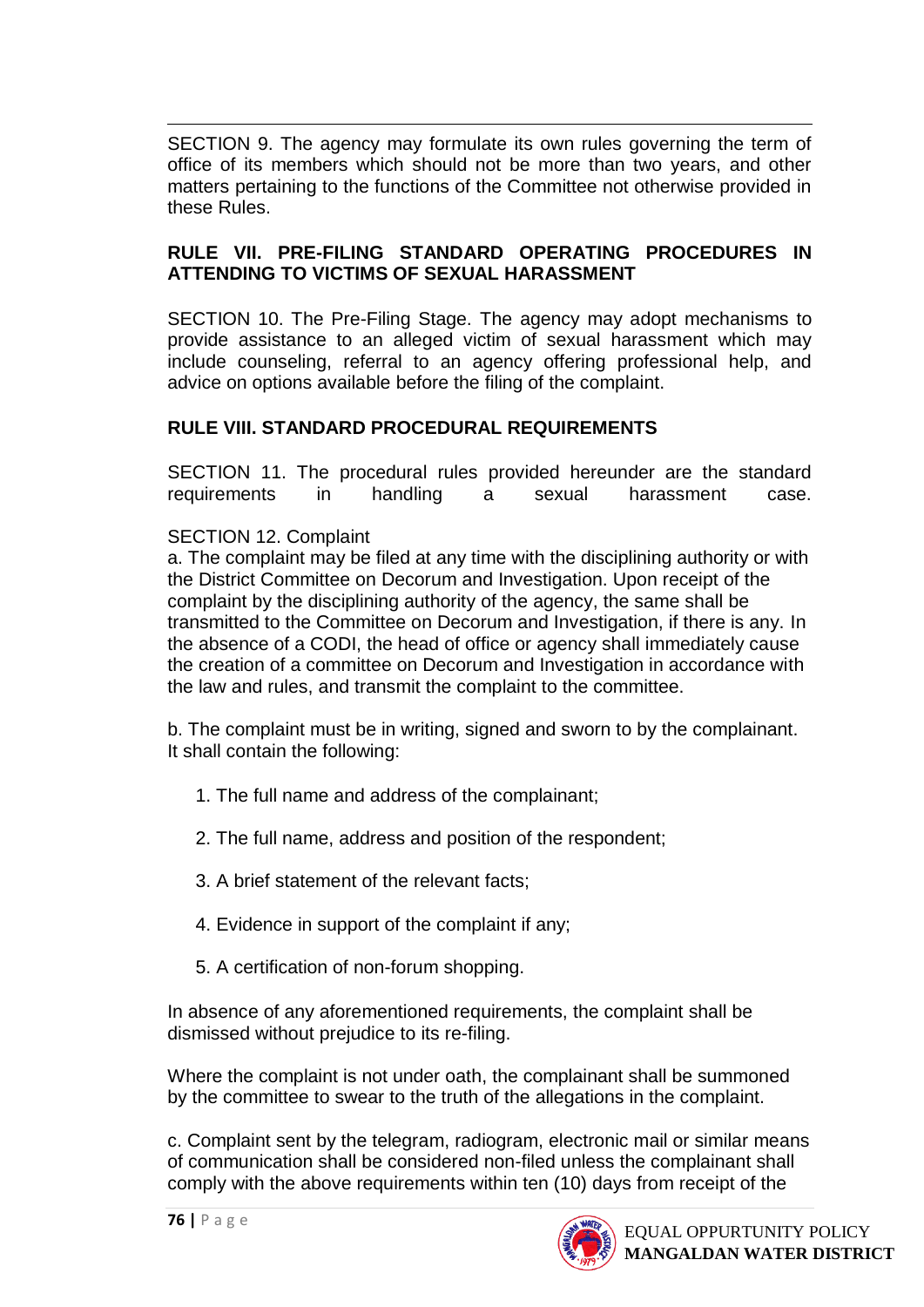notice for compliance.

1

d. Withdrawal of the complaint at any stage of the proceedings shall not preclude the Committee from proceeding with the investigation where there is obvious truth or merit to the allegations in the complaint or where there is documentary or direct evidence that can prove the guilt of the person complained of.

SECTION 13. Action on the Complaint. Upon receipt of a complaint that is sufficient in form and substance, the District Committee on Decorum and Investigation shall require the person complained of to submit a counter affidavit/ comment under oath within three (3) days from receipt of the notice, furnishing a copy thereof to the complainant, otherwise the Counter- Affidavit/ Comment shall be considered as not filed.

SECTION 14. Preliminary Investigation. A preliminary investigation shall be conducted by the District Committee on Decorum and Investigation. The investigation involves the *ex parte* examination of documents submitted by the complainant and the person complained of, as well as documents readily available from other government offices.

During the preliminary investigation, the parties may submit affidavits and counter-affidavits.

Upon receipt of the counter-affidavit or comment under oath, the District Committee on Decorum and Investigation may now recommend whether a prima facie case exists to warrant the issuance of a formal charge.

During the preliminary investigation, proceedings before the District Committee on Decorum and Investigation shall be held under strict confidentiality.

SECTION 15. Duration of the Investigation. A preliminary investigation shall commence not later than five (5) days from receipt of the complaint by the Committee on Decorum and Investigation and shall be terminated within fifteen (15) working days thereafter.

SECTION 16. Investigation Report. Within five (5) days from the termination of the preliminary investigation, the District Committee on Decorum and Investigation shall submit the investigation report and the complete records of the case to the disciplining authority.

SECTION 17. Decision or Resolution after Preliminary Investigation. If a prima facie case is established during the investigation, a formal charge shall be issued by the disciplining authority within three (3) working days from receipt of the investigation report.

In the absence of a prima facie case, the complaint shall be dismissed within the same period.

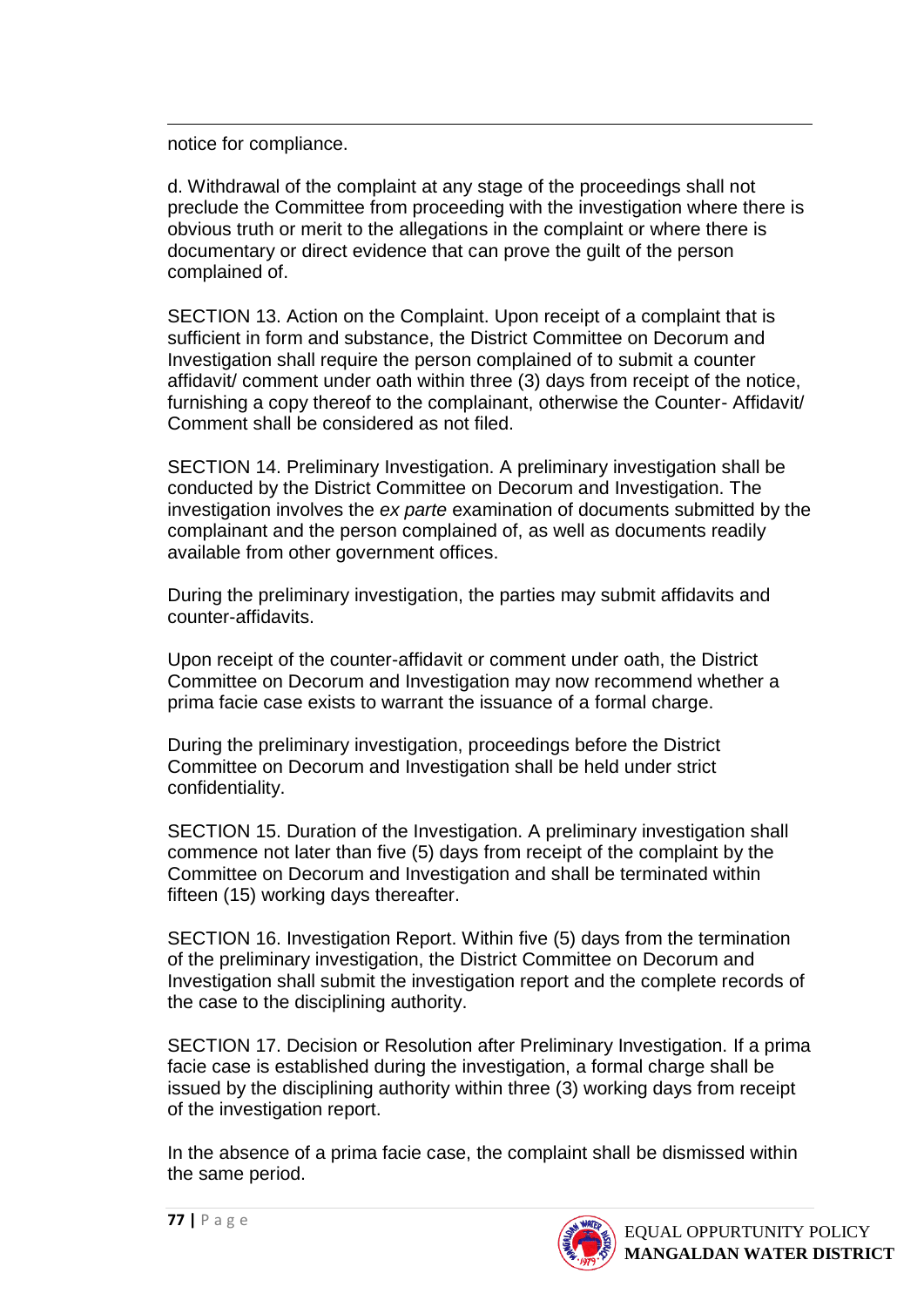SECTION 18. Formal Charge. After finding a prima facie case, the disciplining authority shall formally charge the person complained of. The formal charge shall contain a specification of the charge(s), a brief statement of material or relevant facts, accompanied by certified true copies of the documentary evidence, if any, sworn statements covering the testimony of witnesses, a directive to answer the charge(s) in writing under oath in not less than seventy- two hours from receipt thereof, an evidence for the respondent to indicate in his/ her answer whether or not he/she elects a formal investigation of the charge(s), and a notice that he/she is entitled to be assisted by a counsel of his/ her choice.

If a respondent has submitted his/ her comment and counter affidavits during the preliminary investigation, he/she shall be given the opportunity to submit additional evidence.

The District Committee on Decorum and Investigation shall not entertain requests for clarification, bills of particulars or motion to dismiss which are obviously designed to delay the administrative proceeding. If any of these pleadings is filed by the respondent, the same shall be considered as part of his/ her answer, which he/she may file within the remaining period for filing the answer.

SECTION 19. Answer. The answer, which must be in writing and under oath, shall be specific and shall contain material facts and applicable laws, if any, including documentary evidence, sworn statements covering testimonies of witnesses, if there be any, in support of respondent's case. It shall also include a statement indicating whether he/she elects a formal investigation.

SECTION 20. Failure to File Answer. If the respondent fails or refuses to file his/ her answer to the formal charge within seventy-two (72) hours from receipt thereof, without justifiable cause, he/shall be considered to have waived his right thereto and formal investigation may commence.

SECTION 21. Preventive Suspension. Upon petition of the complaint or *motu proprio* upon the recommendation of the District Committee on Decorum and Investigation, at any time after the service of the formal charge to the respondent, the proper disciplining authority may order the preventive suspension of the respondent during the formal investigation, if there are reasons to believe that he/she is probably guilty of the charges which would warrant his/her removal from the service.

An order of preventive suspension may be used to temporarily remove the respondent from the scene of his/her misfeasance or malfeasance and to preclude the possibility of his/her exerting undue influence or pressure on the witnesses against him/her or tampering of documentary evidence on file with this office.

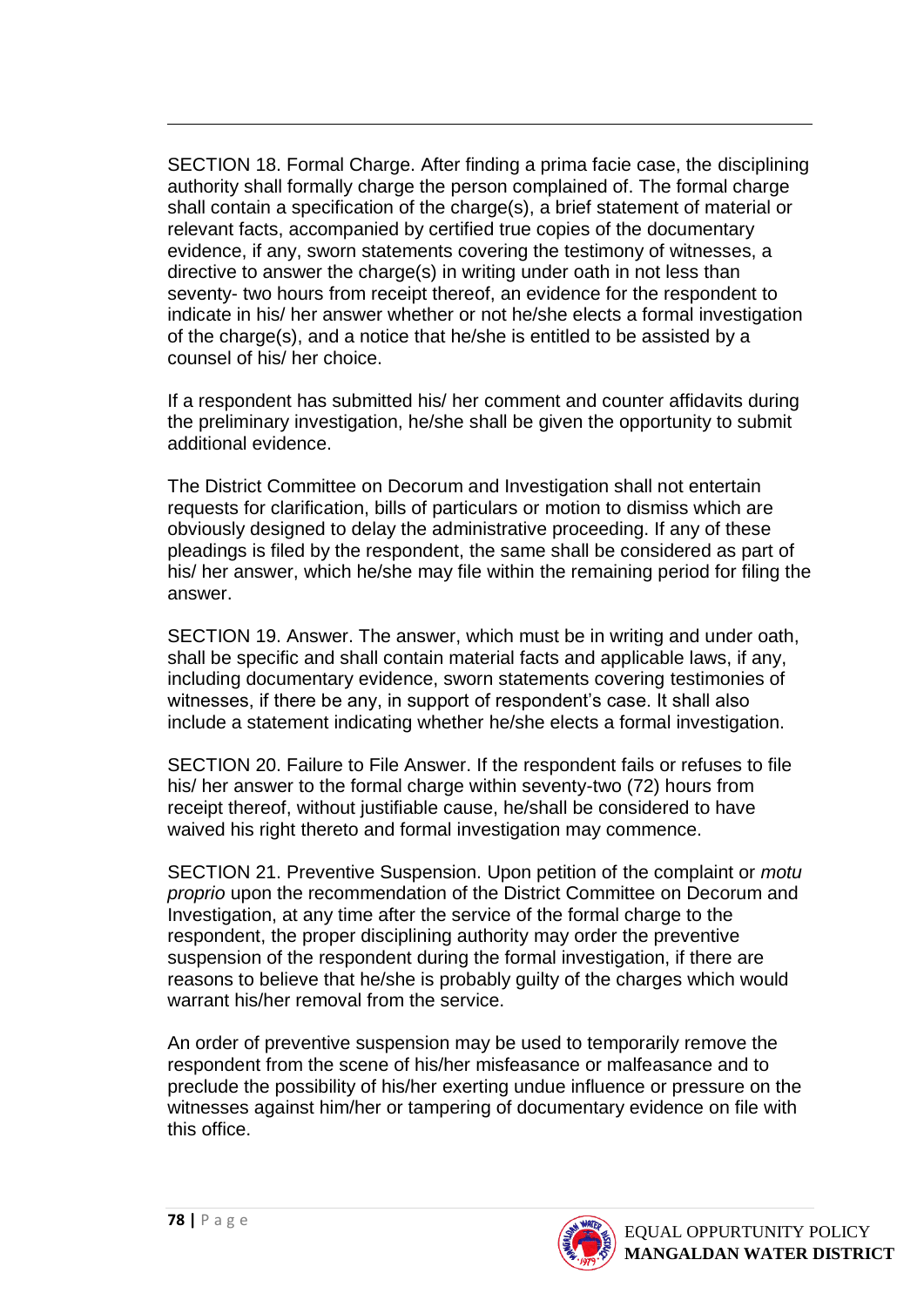SECTION 22. Duration of Preventive Suspension. When the administrative case against the respondent under preventive suspension is not finally decided by the disciplining authority within the period of ninety (90) days after the date of his/her preventive suspension, unless otherwise provided by special law, he/she shall be automatically reinstated into the service; provided that when the delay in the disposition of the case is due to the fault, negligence or petition of the respondent, the period of delay should not be included in the counting of the ninety (90) calendar days period of preventive suspension. Provided further that should the respondent be on paternity/ maternity leave, said preventive suspension shall be deferred or interrupted until such time that said leave has been fully enjoyed.

SECTION 23. Remedies from the Order of Prevention Suspension. The respondent may file motion for reconsideration with the District Head or may elevate the same to Civil Service Commission by way of appeal within fifteen (15) days from receipt thereof.

SECTION 24. Conduct of Formal Investigation. Although the respondent does not request a formal investigation, one shall nevertheless be conducted by the CODI if it deems such investigation necessary to decide the case judiciously.

The investigation shall be held not earlier than five (5) days or not later than ten (10) days from receipt of the respondent's answer. Said investigation shall be finished within thirty (30) days from the issuance of the formal charge or the receipt of the answer unless the period is extended by the disciplining authority in meritorious cases.

SECTION 25. Pre-hearing Conference. At the commencement of the formal investigation, the District Committee on Decorum and Investigation may conduct a pre-hearing conference for the parties to appear, consider and agree on any of the following:

- a. Stipulation of facts;
- b. Simplification of issues;
- c. Identification and marking of evidence of the parties;
- d. Waiver of objections to admissibility of evidence;
- e. Limiting the number of witnesses, and their names;
- f. Dates of subsequent hearings; and
- g. Such other matters as may aid in the prompt and just resolution of the case

The parties may submit position papers/ memoranda and submit the case for resolution based on the result of the pre-hearing conference without any need

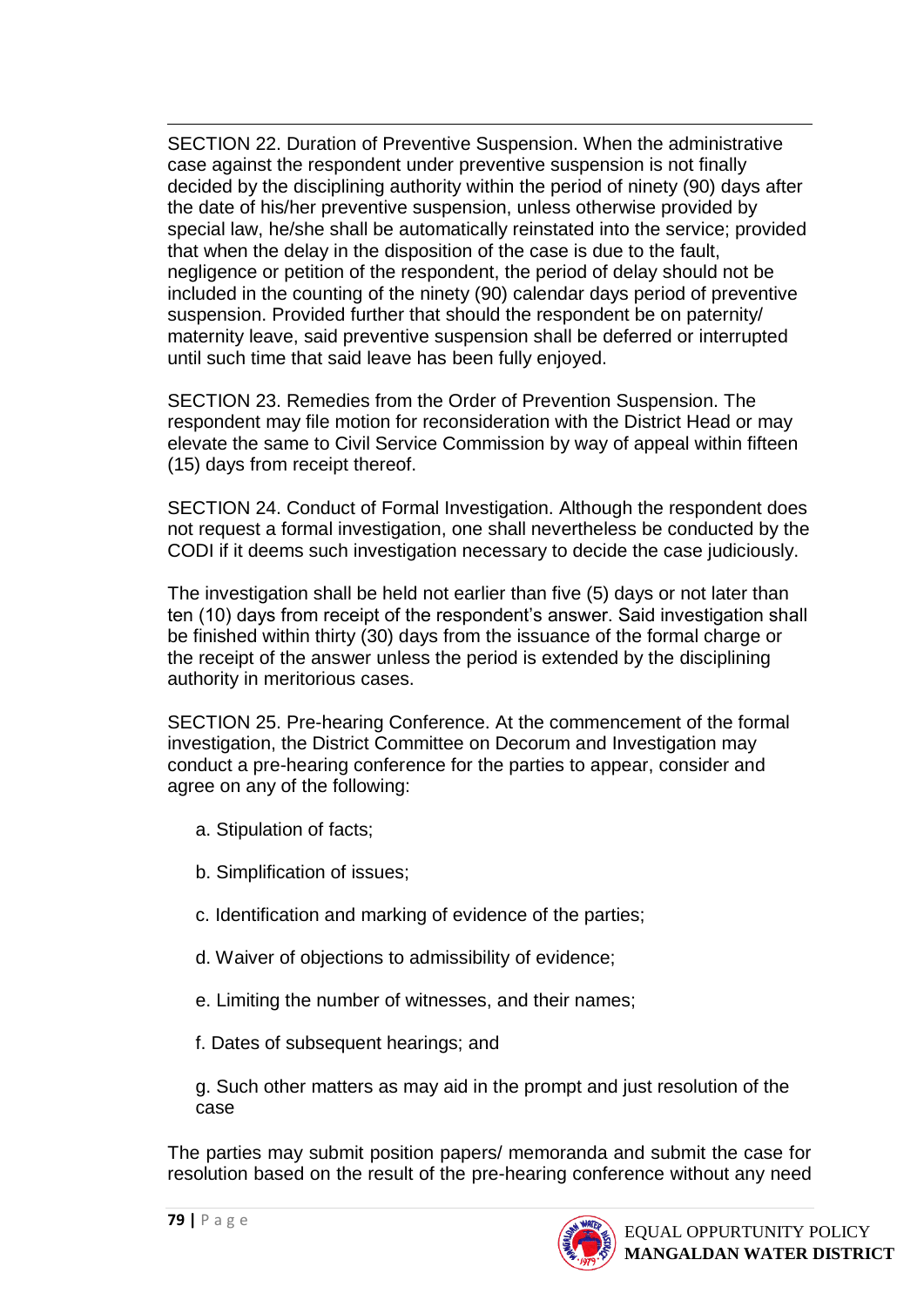for the contract of the further that the contract of the contract of the contract of the contract of the function of the contract of the contract of the contract of the contract of the contract of the contract of the contr

SECTION 26. Continuous Hearing until Terminated; Postponement. Hearings shall be conducted on the hearing dates set by the District Committee on Decorum and Investigation or as agreed upon during a pre-hearing conference.

Where no pre-hearing conference is conducted, the parties, their counsel and witnesses, if any, shall be given a notice of at least five (5) days before the first scheduled hearing specifying the time, date and place of the said hearing and subsequent hearings. Thereafter the schedule of hearings previously set shall be strictly followed without further notice. A party shall be granted only three (3) postponements upon oral or written requests. A further postponement may only be granted upon written request and subject to the discretion of the Committee on Decorum and Investigation.

If the respondent fails to appear during the scheduled hearings despite due notice, the investigation shall proceed ex parte and the respondent is deemed to have waived his right to be present and to submit evidence in his favor during those those the hearings. SECTION 27. Preliminary Matters. At the start of the hearing, the Committee on Decorum and Investigation shall note the appearances of the parties and shall proceed with the reception of evidence for the complainant.

If the respondent appears without the aid of the counsel, he/she shall be deemed to have waived his/her right to counsel.

Before taking the testimony of a witness, the District Committee on Decorum and Investigation shall place him/her under oath and then take his/her name, address, civil status, age, and place of employment.

SECTION 28. Appearance of Parties. Any person representing any of the parties before any hearing or investigation shall manifest orally or in writing his/her appearance for either the respondent or the complainant, stating his/her full name and exact address where he/she can be served with notices and other documents. Any pleading or appearance made without complying with the above stated requirements shall not be recognized.

SECTION 29. Order of Hearing. Unless the Committee on Decorum and Investigation directs otherwise, the order of hearing shall be as follows:

- a. The complainant shall present evidence in support of the charge;
- b. The respondent shall then offer evidence in support of his/her defense;

c. The complainant may then offer rebuttal evidence, and the respondent, sur-rebuttal evidence.

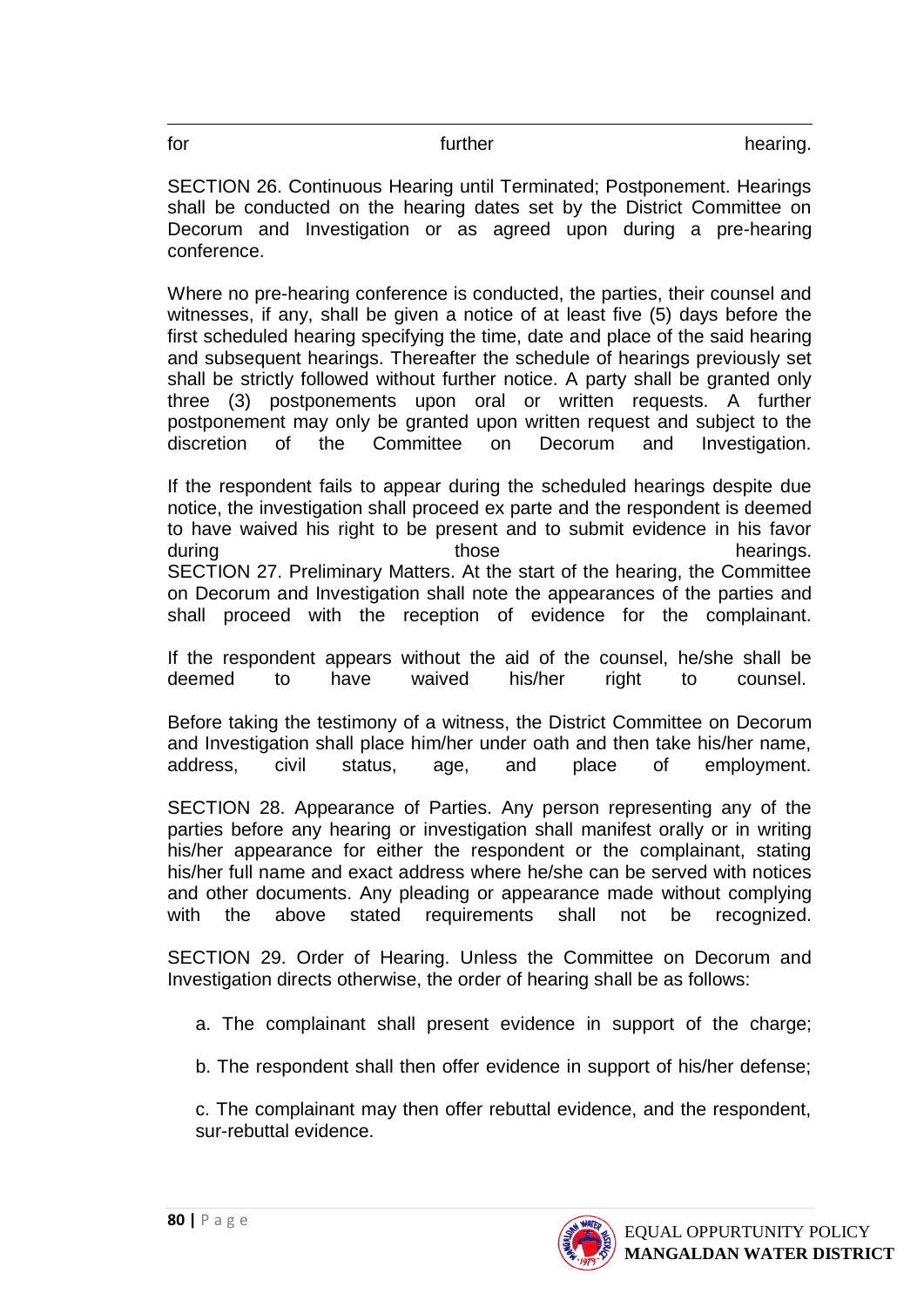1 Every witness may be examined in the following order:

- a. Direct examination by the proponent;
- b. Cross-examination by the opponent;
- c. Re-direct examination by the proponent;
- d. Re-cross examination by the opponent.

A sworn statement of a witness, properly identified and affirmed by the witness before the Committee on Decorum and Investigation shall constitute his/her direct direct testimony.

When the presentation of evidence has been concluded, the parties shall formally offer their evidence either orally or in writing and thereafter objections thereto may also be made either orally or in writing. Thereafter, both parties may be given time to submit their respective memorandum which in no case shall be beyond five (5) days after the termination of the investigation. Failure to submit the memorandum within the given period shall be considered a waiver thereof.

SECTION 30. Objections. All objections raised during the hearing shall be resolved by the Committee on Decorum and Investigation. However, objections that cannot be ruled upon by the Committee shall be noted with the information that the same shall be included in the memorandum of the concerned party to be ruled upon by the proper disciplining authority.

The Committee on Decorum and Investigation shall accept all evidence deemed material and relevant to the case. In case of doubt, the Committee on Decorum and Investigation shall allow the admission of evidence subject to objection interposed against its admission.

SECTION 31. Markings. All documentary evidence or exhibits shall be properly marked by letters (A, B, C, etc.) if presented by the complainant and by numbers (1,2,3, etc.) if presented by the respondent. These shall form part of the complete records of the case.

SECTION 32. Request for Subpoena. If a party desires the attendance of a witness or the production of documents or things, he/she shall make a request for the issuance of the necessary subpoena, at least three (3) days before the scheduled hearing. The scheduled hearing.

SECTION 33. Issuance of Subpoena. The Committee on Decorum and Investigation may issue subpoena ad testificandum to compel the attendance of witnesses and subpoena ducestecum for the production of documents or objects.

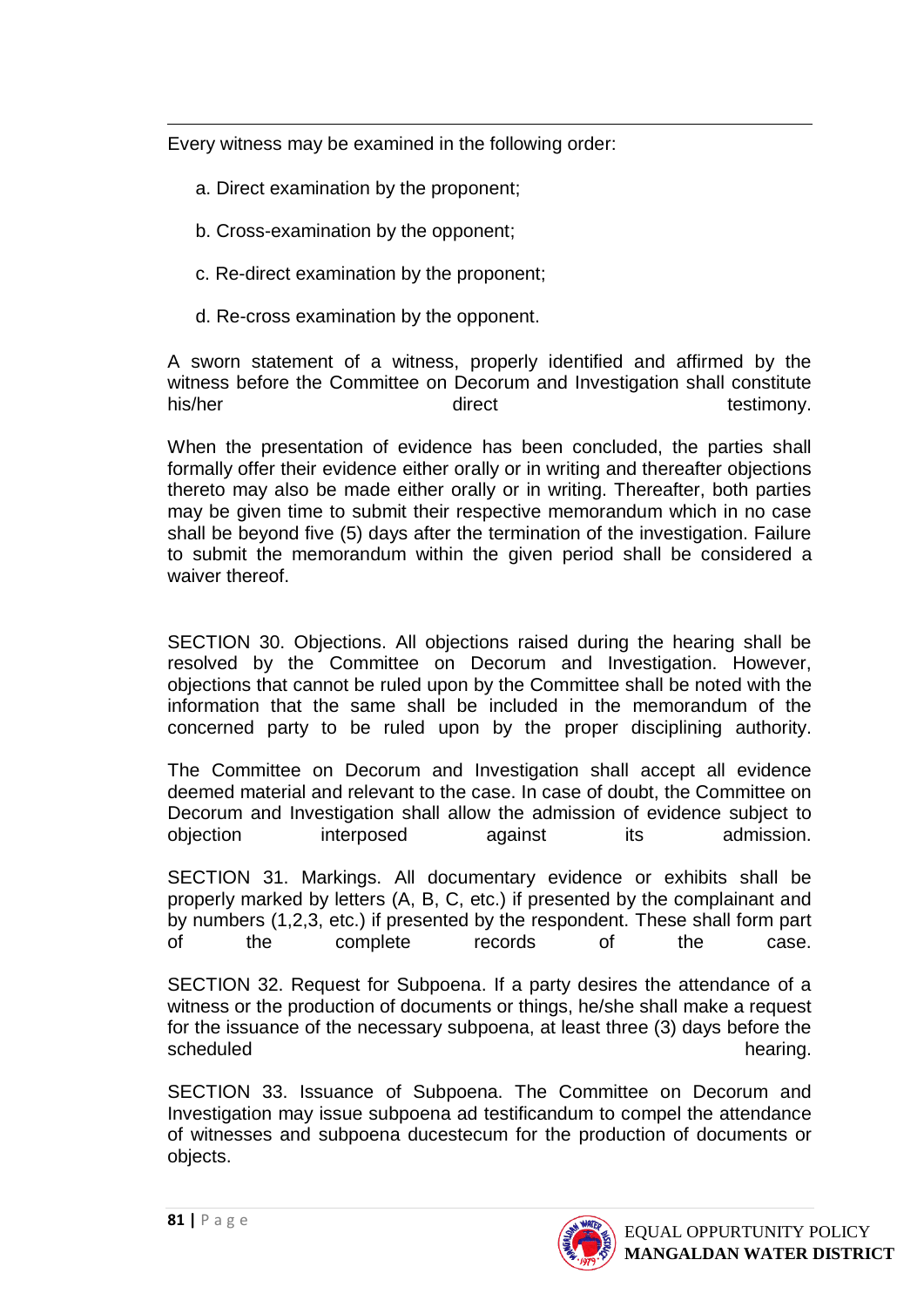1 SECTION 34. Records of Proceedings. The proceedings of the formal investigation must be recorded either through shorthand or stenotype or by other method.

SECTION 35. Effect of the Pendency of an Administrative Case. The pendency of any administrative case shall not disqualify the respondent for promotion or from claiming maternity/ paternity benefits. For this purpose, an administrative case shall be construed as pending when the disciplining authority

has issued a formal charge.

SECTION 36. Formal Investigation Report. Within fifteen (15) days after the conclusion of the formal investigation, a report containing a narration of material facts established during the investigation, the findings and the evidence supporting said findings, as well as the recommendations, shall be submitted by the Committee on Decorum and Investigation to the disciplining authority. The complete records of the case shall be attached to the report of investigation.

The complete records shall be systematically and chronologically arranged, paged and securely bound to prevent loss. A table of contents shall be prepared. Whoever is in-charge of the transmittal of the complete records shall be held responsible for any loss or suspension of pages thereof. SECTION 37. When Case is Decided. The disciplining authority shall render his decision on the case within thirty (30) days from receipt of the report of investigation.

SECTION 38. Finality of Decisions. A decision rendered by head of agencies where a penalty of suspension for not more than thirty (30) days or a fine in an amount not exceeding thirty (30) days salary imposed, shall be final and executory. However, if the penalty imposed is suspension exceeding thirty (30) days or a fine exceeding thirty (30) days salary, the same shall be final and executory after the lapse of the reglementary period for filing a motion for reconsideration or an appeal and no such pleading has been filed.

## **RULE IX. REMEDIES AFTER A DECISION**

SECTION 39. Filing of Motion for Reconsideration. The party adversely affected by the decision may file a motion for reconsideration with the disciplining authority who rendered the decision within fifteen (15) days from receipt thereof.

SECTION 40. When Deemed Filed. A motion for reconsideration shall be deemed filed on the date stamped on the official copy by the proper receiving authority, and in case it was sent by mail, on the date shown by the post mark on the envelop which shall be attached to the records of the case.

SECTION 41. Grounds for Motion for Reconsideration. The motion for reconsideration shall be based on any of the following:

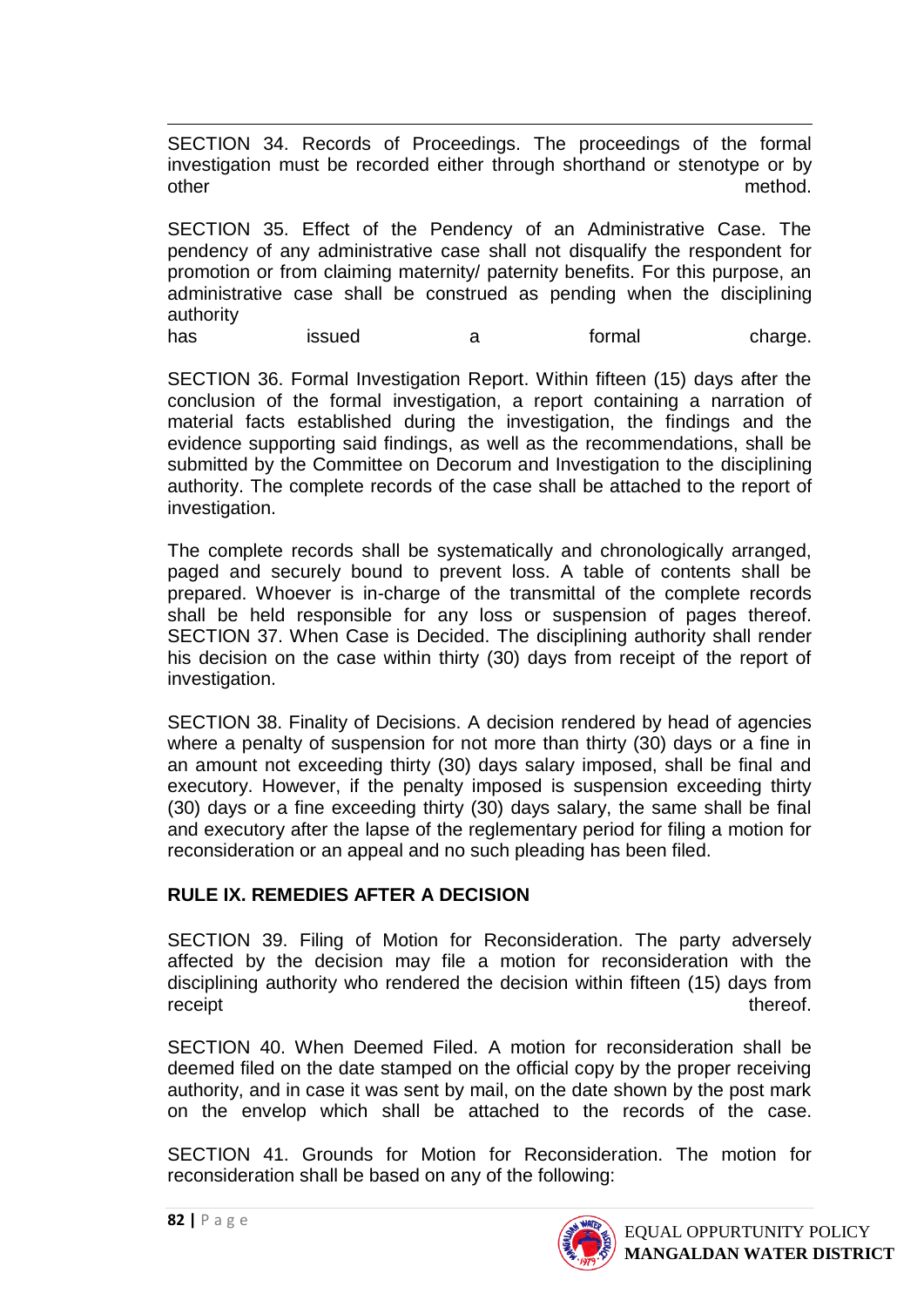a. New evidence has been discovered which materially affects the decision rendered; or

b. The decision is not supported by the evidence on record; or

c. Errors of law or irregularities have been committed prejudicial to the interest of movant.

SECTION 42. Limitation. Only one motion for reconsideration shall be entertained.

SECTION 43. Effect of Filing. The filing of a motion for reconsideration within the reglementary period of fifteen (15) days shall stay the execution of the decision sought to be reconsidered.

SECTION 44. Filing of Appeals. Decision of heads, agencies, provinces, cites, municipalities and other instrumentalities imposing a penalty exceeding thirty (30) days suspension of fine in an amount exceeding thirty (30) days salary, may be appealed to the Commission proper within a period of fifteen (15) days **from** receipt thereof.

In case the decision rendered by a bureau or head is appealable to the Commission, the same may be initially appealed to the department head and finally to the Commission proper. Pending appeal, the same shall be executory except where the penalty is removal, in which case same shall be executory only after confirmation by the Secretary concerned.

A notice of appeal including the appeal memorandum shall be filed with the appellate authority, copy furnished the disciplining office. The latter shall submit the records of the case, which shall be systematically and chronologically arranged, paged and securely bound to prevent loss with its comment, within fifteen (15) days, to the appellate authority.

SECTION 45. When Deemed Filed. An appeal sent by mail shall be deemed filed on the date shown by the postmark on the envelope which shall be attached to the records of the case and in case of personal delivery, the date stamped thereon by the proper office.

SECTION 46. Appeal Fee. The appellant shall pay an appeal fee of Three Hundred Pesos (P300.00) and a copy of receipt shall be attached to the appeal.

SECTION 47. Perfection of an Appeal. To perfect an appeal, the appellant shall within fifteen (15) days from receipt of the decision submit the following:

a. Notice of appeal which shall specifically state the date of the decision appealed from and the date of receipt thereof;

b. Three (3) copies of appeal memorandum containing the grounds relied

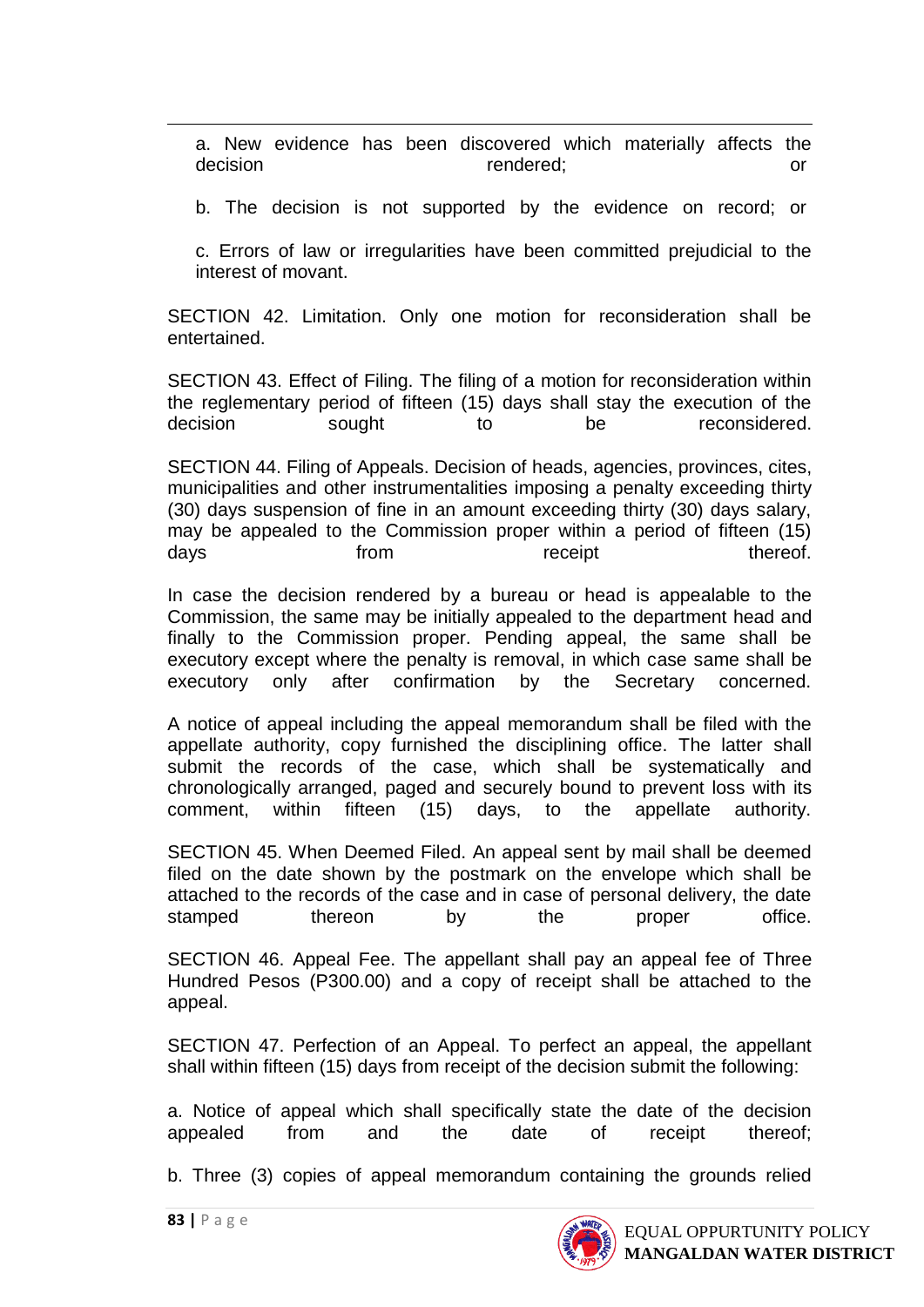1 upon for the appeal, together with the certified true copy of the decision, resolution or order appealed from, and certified copies of the documents or evidence;

c. Proof of service of a copy of the appeal memorandum to the District Head;

d. Proof of payment of the appeal fee; and

e. A statement or certification of a non-forum-shopping.

Failure to comply with any of the above requirements within the reglementary period shall be construed as failure to perfect an appeal and shall cause its dismissal.

SECTION 48. Effect of Filing. An appeal shall not stop the decision from being executory, and in case the penalty is suspension or removal, the respondent shall be considered as having been under preventive suspension during the pendency of the appeal, in the event he wins the appeal.

SECTION 49. When Case is Remanded for Violation of Respondent's Right to Due Process. If the case on appeal with the Commission Proper is remanded to the proper disciplining authority for further investigation, the said disciplining authority through the Committee on Decorum and Investigation shall finish the investigation within three (3) calendar months from the date of receipt of the records from the Commission, unless the investigation is delayed due to the fault, negligence or petition of the person complained of, or an extension is granted by the Commission Proper in meritorious cases. The period of delay shall not be included in the computation of the prescribed period.

Within fifteen (15) days from the submission of the investigation report to the disciplining authority, the latter shall render its decision. If, at the end of the said period, the disciplining authority failed to decide on the case, the Commission proper shall vacate and set aside the appealed decision and declare the person complained of exonerated of the charge. If the person complained of is under preventive suspension, he shall be immediately reinstated.

The Civil Service Regional Office or the Office of the Legal Affairs of the Civil Service Commission shall evaluate requests for the extension of formal investigations and grant the same on meritorious grounds. In disposing the requests, said office shall be guided by the principles of justice and fair play, provided, that the extension shall not be more than twenty (20) days.

For this purpose, the Regional Director shall monitor the implementation of the CSC Resolution remanding the case to the proper disciplining authority for further investigation and submit a report to the Commission Proper.

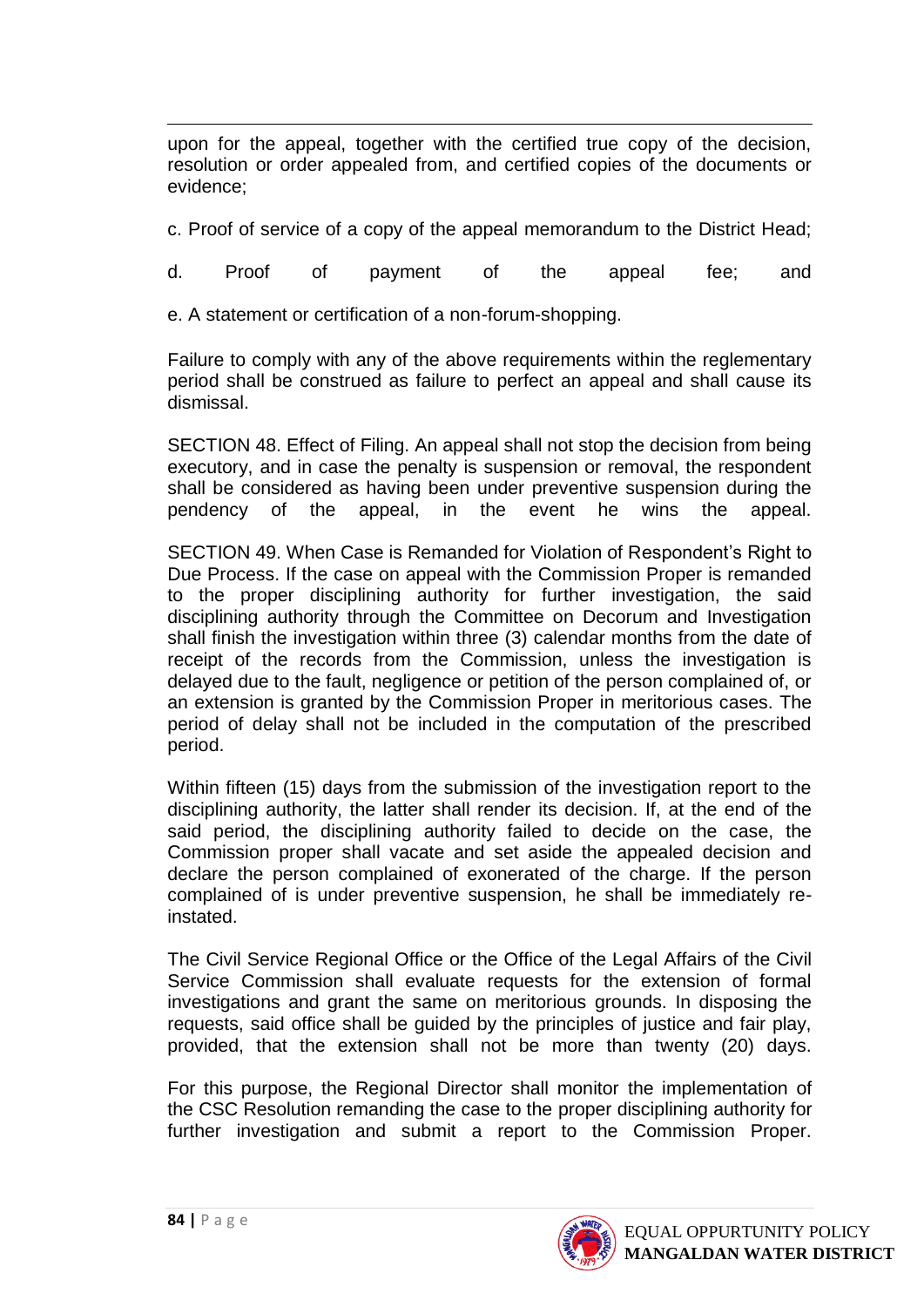1 SECTION 50. Petition for Review. A complainant may elevate the decision of the disciplining authority dismissing a complaint for lack of prima facie case before the Commission Proper through a petition for review within fifteen (15) days from the receipt of said decision.

SECTION 51. Petition for Review with the Court of Appeals. A party may elevate a decision of the Commission before the Court of Appeals by way of petition for review under Rule 43 of the 1997 Revised Rules of Court.

SECTION 52. Petition for Certiorari. When the disciplining authority has acted without or in excess of jurisdiction or with grave abuse of discretion amounting to lack or excess of jurisdiction and there is no appeal, nor any plain, speedy and adequate remedy in the ordinary course of law, a person aggrieved thereby may file a verified petition for certiorari in the proper court under Rule 65 of the Rules of Court.

## **RULE X. CLASSIFICATION OF ACTS OF SEXUAL HARASSMENT**

SECTION 53. Sexual harassment is classified as grave, less grave and light offenses.

a. Grave Offenses shall include but are not limited to:

1. Unwanted touching of private parts of the body (genitalia, buttocks, breast);

- 2. Sexual assault;
- 3. Malicious touching;

4. Requesting for sexual favor in exchange for employment, promotion, local or foreign travels, favorable working conditions or assignments, the granting of scholarship or the grant of benefits; and

5. Other analogous cases.

b. Less Grave Offenses shall include but are not limited to:

- 1. Unwanted touching or brushing against a victim's body;
- 2. Pinching not falling under grave offenses;

3. Derogatory or degrading remarks or innuendoes directed toward the members of one's sex or one's sexual orientation or used to describe person;

- 4. Verbal abuse or threats with sexual overtones; and
- 5. Other analogous cases.

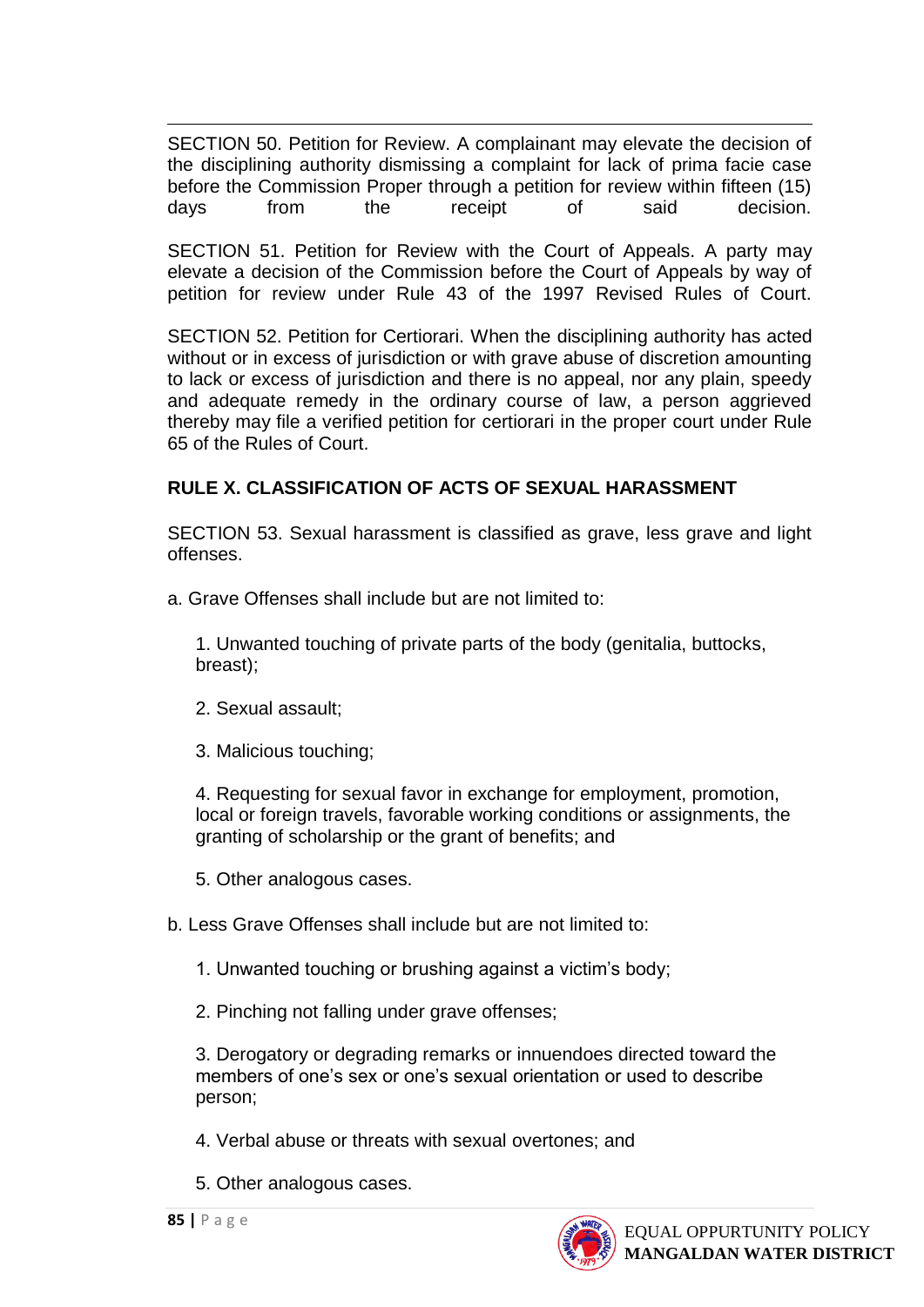1 c. The following shall be considered Light Offenses: 1. Surreptitiously looking or stealing a look at a person's private part or worn undergarments:

2. Telling sexist/ smutty jokes or sending these through text, electronic mail or other similar means, causing embarrassment or offense and carried out after the offender has been advised that they are offensive or embarrassing or, even without such advise, when they are by their nature clearly embarrassing, offensive or vulgar;

3. Malicious leering or ogling;

- 4. The display of sexually offensive pictures, materials or graffiti;
- 5. Unwelcome inquiries or comments about a person's sex life;
- 6. Unwelcome sexual flirtation; advances, propositions;
- 7. Making offensive hand or body gestures at an employee;
- 8. Persistent unwanted attention with sexual overtones;

9. Unwelcome phone calls with sexual overtones causing discomfort, embarrassment, offense or insult to the receiver; and

10. Other analogous cases.

# **RULE XI. ADMINISTRATIVE LIABILITIES**

SECTION 54. The Head of Office who fails to act within fifteen (15) days from receipt of any complaint for sexual harassment properly filed against any employee in that office shall be charged with neglect of duty.

SECTION 55. Any person who is found guilty of sexual harassment shall, after the investigation, be meted the penalty corresponding to the gravity and seriousness of the the offense

SECTION 56. Penalties for light, less grave and grave offenses are as follows:

a. For light offenses:

1st offense- Reprimand

2nd offense- Fine or suspension not exceeding thirty (30) days

3rd offense- Dismissal

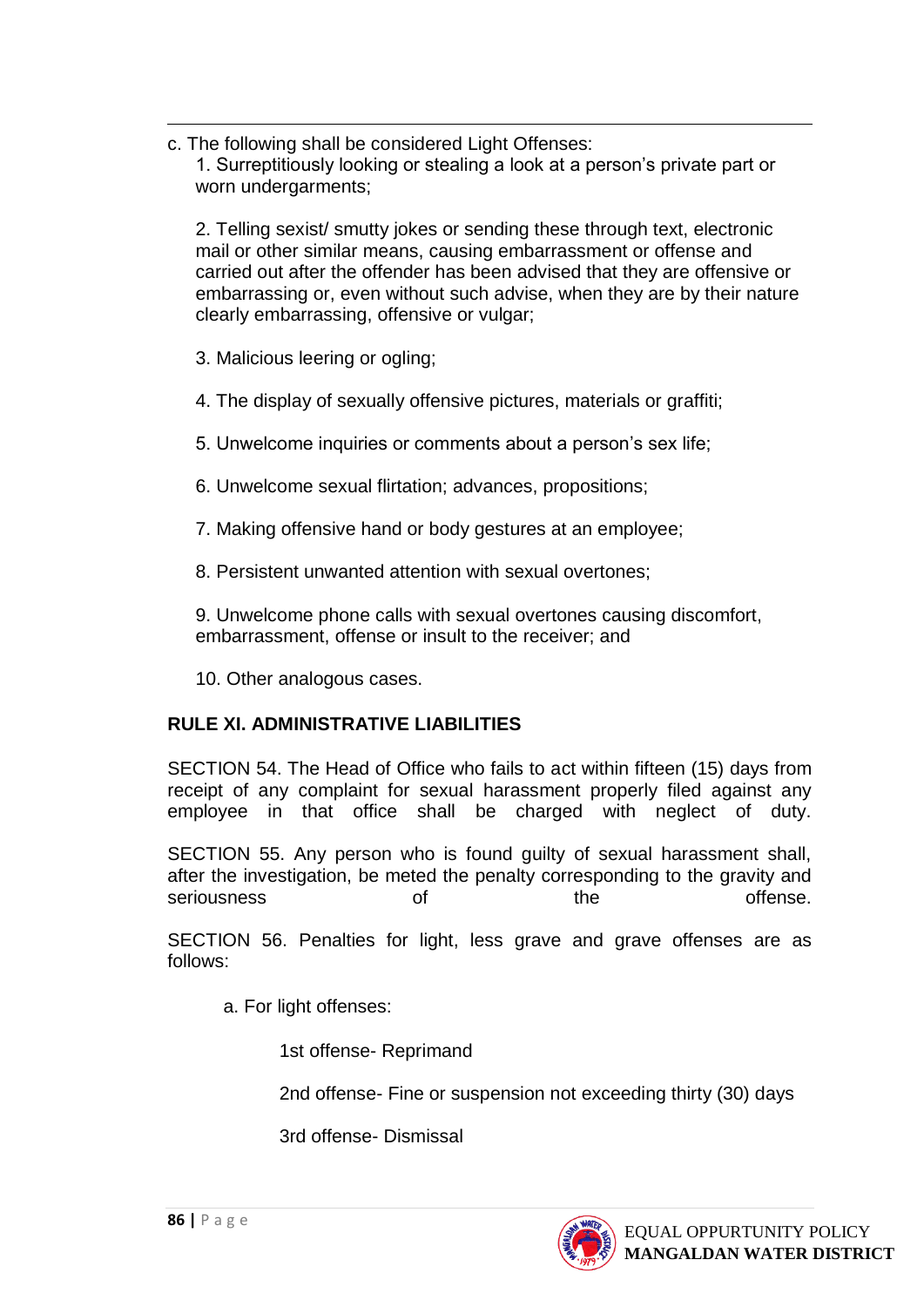b. For less grave offenses:

1

1st offense- Fine or suspension not less than thirty (30) days and not exceeding six (6) months

2nd offense- Dismissal

c. For grave offenses:

1st offense- Dismissal

SECTION 57. If the respondent is found guilty of two or more charges or counts, the penalty to be imposed should be that corresponding to the most serious charge or count and the rest shall be considered as aggravating circumstances.

### **RULE XII. DUTY OF THE MANGALDAN WATER DISTRICT**

SECTION 58. All national and local government agencies, state colleges and universities, including government-owned and controlled corporations with original charter, shall promulgate or modify its own rules and regulations in conformity with these Rules, in consultation with their employees, within six (6) months from the effectivity of this Resolution.

SECTION 59. All agencies of the government, shall submit an authenticated copy of its rules and regulations on sexual harassment to the Commission for approval within one (1) month from the date of their promulgation. It shall likewise submit to the Commission a list of the members of its Committee on Decorum and Investigation immediately after its composition.

SECTION 60. All agencies of the government, shall develop an education and training program for its officers and employees and the members of its Committee on Decorum and Investigation to increase understanding about sexual harassment, prevents it occurrence, and ensure proper investigation. prosecution of sexual harassment cases.

SECTION 61. The Head of Office who after six (6) months from the effectivity of this Resolution, fails to cause the promulgation or modification of the agency's rules and regulations on sexual harassment in conformity with these rules, shall be charged with neglect of duty.

## **RULE XIII. DUTY OF THE COMMISSION**

SECTION 62. The Commission, through its Field Offices, shall monitor the implementation of the directive to all government agencies to promulgate or modify, as the case may be, their rules and regulations on sexual harassment, as well as the conduct of training programs as provided in Section 59 and 60.

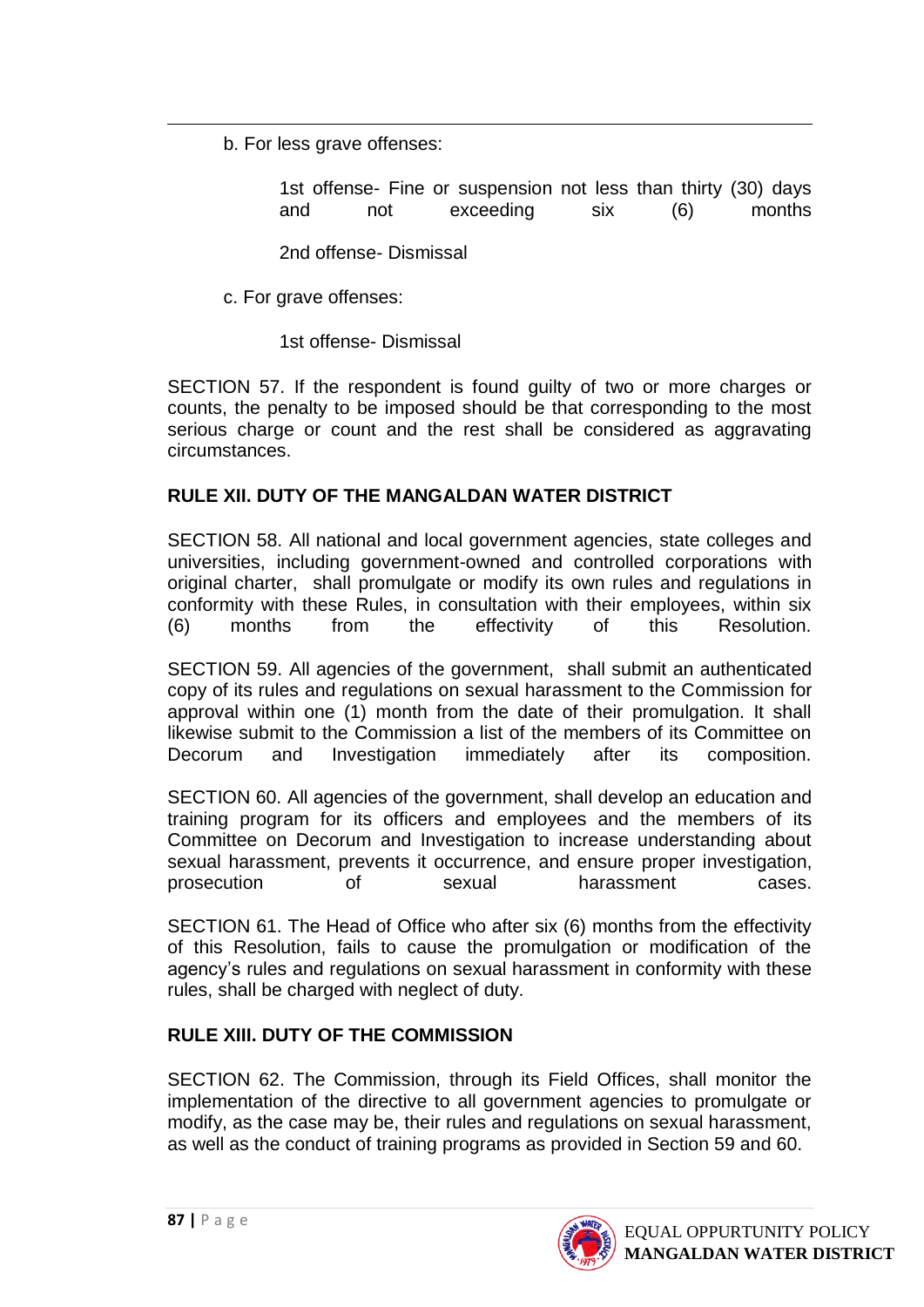1 SECTION 63. In case a complaint alleging acts constituting sexual harassment as defined herein is filed with the Commission, the same shall be remanded to the agency where the alleged offender is employed for appropriate action in accordance with their own rules and regulations on sexual harassment.

SECTION 64. The Civil Service Commission shall render technical assistance to agencies in the formulation of their rules and regulations on sexual harassment and the development and implementation of an intervention and prevention program on sexual harassment.

### **RULE XIV. CASES DURING THE INTERVENING PERIOD**

SECTION 65. During the period when the agency is still in the process of promulgating or modifying its own rules and regulations on sexual harassment, a complaint alleging acts constituting sexual harassment shall be administratively prosecuted, resolved and adjudicated based on these Rules.

### **RULE XIV. FORUM SHOPPING**

SECTION 66. Under the same set of ultimate facts, the filing of a complaint based on the agency's rules and regulations on sexual harassment shall preclude the filing of another administrative complaint under any other law.

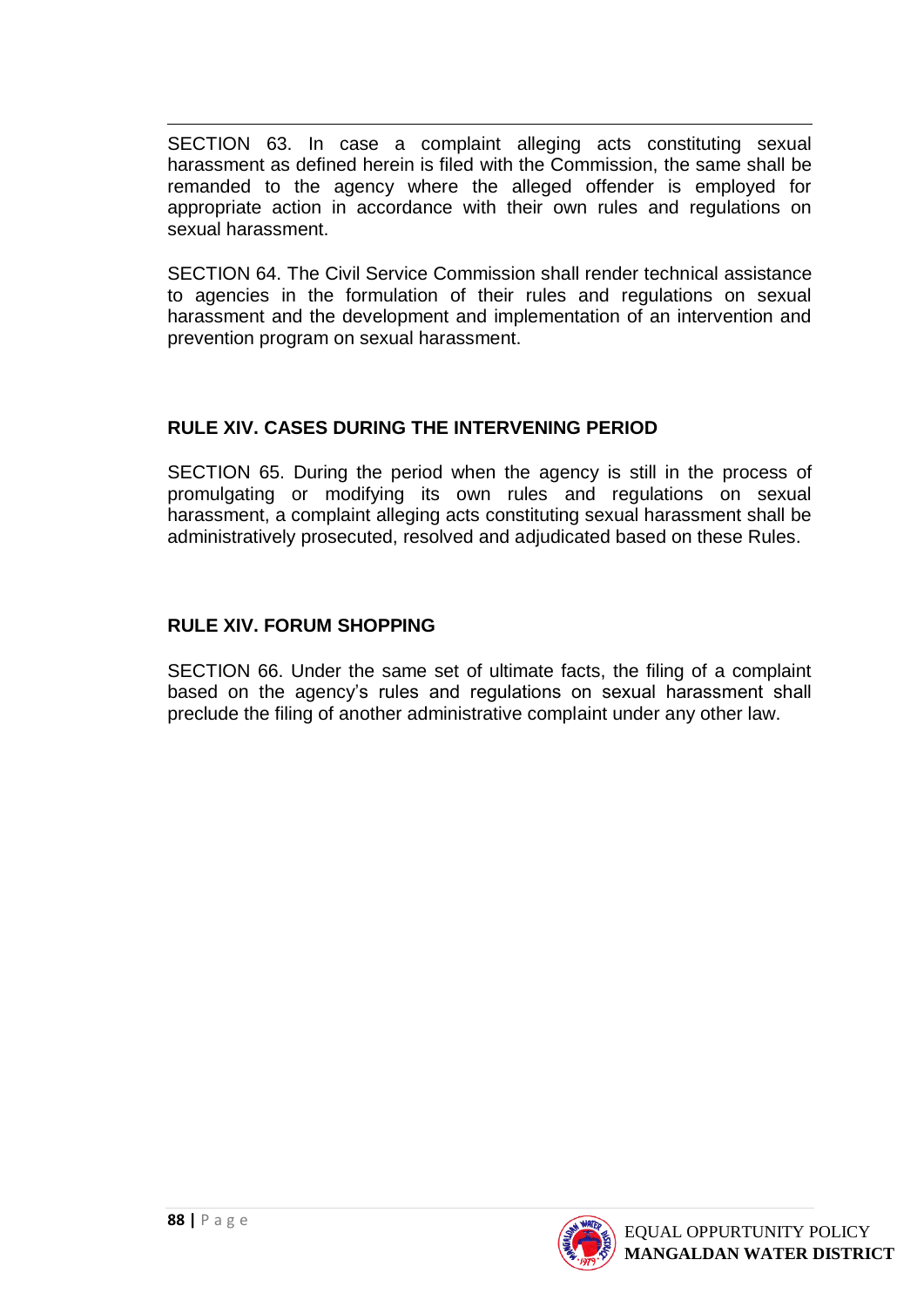### 1 **XIII. IMPLEMENTATION**

This policy is fully supported by Mangaldan Water District Board Resolution No. \_\_ s., \_\_\_\_ with a commitment to ensure an adequate resource are made available to fulfil the objectives of the policy and was adopted on \_\_\_\_\_\_\_\_\_\_\_\_\_\_\_\_\_\_\_.

We expect all employees to abide by the policy and help to create the equality environment which is its objective.

In order to implement this policy we shall:

- Communicate the policy to employees by issuing the APPROVED copy of the same by Division.
- The Mangaldan Water District will conduct staff meeting to ensure that all employees have read and understood the policy.